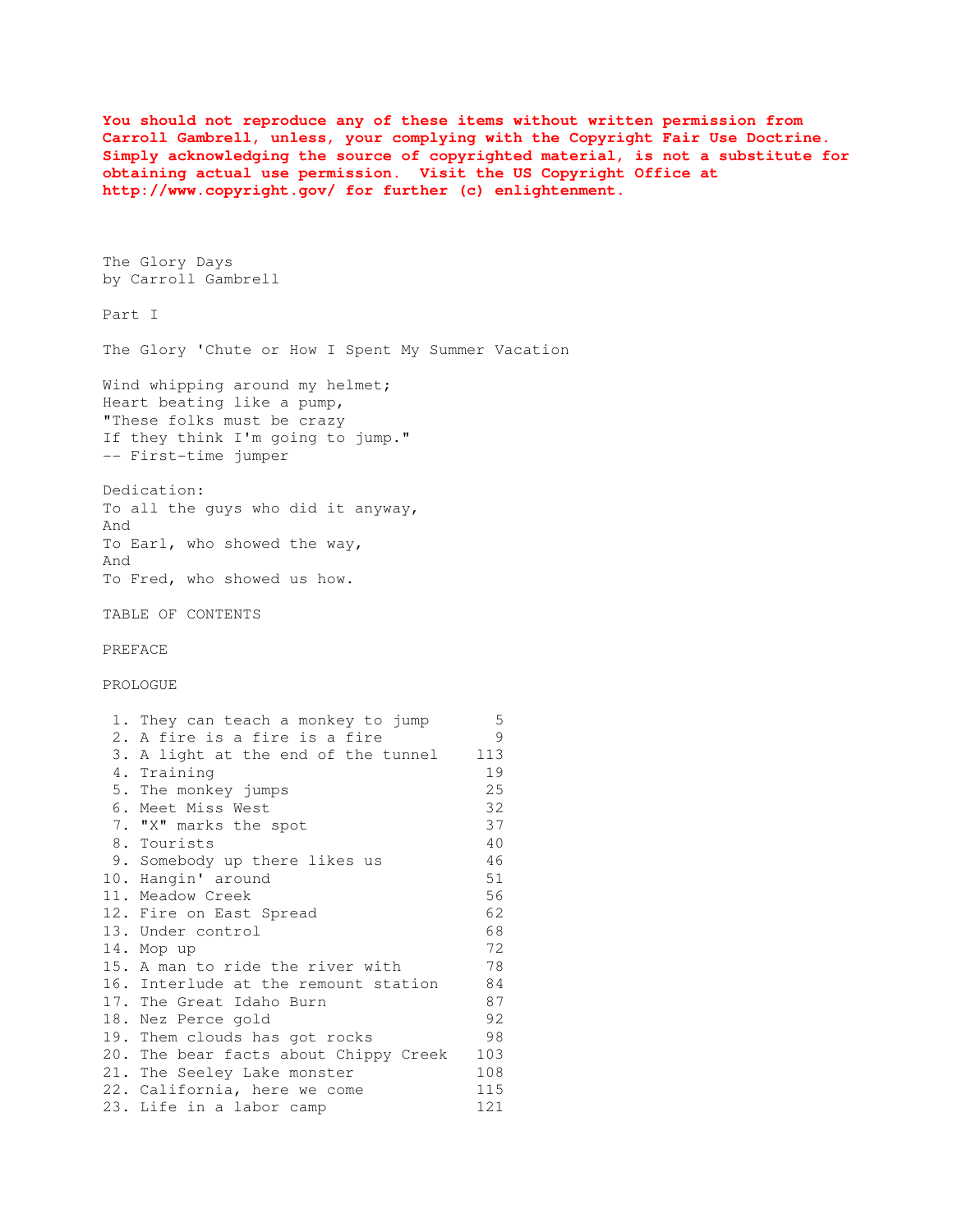| 24. Where the heart is |     |
|------------------------|-----|
| 25. Back to reality    | 133 |

#### PREFACE

 I want to make one thing perfectly clear. I was scared the first jump, the last jump and all the jumps in between. I make no pretense of bravery. I merely wanted to impress a girl. There is something highly unnatural about leaving a perfectly good airplane in mid-flight and, frankly, I don't think if I had made a thousand jumps it would have made any difference. I would never get used to it.

 True, it beats walking miles to a fire, but I don't ever remember getting that scared when somebody told me I would need to walk somewhere. Anyway, the Forest Service pays people more for getting to a fire by parachute. They say every man has his price, and I guess mine was \$1.52 an hour straight time. That's what the Forest Service paid in those days, plus all the C-rations we could eat, while we were on a fire. This was also when every moldyass Civil Service clerk in Washington, D.C., was getting two dollars an hour plus time and a half for overtime, double time for holidays - and they didn't have to eat C-rations at all, let alone jump out of that old Tri-Motor.

 We didn't think it was very fair, but if we were looking for fair we should have gone to Washington. Secretaries who couldn't even type were getting paid more than we were. Come to think of it, they got paid a whole lot more.

 Every smokejumper tale I ever read was epic in concept, heroic in deed and tragic in consequences. Maybe this tale is just a little epic and a little tragic, but the only heroism I find is a bunch of guys who stepped out and turned left, no matter how scared they were.

 This is a work of fiction, so certain events that actually happened will turn out the way they should have, instead of the way they did. Some names were changed in order to protect the guilty. Otherwise, this story is pretty much the way it was, or at least the way I would liked to remember it. Enjoy,

Carroll Gambrell

## INTRODUCTION

 I never thought of pulling my reserve. I was so tangled up in shroud lines and risers I couldn't have pulled it, anyway. Although I couldn't look up to see, because of the mess of lines behind my head, I knew I had some kind of a canopy. There had been a kind of funny noise followed by a half-hearted opening shock. The only direction I could look was down.

 I didn't seem to be falling any faster than usual, but those goat rocks below kept getting closer and closer while, the meadow I was supposed to land in got farther and farther away. I felt drawn toward the goat rocks as if by a magnet. Whether I liked it or not, that was going to be my landing spot.

- I said a short prayer and braced for the impact.
- I think I might have cried a little, too.

Chapter  $1$  - They Can Teach a Monkey to Jump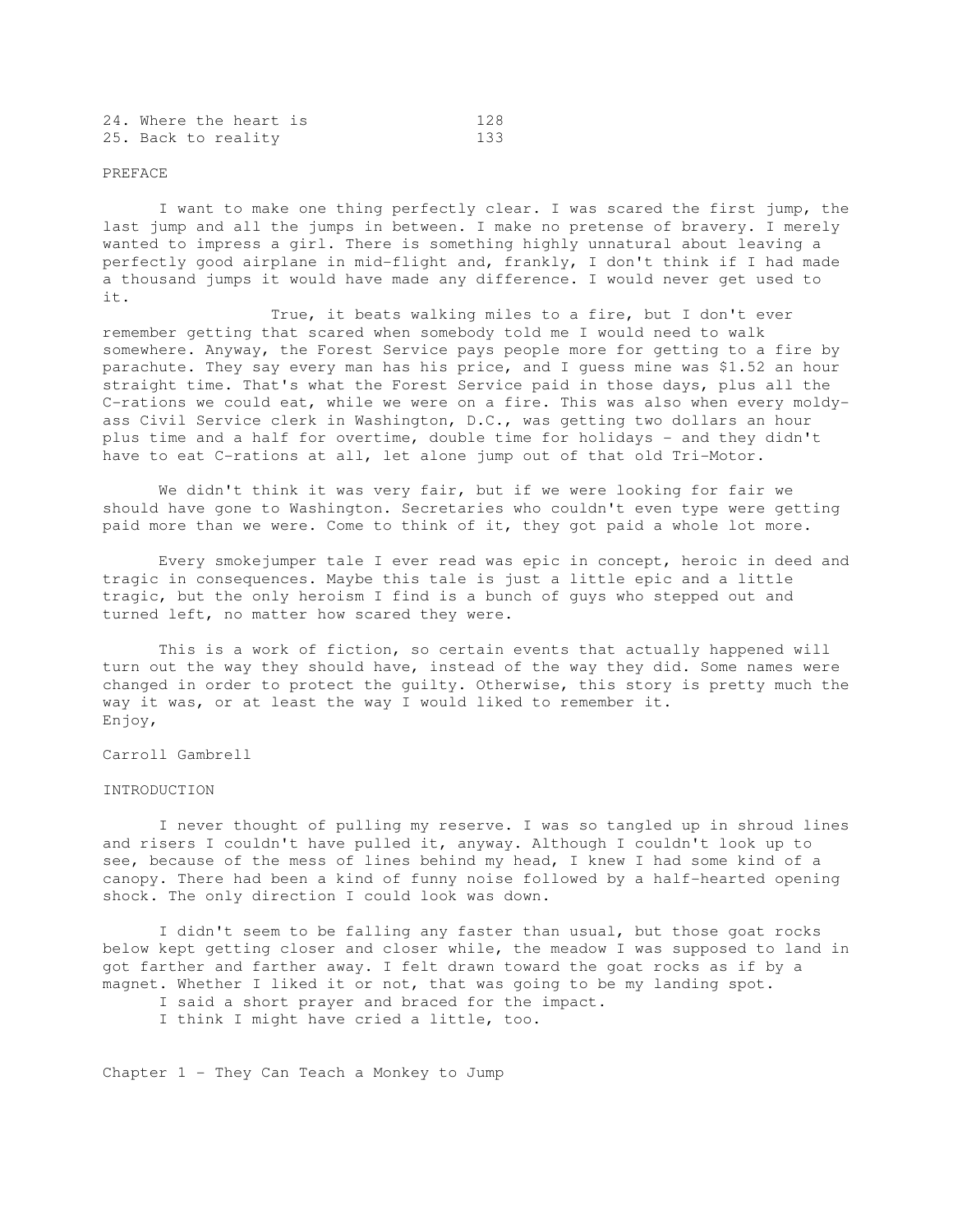Old Leroy and I were good friends. I couldn't really blame him if Miss Howland was impressed by the fact that he had spent his summer smokejumping. I was sort of impressed, myself. I mean, there weren't too many among us at that time who had spent their summer vacations jumping out of airplanes onto fires.

 It wasn't that I was exactly jealous of Leroy, because he became a kind of hero, but it sure was inconvenient.

 It probably wouldn't be fair to say that I'd just met Miss Howland. She had caught all eyes when she twaddled into our speech class and, although she wasn't stepping out of a clamshell, she appeared to my eyes as Venus in the famous Botticelli painting.

 I was smitten immediately. We were seated alphabetically. She sat right in front of me. Leroy sat just behind me. She had the most beautiful brown eyes I had ever seen and, although she didn't even know I existed, I was in love. I didn't know her first name, but I could learn that after we were married and had some kids, for all I cared.

 First speech we made was to introduce ourselves and tell about our summer vacations. Well, I ask you, what kind of tale do you think would impress a girl the most? The one about jumping out of airplanes in Montana, like Leroy, or one about pruning pine trees in Arizona, which is what I did? Not that pruning pine trees in Arizona wasn't a Big Adventure to me, but tales of sawing limbs off a pine tree wouldn't exactly inspire a coed to gasp and ask what happened next.

 I don't think she was even listening to my introductory speech, which was a harrowing account of the day the crew averaged sixty trees per man, a record for the Sitgreaves National Forest. In fact, I don't think anybody was listening.

 On the other hand, even Professor Dickey hung on the edge of his seat whenever Leroy made a speech. I didn't have a dog's chance. Miss Howland would turn around in her seat and look right past me to watch Leroy make a point. I felt invisible and, to Miss Howland, I was. She never took the slightest notice of me, while in my mind I groveled at her feet, a miserable wretch.

 It was scant comfort to me that Leroy, while he basked in the sunshine of her admiration, merely accepted it as his due, and manifested no romantic inclinations whatsoever. Instead, he held her in an easy friendship, spurning that for which I would have given my soul.

 Of course, I didn't let anyone see how miserable I was, but, sensitive as Miss Howland must be, surely she must be aware of my deepest feelings. I was wrong. Not only did she give no sign of knowing, she didn't give any sign of caring, which only added to my misery. Tender feelings, if she had any, were reserved for Leroy.

 There was only one thing left to do. Drastic though it was I began to think seriously of becoming a smokejumper myself. I had been on a couple of fires, but I wasn't going to compare my experience with Leroy's. Miss Howland would just laugh, if she did anything. The fires were just small two or threeman deals, and weren't anything to write home about. The only thing dangerous that happened was when we were in a Jeep racing across a high-grass meadow with our eyes on a big Ponderosa snag at the edge of the meadow, burning from a lightning hit just about an hour before.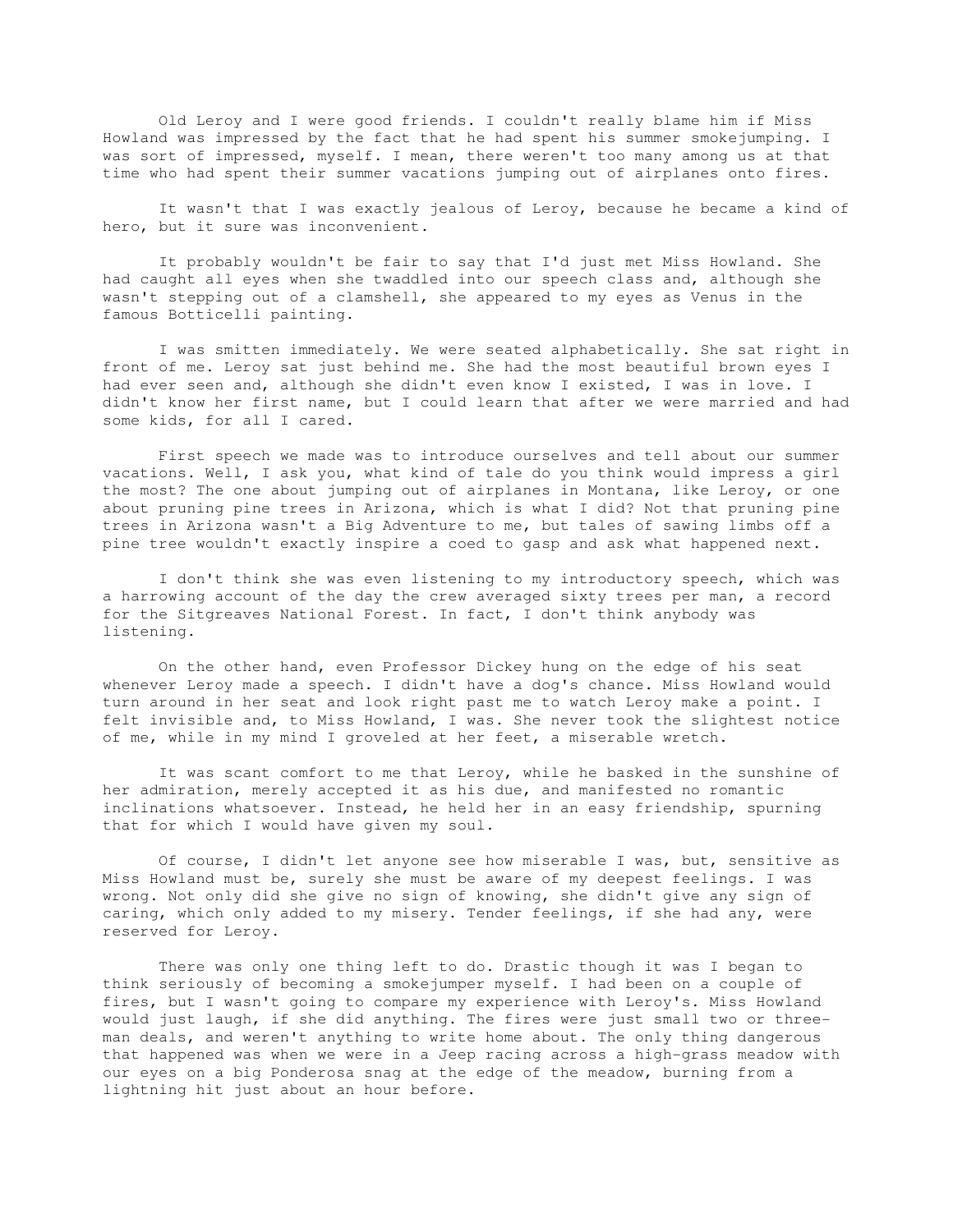John D., our straw boss, was driving and old John D., with his eye on the fire, failed to see the irrigation ditch that lay directly in our path. It was hidden from our view by the high grass. Actually, none of us saw it until we were in mid-air over it. It's good we were going as fast as we were, else we never would have made the other side.

 The landing was pretty rough, but, considering the glide angle of a Jeep is about the same as that of a brick, I guess we were pretty fortunate not to end up in a crumpled heap. Teeth got rattled and noses bumped, but no one got badly hurt. Bill Autry, riding in the rear, put a Stetson-shaped lump in the aluminum roof, and the front wheels were a tad wobbly, but we went on and put the fire out. Nothing heroic; we just wanted to get back to the ranger station in time for supper.

 And then, of course, there was the time a bunch of us borrowed old Roy's car while he was away from camp. We wanted to go into Heber for the weekly square dance and we did plan to fill up his tank - or at least add about a dollar's worth. We knew old Roy wouldn't mind. Besides, he shouldn't have left the keys right there in plain sight under his mattress.

 I don't think that episode qualified as an adventure, anyway. I was driving as we topped a hill and rounded a curve, the headlights suddenly fell upon a mama skunk and five little stinkers that just seemed to pop up out of nowhere. No chance of stopping on that gravel road. I did the best I could to miss them, but I'm afraid we wiped out the whole family, whose last act on earth was to stink us up pretty bad.

 We couldn't really blame the folks at the dance hall for not letting us in. We didn't exactly reek of Old Spice, but it hurt our feelings when we got back to the ranger station and Ranger Moody made us park the car in an open field about a quarter of a mile downwind from the station.

 When Roy got back and we tried to explain to him what happened, he was a bit peeved, too. In fact, you might say he was outraged. At first he just stood there and kind of choked and gurgled, sort of like Old Faithful just before it cuts loose. Old Faithful quits pretty soon. but Roy's eruption went on for a pretty good while

 After he got over that spell he just sulled up and pouted up for a couple of weeks. Every once in a while he would direct a spate of abusive language at us. The good news was he didn't commit any of the bodily harm and mayhem he promised, but I continued to sleep with a big stick by my bunk just in case.

 At the end of the summer the car still smelled pretty musty when it heated up, but we were used to it by then. I don't think Roy ever did quite get reconciled to it, though. The car stayed parked out in that field the rest of the summer. Ranger Moody was sort of hard to get reconciled to it, too.

 Well, that was not the kind of stuff that would put stars in the eyes of any girl I knew, whereas the very mention of fire and jumping out of airplanes got their undivided attention. That was real adventure and whoever did it must be brave. Girls are attracted to brave men.

 All my pine tree-pruning adventures went for naught. You didn't need to be brave to prune a tree. There was another thing, too. Old Leroy seemed to have enough ready cash to go over to the College Inn for a hamburger and a shake whenever he wanted. None of us had that kind of money. I was forced to wear the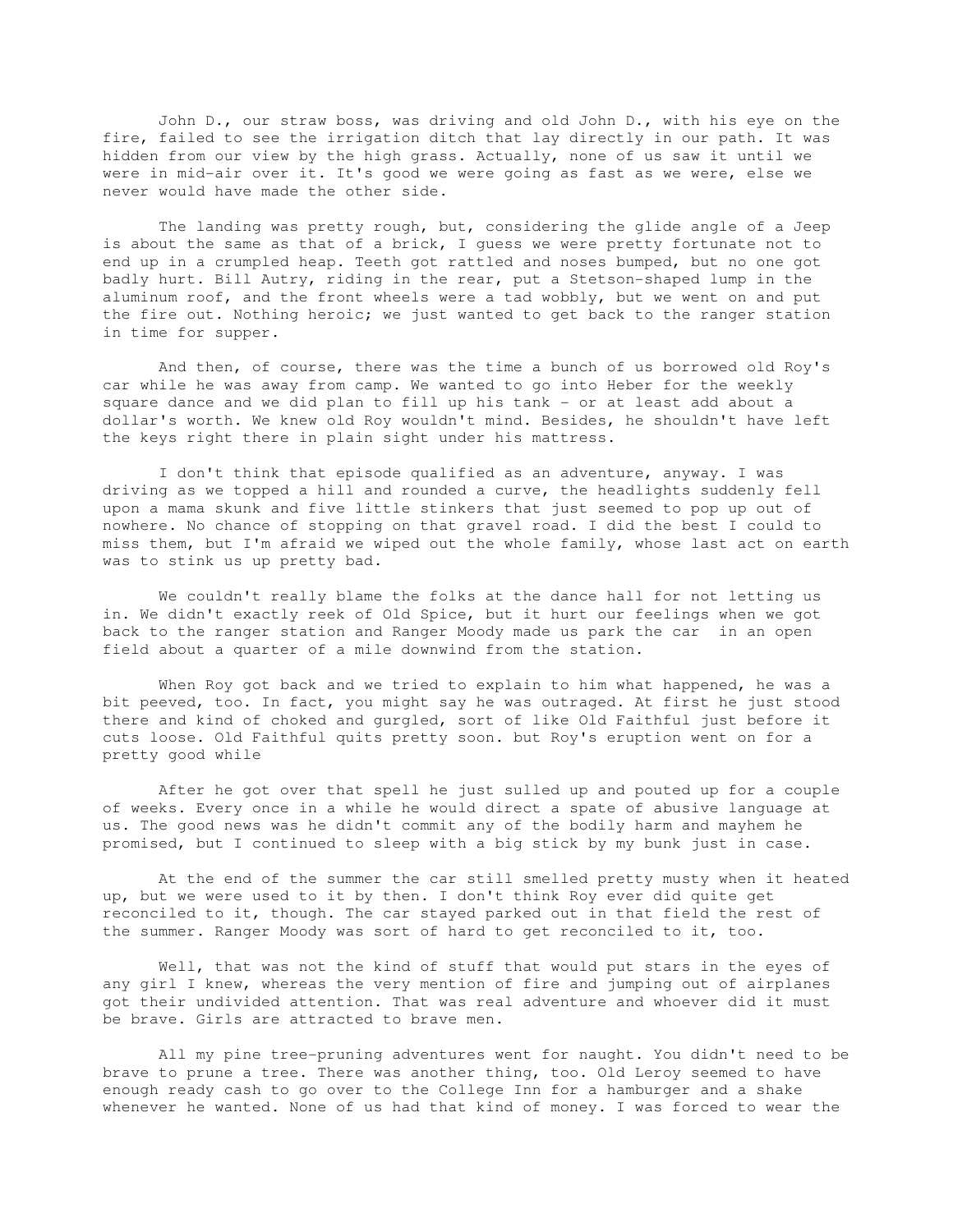same pair of socks for a week, then turn them inside out and wear them another week, because I didn't have a quarter to spare for the Wash-o-Mat, let alone a hamburger. I'll have to hand it to old Leroy though - sometimes he shared the French fries.

 It was during one of these little chit-chats that I discovered I might be eligible to become a smokejumper. Someone asked Leroy if you didn't need to have been a paratrooper or something before you could be a smokejumper.

 "Naw," Leroy replied, with a sort of dashing modesty. "The Smokejumpers taught the Army to jump way back in 1940. They can teach a monkey to jump. It's firefighting experience they're looking for."

 The conservation droned on between Leroy and my two roommates until they finished the French fries and Leroy left. I didn't enter the conversation except to grab a French fry whenever I could. I kept thinking about being able to teach apes to jump. I hadn't heard of an ape jumping, but, if they could teach an ape to jump, I could sure learn. And the main thing was I had fire-fighting experience. I mean, like I said, the fires weren't big ones, as fires go, but a fire is a fire.

 I sent in my application the next day and prayed they wouldn't ask. for details.

Chapter 2 - A fire is a fire is a fire

 Volunteering for hazardous duty is a thing most often done before one has time to reflect upon it. If one has a chance to have those second thoughts, one might well choose another course. At the very least, one is apt to have mixed feelings, sort of like watching your mother-in-law drive over a cliff in your new Jaguar.

I guess that's kind of what happened to me. Let me explain.

When I filled out the application, I might have glorified my fire experience just a little. Get right down to it; I guess you might say I glorified it a lot. I got to thinking that I might have overdone it a tad. Actually, if I didn't just outright lie, I could have, what you might say, pushed the envelope of truth to its utmost extremes.

 That might be one reason to have second thoughts. I had clearly overdone it. What if they believed it? What if they thought I was such a whiz bang that they sent me out to fight a real fire all by myself? What if I had to prove it? What if ... Well, I didn't really want to think about it. They would check with Ranger Moody down in Arizona and he would tell them I had only been on three small fires and that's as far as it would go.

 I would need to think of some other way to gain Miss Howland's favor. Maybe I could write poems or something. Women always like poets, the more tragic the better. And right then I sure felt desperate if not tragic. There wasn't much difference in my mind.

 But, getting back to those fires I was on in Arizona, just for the record, I'll explain how it really was, which will explain why I was having second thoughts about the smokejumpers maybe getting a false impression about my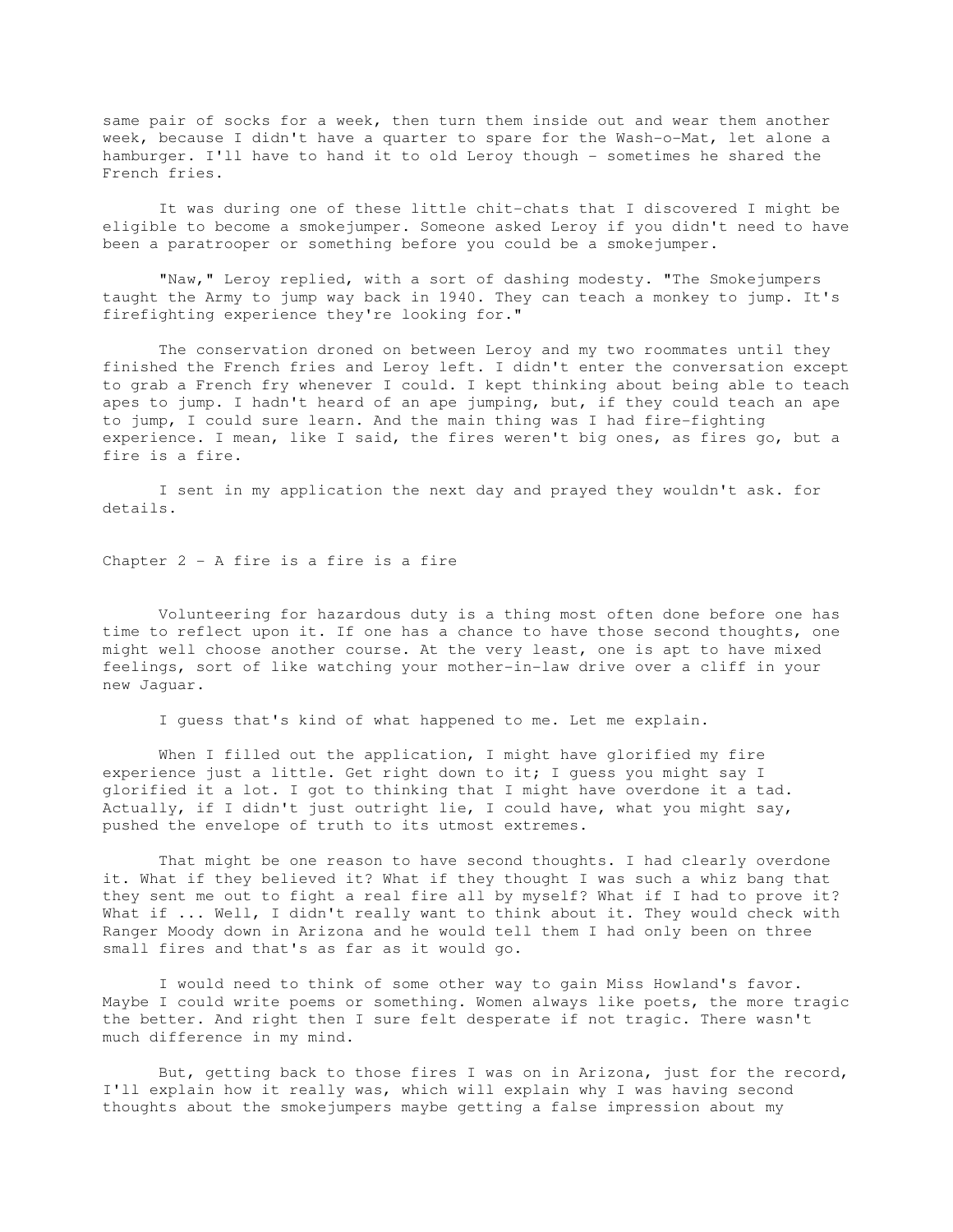## experience.

 The first fire I've already told about. To cope with the second one, they sent me and a pair of cousins who showed up fresh off the streets of New York City. They hadn't ever seen a patch of woods larger than Central Park. This fire also involved just one lone lightning-struck tree. We liked not to have found it, as it wasn't burning too well. Since we did find it, there was nothing to do but fell the tree and put a line around it. We needed to hurry before the fire went out by itself. I suggested that Don, the younger of the cousins, be cutting the line, while Bud, the other cousin, and I felled the tree into the line that Don was chopping.

 Being of a most affable temper, they agreed that it appeared to be a sound plan, so we fell to. I plumbed the tree with an axe to determine where it would fall. Don had a good part of the line chopped by the time Bud and I finished the undercut that would guide the tree to the exact spot we wanted it to fall.

 After that, we started the main cut that would topple the smoldering giant and lay it exactly within the pre-dug fire line that our cohort was digging. That was the plan, but I had reckoned without allowing for Bud's superior strength. You see, he was a muscle builder and strong as an ox. He pulled his end of the saw with much more force than I could muster. The result was our main cut was not square with the undercut, meaning Bud's side reached the undercut while I still had several inches of wood holding on. With our main cut cattywhompus to the undercut, instead of breaking off evenly along the undercut, it started twisting as it fell. This was no real disaster - yet. It just meant we didn't know which direction the durn thing was going to fall. The disaster wouldn't come unless it fell on somebody.

 It hopped off the stump and danced around it a time or two as we abandoned saw, hammer, wedges, fire rakes and axes and ran for our lives. It finally crashed to the ground at about a 90-degree angle to, and completely outside, the line Don had labored on so fiercely while Bud and I sawed. There was nothing to do but chop a new line and go on back to the ranger station. The fire must have gone out during the night because we never heard anymore from it.

 The third fire was a small brush fire I went on with Laurel Bigler, a local ranch owner who occasionally worked for the Forest Service. A few shovels full of sand took care of that one. No ditches to jump or trees to fell on this one.

 But there was one small complication. It seems Laurel was suffering from a slightly broken leg from a bet. You don't usually break your leg on a bet but this wager was that Laurel couldn't rope an elk and ride him. Laurel won the bet but broke his leg while trying to turn the critter loose. At the time of the fire, which was a day or two after the elk roping, he hadn't yet seen a doctor. He did plan to take care of that when he went to Holbrook on Saturday, for in the meantime his leg was bothering him some. That's why he asked me to go with him. I'm not sure what my function was, but Laurel did most of the firefighting while using a shovel as a crutch.

 I figured a fire record like that had to be embellished some to even make it believable. I guess I did overdo it a little, but I didn't hear back from the smokejumpers for a long time. I had about reconciled myself to the fact that they had checked with Ranger Moody and he had told them the truth, which was that I had practically no fire experience.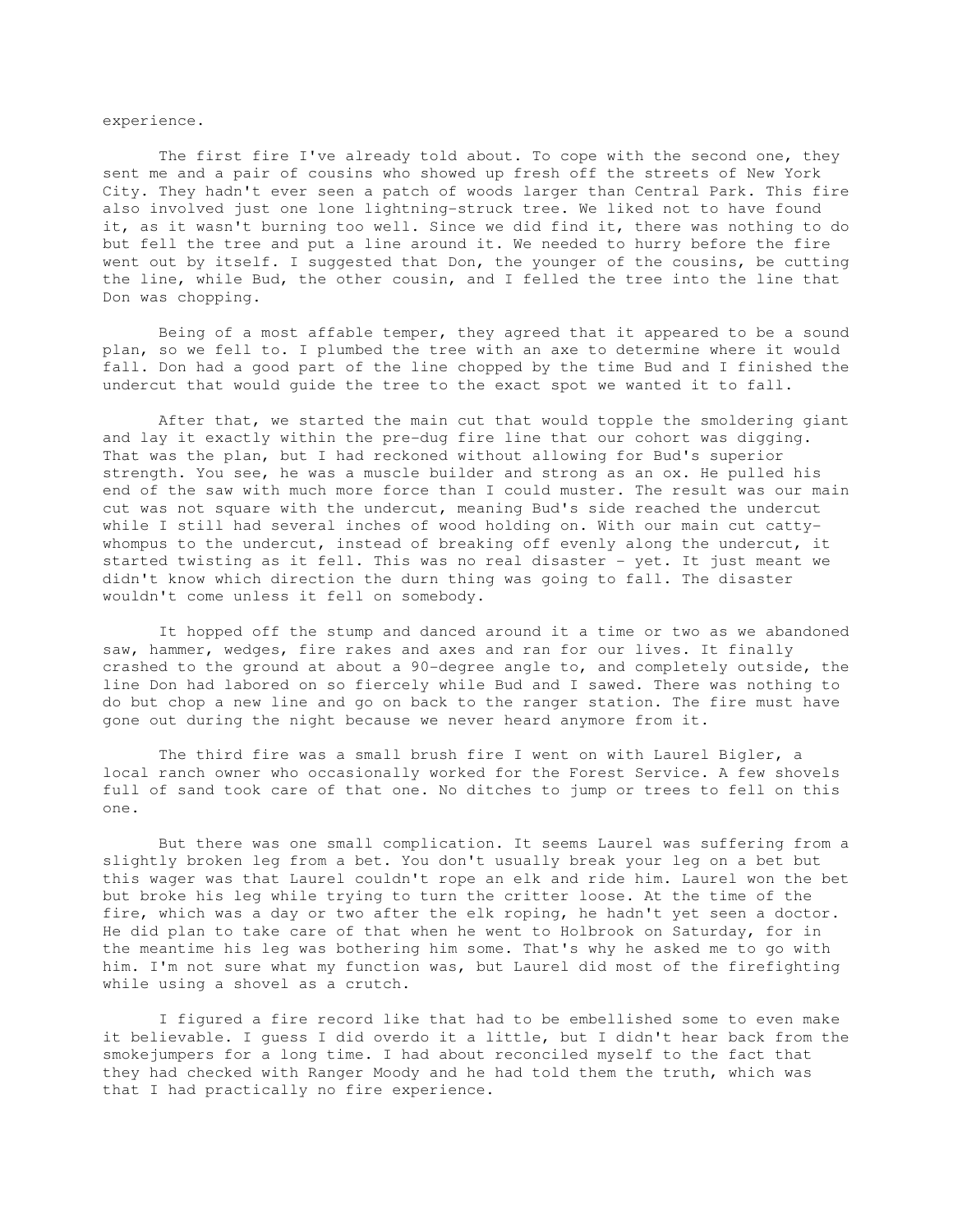At least I had tried and, to get right down to it, I wasn't too crazy about the idea of jumping out of an airplane even for Miss Howland. But unrequited love will drive the smitten youth to thinking about all sorts of desperate measures, and I was certainly smit. I thought about joining the Merchant Marine and going off to sea and having adventures fighting pirates in the South China Sea, but I gave up that idea when I considered I was more likely to end up on a banana boat fighting mosquitoes in Guatemala.

 I guess there is no more pathetic creature in the world than a love-struck youth in the pink of health, with hormones dancing and all the juices of life flowing within him, trying to reconcile the instincts and urging of his primordial ancestors with the romance of a Renaissance lover. It's rendered even more pathetic when the object of his misbegotten ardor refuses to even acknowledge his very existence, and he's balked by his own shyness from making an approach.

 To discuss the situation with my best friend and roommate, Joe, was unthinkable as that would open opportunities for the ridicule that would surely follow confession. I knew my old buddy, with whom I had grown up like a brother, would not pass up the chance to get in a few digs at my expense. He never had.

 It was highly important to keep up normal appearances, giving no hint of my inner turmoil. That was no easy task, but I managed to pull it of by staying in the library and dealing with my frustrations by reading poetry. It didn't help my grades any but I sure learned a lot of poetry, which could come in handy if my moment ever came. But she continued to pretty well ignore me and we had still never spoken; yet, my devotion remained unflagging.

 Dreams of winning my way into her heart by becoming a smokejumper were fading every day the long-sought letter from them failed to arrive. In my dreams a letter would arrive saying they were going to build their fire season around me, exclusively. But that letter never arrived and I grew more despondent day by day.

 I began to consider becoming a monk. Outside of the fact that I was neither Catholic nor Buddhist, becoming a monk was beginning to have more and more appeal. But dreams die hard and, until the smokejumpers turned me down flat, the flame of hope still flickered. As to my having sort of exaggerated my firefighting experience, maybe to the smokejumpers a fire is a fire, and the size doesn't matter. I hoped that was it.

### Chapter 3 - A light at the end of the tunnel

 There is nothing like the sting of Cupid's arrow and a rival to arouse the competitive spirit in a young man of ardent disposition. Problem was nobody, especially the object of my affection, knew how ardent I was. But, in my mind, I was nothing if not ardent.

 Sadly enough, if things continued in the same pattern, I would never get the opportunity to demonstrate the depth of my feelings. Leroy continued to hold her undivided attention. There was no indication from her that she even knew I existed. It was a dark and lonely time for me. Laughter became forced, and my moods were bottomless and murky.

Then one day an event occurred which, to me, had infinite possibilities.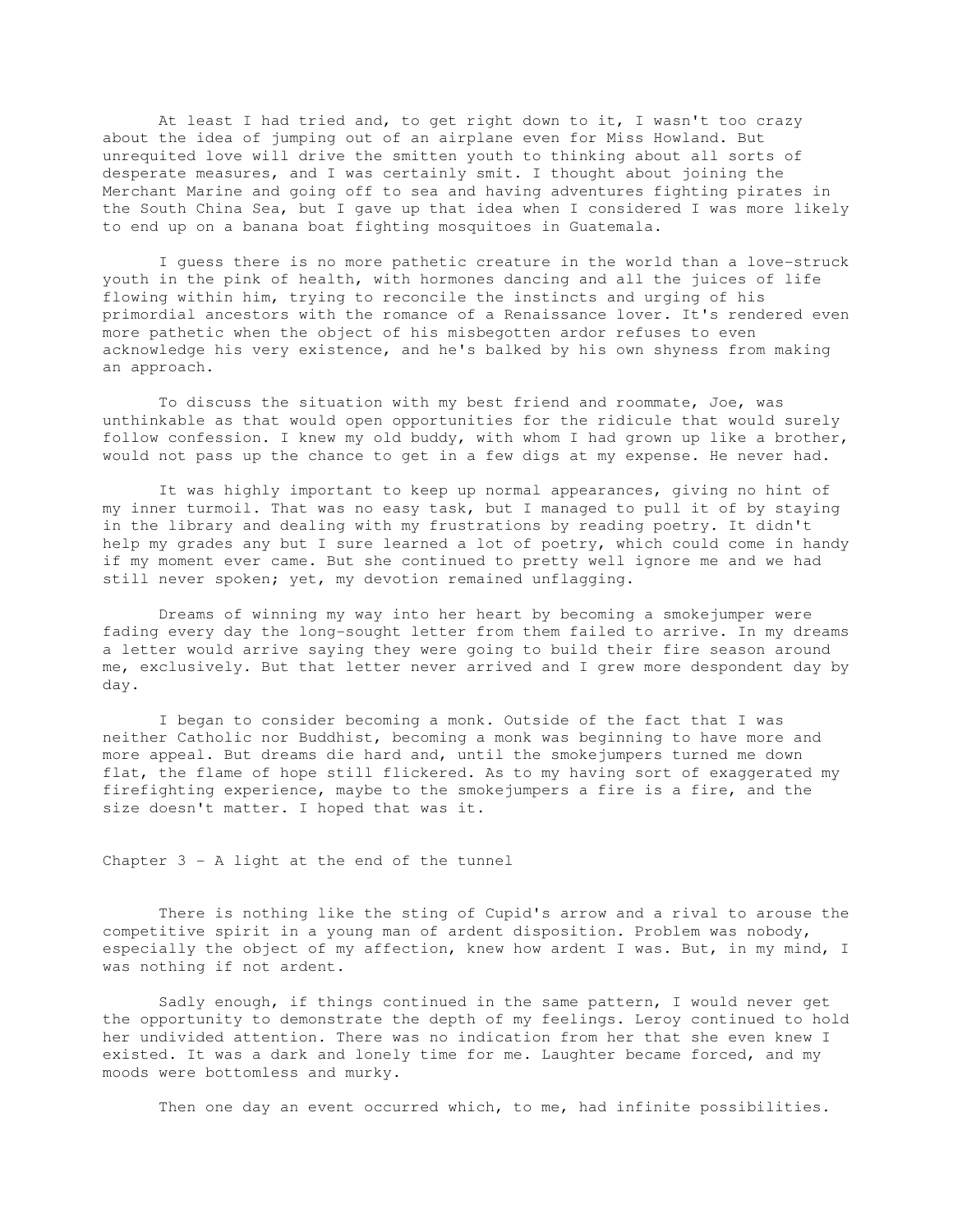When Professor Dickey assigned us the problem of making a speech with the use of visual aids, I seized upon it as a godsend. It was an opportunity to get one up on Leroy and a chance to really score. I looked upon it as my light at the end of the tunnel.

 What I planned to do was to make my speech on the tools of a forester's trade. To do so, I would need a tree - and who better to be my tree than Miss Howland, star of the Interpretive Dance Class? She could hardly refuse in front of the whole class. It would be my hour to shine. She would need to at least acknowledge my existence and, once the ice was broken, who knew what would happen? The more I thought about it, the more excited I became. What could go wrong? How could it fail?

 I set about executing my plan immediately. There was some concern about its being sneaky, underhanded and low-down - a trick no self-respecting guy would stoop to - but desperate times call for desperate measures. And I was certainly desperate. Besides, this was the best chance I had.

We had a week to prepare. I rehearsed, prepared, re-wrote and polished that little talk for the entire week. Lincoln didn't spend nearly as much time on the Gettysburg Address as I did on this speech, but then he didn't have nearly as much riding on the outcome.

 I tried to work in some way to be able to convey my true feelings. Maybe I could become a tree-hugger and sweep her off her feet and carry her off to my dream cottage in the woods, where we would spin out our hours together communing with nature and raising children. Ah, foolish dreams!

 That would be digressing, and Prof Dickey took a dim view of digressions. Besides, not knowing her first name would be a drag. All I had ever heard her called was, "Miss Howland." I couldn't go around calling her "Miss Howland" all the time, especially if I was trying to declare my undying love. People would think I was crazy baring my soul to a girl whose first name I didn't even know.

 Anyway, the nearest I dared come to doing that in this speech would be to express my deepest feelings for trees, considering she was going to be a tree for a few minutes. I doubted very much Miss Howland would get the message, but it was the best I could do.

 The Big Day finally arrived and Prof Dickey called the class to order. I arranged my instruments on a table behind the podium. My heart was in my throat and I was sure the first three rows must have heard it pounding. But if the class had caught my excitement, there was no indication of it. I was not exactly known as the Daniel Webster of the sophomore speech class and nobody was expecting much. Several people were yawning and a couple of guys in the back row were already prepared to catch an afternoon snooze. Little did they know what a surprise was in store. For that matter, I was a tad in the dark, too.

 But I had my speech down pat. I had rehearsed it aloud in front of Joe so often, he could have given it. In fact, he had threatened to move down the hall until I had delivered it. But Joe didn't understand how important this was to me and there way no way I could tell him without risking the ridicule I knew would follow.

 After a few introductory remarks, during which time my tongue went dry, a strange lump developed in my throat, my voice cracked and became exceedingly husky, came the Big Moment. I didn't ask for volunteers, as that would be too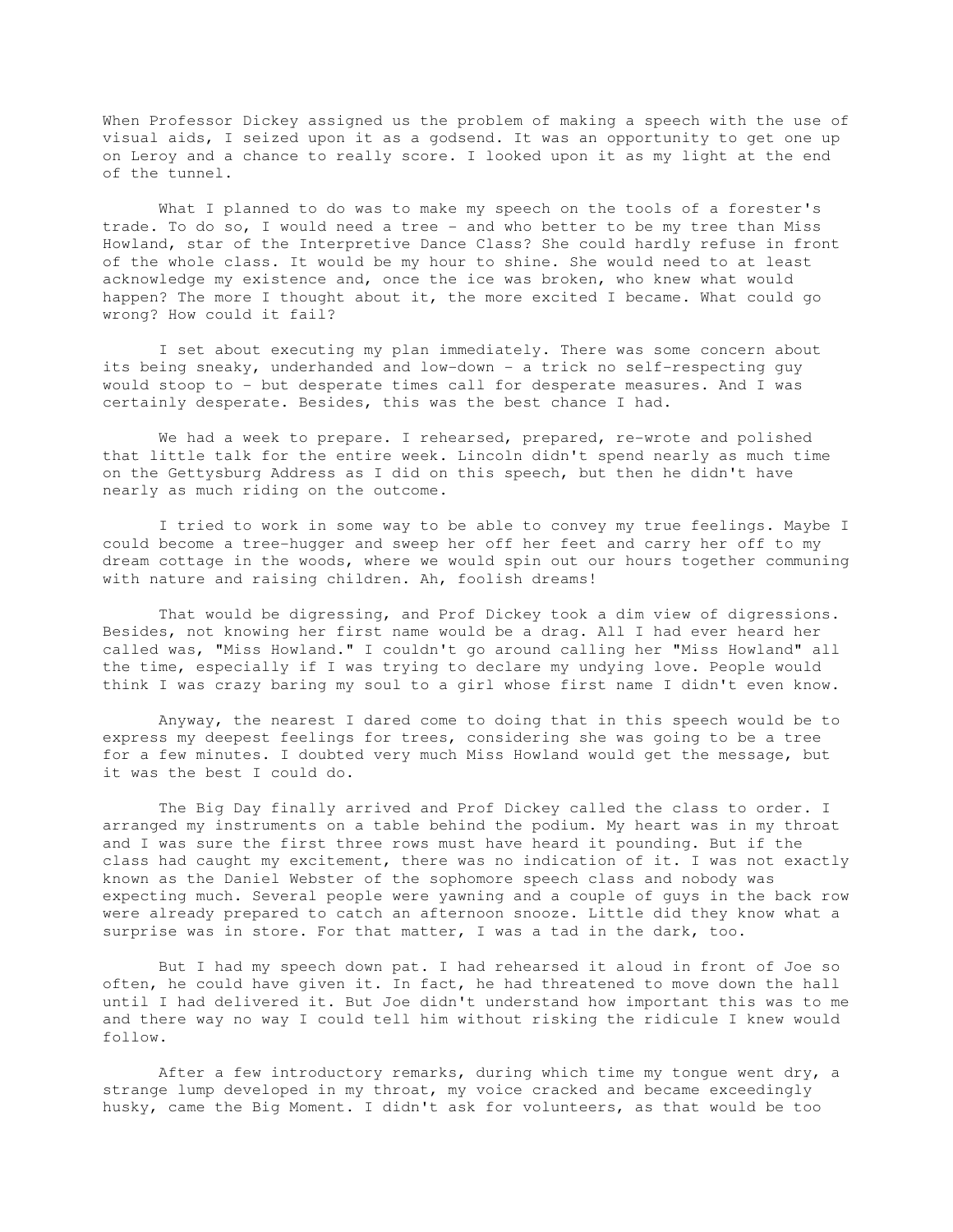risky. I couldn't dare take the chance that Miss Howland might not have been one of them.

 In a voice that sounded a bit croaky, I asked Miss Howland if she would come forward to assist me. Prof Dickey smiled. He liked to get a lot of people involved in a project and it was a good way to get the audience's attention. I knew I was making points with Prof Dickey, whether I was making any with Miss Howland or not. So, if worst came to worse, it wouldn't be a total loss. In the meantime, I had done it! I had actually addressed the Girl of my Dreams!

 If I had expected her to eagerly spring forward, I was disappointed. She gave a start and didn't spring forward at all, but instead sat there demurely shaking her head, blond curls bouncing and reflecting light in the most glorious manner. In a word, she would have nothing to do with it. All my scheming and preparation would have turned to dust had not Prof Dickey come to my aid by insisting that she cooperate. She came forward with what I thought was a smile until she got nearer and I could see that she was just clinching her teeth.

 This thing was not exactly getting off to the most promising start, but she had at least noticed me. That was progress of a sort. To put her at ease, I began by showing her how to use the compass. This went off very smoothly except that she reacted at first as if she expected a scorpion to jump out and bite her. To further gain her confidence, I next demonstrated the use of the range finder. To me, business was picking up - I was forced to touch her while showing her how to put the instrument up to her eyes and adjust it to determine the distance. The warmth of her presence and the heady breath of her perfume were almost too much for me. I rocked back on my heels a time or two, and I don't think I was breathing at all. If I was, it was in short gasps.

 I must admit it was kind of a downer when she trained the instrument on Leroy and squealed with delight at being able to determine the distance to where he sat. Which was not nearly far enough away to suit me. She then pointed it at Prof Dickey and they had a laugh.

 She was beginning to relax some, and I noticed she was not above flirting a bit, if she thought it would improve her grade. It gave me a morsel of confidence to furnish her a cause for a moment of gaiety. At this high moment, I thought it would be well to proceed to what I hoped would be my ace in the hole.

 Assuming the nonchalant devil-may-care attitude that seemed to work so well for Leroy, I asked for the range finder, which she reluctantly surrendered. She was having fun with it and didn't really want to give it up. It had made her the center of attention and she liked that. But we needed to move on.

 This was the moment I asked her to pose as a tree, while I explained the purpose of the next exhibit. She threw me a look of askance, as if she wasn't too sure what I was up to. But then she assumed the mannerisms of a virgin pine - limbs spread, face uplifted, a faraway, dreamy look in eyes cast toward the Heavens.

 It was a vision even more than I expected and I stood frozen to the spot. For a long, awkward moment I forgot my speech. I even forgot where I was. When some idiot twittered I was brought back to earth. Dull, senseless, unfeeling clod! Here was a sight for the gods and some cretin saw fit to laugh. Sacrilege! The world was heartless.

Holding my debonair attitude, I continued, while Miss Howland stood frozen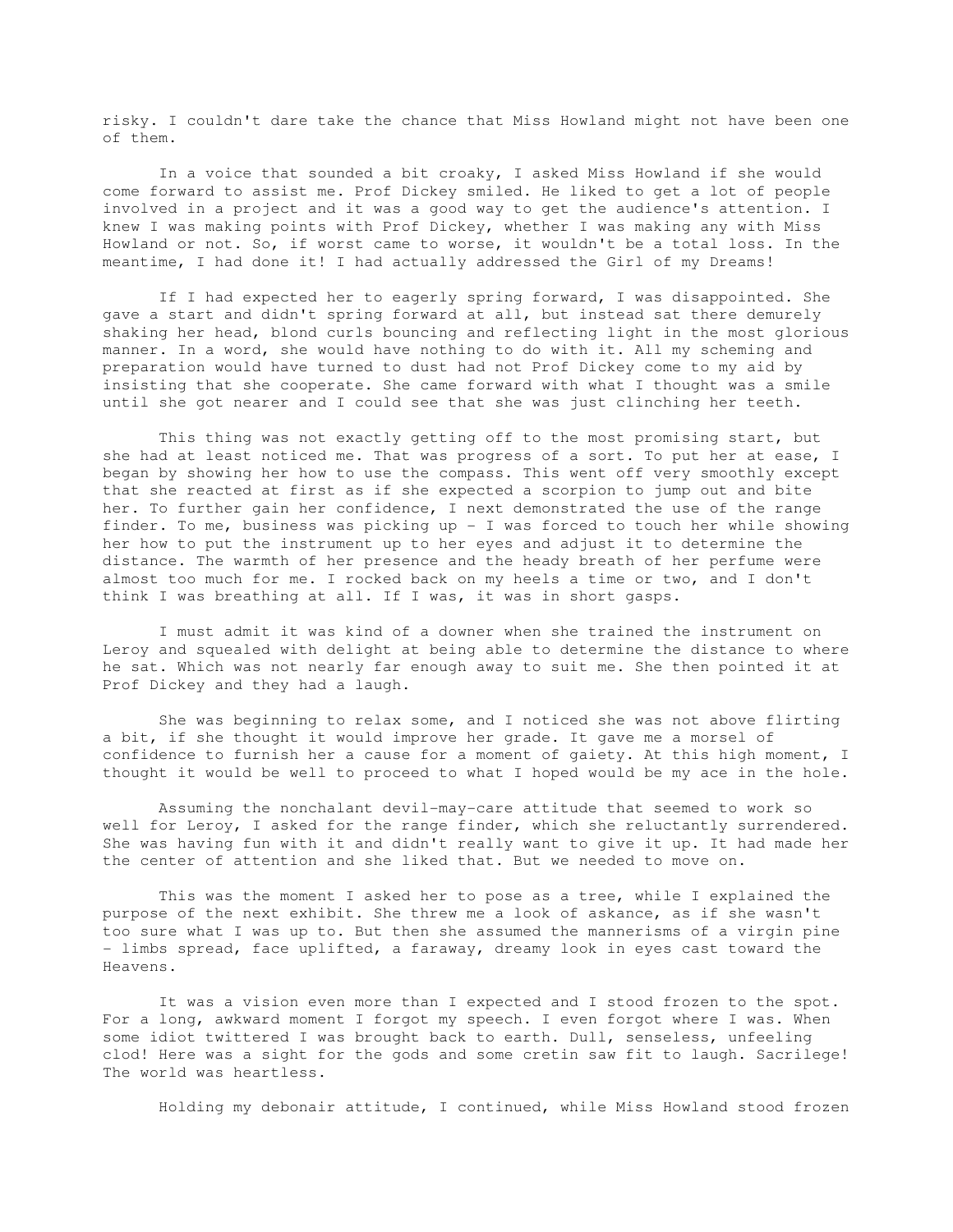in her pose. The twitter died when, I am happy to say, most of the class declined to join in. One of the sleepers in the back row stirred, rubbed his eyes, and stared at Miss Howland. From the confused expression on his face, I believe he thought he had fallen asleep in the wrong class.

 While Miss Howland continued to bask in the warmth of the imaginary spotlight, as it were, I picked up the Biltmore Stick, which resembled nothing more than a common yardstick, and began to expound upon its many uses and mysteries. For instance, you may use it to determine the number of board feet in a log, or in a standing tree. It may be used to determine the height of a tree. It serves as an ordinary yardstick, if one is needed, but it's probably used most often to determine the Diameter Breast High, or d.b.h. in forester jargon, of a standing tree. In order to get a valid reading, one must reach out and, at arm's length, hold the stick tangentially against the tree at breast height.

 I was about to demonstrate, when I became aware of two things: 1) the two rather large rounded "knots" on my tree were located exactly at breast high; and 2) a piercing look from a pair of rather sharp, brown eyes peering at me from my "tree" were daring me to take that measurement.

I froze in mid-measure.

"You do, and I'll fall on you like a ton of bricks," she hissed.

 Most of the class heard her. It was beginning to sound like a hyena convention in the sophomore speech class. I'm afraid even Prof Dickey had abandoned me to my fate. This was a sledgehammer blow to both ardor and ego, but I had no choice but to continue and try to recoup my rapidly fading fortunes.

 Without slacking up in the least on my debonair manner, I placed the offending Biltmore Stick on the table and, with the greatest aplomb, picked up the pair of tree calipers.

"These may be used to measure butt swell," I announced blandly.

 With a shriek, my tree dodged behind a desk and I perceived I had guessed wrong again. As for the class, they were whistling, shouting and stomping on the floor. Prof Dickey seemed to be gagging on something. For my part, I wished them all dead, but I seemed to be the one who was dying. But I needed to continue. Perhaps some miracle would save me. Shaken to my very foundations, air of nonchalance slipping badly, I replaced the calipers on the table. I'm sure Doctor Freud would have had a field day with my next move, for out of several instruments remaining, I picked up the increment borer.

 "We use this instrument to bore into the tree," I announced in what I hoped were even tones.

 Miss Howland gave another shriek and I thought she was going to faint dead away. Prof Dickey fell out of his chair, pandemonium broke loose and class was over for the day.

 Sick at heart and ready to give up the ghost, I managed to drag myself back over to the dorm. Joe was already in the room, classes over for the day. With my world in a shambles, having just crashed down around my head, I was sure Joe was bound to comment. But if he noticed anything amiss, he gave no sign.

"Letter for you," Joe announced, hardly looking up from his studies. He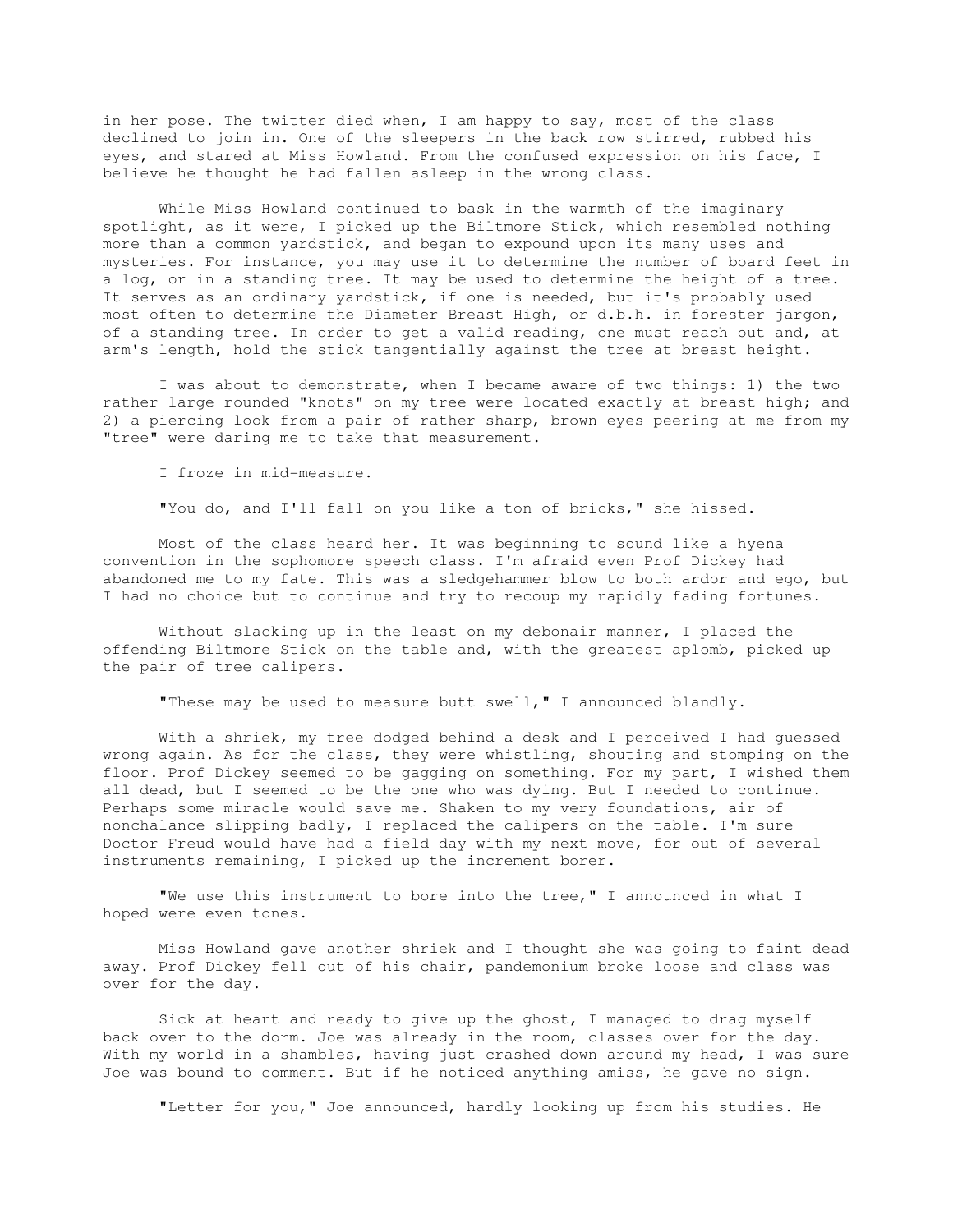handed me a brown envelope over his shoulder. It had Forest Service logo, and was probably the long-expected rejection from the smokejumpers. Everything else had gone wrong that day - why not that?

 Slowly, heart heavy with the dread of expecting the worst, I opened the envelope and read the contents. My heart gave a leap. I was mistaken. They wanted me to come to work! I read the letter over again in case I had read it wrong the first time. There was no mistake... unless the Forest Service had made it.

 I had known all along that it was a long shot, but in my mind acceptance by the smokejumpers was the last hope I could ever have of impressing Miss Howland, if even that would work. After what had happened in Prof Dickey's class today, I wasn't at all sure. But I clung to a desperate hope that this was the answer to my most fervent prayers.

 Joining the French Foreign Legion had been an option, but a little too far out, even for me. Smokejumping seemed to be the most viable route, and Miss Howland had already been impressed by it. Besides, it would be only for three or four months. The Foreign Legion wanted you to stay longer than that, and they shot deserters.

 I rushed to tell Leroy my good news. I must say that, if he shared my joy, he was careful to hide it. My enthusiasm might have waned a bit when he reminded me that parachutes didn't work every time. They had been known to malfunction at the most crucial times, like three seconds after you went out the door.

 I tried not to think about that too much and slept that night with the letter under my pillow. If there was a light at the end of my tunnel, I just hoped it wasn't another train. I had already been run over once that day.

# CHAPTER 4 – Training

 I don't know if it's significant or not, but we were the thirteenth and last smokejumper class to train at the old Nine Mile Camp. It was formerly a CCC Camp left over from the 1930s, about twenty-six miles north of Missoula. The next class moved into a new modern facility at the Missoula County Airport and never knew the joys of isolation, living with fifty roommates in an old bunkhouse, lighting fires in a potbelly stove on frosty mornings, or manufacturing one's own entertainment without the assistance of movie houses, fancy clubs or women. I want to tell you, that kind of living will clear your lungs, strengthen your body, test your will, mold esprit de corps, and drive you absolutely berserk, if you aren't careful.

 I never did know what Nine Mile was nine miles from, but I guess it didn't matter. Downtown Nine Mile was out on the highway, about two miles down a gravel road from camp, and consisted of a tavern by the same name, which also sold gasoline, groceries, liquor, wine, beer, firearms, ammunition, hamburgers and hardware. It was the only commercial building in town, the rest being devoted to the residential section, which consisted of a trailer, where the folks lived who owned the tavern.

 All of us made the two-mile trek from camp to the tavern at one time or another. It was an easy walk downhill all the way. Walking back was a different story. Not only was it uphill, but not all the boys were able to navigate too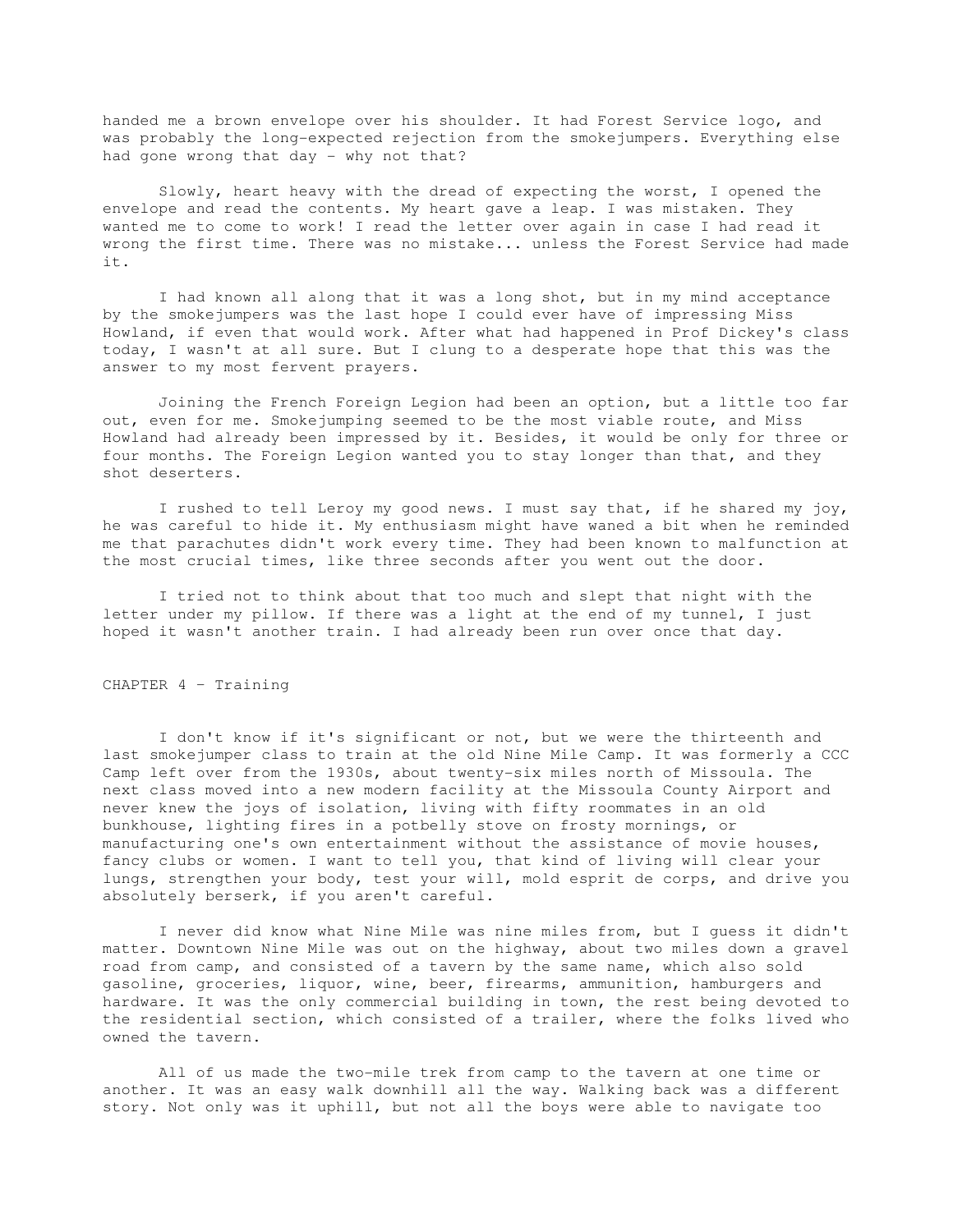well after a visit to the tavern, especially in the dark. We never lost anyone, but some of the guys were known to have spent most of the night in the woods from time to time.

Nine Mile Tavern was the only waterhole for miles around - and they made pretty good hamburgers, too. You could also get a better-than-fair T-bone there, if you could afford it. But the only people we knew who could afford that kind of eating were some of the guys from more affluent homes back east. The rest of us ate hamburgers, for which the owner of the tavern generously put on the cuff until payday. Other than weekends, we didn't get down to the tavern much. We were usually too worn out from the training routine to make the trek.

 But the first of June, a hundred and fifty or so guys had showed up out at Nine Mile, and, without a whole lot of fooling around, training began. Mr. F. O. "Good Deal" Brauer, the project chief (we learned later where the "Good Deal" bit came from when he assigned us to brush-piling projects, which he made sound like it was as good as a vacation in Acapulco).

 Mr. Brauer would become known and beloved by all of us as our fearless leader; he started the ball rolling by telling the assembled rookies that figures showed that two out of three of us would be injured to some extent before the season was over. Of course, that just made everyone feel sorry for the guy on either side of him.

 But when he told us that half of us would not even finish training, I knew that didn't include me. I didn't even think about quitting. I hadn't come two thousand miles to fail. I could do that at home. No sir, not me. Quitting wasn't a thing I even thought about. I couldn't quit, I didn't have enough money to get home. I had to stay until payday, and that was six weeks off. By then, training would be over, and the fire season would have begun. No matter how brave I thought I appeared, my Red Badge of Courage had a tinge of yellow, but, like it or not, I was locked in, and might just as well make the best of it.

 Don't get me wrong. I don't mean to say that we stayed in a cold sweat all the time, but there was always the underlying question of whether or not, when the moment came, we were going to step out that door. They were a great bunch of guys and a lot, if not most of them, shared the same mixed feelings - although we seldom, if ever, talked about it.

 If the training was tough, the trainers were even tougher.. Our trainers were definitely dedicated to working our buns off. They remembered the tragic Mann Gulch fire only a couple of years earlier, in which thirteen jumpers had perished, and they didn't want a repeat of that tragedy. That was fine with us. We didn't want a repeat either - but we knew it could always happen.

 Old Jim Lowe and I quickly discovered that one fire the smokejumpers didn't know how to fight was the fire of a bee sting. That's where Jim and I made our only contribution to the accumulated mass of smokejumper lore, and I don't think they ever grabbed hold of it.

 Jim was from Tennessee and the only other boy there from the South besides me. Although we didn't know each other until we got to Montana, we had hiked the same Smoky Mountains trails and, for all I know, been stung by the same bees.

 Being the only Southerners in camp, we took a lot of ribbing from the other guys until one day MacDonald, an Indian boy from up around Kalispell said, "Hang in there, guys. Us Indians have a score to settle with these Yankees, too.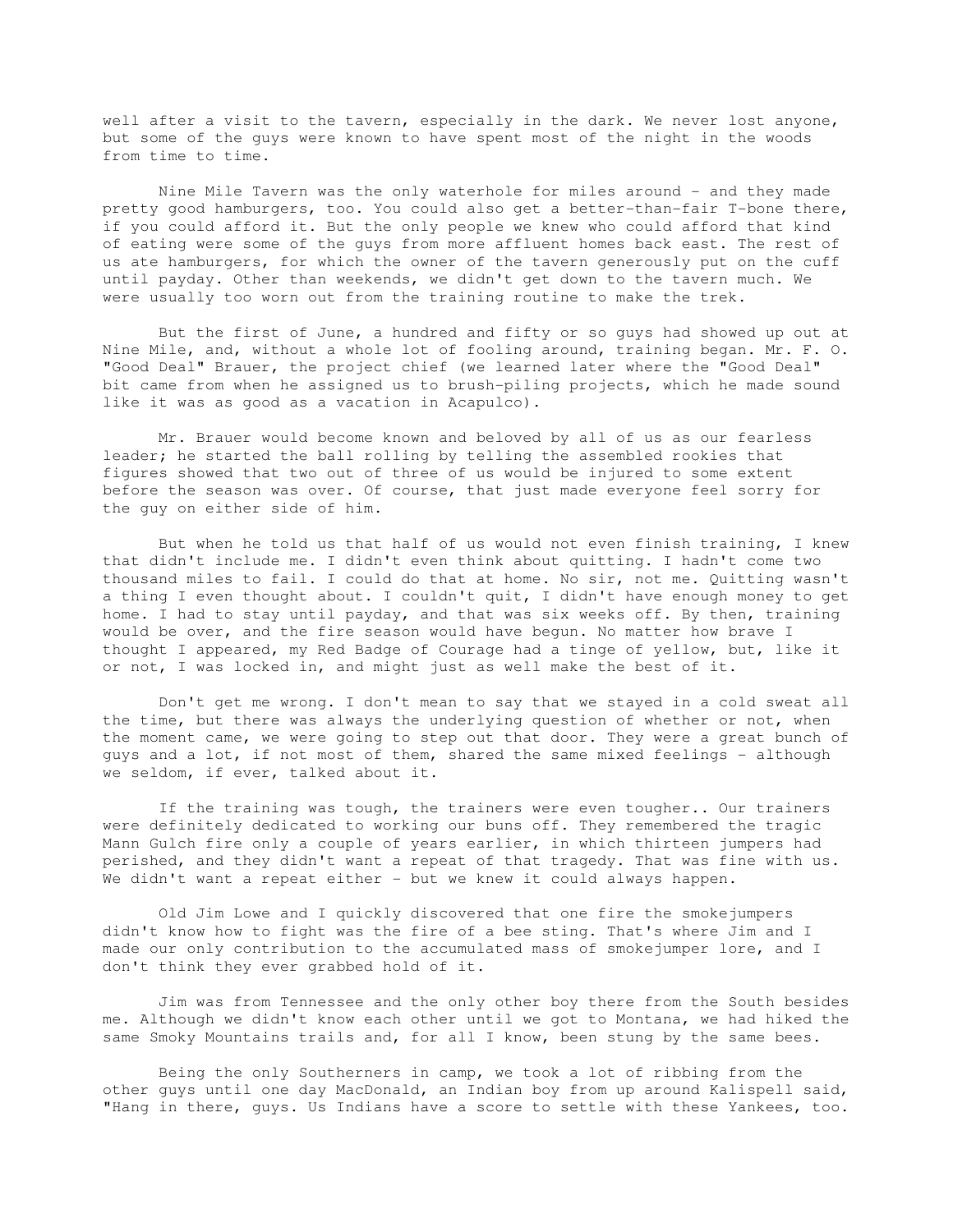We'll help you out."

 Anyway, Jim and I made our contribution one day in First Aid class. As I remember it, Len Kraut was teaching it. He was one of our leaders, but he sure didn't know what to do for a bee sting in the field. He told us to rub mud on it and stuff like that, but he never said anything about plastering it with chewing tobacco. That sort of amazed Jim and me. We thought everyone knew that a good quid of soggy chewing tobacco applied to the sting would take the fire right out of it. Furthermore, there was always chewing tobacco available, but there might not be any mud on top of a mountain.

 Would you believe those silly Yankees nearly laughed us out of the room? We decided that if a bee stung their britches off while they were looking for mud or tea leaves or whatever they thought would work, it would serve them right and we wouldn't care. We didn't make any more suggestions after that, either.

 There was the time we were having a class on safety, which included "avoiding mid-air parachute collisions." See, we were supposed to have these parachutes that we could steer by pulling on guidelines, sort of like plow lines, except yelling "Gee!" or "Haw!" wouldn't do any good. We needed to reef down on those plow lines and pray it worked. It usually did.

 Anyway, Fred set up a hypothetical situation where the wind was blowing me straight toward Tom Givens, and directed his question at me..

"What do you do?"

 I studied about it for a few seconds before I answered. It could have been a trick question, for all I knew, and I wanted to get it right.

"I don't do anything," I said.

 "What! You are about to collide and you don't do anything!! What are you thinking?"

"Well, I figure the same wind that's blowing me is blowing him."

 I thought it was a pretty good answer, but it apparently wasn't the one Brauer was looking for. Givens owed to make sure he didn't make any jumps with me..

 We climbed ropes, jumped off platforms, did flips onto trampolines, chopped fire line and learned to climb down from trees we never climbed up One of the most important things we learned was how to make a landing, where we would crumple our knees right quick, then roll on down the side of our body and end up with an over-the-shoulder somersault. It's called an Allen roll, and it's how smokejumpers are supposed to land.

Paratroopers are taught to do it a little differently They call it a PLF, or parachute landing fall. I was in the paratroopers later. Like I said, I'm awfully mercenary and that extra \$37.50 a month came in handy. Anyway, the smokejumpers taught me to do an Allen Roll so well I never did learn to do a good PLF.

 I guess the Big Test, short of going out of a plane, was jumping out of the eighteen-foot shock tower. It's like a big gallows and we sort of felt like we were the main attraction at a hanging, except the rope was hooked to our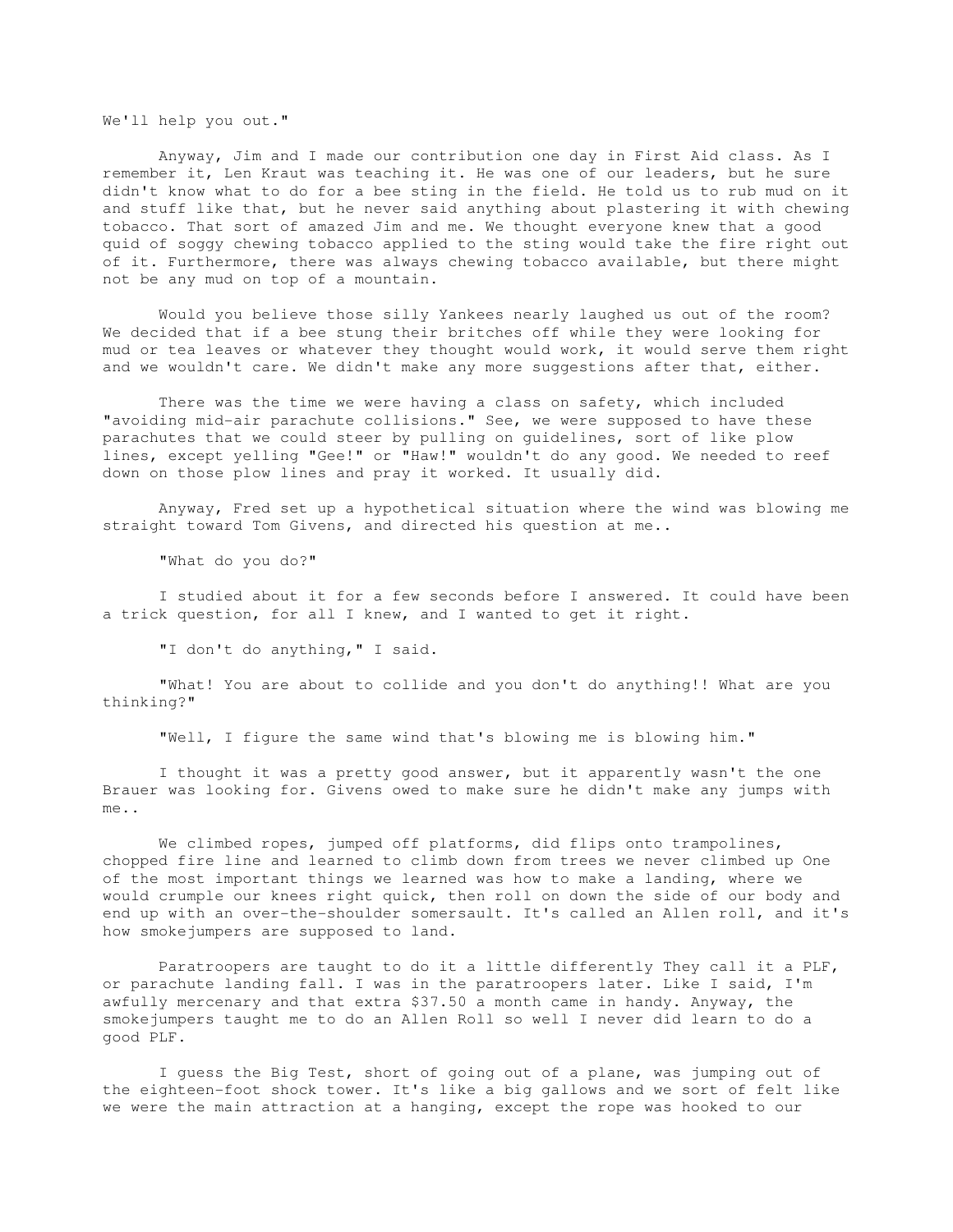parachute harnesses, which took the shock instead of our necks.

 There's a net down below, but we didn't ever get that far. The rope jerked us up just short of the net. It's a little higher than a second-story window. Not really high enough to kill, but a lot higher than we'd want to jump. Heck, even hooked up to a harness, it's a little scary the first few times. They told us if we went out of the tower, we wouldn't have any trouble going out of a plane. I didn't believe them, but it turned out to be true.

 The toughest part for me was getting suited up inside one of those mockups of the Ford Tri-Motor. That's one of the planes we used. The idea was to get used to suiting up en route to a fire, in case we were in a hurry, and smokejumpers are always in a hurry. The Tri-Motor carries eight men, plus the spotter, who tells you when to jump, and I had a hard time trying to suit up with seven other men. It seemed like the whole durn cabin was full of flying elbows, knees and feet. I'm glad I never did need to suit up in the air on an actual fire call. I would have gotten into all kinds of tangles and it really wouldn't have been safe. Two men in the same 'chute just wouldn't have worked out at all They liked for each man to have his own.

 One of the biggest days during training was the practice fire, and I guess ours was not much different from most of the previous ones. Well, maybe a little different. We must have already dug three hundred miles of line through the woods just learning how to do it. We used what they called the "bump method," where we spread out about a dozen feet apart along where we wanted the fire line to be dug, and everybody started digging line by scratching up the ground right down to mineral soil, in a path about three feet wide. The fire is not supposed to be able to cross that line.

 At least that's the idea. Sometimes the fire does cross the line anyway. But the bump method meant what I did was. when I reached the spot where the man ahead of me had dug, I said "bump", and everybody ahead of me moved up to where the men ahead of them had dug, and started digging more line until all the segments were connected. It was up to the guy in the lead, usually the foreman, to determine where the line should go. We could chop a lot of fire line in a hurry that way, and we got pretty good at it.

 The place they chose was way up on the side of Edith Peak, where the timber had been cut and the laps and brush piled. The idea was to chop a line all the way around it, then touch her off and let us see how the fire just sort of burned itself out, once all the fuel was consumed inside our line. Then we would go in and burying all the places that were still smoking. That's called "mopping up".

 "A fire isn't out until twenty-four hours after the last smoke is spotted," is the rule Fred Brauer drummed it into our heads.

 After all was ready, we stood about eight feet apart in our already dug fireline while they touched her off. It was exciting. A fire will always start the adrenaline pumping. Ours really got to pumping when, just about the time the fire got going good, a completely unscheduled wind came up, and we had to run for cover; but right off the bat, we recovered, got organized, and started digging more line - this time for real.

 We were able to keep it from spreading sideways, but there wasn't much we could do to keep it from shooting right up the side of Edith Peak. Fortunately, the breeze subsided late in the afternoon and we were able to get a line all the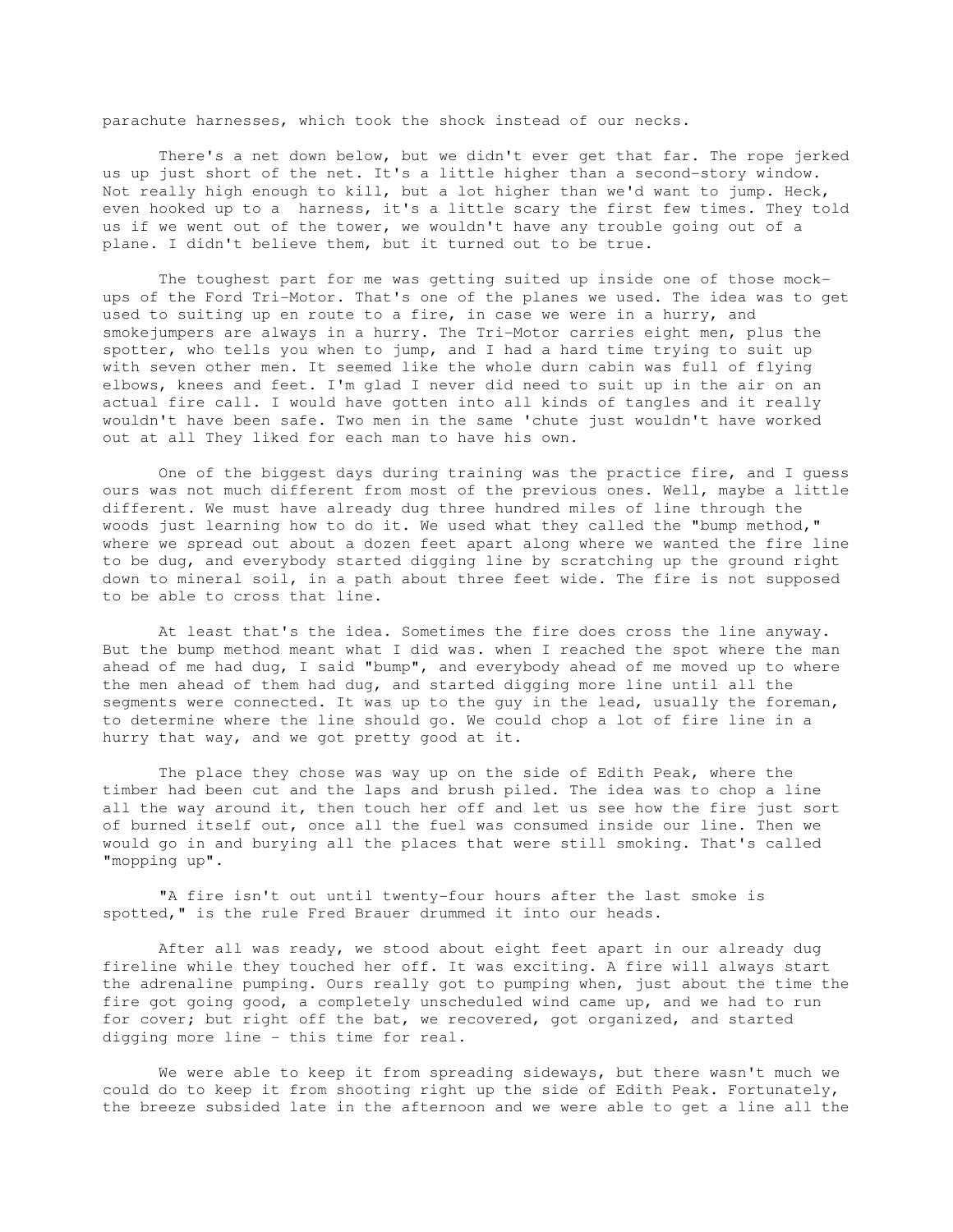way around it again, but not before the fire had eliminated all the brush on the side of Edith Peak in a swath the size of several football fields.

 Come to think about it, we learned some very valuable lessons about fire that day. First of all, fire and weather were both extremely unpredictable. Neither always follows the rules. Secondly, trained firefighters standing eight feet apart in an already-pre-dug line weren't proof against a fire getting out. And third, there was nothing glamorous about fighting fire, unless hard, dirty, stinking work could be considered glamorous.

 It was worth every bit of \$1.52 an hour. A fire didn't punch a clock or take lunch breaks, and it didn't go out at quitting time. When we finally hit our bunks about 10 o'clock that night, we were tired, hungry, sweaty, grimy, and worn out We already felt like veterans, and we hadn't even made our first jump.

But we were about to remedy that shortcoming.

Chapter  $5$  - The monkey jumps

 My hands gripped both sides of the door of the Tri-Motor in what must have been the mother of all death grips. The whites of my knuckles were shining clean through my leather gloves. One foot was jammed onto the outside step, and the other crouched under me. The wind that whistled through my face mask bore the sickening-sweet smell of aviation-gas fumes from the starboard engine.

 If this wasn't living on the edge, it was certainly as near the edge as I ever wanted to get. It might have helped some if I had ever flown before, but I hadn't. This was my maiden flight ever. I felt a little like the Captain of the Titanic, except I wasn't going to get to come down with the airplane.

 I could see a circle of people gathered around what must have been a red "X" in the green meadow they said was our target. Wally Dobbins, our spotter, was trying to point it out to me. I couldn't see the "X" because I'm red-green color blind, but I knew about where it had to be, and I told him I could see it. That seemed to satisfy him. He left me with my thoughts and turned his attention to spotting.

 The meadow was coming up fast. I concentrated on the exit I was planning not to make. My heart beat in time with the engines. Thoughts raced through my head.

 "These people are crazy if they think I'm going to jump. I'm not going to jump. Only an idiot would jump out of a perfectly good airplane. I'm not jumping."

 I wasn't moving out of the door, either, and that was probably my first mistake. No, it wasn't my first mistake. My first mistake was getting in the door in the first place. No, that wasn't my first mistake. It was ... heck, who was counting. I had made a lot of mistakes and together they had put me where I was.

I didn't want to think about it, but, for sure, I was not going to jump.

Wally dropped his hand - the signal for the pilot to cut the engines - and then he tapped me sharply on the heel and yelled, "Go!"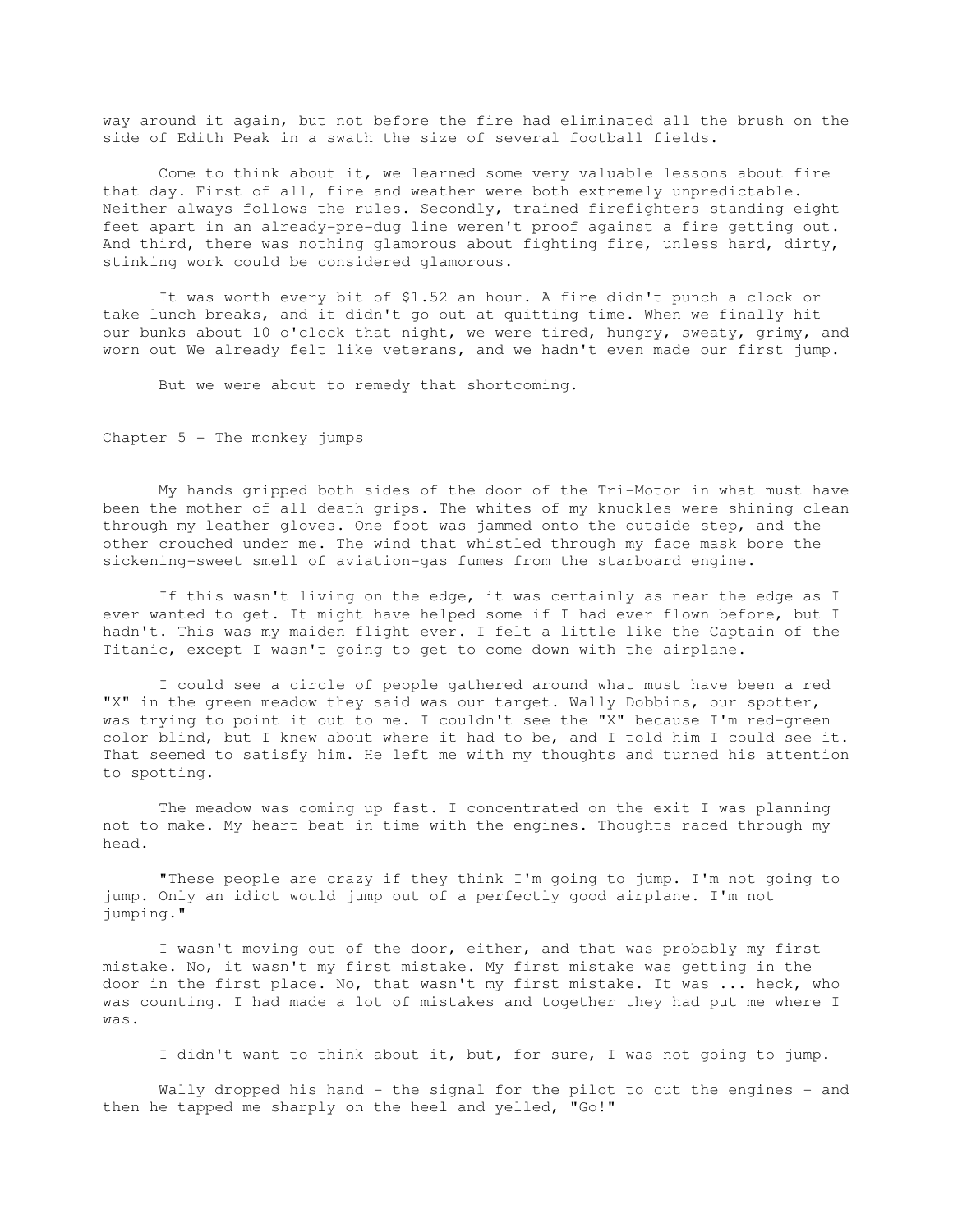Maybe I'd better go back and explain a few things I might have forgotten to tell you before. I don't want to make any excuses or blame anyone for the uproar the speech with Miss Howland caused. The other reasons I was trying to become a smokejumper, I have already listed.

 In the short time that remained of the semester, Miss Howland managed to avoid me as if I was a viper of some sort. Old Leroy continued to wow them with speeches about the history of forest fires, and about how old Earl Cooley had made the first smokejump back in '39, and all that.

 I noticed that he usually managed to modestly weave in a few personal experiences, too There was no doubt about it, he was a spellbinder, and there was nobody's spell he binded any tighter than Miss Howland's. I will say that in spite of it all, I had to admire the boy. He never let rivalry for Miss Howland's attentions interfere with our relationship. Actually, the reason it probably didn't bother Leroy is that he wasn't even aware I was a rival. That kind of hurt.

 But Miss Howland couldn't pretend she was no longer unaware of my existence. She was well aware of it. The fact that she knew I was there and continued to ignore me was even worse than when she actually didn't know I existed. But it was obvious she was always well aware of Leroy's existence. His smooth manners, his dashing ways, his suave, easy, don't-give-fat-rat's-rumbleseat charm absolutely captivated her. Yes, the love light shone in the eyes of my beloved, but not for me.

 To compete with Leroy's silk stories, I countered with speeches on "How we jumped an irrigation ditch in a Jeep", and "How to avoid sawdust injury while pruning ponderosa pine in the Great American Southwest." To be completely honest, they didn't do the trick a-tall.

 Even Prof Dickey showed signs of drifting off. It didn't help even when he told me that my visual aids speech was one of the funniest speeches he had ever heard. It was the only time in the whole year I made an A in his class. I'm not sure he was ever convinced that I hadn't planned the whole thing to be funny.

 I left well enough alone because I needed a decent grade in his course to offset the miserable scores I was making in Organic Chemistry. That subject didn't make sense to me then and hasn't since. I truly believe they asked the same questions on every final, but changed the answers.

 In spite of the fiasco and despite the odds against my ever redeeming myself in her eyes, my love for her never wavered, and Miss Howland continued to be my ideal of feminine pulchritude. And, speaking of pulchritude, she had plenty of it. She had a very pretty way of wrinkling up her nose whenever Leroy said something clever, and it seemed as if he was always saying something clever. Whenever he did, a pang of pure unadulterated jealousy would sweep over me, and I would sink even further into my shell.

 The last social function before finals, was the Junior-Senior Prom. I ventured to it with Maggie, an old friend I had grown up with. Our families were old friends, and I want to say now that there was nothing at all between Maggie and me, except long friendship. Not that I was ashamed of Maggie. There just was no romantic spark. Neither of us had any designs whatsoever on the other. She was a girl friend, she was a friend who was a girl, who was easy to be around and comfortable to be with.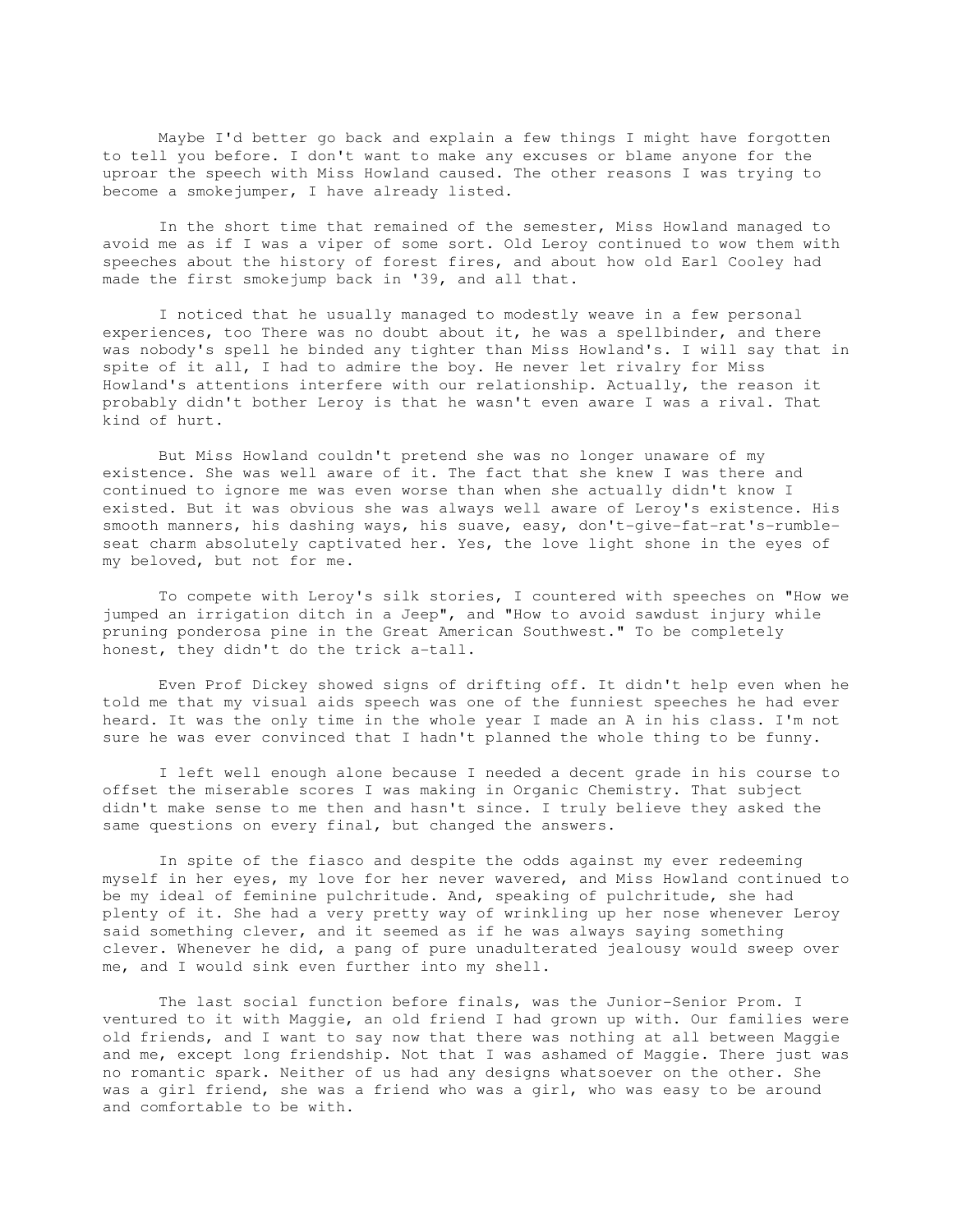Leroy, of course, took Miss Howland.

 Miss Howland was a vision of loveliness in a white, strapless dress. It was difficult to say if she had almost squeezed into it, or was about to come out of it. Either way, she was attracting plenty of attention. Leroy was his usual cool, jaunty self, in a white dinner jacket that perfectly complemented Miss Howland's outfit, golden hair and radiant glow. Her laughter was a perfect symphony of tinkling bells, though the bells began to become more and more out of tune with every stop she made at the champagne table.

 She didn't seem to have any trouble filling her dance card, but she was very selective about it, filling it mostly with the names of her various professors who seemed very anxious to dance with her. I couldn't blame them. After all, she was not only tall, willowy and extremely buxom, she was the star of her dancing class. Light on her feet would hardly describe her. She floated.

 Maggie and I watched her float by one time with a rather short, baldheaded, horn-rimmed partner, obviously a professor. His red nose rested comfortably in the recess of her cleavage, a dreamy expression on his face.

"Good dancer," Maggie observed, dryly.

 "Yes, and would you believe she has an impeccable GPA to go with it?" I asked.

"Yeah, I'd believe it," Maggie commented, again very dryly.

 I wondered why there was so much irony in Maggie's voice, but she was always quick with the pithy remark. Because she had a way of seeing to the heart of a matter, I thought I'd better change the subject before Maggie discovered I was dying inside.

 We passed the evening, dancing a few dances, eating those little bitty sandwiches they always serve at functions of that sort. There didn't seem to be much of anything available to drink other than champagne and punch. I didn't drink very much, because I'm not very much of a drinker. Maggie stayed sober as an owl.

 Old Leroy wasn't drinking much either, but he wasn't doing much to stop Miss Howland. I think she drank my share of the champagne and his, too. As the evening wore on, she became more and more...well... relaxed.

 I was alone a good part of the evening while Maggie danced with my roommate and frat brothers. I didn't mind. I spent most of the time at a dark table watching the dancers - especially Miss Howland. She passed by once doing a hot cha-cha-cha number with Prof Dickey. He could cut a right mean rug for an old geezer. She danced three more times with the short, bald prof, who couldn't seem to extract his nose from her bosom. But the climax of the evening came when she was dancing with the Dean.

 The Dean was a tall, graying, distinguished, usually reserved fellow, who always made me think of a penguin. Some folks regarded him as a cold turkey, but, under Miss Howland's spell - or it might have been under the influence of about a quart of champagne - he really began to thaw. It was during a pause in the Samba in the Continental style that she decided to eat his boutonniere, while he made a futile attempt to drank champagne from her slipper. I don't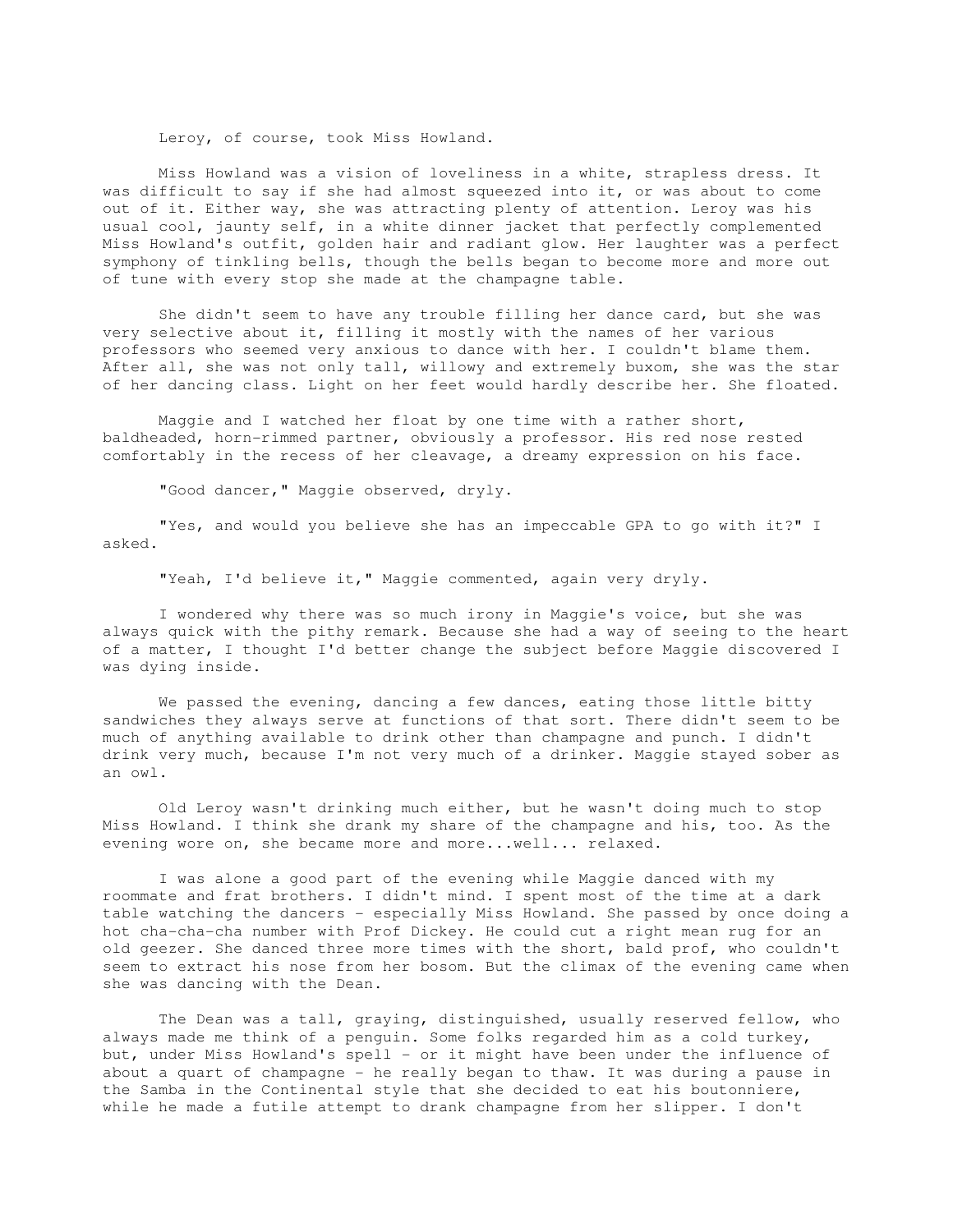think he needed any more champagne, but it was a small slipper full of holes that let most of it leak out; so I don't think it added enough to hurt.

 The couple drew quite a crowd, including Mrs. Dean, who took a very dim view of the whole proceeding, and tried to shuffle her husband out of the place. He didn't much want to go, and she ended up pushing him into the fountain pool and dumping the punch bowl over an innocent Miss Howland.

After that, the party kind of lost its edge and we headed home.

 I'll admit, Miss Howland's behavior at the party didn't exactly enhance my idea of her as my ideal of womanhood, but one so deeply enamored as I readily forgives. But she didn't seek my forgiveness and continued to ignore me. Leroy, on the other hand, seemed less forgiving of her momentary lapse, as I characterized it. He was a little more direct.

"That's the squirreliest broad I ever met," was his succinct appraisal.

 I could see that he might have a point there, but Leroy could not possibly see what I saw. That took the faith of a martyr, the heart of a lover and the soul of a poet. After the fiasco of the speech, I sure felt like a martyr and there was no doubt in my mind that I had the heart of a lover. I wasn't so sure about the soul of a poet, but that was probably there, too. I had been thinking a lot of dreamy thoughts since Miss Howland came into my life.

 The most significant thing to me about the whole episode was that Leroy announced he didn't want anything more to do with Miss Howland. A decided coolness developed between them, Miss Howland declaring that Leroy acted like an old fuddy-duddy when she was just having fun, and Leroy saying she had embarrassed him.

 A decided rift had occurred. Perhaps I could fill the vacuum, if I could just go out and have some adventures. That's what seemed to attract Miss Howland in the first place. She liked brave people and I needed to show her I was as brave as the next one.

 I was discovering, however, that it was a heap easier to be brave when you weren't hanging out the door of an old Tri-Motor - and as far as adventures were concerned, I was about to have one.

 The engines cut, Dobbins hit me on the heel and I shot out the door as if I was spring loaded. Like Pavlov's dog, it was a learned reflex, conditioned by hours of training. I didn't have a durn thing to do with it; but the reflexes, after I shot out the door were all my own. Gone were the thoughts of Miss Howland. I was concentrating on other things right then.

 "Get back in that airplane, you fool. You can't fly!" was my first thought, but it was too late. You can't unring a bell. The next thing I remember was watching the tail go by, then a sort of eerie silence before the "whoop!" of opening shock made me squinch my eyes shut. When I opened them, I was swinging in the harness beneath a beautiful, fully blossomed, red-and-white-striped canopy. Safe! Surprise, surprise!

 I blinked a time or two and looked around. It was like having the best seat in the house at the World Series. One of the first things I noticed was the silence and how soft that grassy meadow looked. But it didn't really seem to be getting any closer, and I still couldn't make out the "X."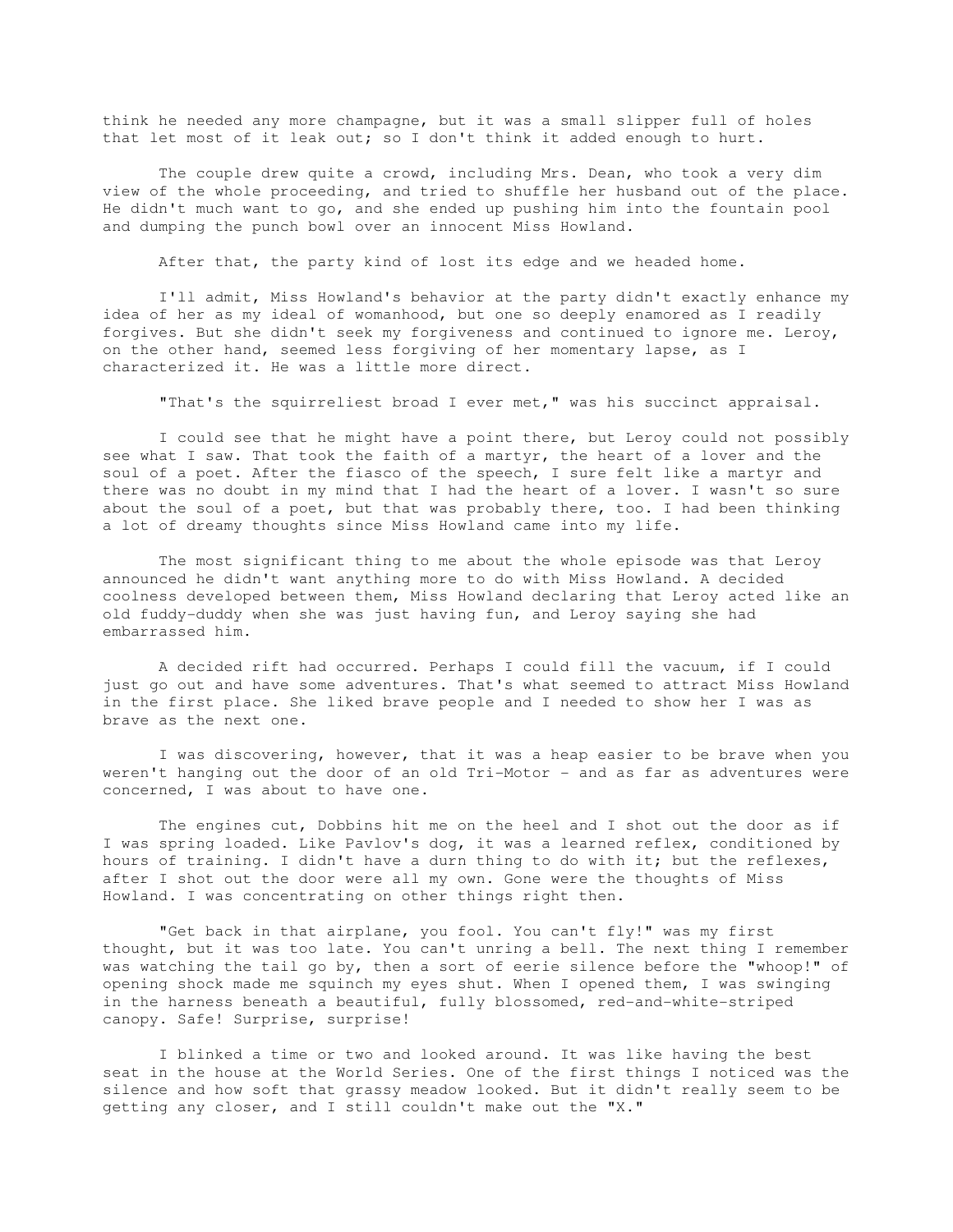It didn't matter. I would be happy just to hit the meadow. But I seemed to be suspended there in mid-air. What if I didn't come down? Who cared. Right then, I would have been perfectly content to hang there forever. I think "euphoria" is the word for how I felt. But it began to fade as the ground got closer. I needed to think about landing.

 I have no idea what my altitude was when it became plain that the sightseeing was about to end and the serious business of making a safe landing took over. At any rate, for the last few seconds I pretty well focused on the problem at hand.

 Veterans might be able to judge the moment of impact but first-timers can't. I tried to remember all the things they taught us - keep your eyes on the horizon, don't look down, keep your legs slightly bent and, for God's sake, don't lock your knees.

 Before there was time to get all those things firmly fixed in my mind, the ground came up. Whop! My legs crumpled into an Allen Roll and I was sitting up in two-foot-tall pasture grass, at least a football field away from the big, red "X." But, I at least hit the meadow. That was more than some of the guys could say.

 Close enough! It was over. Much to my surprise and infinite relief, it hadn't ended like the maiden voyage of Titanic.

The monkey had jumped.

Chapter 6 - Meet Miss West

 The combination of adrenaline high and relief we all felt after the first jump was short-lived. We did it all over again the next day and the day after that and the day after that, and so on, until after awhile it began to feel like a bad habit one enjoys. Although it took only seven jumps to qualify, it didn't take near that many before a somewhat different feeling began to creep in. Doing it every day like that, we began to feel like it was going to go on for the rest of our lives.

 And the jumps were getting progressively tougher. No more soft flat meadows. The jump spots kept getting smaller and the ground rougher. The idea being we would finally get used to it - and maybe some of them did, but I didn't. It was much like the first jump, except I thought I knew what to expect, but that didn't necessarily guarantee what would happen. It must have been on about the fourth or fifth jump I learned that what was supposed to happen didn't always happen.

 I had been assigned to the Travelaire used for two man fires, Al Cramer spotting. Al had been around several fire seasons and pretty well knew what he was doing. He was reputed to be able to put you out on the jump spot, even if your parachute didn't open. That might have been true, but somehow I drew little comfort from the thought.

 The T-aire was the smallest plane that Johnson Flying Service used to deliver jumpers. Johnson Flying Service was the company the Forest Service contracted to fly the smokejumpers to fires. Their pilots were absolutely the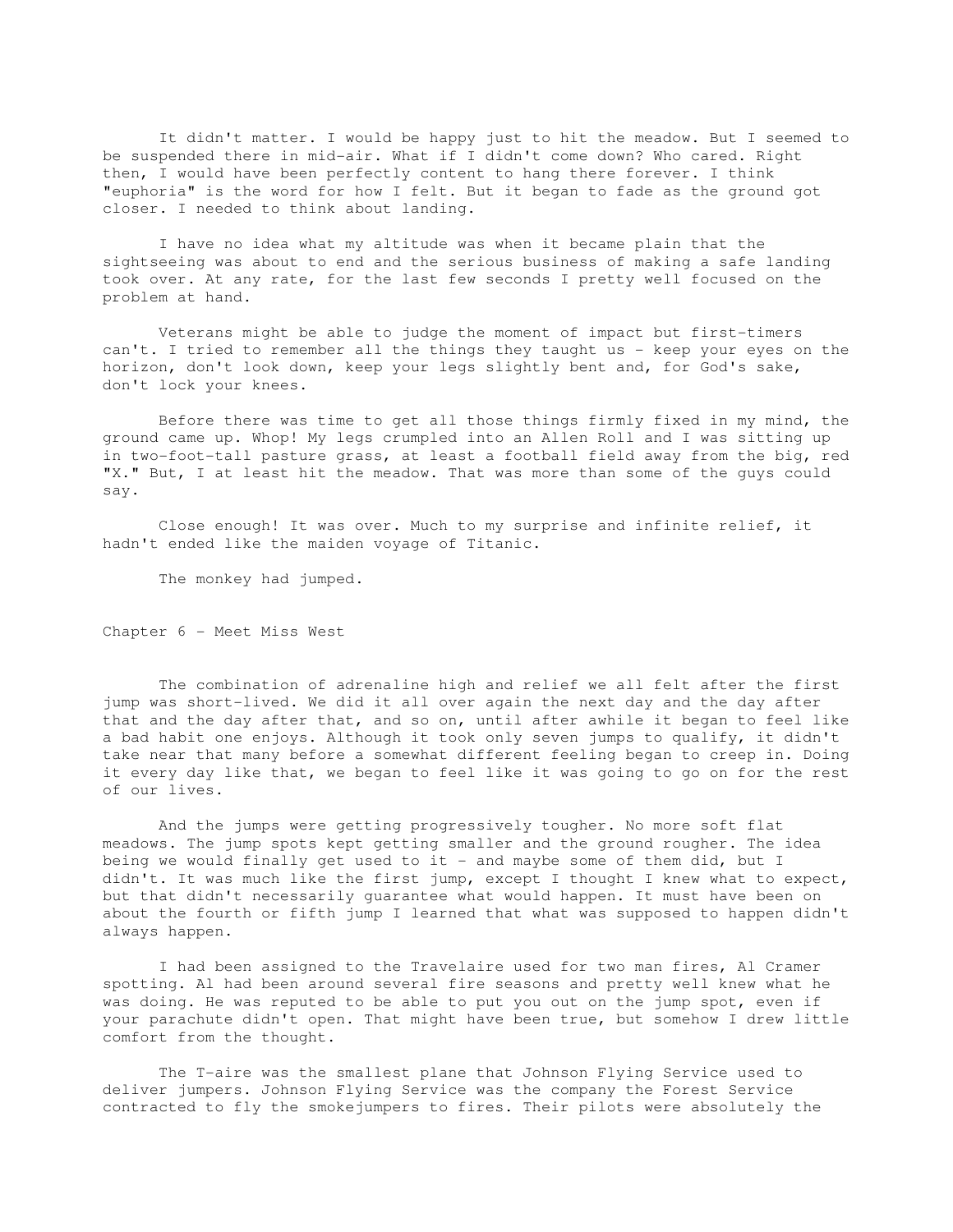best in the business. Johnson wouldn't even consider a pilot's application unless he had logged at least a thousand hours of bush flying. Many of the pilots had logged their hours in the Canadian or Alaskan bush. All were veterans. Before the season was over, those pilots had earned our undying respect and probably deserved more.

 The three principal aircraft used were: the T-aire for small two- and three-man fires; the Ford Tri-Motor for up to eight men; and the CD-2, or "Doug" for up to sixteen men. We got a taste of each of them before we were fully qualified. Of the three, the Doug, built in 1935, was the only "modern" airplane in Johnson's fleet. The Tri-Motor, built in the middle 1920s, looked like a corrugated chicken coop, except not so streamlined. It took off, flew, stalled and landed all at roughly the same speed ... slow. It could use very short fields, was tough as pig iron, very reliable and ideal for mountain flying. It was also the type of plane that suffered the crash that killed the famous coach, Knute Rockne. That noted event was tough to erase from one's mind, but essentially, the plane was noted for its ruggedness.

 The Travelaire bore a marked resemblance to Lindbergh's Spirit of St. Louis, except you could see out. They were built about the same time. It was a four- or five-place fabric-covered monoplane, with a huge radial engine. On boarding, I noticed a metal plaque by the door bearing the inscription, "Built by The Ryan Aereoplane Company," the same company that manufactured the famous Spirit. That could account for the resemblance. It wasn't exactly modern in appearance, and the archaic spelling of "Aereoplane" was a certain tip off as to the age, but the company had gotten Lindbergh to Paris. The plane should be able to get us to a fire.

 This jump was the one where we were to suit up and 'chute up in the plane. I have no idea why I was assigned to the T-aire for this exercise, unless someone just enjoyed torturing me. You see, I wasn't what you might call the most petite rookie in the program. With my gangly six-foot, four-inch frame and size thirteen slippers, I wasn't exactly built for getting dressed in phone booths. I never could imagine how Superman managed it. I guess his feet weren't as big as mine.

 Anyway, the T-aire had even less room than the Tri-Motor, and as I had come all around kicking that Tri-Motor mockup apart, I thought there was a very good chance of my dismantling the T-aire mid-flight. But I managed to get everything more or less in place without doing that.

 In case anyone is wondering, I don't really blame what happened next on any kind of faulty procedure, or anything to do with suiting up in the plane. It just happened, that's all, and if it's all right, I will just leave it there.

 We were jumping into a rocky little side-hill meadow a few miles south of Missoula, and I guess everything was going according to plan, which was to land in that little meadow without breaking a leg. At least no one had broken one so far. All the overhead personnel who weren't acting as spotters were on the ground critiquing jumpers. Al Hammond was on the ground with a bullhorn, directing jumpers to the spot, in case they couldn't see it.

 We came mushing along over the jump spot. Cramer signaled the pilot to chop the engine and clapped me on the shoulder almost simultaneously. Again, I sprang out the door as part of that dang conditioned-reflex thing, and watched the tail go by, waiting for the opening shock...waiting...waiting...waiting...but it never came. Instead, there were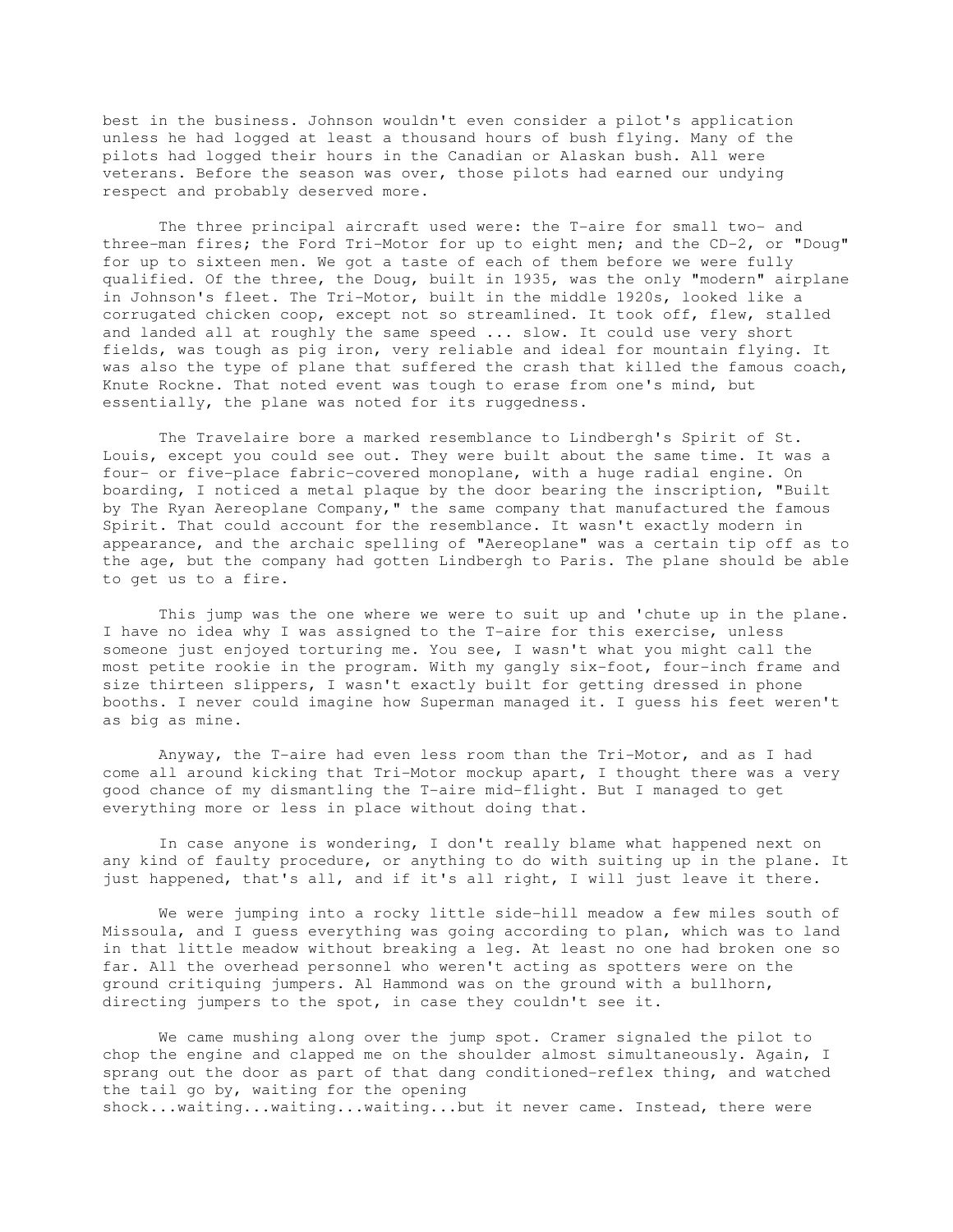some funny noises behind me as if someone was tearing sheets.

 Suddenly it was as if a large hand grabbed me by the nape of the neck and dropped me into a gunnysack. That wasn't supposed to happen, but it was all the opening shock I felt this time. I can't say as I was entirely happy with the feel of it, but it was better than none at all.

 What the heck was going on? If that sort of thing had been covered in the training program, I sure missed it, and I thought I had paid pretty close attention. I tried to look up and find out what was going on, but couldn't because of the tangle of lines behind my head. I felt about halfway hog-tied. I could barely hook my fingers around the guidelines by which the 'chute was steered, but, when I pulled the right one, the 'chute turned left and viceversa. Furthermore, I was speeding backward! Everything was reversed.

 Sooner or later I'm sure I could have figured out the right combination for steering the durn thing, but right then I wasn't having much luck. I had no idea where I was headed, other than I knew I wasn't going to hit the jump spot. I watched it melt away like a popsicle in the sun, as that whacko parachute drifted away from it. It was the most frustrating feeling, but there wasn't a doggoned thing I could do about it.

 "You have a Mae West! You have a Mae West!" Hammond yelled over the rapidly fading bullhorn.

 I assumed he was speaking to me, as no one else with a Mae West was in the air at that time. Knowing what the problem was brought little comfort. There wasn't a durn thing I could do about it, and Hammond couldn't get up there to help me. They had talked about "Mae Wests" during training, but I knew it was never going to happen to me. They were supposed to be "rare".. When one or more shrouds get looped over the top of the canopy, it makes it resemble a wellfilled Bikini bra. I can assure you, there is nothing sexy looking about it when viewed from directly below.

That is, if you could view it, which I couldn't, because of the tangle of lines behind my head. The thing is, although I didn't know it then, I not only had a Mae West, but the durn thing had turned wrong side out, too! I had an inverted Mae West, and I know that event wasn't covered in training, because it wasn't supposed to happen!.

 That accounted for the reversal of control and backward drift. Although it was a thing that rarely occurred, it was truly difficult for me to appreciate the uniqueness of the situation right then. I was doing my best to avoid getting killed in the process of becoming a sort of celebrity. I was drifting toward some very jagged goat rocks that were drawing me toward them as surely as if they were a magnet and I was a refrigerator.

 It was not a comfortable feeling. If I thought it was hard to be brave when I was hanging out the door, it was nothing compared to watching a pile of goat rocks rushing up at me. Right then I was in agony, but that had no effect on the inevitable.

When I crashed into those rocks, it sounded as if someone had thrown a brick through a plate-glass window. No Allen Roll on those sharp rocks. I hit running headfirst down the steep slope, and with arms flailing and head lowered, charged full tilt into an old growth Ponderosa pine at the foot of the slope.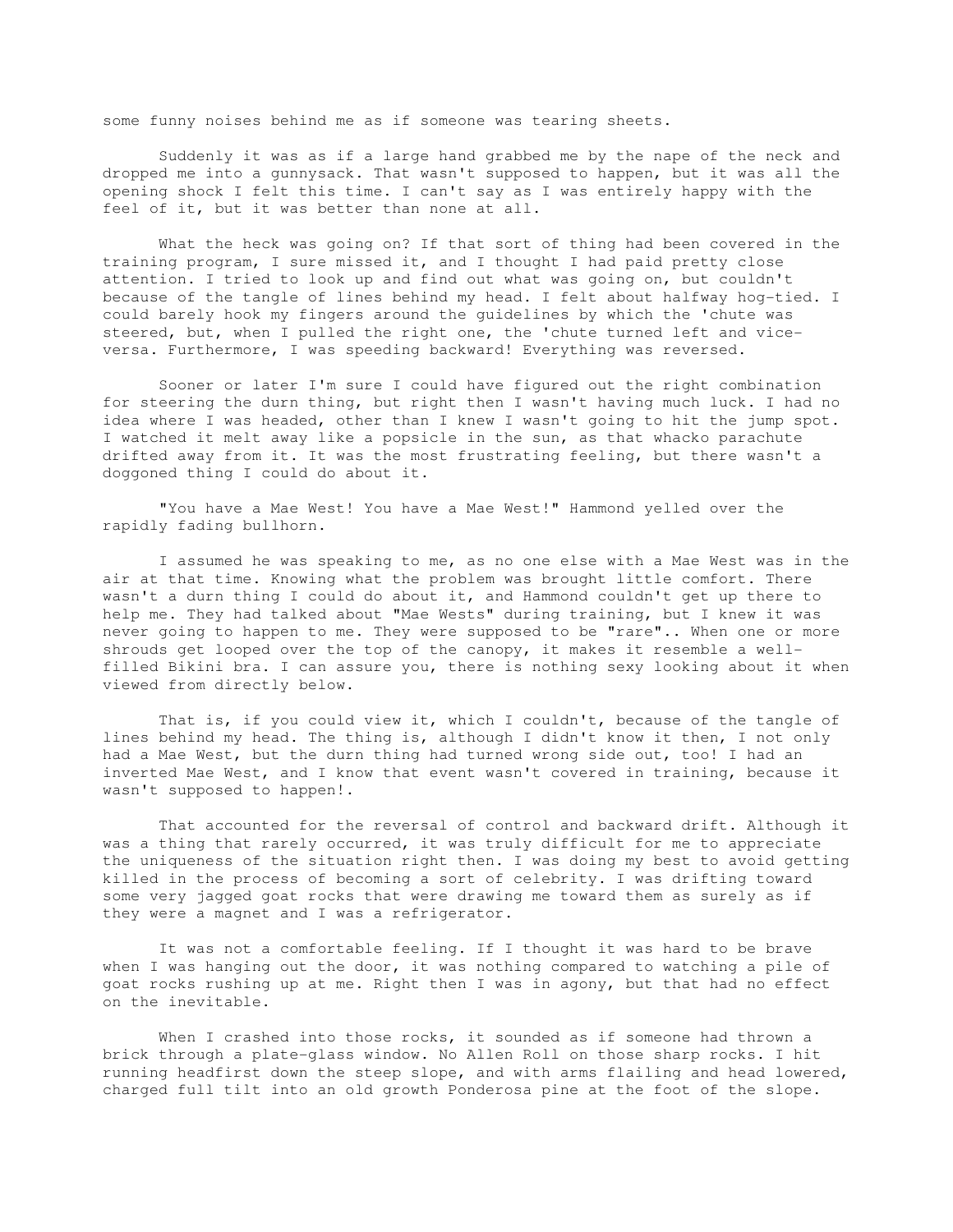The tree remained immobile, but I bounced back and sat down. I was on the ground and, I think, unharmed, except I was blind! I couldn't see a darned thing, except a little bit of daylight below my right eye - and that revealed a small patch of ground that kept spinning around and around.

 I could hear the far-away voice of Al on the bullhorn, telling me to whistle if I was all right. I tried to pucker and blow, but what came out was more of a Bronx cheer than a whistle. I had lost my pucker, and was blind as a bat to boot; so I just sat there and tried to shake the cobwebs out of my head.

 Over on the jump spot, Hammond was still trying to get me to whistle at him, not knowing at the time that I couldn't even have whistled at Marilyn Monroe. Evidently, not being able to elicit the desired whistle from me, they became concerned and sent out a search party.

 The searchers found me about the time I discovered that banging headlong into that tree had jammed my head so far up in my helmet, I couldn't see. Removing the helmet brought about a great improvement, but it was a while before my pucker returned.

 We never did find out why and how that 'chute got so tangled. Fred did tell me not to worry about it, because it probably wouldn't happen again in a million jumps. I took him at his word. I didn't plan to make that many jumps, anyway. Besides, the Forest Service gave me a brand-new parachute.

There was one thing I flat made up my mind to, however, and that was, if that was the kind of stuff I needed to go through in order to attract the Miss Howland's of the world, forget it!

Chapter 7 - "X" marks the spot

There was an element around the parachute loft, which included most of us, who would bet on anything, a roll of the dice, the turn of a card, or which flower a bee was going to sniff next. Come payday, they sat down to a poker game that lasted until all the money was in one corner, then borrow hamburger and beer money from the winner until next payday, and start the process all over again.

 Betting on their skill and luck as a jumper was a natural. It wasn't very hard to simply get up a spot pot and whoever got closest to the X won the kitty. A hundred and fifty or so guys all kicking in a couple of bucks apiece made it a pretty fat cat..

 Gambling does not run in my family's blood. It has been often discouraged since my Great-uncle Henry, of whom the family seldom speaks, and whom I never met, won a raffle while he was over in England. The winnings consisted of a first class ticket on the maiden voyage of Titanic. That might have been one reason I never met him.

 But because I was in training to become a smokejumper, I thought it would be a good idea to act like one, so I put my two bucks in the first spot pot, and landed a country mile from the target. The next jump I was a little closer, but not nearly close enough. This went on for quite a while. I kept coming closer, but no cigar.

 After making several contributions to other guy's beer money, it began to dawn on me, gambling could get to be expensive. Here it was I had upwards of ten dollars invested in that durn spot pot and nothing to show for my investment but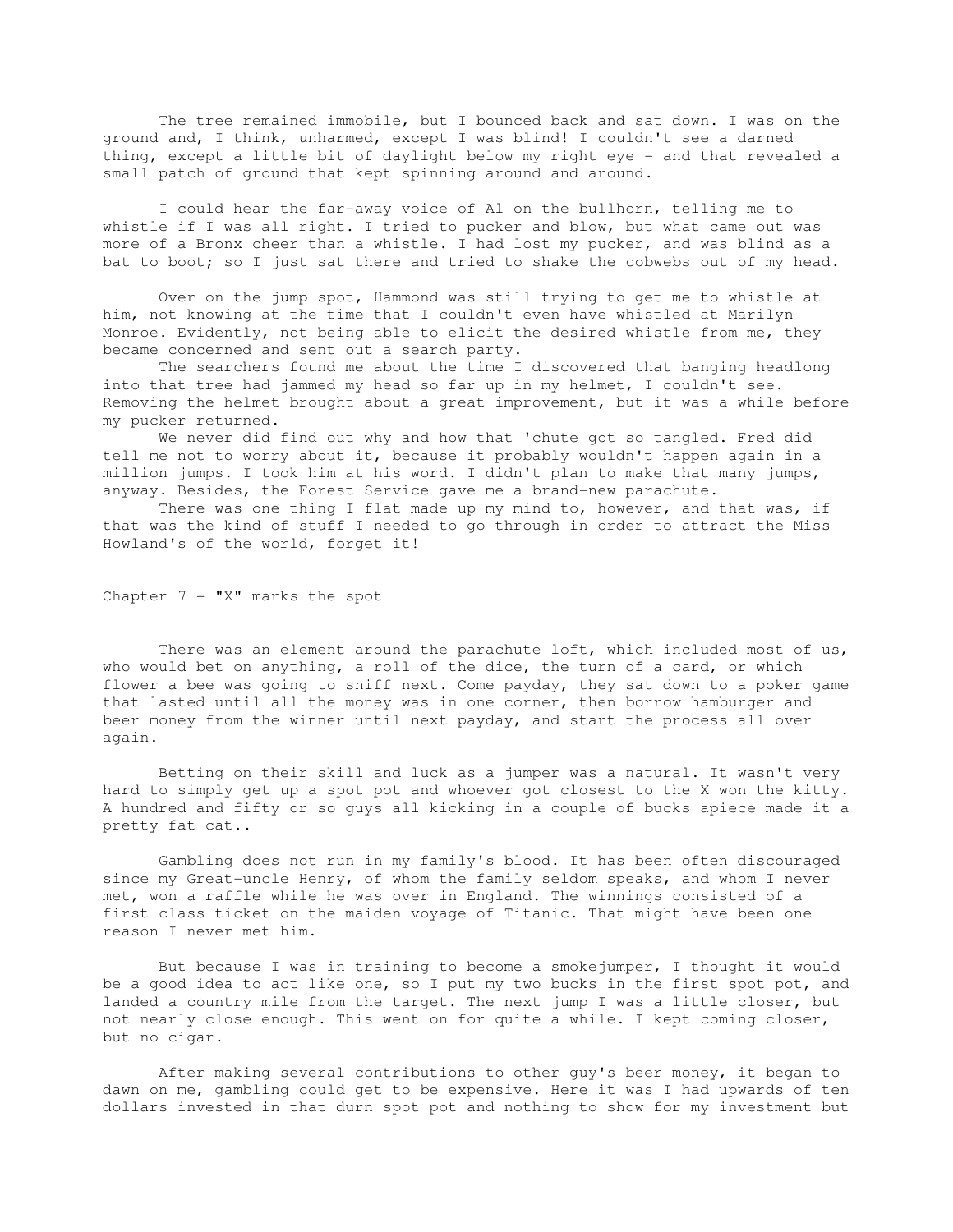bruises and contusions. I was becoming downright discouraged.

 Lloyd Brown was one of our most accurate spotters, even more accurate than Cramer, and he was scheduled to spot me on the next day's jump. In addition to taking great pride in his work, Lloyd was a sympathetic sort of person. I approached him after supper the evening after the goat rocks episode, and, as expected, he lent an attentive ear to my sad story.

"What's it worth if I put you square down on that spot?" he asked.

 That was what I was hoping he would ask. It showed he was getting into the spirit of the occasion. He had his own pride and reputation, too.

"Half," I said. "Split down the middle."

 "Okay, get ready," He had a sort of a wry smile and a certain gleam in his eye that gamblers have when they are betting on a sure thing. That should have tipped me off that he had something up his sleeve. It didn't. I just figured he knew what he was doing, and would take a few extra pains doing it. I crawled into the sack that night feeling I had a good chance of winning that pot tomorrow, if Lloyd lived up to his reputation. I might even have a chance of paying off my hamburger bill and getting something besides cuts and bruises from landing on goat rocks. Speaking of which, they were beginning to ache something fierce.

 We suited up early the next morning for a jump into a small clearing just over the mountain from Missoula. I was in the Tri-Motor and they were letting the guys out one pass at a time. I was the last to go, and in seven previous passes, I got a good look at the tiny little clearing we were supposed to hit. It was a tight squeeze to even hit the clearing, let alone the jump spot. From the air, it didn't appear big enough to park a pickup. There were parachutes draped all around the clearing, and it didn't appear anyone had even come close to the spot.

 The seventh man jumped and Lloyd signaled me to take my place in the door. I won't say I wasn't sweating - that would be a flat-out lie - but this time I felt I might have something to look forward to besides a sprained ankle.

 The big Ford circled wide and came in slowly for the final pass. Lloyd was directing the pilot with hand signals, while I was steeling myself for the final spring. My heart was beating eight to the bar and I was breathing like a onelung Marathon runner as we mushed into the final pass . I won't say I was eager to go, but at least this time I was more willing. Finally Lloyd gave the signal to cut the engines and gave me a clap on the shoulder.

"Go!"

I went.

 Ploof! Came the opening shock, and I checked the canopy above me blossom beautifully. After checking the canopy, I grabbed the guidelines and prepared to steer for the spot. I never got the chance.

 Wham! The ground came up and smacked me before I expected it. Man!! That was the quickest parachute ride I ever had.

Guys were coming up and slapping me on the back and congratulating me. I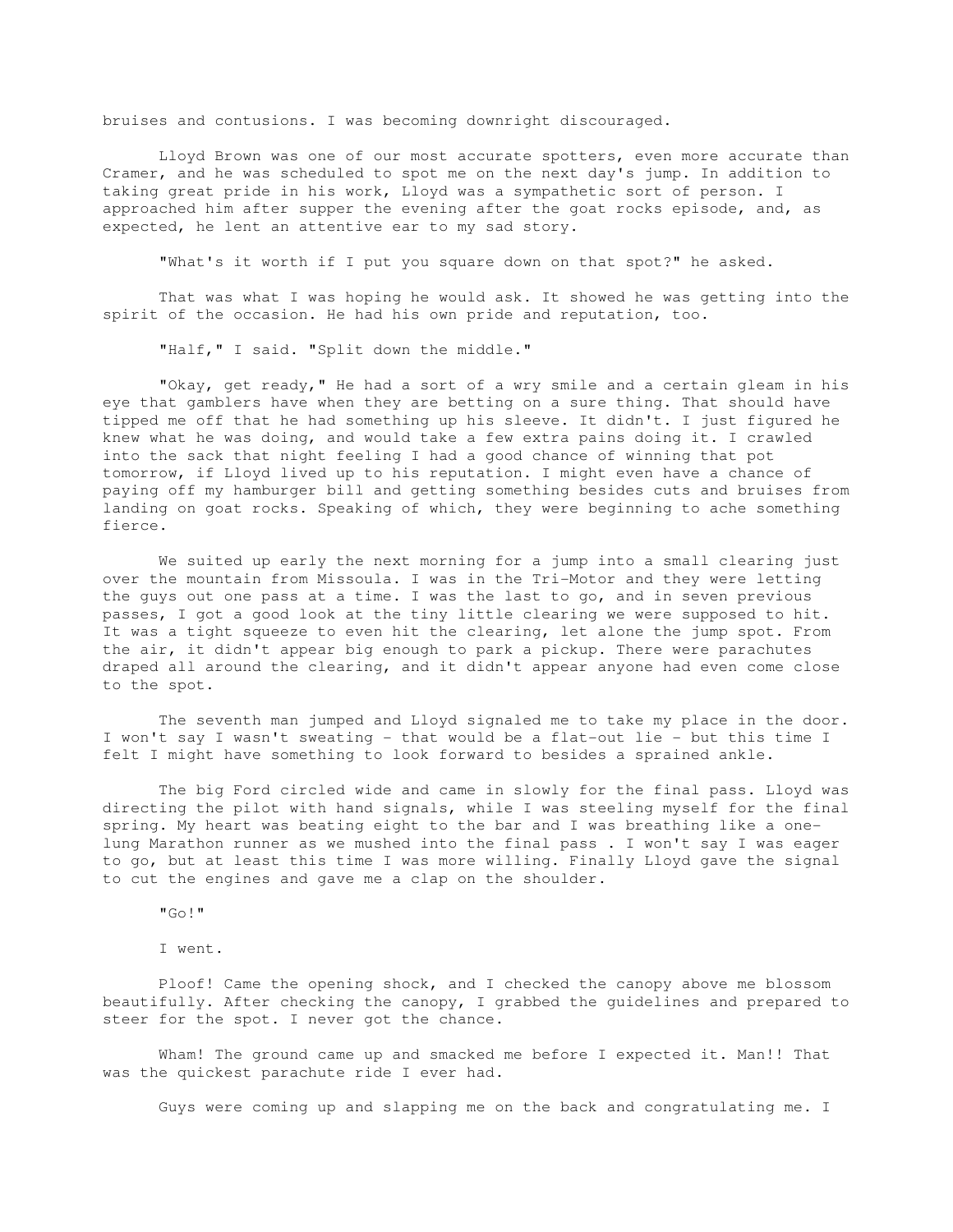was sort of addled and wondered what it was all about. We had all made jumps before and nobody had ever made that big of a deal about getting down safely not even when I had hit the goat rocks. I was in the clearing, and that was more than most of them could say, but I still couldn't see that X anywhere, because I was sitting squarely in the middle of it!

 It couldn't have been surveyed any closer. Lloyd had hit the target as near the bulls-eye as you could get. He told me later we had come in at about six hundred feet. No wonder I had hit the ground so soon! The 'chute barely had time to open!

 It would have been a perfect day except for one little hitch. I had been so excited about my prospects for winning the pot that I had neglected to ante up! No cigar this time.

 To Lloyd's credit, I will say he took the whole thing like gentleman. If he was the least bit perturbed, he never said so, but I never came close to winning a spot pot again. I guess it's just as well. If I had won, the gambling bug might have bitten me and I might have won a vacation in Mogadishu, Baghdad, or Chicago.

Chapter 8 – Tourists

 It was the 4th of July weekend, and we had a few days off before our final qualifying jump. That was fine with me. I was afraid my goose pimples were going to become permanent fixtures, and I needed a day or two of rest to let them settle down. With a long holiday weekend off, Jim Lowe, Bill Gumby, three or four of the other guys, and I decided to take a trip to Glacier Park, since we had never been. However, we had no way to travel, except by thumb.

 In order to improve our chances, we split up into pairs so a dozen people wouldn't be trying to pile into one car. For that reason, it ended up me and Jim traveling together. The idea was for everybody to meet up in the park, once we got there.

 Folks back east might not realize that out in the Big Sky Country things are on a much grander scale, and Glacier Park is about the size of a small state. Ironed out flat, it would be bigger than Texas. It's laid out with the long way running north and south, and there's an adjoining park over in Canada about the same size or bigger. The two of them together cover a right smart of a territory.

 There's a highway along the southern boundary of Glacier Park called the Summit Highway, and one across the middle called the Going to the Sun Highway. It's the road someone must have had in mind when he drew those Roadrunner cartoons. The route is spectacular, as far as scenery is concerned, but it is definitely not for the faint-hearted. It runs right along the face of a sheer cliff all the way up to Logan Pass. Even mountain goats and bald eagles avoid it whenever possible.

 There's one thing about hitchhiking in Montana. You don't ever get short rides. Anybody who's traveling is bound to be going a long way for the simple reason that everything is a long ways apart. There are no two places you would want to get to that are close together. Having plenty of elbow room, folks tend to be particularly obliging. Jim and I didn't need to wait long for our first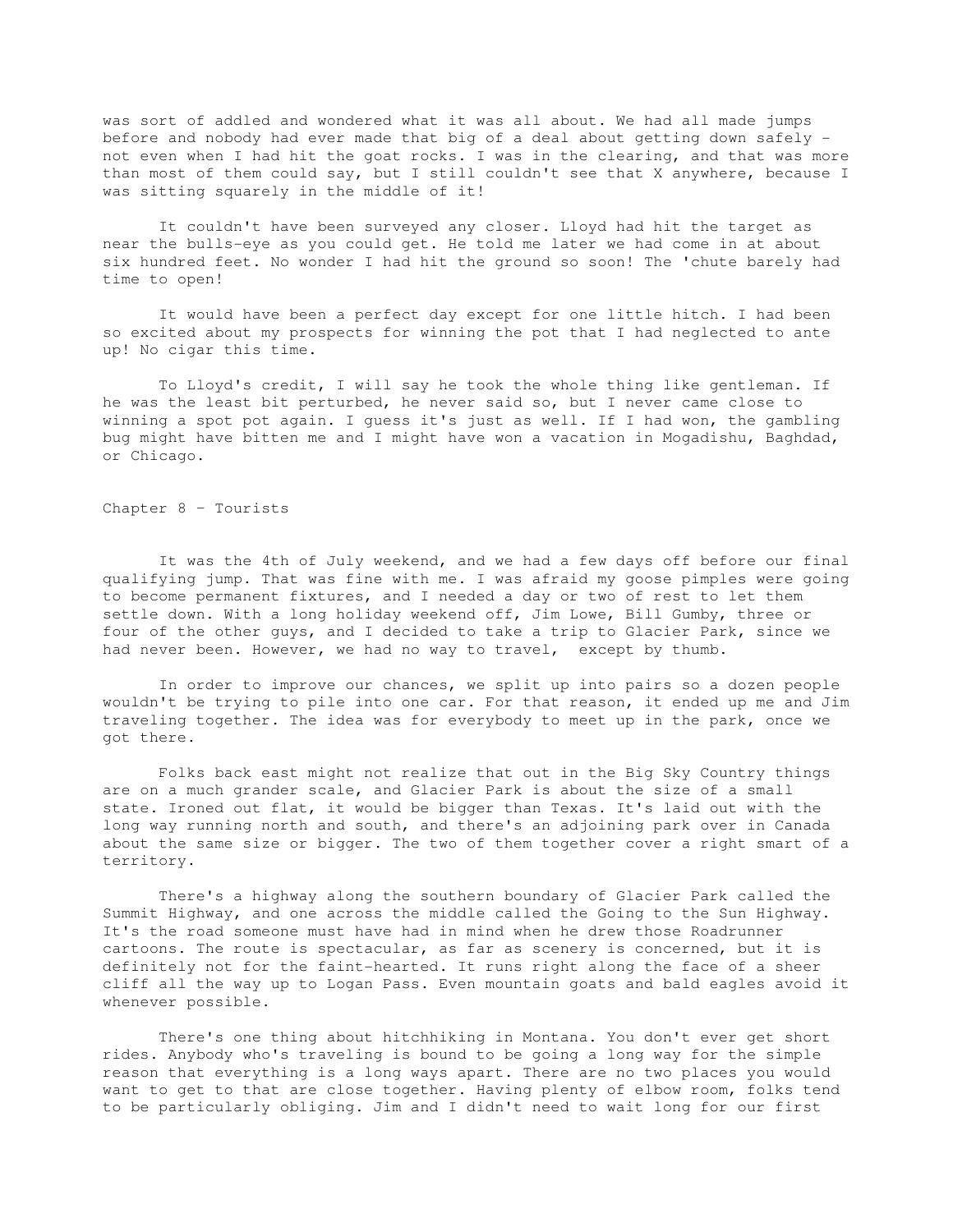ride. A pickup truck with three guys in the back pulled over and the driver motioned us into the back.

 With that kind of luck we would be in Glacier in no time. They seemed to be a jolly crew, so we didn't waste any time climbing aboard. We probably shouldn't have been quite so willing to place our fate in the hands of these birds. They were a bunch of off-the-wall-weirdoes. I wasn't sure Jim had noticed at first, but the driver had a downright cavalier attitude with regard to the center line of the highway. He didn't pay much attention to it at all. But I don't think Jim had time to notice that little lapse, as he was too busy putting out the fire in his pants caused by a firecracker one of the Good Time Boys casually dropped into his pants cuff.

 The guy hadn't done it on purpose. It was just that his buddy, equally oiled, had nudged his elbow just as he was about to toss it at a roadside chicken stand, and made him drop it accidentally. Not to make a pun, but they seemed to get a right big bang out of it, and decided to do a repeat performance on me. I hope you will understand I didn't want to be a killjoy, but I didn't mean to allow that, either. They still thought it was good sport to try to drop a firecracker into my pants, while I danced around in the back of a pickup truck that was weaving all over the road.

 When they paused to watch a rodeo at Ravali, Jim and I took advantage of the moment to bail out and leave that amateur bomb squad now getting their kicks out of throwing firecrackers at the bull riders. Those boys were thinking big. In the meantime, we disappeared into the crowd and made it out to the highway.

 We were fortunate the first car that came along stopped. We were a little slower about accepting a ride this time. I mean, we weren't expecting Wally and the Duke of Windsor to drive up, but we made sure it wasn't cowboys with firecrackers.

 Without a doubt, this car had seen better days. It is highly questionable if it had ever seen the inside of a car wash or a body shop. They appeared to be a family with two little boys in the back seat, and what could be safer? The oldest may have been ten years old; the youngest about eight. Mama was a tad on the frowzy side and Pop whose name, we were informed, was Bill, resembled a mud wrestler who had just lost a tag match.

 They were obviously not on the way home from the Queen's Ball. They had been cherry picking, they told us, as we crowded into the back seat with the boys, who, by the looks of things, had been eating the cherries out of a big grocery bag.

 "Have some cherries. We got a-plenty," Bill said, in a tone of voice that indicated he might regard it as a personal slight, if we didn't partake. About that time the oldest boy spit his cherry pit back into the grocery sack.

 Jim sort of gagged, and I wasn't too thrilled with the prospect, either, but neither of us could think of a reason to decline the generous offer that would satisfy this insistent red-faced hulk. At that point, I'm not sure we wouldn't have preferred the company of the bomb squad again.

 Bill shook the bag at us, and we gingerly reached in, searching for a relatively unexplored spot. There wasn't one, but we each took a cherry from as deep into the bag as we could reach..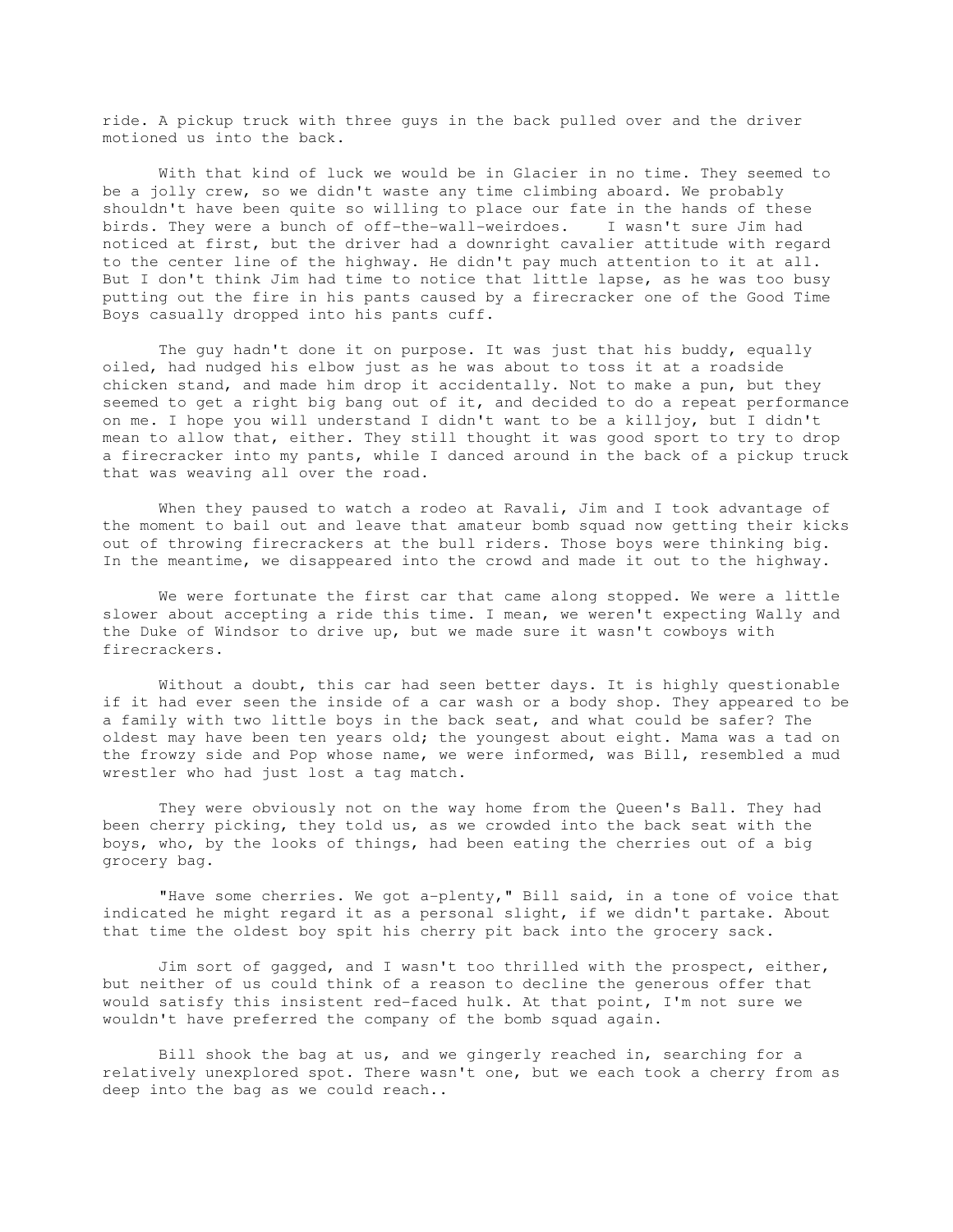Bill seemed to regard this meager effort as an affront to his generosity, and made it plain that he would regard it as a personal favor if we could see fit to overcome our shyness and accept a man-sized handful of his somewhat polluted bounty. He underscored this point by rattling the bag at us again upon which, the younger boy added another cherry pit to mingle with the already ample portion in the sack.

 Although we weren't going very fast, it was much too fast to jump for it. Nothing to do but reach in, hope to find a virgin area, of which there weren't any, and try to make a small handful look like a big handful. It was thus we proceeded toward Polson at 35 mph, which seemed to be the vehicle's top speed.

 The smallest boy, who was looking over his daddy's shoulder, had his face stuffed full of cherries. He resembled a red-lipped ground squirrel. He suddenly burped a soggy mass of half-chewed cherries all over a hapless Jim and the back of Bill's neck..

 "Kenny! What the hell are you doing?!" Bill yelled, while Jim sought to rid himself of this sudden unwanted and unexpected burden..

 "Mind your manners!" Mama scolded, wiping cherries off the back of Bill's red neck and Jim's front. "What are these people going to think? What do you have to say for yourself?"

Kenny sulled up. "I wisht I'd just a-farted, instead" .

 "I wisht you hadda, too, you little bastard," said Bill, wiping cherries off his neck.

 That delighted his brother, who giggled, which was answered immediately by a punch from the embarrassed Kenny. A scuffle ensued, with Jim and me in the middle of it. The little one pinched the big one, who let out a yelp and aimed a swat with a toy steam shovel at his little brother, who ducked to the floor, laughing. He missed his brother, but caught Jim squarely on the knee.

 In the meantime, Mama kept flailing away with a belt, trying to quell the uprising, Her purpose was good, but her aim was bad. In fact, it was deplorable. Not a blow landed on the boys, but she beat the heck out of me and poor Jim.

 "Now you boys quit that," she whined in a voice that didn't carry much authority, all the time flailing away. Whap! Whap! Whap!

 "Ooohhh!!" Jim yelled. "I surrender!" I ducked and caught one on the back.

 The boys jumped, ducked and dodged amid screams and squeals of delight that sounded like six cats in a garbage can.

 Whap! Whap! Whap! I thought she would never stop flailing that stupid belt. If she ever hit one of the boys, I never knew it, and the boys didn't, either. They thought it was great fun, and apparently Bill did, too.

"Hoooweee! Man! Look at them little critters go!"

 Their daddy might have gotten a big kick out of it, but that didn't help Mama a dab, and it sure didn't help me and Jim, who bore the brunt of Mama's efforts.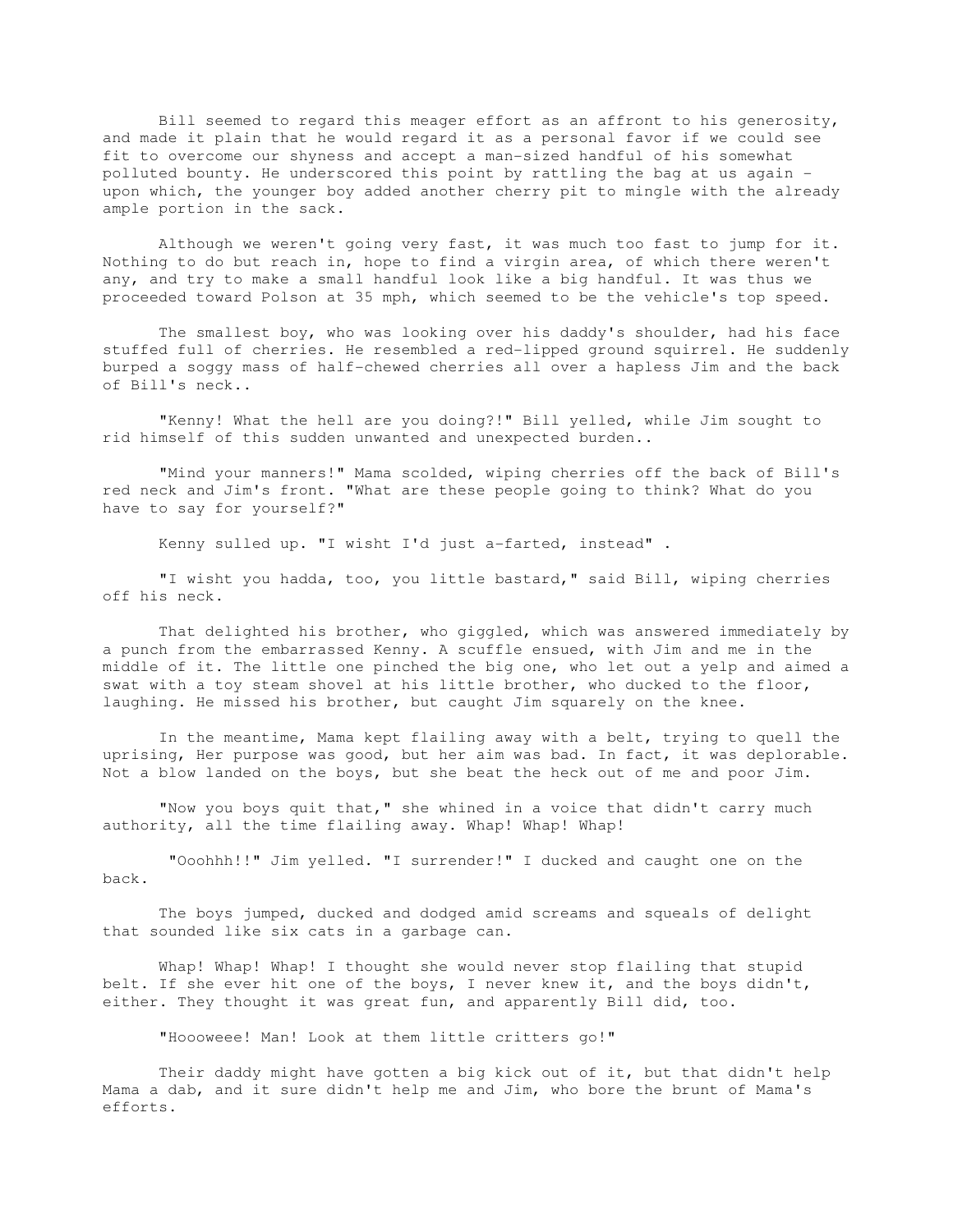The boys finally calmed down with only minor skirmishes from time to time calling for the belt, and we eventually rumbled into Polson. Sick, sore and somewhat swollen, we declined the invitation to spend the night and get a fresh start in the morning.

 As the car pulled away, a well-aimed cherry pit struck Jim on the neck just behind the left ear and stuck. We turned just in time to see two grimyfaced deadpan little boys staring at us out of the car window. The older one gave a weak wave of the hand; the little one stuck out his tongue, and they were gone.

 We stood out there for quite awhile before our next ride came along. A big black car passed us doing about eighty, but slowed to a stop way down the road. We didn't even know he was stopping for us, until he blew the horn and motioned for us to come on. We started running that way, because he seemed to be in a hurry. We must have run a good half mile before we could jump in.

 We were greeted by a neatly dressed Indian in a wide-brimmed black Stetson, who proved to be one of his tribe's elders on the way to a meeting of his tribal council over in Browning, east of Glacier Park. Hot dog! We had a ride all the way to our destination. That was the good news. The bad news was, the tribe was celebrating Custer's Last Stand, and he had started early. Worse than that, he was taking a short cut across the Going to the Sun Highway.

 I don't know if you have ever had the thrill of traversing that route with an inebriated aborigine, who was celebrating the victory of ancestors who outrode, outshot, and outfought, the flower of American cavalry. Such a journey is not recommended for the faint of heart. It isn't even recommended for the stout of heart, and it surely isn't a trip you want to take with an Indian in the middle of celebrating Custer's Last Stand.

 To sum it up, the trip was a tad more than mildly hairy, but we did get to East Glacier in gig time. The sun was still fairly high when we more or less poured ourselves onto the pavement at East Glacier, grateful to be alive.

 We had a little bit of trouble getting Jim out of the car. I thought his leg was probably stiff from that whack on the knee with the steam shovel, but it turned out he had a death grip on the dashboard and just couldn't let go. His eyes were sort of glassy, too. We finally pried him off and were able to bid a fond farewell to the chief, who left for his meeting in a cloud of dust.

 Jim and I, on rubber legs, moseyed about, looking for any of our buddies, who might have showed up. I didn't figure there was much chance of finding them in that crowd. The place was crawling with tourists, and the guys could be anywhere. We hadn't gone far when someone called my name from the direction of the Visitor Center. It was our buddy, Lucky Dave Lodzinski, who was still in camp when Jim and I left.

 Seems that Lucky Dave had caught a ride out of Missoula with a bunch of girls who worked in the park, and, get right down to it, had a much more pleasant trip than me and Jim. On top of that, the girls had introduced him to the Park Superintendent, who had invited him to stay in VIP suite over at Park Headquarters!

 It seemed that the park rangers had a very soft spot for smokejumpers, who fought their fires and not as often brought out the remains of hikers who had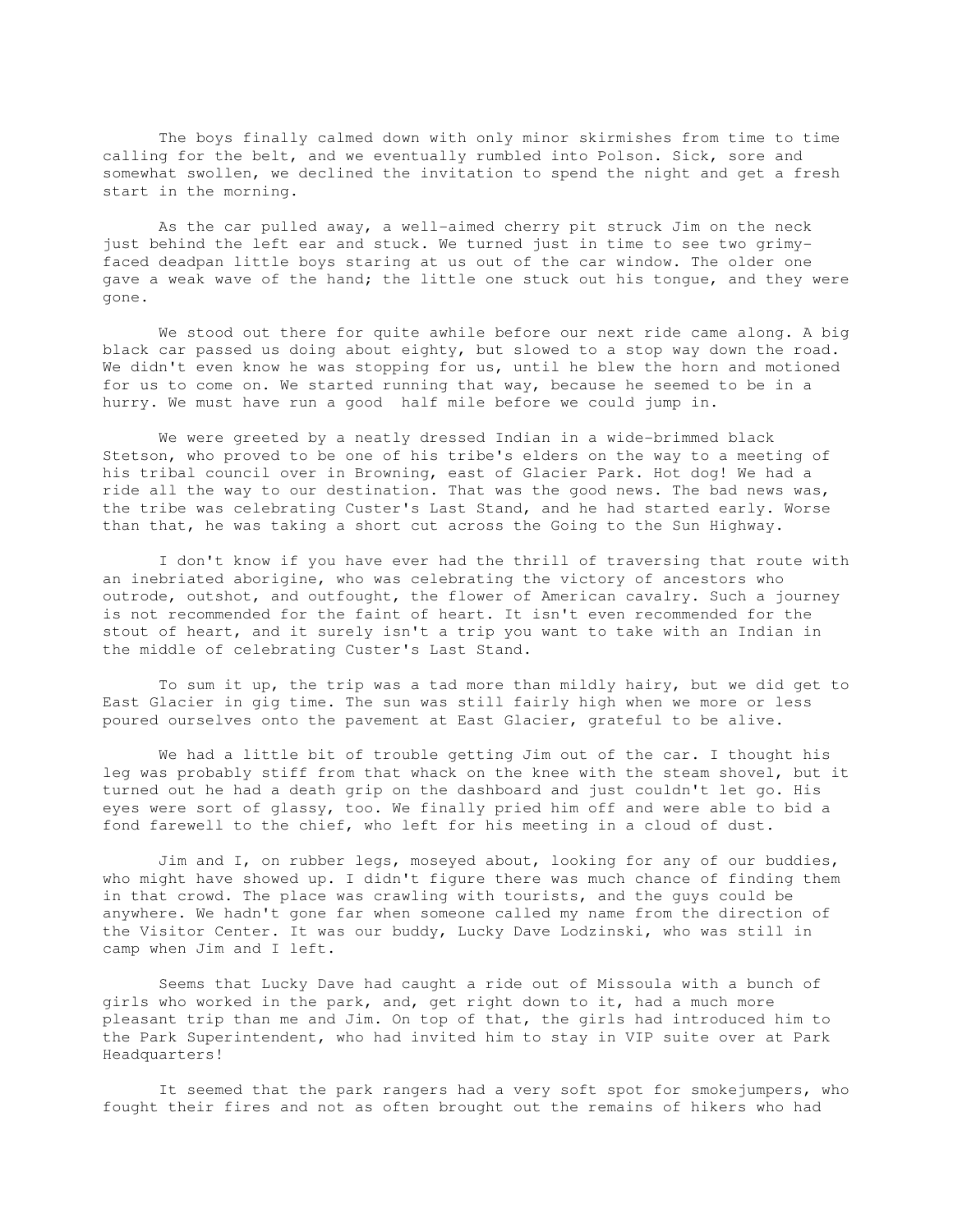had the ill luck to run into one of the park's grizzly bears. I think Gunby was on one of those missions.

While Gunby and Lucky Dave, and the other guys partied with the girls, Jim and I conked out in the VIP suite and slept like babies. We were just too pooped to party.

Chapter 9 - Somebody up there likes us

 I didn't relate the trip back to camp in the last chapter because there was too much to tell in one sitting. Besides, just thinking about that first part wore me out. But I will say, if getting there is half the fun, getting back must be the other half. Still, there should be something in between.

 Jim and I had missed out on the partying, but we didn't care too much. That good night's sleep helped a whole bunch. That night, the third of July, had come a big snowstorm up on the Continental Divide. We didn't know anything about it until one of the rangers mentioned it the next day, which was the Fourth.

 The storm had laid about six inches of fresh snow up at Logan's Pass, a place of incredible beauty right in the middle of the park. We had passed over it with the Chief the day before, but at ninety miles an hour, neither Jim nor I either one had our eyes open for beauty or otherwise. We decided to go back and see it at a little slower pace this time.

 Besides being unbelievably scenic, surrounded by high, craggy snow-capped peaks, long Alpine meadow vistas, and glacial tarns, it's where all the tourists stop to stretch and pee. Well, being tourists who needed to pee, we thanked our ride, two nice ladies who taught school somewhere in the Midwest, and evidently needed to pee, too, but school teachers don't talk about that. However, I noticed they headed for the comfort station in a pretty big hurry. High altitude does that for you.

 It wasn't too long before the whole gang started arriving two at a time, as we were still traveling in pairs. Their arrival timing wasn't set up, it just happened that way, and it didn't take long for us to get together. We were all just sort of milling around, taking in the sights, and I can't say who fired the first shot, so to speak. I guess it was just inevitable that, with all that fresh snow, somebody would hit somebody with a snowball, and pretty quickly it snowballed into snowballs flying everywhere.

 Having grown up in Florida, I never had even seen snow until I got to Montana. Some of us hadn't ever been hit with a snowball anytime, and for sure, none of us, even the Yankee boys, had ever been hit with a snowball on the Fourth of July.

 It was a unique situation, but, with so much snow to make snowballs, it might have gotten out of hand. In fact, it did get out of hand when some of the other tourists were hit and they started throwing snowballs. I bet there were a hundred people up there yelling and laughing and carrying one. There was so much snow flying, it looked like someone had run over a chicken house with a semi.

 Well, there wasn't any way that something like that could be going on without attracting the attention of the authorities. And when authorities get their attention attracted, they seem to think they've got to do something. I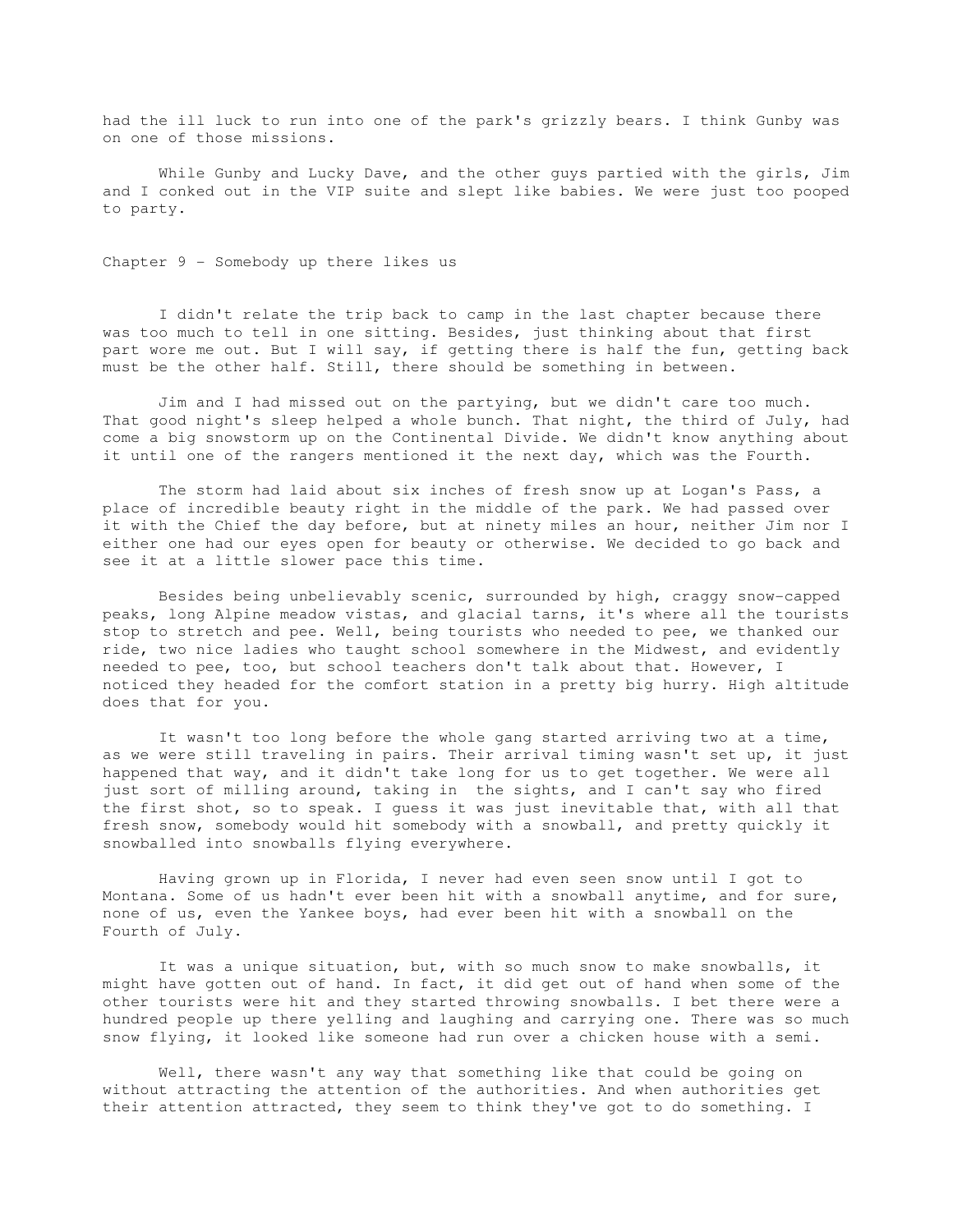don't know who called them, but I think it was a little old lady in a flowered dress that got in the way of a real hummer.

 Anyway, the authorities came rolling up directly in four or five big, green Ford automobiles with lights a-flashing and aerials going whomp, whomp, whomp. It took a while to restore order, but, when they started mingling with the crowd, they finally settled things down. One of them, apparently a "towntamer", red-faced, barrel-chested and about an axe handle-broad across the shoulders, said, "All right, who started it?"

We hung our heads and nobody said a word. After a moment of silence, something like observing a moment of silence at a solemn occasion, somebody giggled.

 "It was him, your honor," said the lady in the flowery dress, indicating our nameless giggler.

We turned and stared in the direction she was pointing - at one of our brethren, stretched out in the snow, looking at the sky, trying unsuccessfully to stifle another giggle I won't say who it was because, even now, it might land him in trouble. I remember thinking those giggles sounded as if they might have been left over from the party. Anyway, the big, red-faced ranger walked over to him and nudged him with his foot.

 That brought another giggle, but he cut it short when he saw who had nudged him, and the sight seemed to sober him up a bit - though he did seem to have a little trouble focusing..

 To the everlasting credit of that big ranger, I say that he was not entirely unsympathetic. Stern, but not without a certain amount of empathy he delivered a most eloquent soliloquy on the purposes of the park and the responsibilities of the folks who used it; the effect of which was to bring us to the verge of tears.

 After sternly admonishing us not to let it happen again, he turned to leave, offering his broad back as a target too tempting to pass up. He had not taken a half-dozen steps before he was plastered right between the shoulder blades with a real blockbuster. Our drunken buddy had great aim, but extremely questionable judgment.

 Whirling in his tracks, face even redder, the big ranger rumbled toward our hapless compadre much like a Sherman tank advancing on a squirrel. In a moment of inspiration, which more than likely prevented a grizzly-mauling, our soused companion reached into the snowbank and came forth with a life-saving bottle of Jack Daniels Old No. 7, which he held out as one would hold out a cross to protect one from a vampire..

 Dracula's grimace melted into a grin, which eased tensions considerably. The collective sigh of relief might have fanned a good sized forest fire, and visions of at least half of this year's Smokejumper Class getting thrown in the pokey dissipated. With a wave of the hand in mock disgust, he dismissed the whole crew.

 The upshot of the whole thing was the rangers loaded us up and gave us a free ride out of the park. Actually, what they did was escort us out the West Gate and tell us not to come back, unless there was a fire. Although the base was still a long way off, we were a heap nearer than if they had taken us out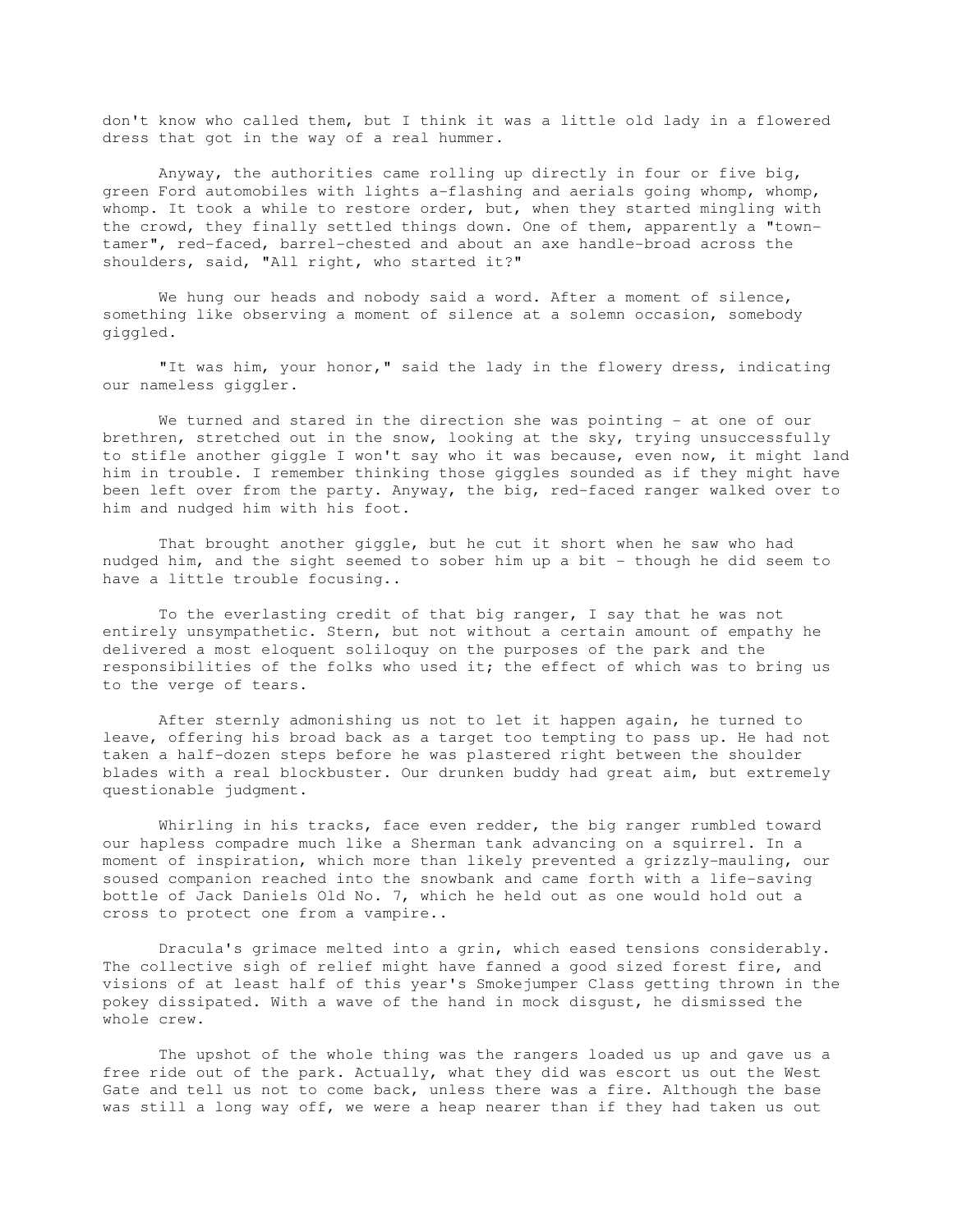the East Gate.

 A lot of cars rushed by while we were trying to get to Kalispell, but tourists don't stop for hitchhikers much, and it was getting pretty late in the afternoon when Jim and I disembarked at a hamburger joint in downtown Kalispell. We spent nearly the last of our money on chili dogs and Cokes, then started walking backwards out of town with our thumbs out.

 What few tourists who were still on the road weren't stopping and the natives weren't picking up strangers. The night was becoming pretty chilly, and we sure weren't looking forward to spending the night in the woods.

We were contemplating going back and asking to spend the night in jail, but, because we had come so close to having done just that earlier in the day, we thought we had better not tempt fate. While we were pondering our options, which seemed to be severely limited, a car slowed to a stop.

 I know it probably sounds as though I'm making this up, but I swear this is exactly the way it happened. I wouldn't lie. I wanted to say that because Jim and I couldn't believe it ourselves. We didn't know who was in that car, and, thinking about recent history, we didn't want any more cherry spitters, pyromaniacs or Indian chiefs in a hurry. Couldn't really blame us if we wanted to check things out. But, the face that appeared didn't raise any suspicions whatsoever. He had a bald head, a small beard, wire-rimmed glasses, and spoke with a gentle voice. Here comes the part that's hard to believe. Truth to be told, we were even a tad skeptical ourselves.

"I'm going to Missoula, boys," he said. "Will that be far enough?"

 He might have been Attila the Hun, for all we knew, but we piled in anyway. Turned out he taught at the university and needed company to keep him awake until he reached home. We kept him awake for four miles before we conked out completely and slept all the way to Missoula. He let us into an empty dorm where we spent the rest of the night. Our luck had changed. Somebody up there liked us, after all. At least, we thought He did.

 Early the next morning found us on the road to Nine Mile with our thumbs hung out. There wasn't much traffic, but eventually a long, yellow convertible pulled up with a young man driving, and a good-looking blonde in the seat beside him. This must have been a young couple on vacation, out early in the morning in a beautiful car, enjoying the scenery and the early summer air. What could be better! What could be safer? We didn't hesitate to crawl in. Man! We were going to arrive in style.

 Remember what I said about appearances being deceiving? Well we were deceived again. What we discovered even as the guy shifted into second gear, was that they weren't enjoying the air. They didn't give a hoot for the scenery. In fact, they didn't even know where they were or where they were going. They had been partying all over the Northwest since their wedding sometime the week before, and were hoping we might direct them to the nearest tavern!

 Thinking more quickly than I had ever known him to think, Jim said, "I know just the place, but it's a little hard to get to. If you'll let me drive, I can get you there in two shakes." And that's how we finally arrived back in Nine Mile. We left the happy couple blissfully asleep, parked in front of Nine Mile Tavern, and walked the last two miles into camp.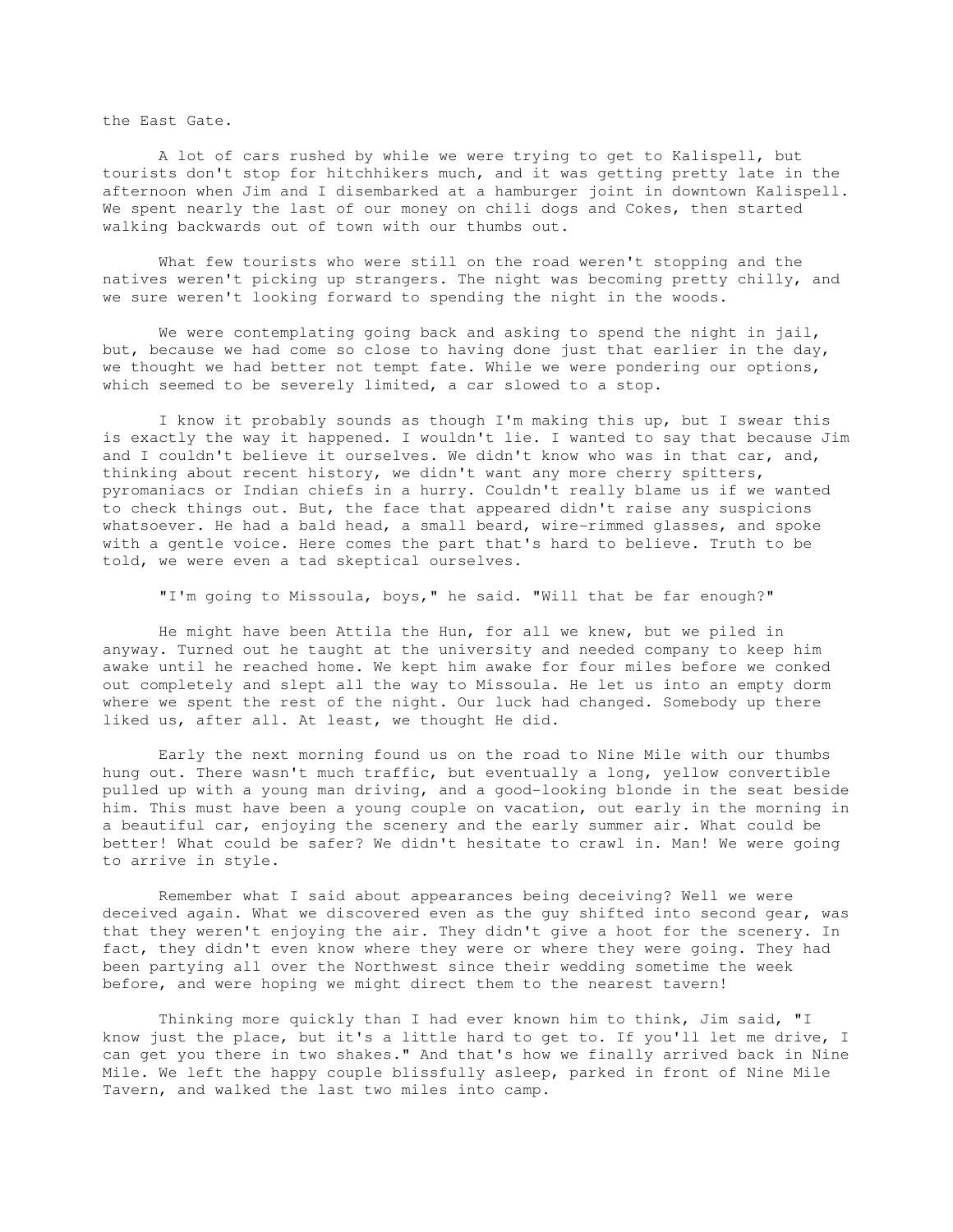Somebody up there does like us. He just didn't want us to relax.

Chapter 10 - Hanging around

 Of all the days we looked forward to, the next was the one I mostly wanted to be able to look back at. It was our seventh, and last, qualifying jump, known as the "Timber Jump." It would not be made into a meadow or any kind of clearing, mainly because there would be no meadow or any kind of a clearing anywhere near it. There would be nothing but timber to land in. We had been assured of that by no less than our fearless leader, Mr. F.O "Good Deal" Brauer, himself..

 Rumor was that, if we didn't hang up, they would take us back and make us jump until we did hang up on something, preferably a tree. I'm not sure they would have done that, but that was the word.

 We were going to be forced to climb down a tree we had never climbed up. That was the whole idea. I will say they fixed it so we wouldn't have any big trees to land in. They're the dangerous ones because, if the parachute didn't hang up, a limb was liable to spill all the air, and the jumper would fall to the ground. That had happened before, causing grievous injury to the jumper.

Thoughts like that can keep you awake sometimes.

 On the other hand they gave us a long rope to help us climb down out of those trees, and our jump suits were made of a heavy canvas to keep limbs from poking through. Little things like that brought a lot of comfort, but they were poor protection in case of a long fall.

 As further protection against limbs, the collars on those jump suits came way up around our ears like funnels. At certain times, that could become a problem, too, as when people got airsick, as some of the guys inevitably did. At least the poor souls might need a shower, but they wouldn't need barf bags, they were wearing one. That collar would funnel everything right down inside their suits and not get any on the floor at all. That didn't help the guy it happened to very much, but the rest of us appreciated it.

 Another thing about the outfit was that, if it felt like it fit properly, that meant it was much too big. What I mean by that is, by the time I put on the suit, harness, parachute and all, I couldn't straighten up, and walking very far was a chore. Of course, when I hit the ground, we immediately shed the jump gear, and fought the fire unimpeded.

 Probably the most important piece of jump gear was our boots. You would think regular Corcoran Paratrooper Boots would be just the thing, but that is not true. They didn't supply enough ankle and arch support, and are totally unacceptable. The only boots that the Forest Service approved for smokejumpers were Chippewa Lace-to-toes and White Loggers. The White Loggers, made by the White Boot Co. of Spokane, are the homeliest boot imaginable, but are the boot your feet love.

 Loading onto the Doug, suited up and wearing all that gear would be near 'bout impossible, if there wasn't a stout person nearby to help. After suiting up and 'chuting up, we couldn't walk upright, so they boosted us aboard like sacks of sugar beets. We crawled over to bucket seats to think things over until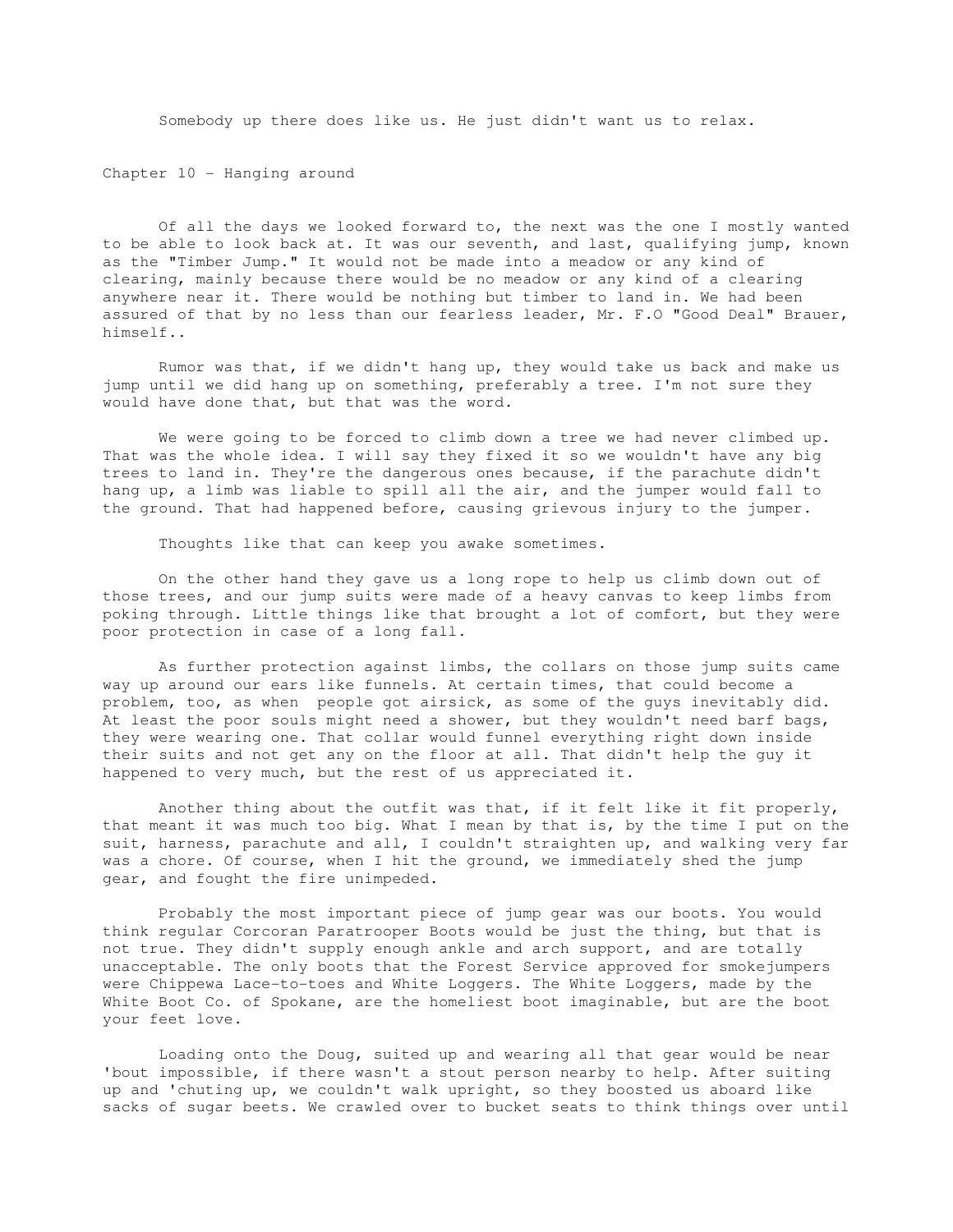the plane took off.

 Then there's the ride to the jump spot, where there might be some more waiting. They only let out three guys at a pass and they might need to make several passes before it's our turn. By then, we'd be in a pretty good sweat.

 This flight was a little different from the others. For one thing, it was our last qualifying jump. After that, we would be real smokejumpers. For another, it was the first time we didn't have a clearing to land in, or any hope for one. That, in itself, was a problem, as if we didn't already have enough to worry about.

 To top it all off, there was this little guy running up and down the aisle, hanging out the door taking pictures, and asking all kinds of dumb questions. He was a freelancer from one of those adventure magazines like Argosy or Saga, or maybe the National Geographic. Somewhere along the way someone noticed he didn't have on a parachute. I think the spotter caught it, when he noticed him hanging out the door trying to set up some kind of wacky angle to get shots of jumpers leaving the plane. Anyway, they got him a 'chute and let him hang out the door. After a while, someone asked him if he knew how the 'chute worked.

He said, "Yeah, all you do is turn this thing and mash it."

 We liked to have fainted. He was mashing the quick-release mechanism for the harness! I think they sent him up front to take pictures of the pilot after that. I didn't see him handing out the door any more.

 I didn't feel much like praying, and, as often happened, my thoughts turned to Miss Howland. I wondered when I was going to have some adventures to impress her with. So far, I didn't have anything much to talk about.

We came over the jump spot and the first three guys moved into position. I watched as they went out, then I got ready. I was in the middle of the second stick between Denny Miller and Odie Powell. We looked like a six legged centipede, when we lined up to go.

 These were a couple of guys I could really count on. I still wasn't going to knock anybody over for the opportunity to go out the door first, but, if I needed to jump anywhere with anyone, I'd just as soon it be with those two guys. They could be relied upon to help me out the door, in case my feet stayed glued to the floor The only thing that bothered me was that Odie had a bad habit of landing on people's 'chutes that were just below him. He would walk across the top of their canopies, up to his knees in nylon, then hop off into the wild blue yonder when he reached the edge.

 Odie and I were good friends, so it wasn't anything personal that I just didn't think it was a good idea at a thousand feet to be walking around on other people's parachutes. On the other hand, Odie didn't set out to do it, either it just seemed to work out that way. Old Odie was just naturally a sociable type, and he like to be around other people. However, mid-air is not my idea of a place to be socializing.

 The big Doug circled, and we could smell the wood smoke from the small fire that had been lighted to mark the target area. Red Xs wouldn't have been visible. We just needed to aim for the smoke.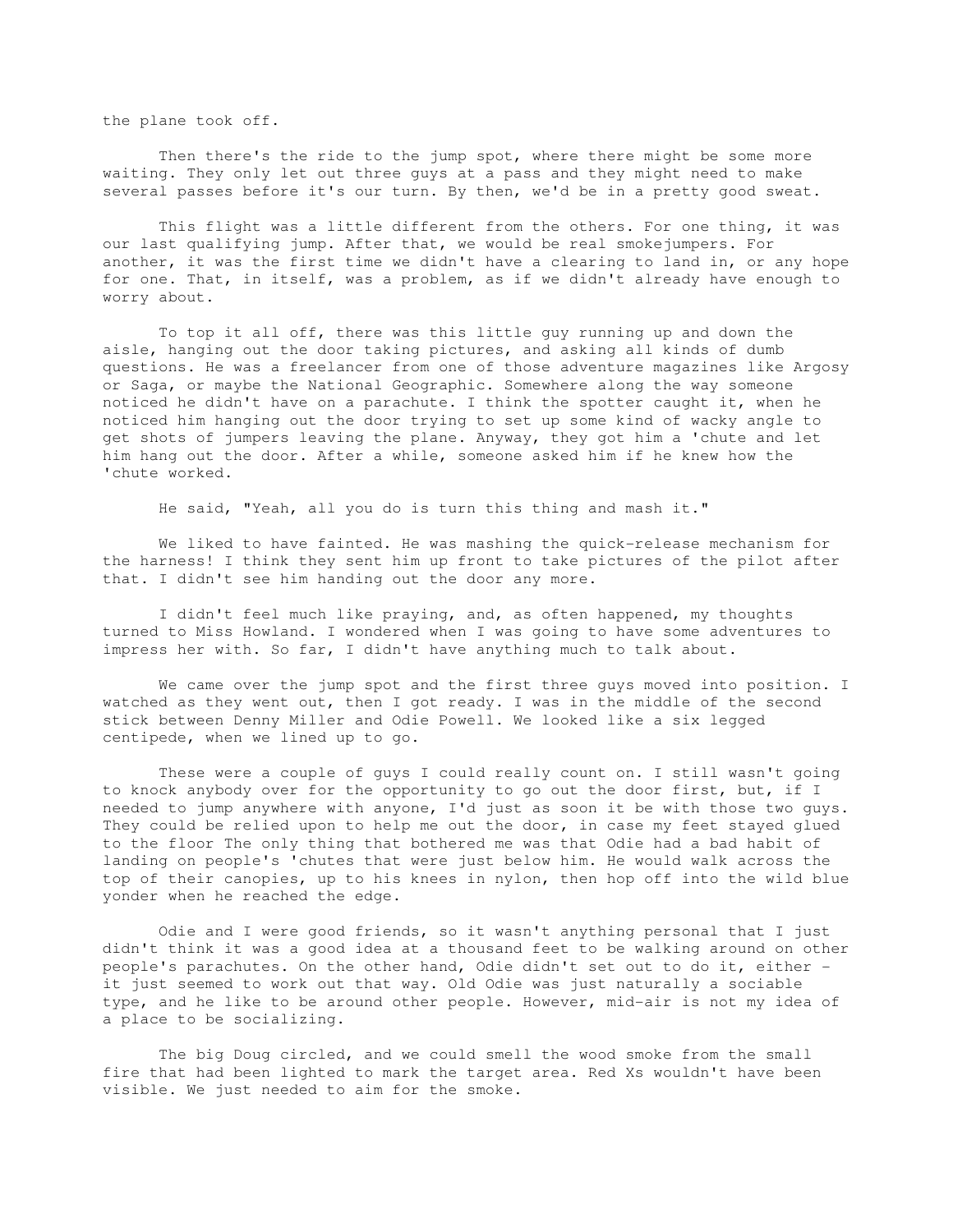Actually, we didn't really need the smoke anymore. There were parachutes draped all around on trees where the first jumpers had already hung up, but the smoke added a touch of realism, if we needed any. I personally didn't care - all I wanted was to get this jump behind me.

 It seemed like forever that we stood lined up in the door while the old Doug mushed along, coming over the jump spot. Al Hammond, the spotter, held his hand up as a signal to get ready and he held it, and held it, and held it ... then, down it came - and whump, whump, whump we were out the door.

 After what seemed like an hour and a half came the opening shock, and I could see Denny below me. But I never did see Odie. A shadow passing overhead told me he was nearby, though, but he was far enough away that I didn't need to worry about him walking around on my parachute.

 Looking around, I could see and smell the smoke from the target fire, and see red-and-white-striped parachutes draped in the trees like some kind of decorations. Some had jumpers still hanging in them. Other than the fact that there wasn't anyplace to land, except in those trees, it was a right pretty sight. Trouble was, pretty soon now we were going to be part of those decorations, and there didn't seem to be one spot softer than another.

 I tried holding off as long as I could, but it didn't do much good. The next thing I knew, I was crashing down through the tops of a stand of pole-sized lodgepole pines that covered the whole mountainside. Limbs broke off and branches whipped by my face, but nothing poked through and the heavy mesh of the face mask protected my face. Then I seemed to slow to a stop and just hung there, suspended about eight feet off the ground.

 I'll be darned! That was the easiest landing I had made yet. I didn't even need to use my let-down rope. It was no trick to just slip out of the harness and drop to the ground. That just goes to show that the things you dread most don't necessarily ever come about.

 Smokejumper numbers show that far more people are hurt landing than jumping out of the plane. I guess that makes sense because, if the 'chute didn't open, I wouldn't get hurt until I hit the ground. Still, it was getting out of the plane that worried me a lot more than landing. Truth was my troubles didn't really start until after I was out of the plane.

 At any rate, I felt as if my troubles were over. and I just hung there awhile, catching my breath While I was hanging there, Brooklyn's finest, old Fred Eichenburger from Fresh Pond Road, came crashing through the trees. He kept slipping and sliding and bouncing off limbs until he finally came to rest less than a foot from the ground. He just released his harness and stepped out - his landing was even easier than mine.

 That freelancer could have saved himself some trouble. Saga magazine evidently didn't think too much of his jump stories. But they did like a story he did about a homemade bucking barrel that some of the guys set up so they could practice bull riding for the Labor Day rodeo in Missoula

 We didn't have any kind of formal graduation ceremony or anything like that, but we were "fire ready". The only recognition was getting our names added to a ready list. We were more interested in finding out where we were going on project.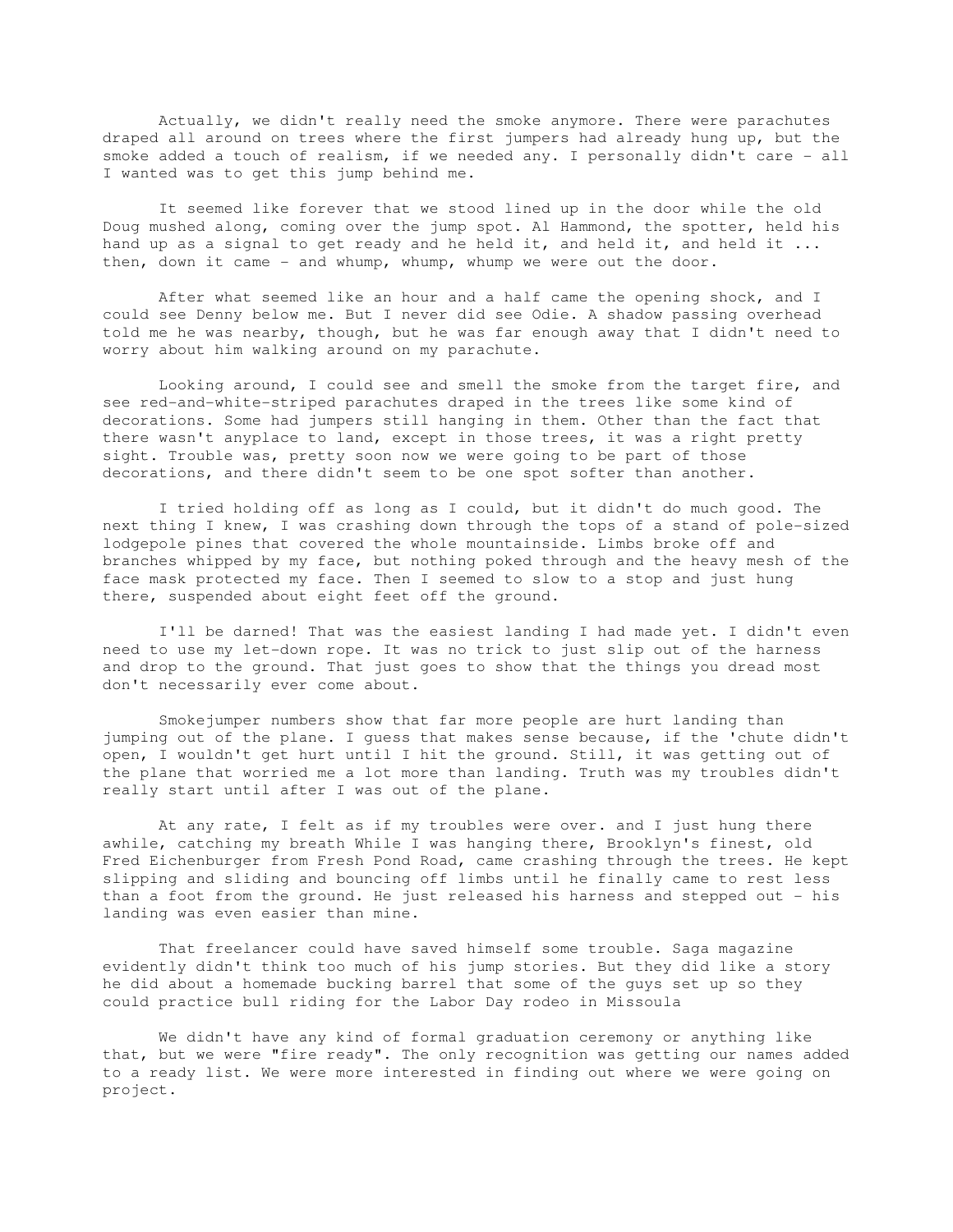The gang was about to be split up for a while, but we knew the next jump would be for real.

Training was over.

Chapter 11 - Meadow Creek

 I hadn't mentioned the following before, because I didn't want it to sound like I was looking for an excuse for being a bit apprehensive, some may call it chicken, but, until the day of that first jump, I had never been up in an airplane in my life. I had never even been inside an airplane, not even on the ground. I had been up in an airplane seven times; now I was really looking forward to coming down in one.

I know that sounds odd in this day and age, but it's not that I'm so backward or inexperienced. It's just that I had neither the opportunity or occasion to fly or be around airplanes, other than the models we made. Only the leisure class and people who thought they were in a hurry flew in the 1930s. We surely weren't rich, and Pop was never in that big a hurry to get us anywhere.

 I hope you will understand why I may seem a tad more than a little bit edgy about this jumping business. I don't think you need an excuse for getting an extra thrill for stepping out into a couple thousand feet of thin air, no matter who you are. I don't think I was any different from any of the other guys. If they weren't scared, why were they doing it? To get a thrill, they'd need to be scared, and if they weren't getting a thrill out of it, there are lots of easier ways to make \$1.53/hr..

 In my case, simply getting a thrill was way down on my priority list. I was trying to impress the girl of my dreams, and I needed to make enough money to stay in school. I guess I might have been trying to prove something, too, but at the time I would have been hard put to tell what it was.

 Anyhow, the first seven times I ever flew in a plane, I jumped out of it.. I'm not saying that's any kind of a record, but I do think it is a tad unusual for folks to jump out of an airplane the first seven times they ever go up. That's why I don't think I deserve much blame for wanting to experience landing in an airplane, for a change.

 Now, finally, I was going to have that opportunity, when they took us out on project. But, first, let me explain "project".

 One bunch of guys were permanent party in Missoula, and didn't do anything but rig parachutes. That is all they did, and it goes without saying, it is essential that it be done right. Almost right won't do. There must have been around two dozen riggers, and they had plenty to do, and were also on the fire list.

 The jump list was a rotating list with everybody's name on it. as your name came up, you jumped a fire, and when you came off a fire your name went to the bottom. That is how they kept up with who had jumped when and what fire. Also, they always kept at least another dozen or so men in Missoula on reserve fire call besides the riggers. Those men did make-work details until their names came up, and out they went. The rest of us were farmed out to ranger districts all over Region One. We worked at those districts, doing all sorts of odd jobs,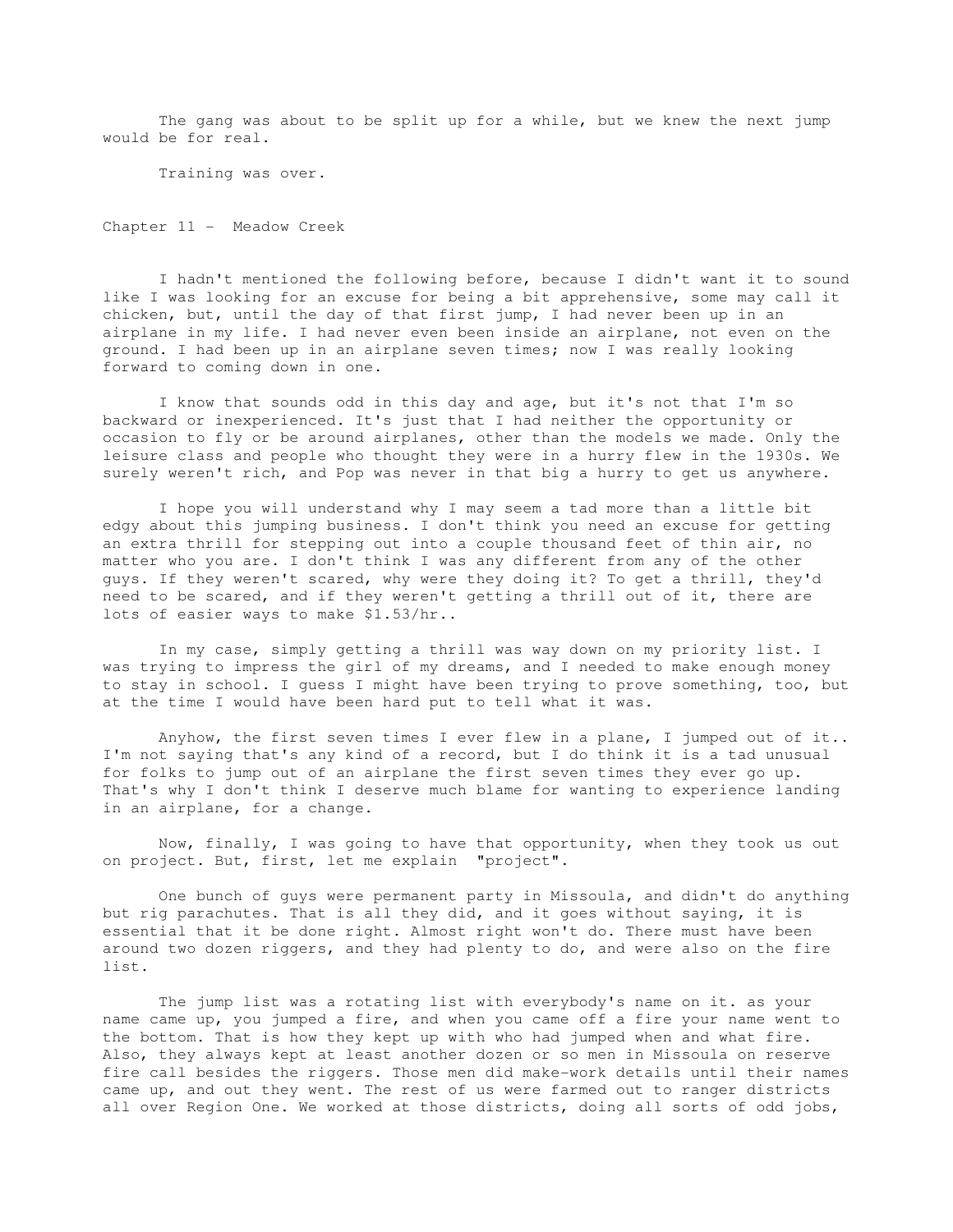until our names came up on the fire list; and they'd come and get us one way or another.

 That way we learned how to do everything from piling brush to maintaining phone lines. I'm here to note that piling brush was probably the worst job there was - and the jobs they had the most of. The best jobs were the ones back in the remote districts in the wilderness areas. They didn't cut any timber back there, so there was no brush to pile. There were no roads, either, so most of the jobs were trail and phone-line maintenance and stuff like that. A lot of extracurricular fishing got done on those projects..

 Now I didn't know any of this at the time, so I can't be accused of doing any politicking to get the job I got. I wasn't much of a politicker anyway. All I can say is that maybe Fred liked me. On the other hand, maybe he wanted to put me out of sight and the most primitive place he could find was the place he chose.

 But, I really think it had more to do with my name being in the right place on the roster when he was assigning projects Whatever it was, that time at Meadow Creek might not have been much for gathering glory of the sort that would impress Miss Howland, but it was some of the best fishing I ever had.

There was plenty of time to come up with stuff to impress Miss Howland.

 The Ford Tri-Motor lumbered down the runway with eight of us aboard, not counting the pilot and Al Cramer, who was to see us squared away at our projects. Pointing the nose toward the northeast, the plane slowly gained altitude to clear the mountains. The old Tri-Motor was never in a hurry to do anything.

 It was the first opportunity we had to do any sightseeing at all from the air. When we were making a jump, most of us were too busy to enjoy the scenery, and when we did look out, it was to either locate the jump spot or gurp up out the door so it wouldn't get any inside. We weren't jumping this time and we took full advantage of seeing the sights.

 There were a lot of sights to see. Snow capped Lolo Peak, guardian of the Missoula Valley and Queen of the Bitterroots the Chamber of Commerce called it, receded behind us. Clark Fork snaked its way northwestward through the valley below, headed for its confluence with the Columbia river, and finally the Pacific Ocean.

 Sometime later, the beautiful rugged, snow-laden Swan Range and Mission Valley appeared on the left. This was country as God made it. Any vague thought of despoiling it in any manner seemed a sacrilege.

 By the time we winged over the Bob Marshall Wilderness Area, the escarpment that gave its name to the famous Chinese Wall country was visible far to the east, and down below we could trace the silken thread of the South Fork of the Flathead, some of the world's best trout water.

 The pilot throttled back to lose altitude, and we began our descent into Big Prairie. My initial airplane landing was imminent, and, while it might have been a conditioned reflex, I could feel my stomach tightening. We circled once and were given a good look at the long, low log buildings that were the Big Prairie Ranger Station. Then the pilot lined us up with the grassy strip and we banked in on final approach..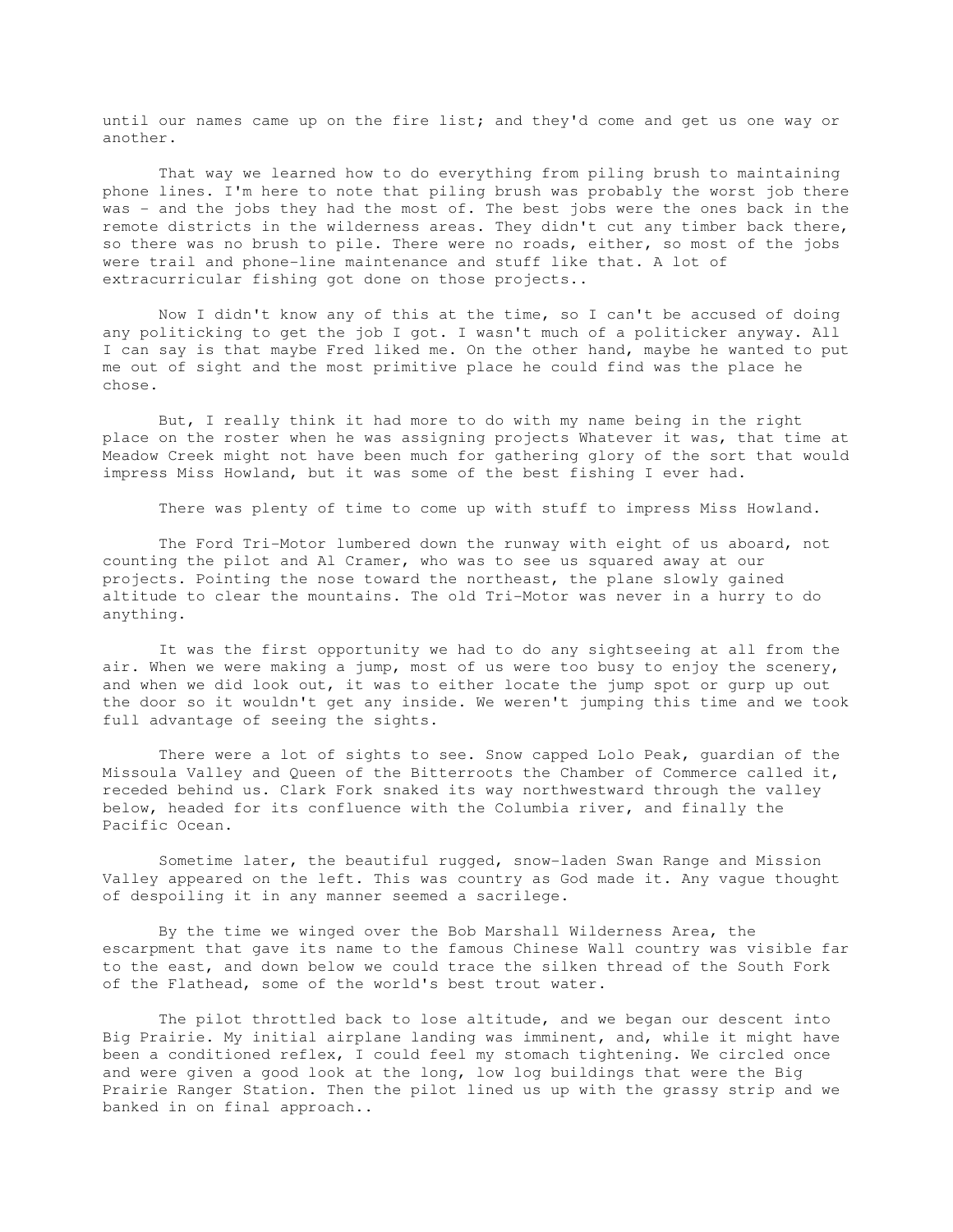It wasn't too bad until I started seeing trees whip by the window that were much higher than we were. Tree tops below didn't look ten feet away. I figured I needed to trust the pilot at a time like that, but I still wasn't putting my full weight down. Get right down to it, in its way, it was hairier than landing in a parachute.

 I thought we would never be able to look down and see that grass strip and whatever was below us was coming up fast. Then the trees stopped and the runway began and the old Ford settled in on the grass. When it rolled to a stop, I discovered I wasn't breathing, but I started again before anyone noticed.

 After letting four guys out and some mail and supplies, we took off again. It wasn't nearly as bad as the landing. Meadow Creek was twenty miles or so down river from Big Prairie, and we flew straight down the river canyon. Way off to the west we had a good view of Big Salmon Lake. Boy, I would have given my eyeteeth to have dropped a hook in that water. I never had the opportunity.

 Below, we had a good look at the river, and that country looked awfully rugged. It was awfully pretty, too, but I didn't see how anyone could fish in that canyon. The walls rose almost vertically, and the water shot through like a millrace. About halfway between Big Prairie and Meadow Creek was a pretty-fairsized waterfall.

 But a few miles farther on the canyon walls disappeared and the stream widened considerably. It didn't look like too much trouble to fish that section. I got a chance to try it later on, but that's another story.

 A few minutes later we buzzed the Meadow Creek landing strip to chase a herd of elk out of the way, and I was about to experience my second landing in an airplane. I was beginning to like it, and this time I remembered to breathe.

 The four of us hopped out and surveyed our project. Our job was to repair a corral fence to hold the ranger's horse when the ranger spent the night at the Meadow Creek cabin. Meadow Creek was not a manned station, but the cabin was nice. They only used it when they needed to, and it was to be our temporary home..

 Fixing that fence wasn't any chore at all. All we needed to do was cut a post and a couple of poles to replace a rail that had rotted. We had it done in a couple of hours and, because no one said anything about our having any other chores, we didn't look for any. We had nothing to do but fish the South Fork River, until we got a fire call, and that might not come for weeks It was some kind of rough duty, all right, but somebody had to do it.

 Anyway, after we repaired the corral fence, we fished and fished. I truly never saw anything quite like it. We were probably forty or fifty miles from any sort of road. There was a little airstrip next to the cabin, but it was closed to civil aviation. If someone had a notion to get back in there where we were, they'd need to become a smokejumper, rent a mule, or walk.

 Mules were scarce, and not too many people cared to walk that far. We were casting flies in almost-un-fished waters - not very many, if any, of those fish had ever seen a hook. It didn't take any time for us to catch enough for supper and then some.

But we couldn't have grits. I don't think there was a single grit in the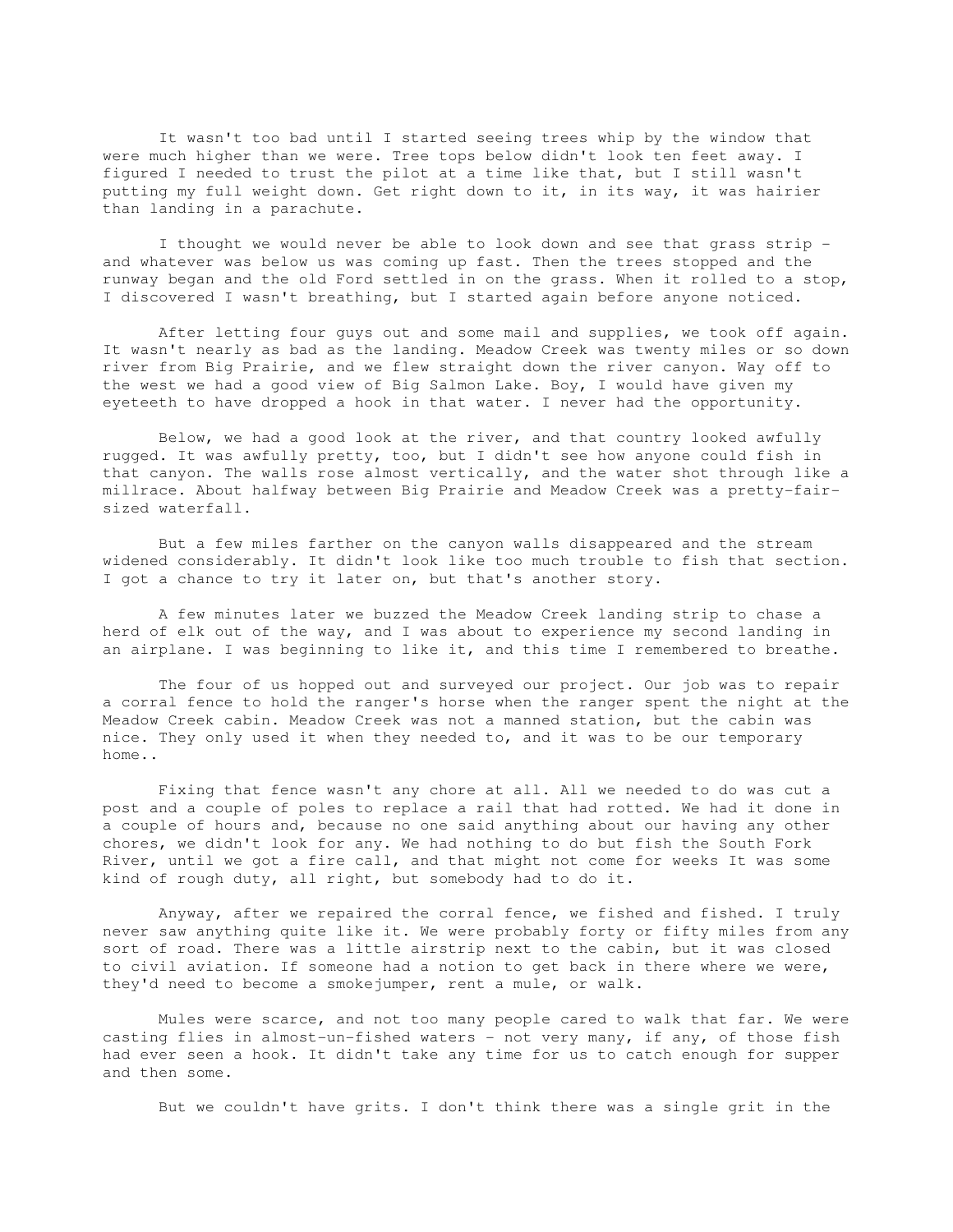whole state of Montana, because they don't eat grits up there. I think they run all their corn through hogs and eat pork chops. Anyway, they don't have grits, but they did have a little corn meal and some onions, so I made hushpuppies.

 Of course Jim Lowe, being from Tennessee, had eaten his share of hushpuppies, but Andy and Skip thought a hushpuppy was a kind of shoe. All in all, I guess we were about even, because Jim and I hadn't eaten trout like that before, either. Folks, we didn't have any Old Milwaukee, but I'm here to say, it doesn't get any better than that.

 That's the way it went for the better part of ten days - sleep, eat and fish. Hard to imagine, but easy to get accustomed to. A lot of times, especially after a big meal, we would just sleep and maybe write a few letters. I started one to Miss Howland, but, since I didn't know her first name or address, I only got as far as, "Dear Miss Howland". I guess it didn't matter. I didn't have much to write about that would interest her, anyway. I wondered how Leroy managed to have so many adventures that did?

 One morning the Tri-Motor settled onto the long, grassy strip, and our idyllic sojourn at Meadow Creek came to a screeching halt without producing a single adventure worth Miss Howland's notice..

Chapter 12 - Fire on the East Spread

 In the Northwest it's not always true that where there's a thunderstorm there's going to be rain. That part of the country is bad about spawning big, dark clouds that roll over the mountains throwing lightning everywhere, but nary a drop of rain. "Dry lightning," they call it.

 A lot of those lightning hits are hot, and if conditions are right, as is often the case, they cause fires. It makes sense to control these fires while they can still be handled by a few guys, instead of waiting until they have spread to several thousand acres, which they can do in a hurry. Then, it takes an army to put them out. That's why they have the smokejumpers, who can get to remote fires early.

 I had occasion to observe a lightning hit close up one time. For my part, I would have been just as satisfied had it not been quite so close. We were working in the middle of thousands of acres of ponderosa pine forest that grows along the Mogollon Rim country in central Arizona. We were doing what the Forest Service referred to as "Timber Stand Improvement," which is just another name for pruning trees, so they won't produce knots when made into lumber.

 Since we were in the middle of the largest ponderosa pine forest in the world,. there wasn't any such thing as not standing under a tree when a storm came up. If you stood anywhere, it would have to be under a tree. Up on Mogollon Rim a storm came up at noon nearly every day. We could almost set our watches by it. The storm wouldn't last long, and in that dry heat and low humidity we dried off almost immediately..

 Charlie Frost and I were usually way out in front of the pruning crew, hanging tags on trees, the color of which indicated how high to prune. I don't know what our titles were, but that was our job. We always met about noon and ate our lunches together. The storm would come up as usual and shower us a little. It wasn't exactly a dry storm, but we would be bone dry five minutes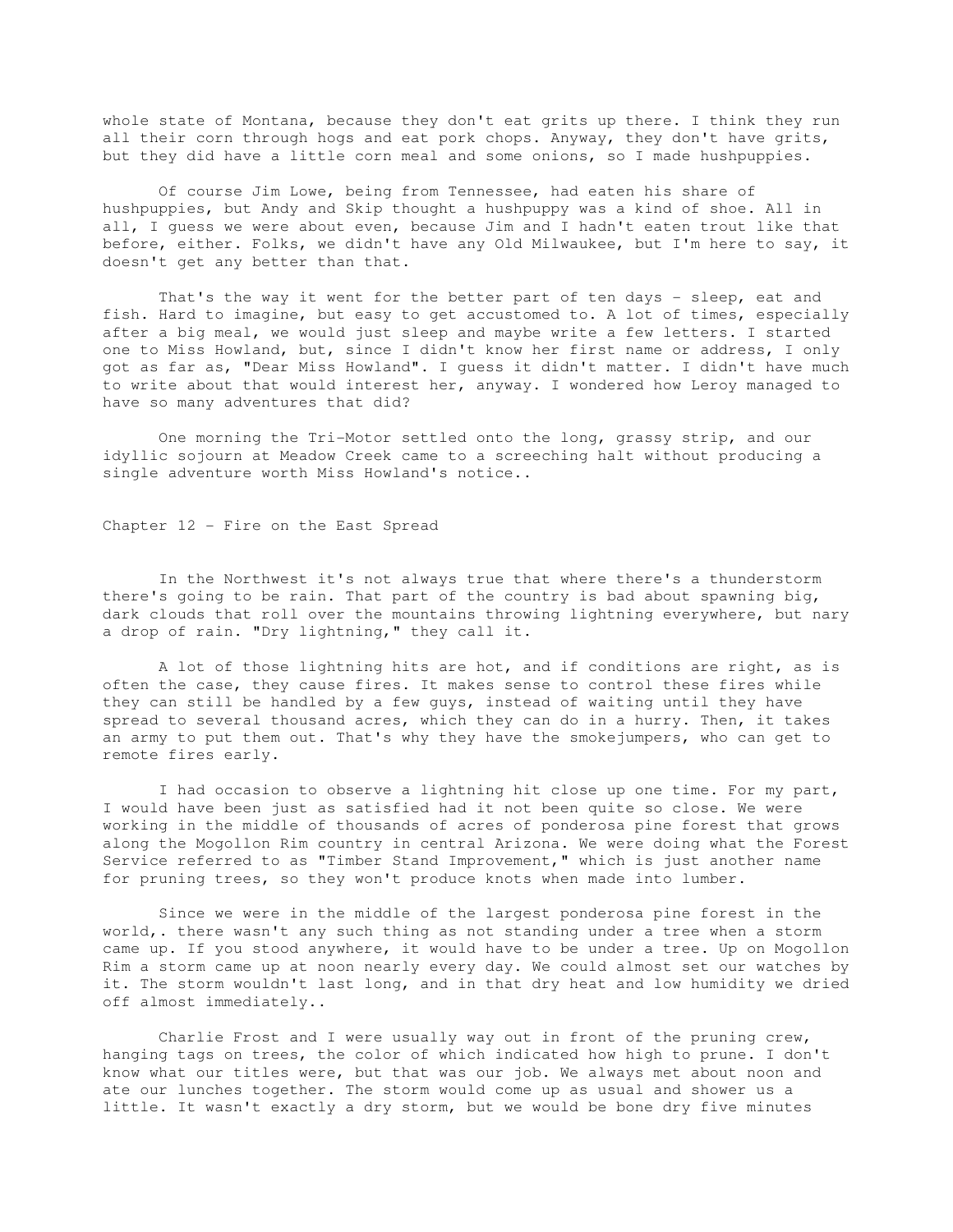later in that arid mountain air.

 One day we met as usual and sat under a big ponderosa to eat our lunches. I say "as usual" because we always met, and there weren't any other kind of trees to sit under. They were all big ponderosas, and there was no place else to sit that wasn't under a tree.

 We got soaked as usual. The storm was just dying out as we finished our lunch and we were moving off in opposite directions to go back to work. Neither of us had walked more than a few paces before a bolt of lightning split the tree we had been sitting under! There was no thunder, just a ZZZZZT! and a deafening explosion that knocked us a-winding. I guess we were pretty lucky the cook hadn't put extra bananas in our lunches, because we would have still been under that tree eating bananas when that bolt hit. Nothing could have survived that strike.

 As it was, we were stunned and practically knocked out of our socks, but neither of us was hurt. It did take our pants a little longer to dry than usual. That was as close as I ever wanted to be to a bolt of lightning, and I sure won't forget that one.

 That particular lightning strike didn't start a fire. Some of them don't; some of them do. It all depends upon a fickle nature and a very wide variety of conditions. The fact is that enough of them do start fires to keep the smokejumpers (not to make a bad pun) hopping through the whole hot fire season.

 Although we didn't see or hear it, one of those hot bolts of lightning brought our Meadow Creek sojourn to a close. It banged down over on East Spread Mountain, several miles north of Missoula and started a fire that wasn't detected until a tower operator smelled smoke. It was burning at a spot not too far down the mountain from his tower, but he had the shade drawn on that side to keep the sun out and failed to see the smoke until the fire had a pretty good start. A lady in a tower many miles away was actually the first one to spot the smoke. She called it in about the time the closer tower operator smelled it.

 I think the call came in to the smokejumper base about quitting time on Friday afternoon. In a few minutes, we were suited up and I was among sixteen guys boarding the Doug for my first fire jump.

 Some of the older guys were slapping each other on the back and whooping it up. I didn't know why, until somebody pointed out we would be on overtime until Monday morning. Actually, it wasn't overtime like time and a half - it was just straight time, but it counted. I whooped it up with the rest of the guys. It seemed like the thing to do at the time.

 The celebration lasted until one of the guys got airsick and threw up before he could take off his helmet. That face mask made a pretty good strainer and the high collar just funneled everything right down his shirt. That had a pretty rampant domino effect, and in rapid succession, several of the other guys went down, too.

 Feeling kind of queasy myself, I moved over near the door and sat down where the air was more breathable, and where I could do a little thinking.. It was my first fire jump, and I hadn't thought a lick about that overtime, but it did occur to me that there wasn't a single smokejumper who wasn't already some kind of veteran when he made his first fire jump. That was a comforting thought in a way.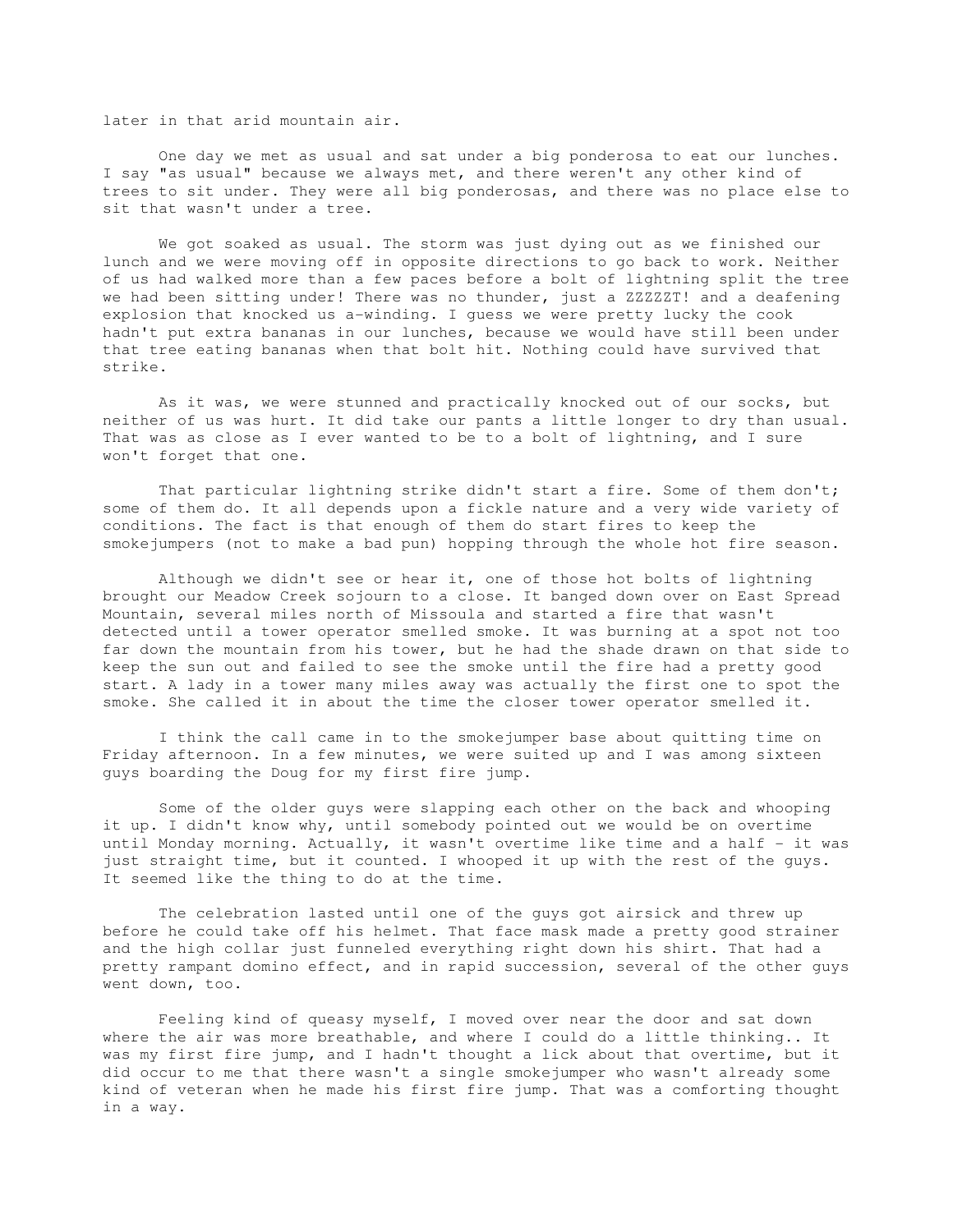I mean, just look at it - all of us had some fire experience, or they wouldn't have taken us in the first place. Then we had that big practice fire that got a little bigger than we wanted, and all of us had at least seven jumps before we jumped our first fire. There wasn't a raw rookie among us. We were all a bunch of veterans, some more scarred than others, and some scarred and sick. At least I wasn't sick...yet.

 I was just beginning to turn my thoughts to Miss Howland when the first three guys were told to stand in the door and I had to give up my spot. Miss Howland would have to wait while I took care of some important business.

 The plane was just mushing along, coming in over the jump spot. Seemed like it mushed forever, with the guys standing there like cocked pistols. Finally, Al brought his hand down and they shot out the door as if springloaded. I was first man in the next stick, and I stood in the door just like we'd been trained.

 I couldn't see anything but woods, rocks, and mountains below, but suddenly I could see the fire and smell the smoke. The air smelled better standing in the door with the wind whipping by than it did inside the airplane, where all those guys got sick.

 Al, the spotter, talked to the pilot over an intercom; told him when to chop the engines to keep the prop wash from blowing us away, then signaled me to go. That is the way it went on the practice jumps, and exactly what happened on that jump.

 I sprang out the door before I had time to think about it. Everything was quiet, then the opening shock nearly jerked my eyeballs out. Some folks talk about how much they dread that opening shock, but I always dreaded not getting it.

 Since the first men were already on the ground, I just steered for their parachutes, and landed nearby in a thicket of low brush. Bob Winchester and Paul Dennison were the fire bosses, and they had already scouted the fire and were getting things organized, while the other guys were coming in.

 As soon as everybody was safely on the ground, the old Doug came in low and Al started kicking cargo 'chutes out the door. We gathered up fire packs, containing our essentials: a lady shovel, a Pulaski, a pack of C-rations, a paper sleeping bag - all wrapped in a little four-foot square piece of canvas. He also dropped a two-man chain saw and some water in five-gallon cans, because there sure wasn't any water on top of that mountain.

 The lady shovel and Pulaski were the most important pieces of equipment right then. They were our fire tools. Everybody knows what a shovel is, but a lot of people look askance when I mention "Pulaski." They think I'm saying that they shoved a Pole out the door. That isn't true at all.

 A Pulaski is a tool with an axe on one side of the bit and a hoe-dag on the other, and is one of the handiest tools ever invented, whether for chopping kindling or fighting fire. It was named after a man named Pulaski, who saved a bunch of people caught up in the Great Idaho Fire, by herding them all into a cave and keeping them there until the fire blew over. The Great Idaho Fire of 1910 was the biggest forest fire in American history, and must have been a real scorcher, because it burned more than a million and a half acres and didn't go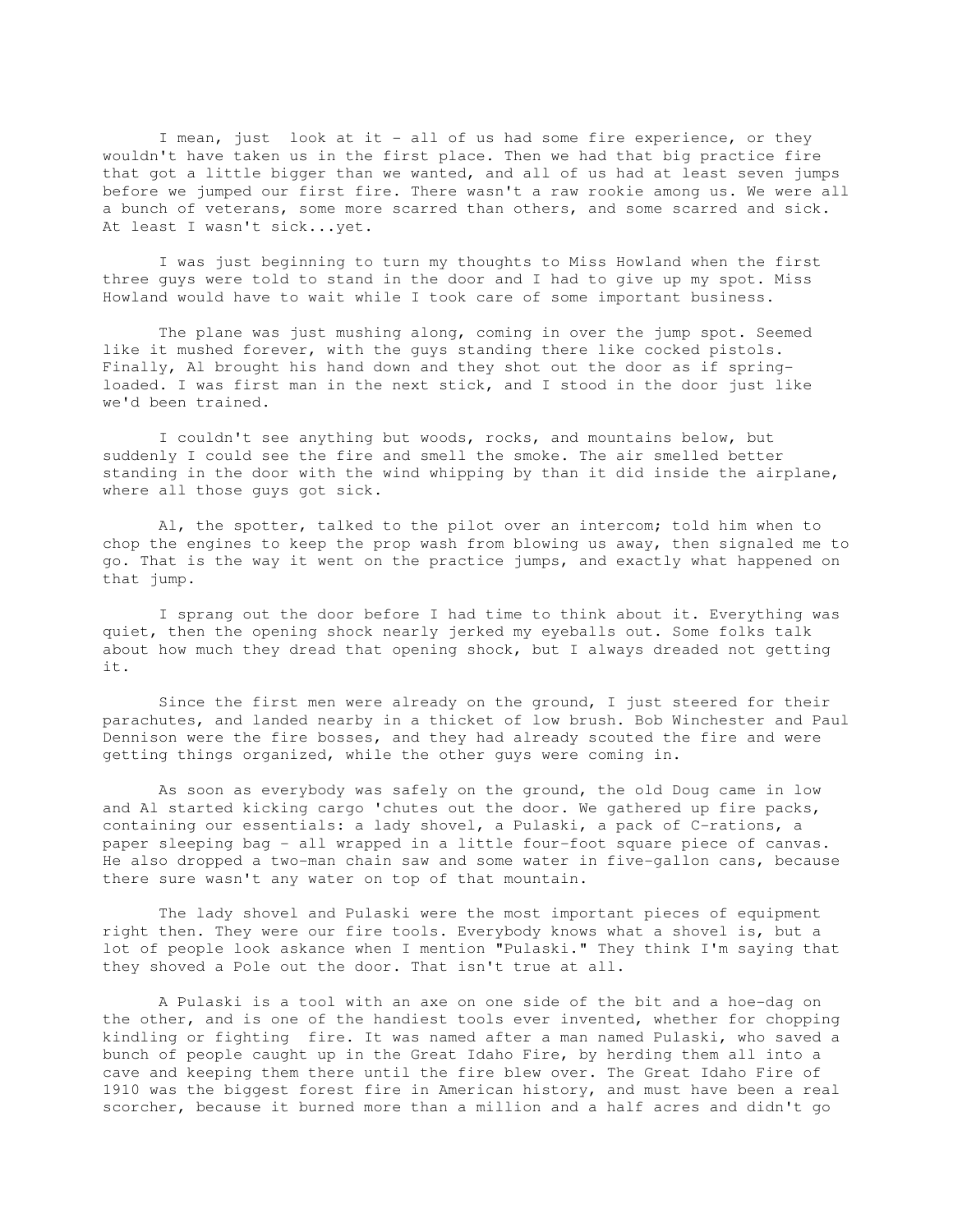out until it finally snowed that fall.

 Anyway, we grabbed our fire tools and headed for the fire, which was only about a quarter of a mile down the ridge from where we landed. Bob spread us out and we started chopping fire line. It was surprising how much fireline and how quickly sixteen trained men can chop fire line when they really get after it. We had that fire caged on three sides in no time, but we just couldn't head it off. It was burning through that brush pretty fast.. About all we could do was keep it aimed toward the ridge and hope it would burn itself out.

It didn't.

 What we did was, Bob had us move well ahead of the fire in the direction it was burning and dig a good, wide fire line. Bob stood there with his drip torch burning until the smoke from it started drifting toward the main fire. Then he started a backfire all the way along the inside of the line we had just dug.

 The two fires started burning toward each other. When they met, it was sort of like a big crash. Then they became one fire and burned until all the fuel was gone. It sounds simple, and it is, if it works. If it didn't, we'd end up with two fires and more trouble than a red-headed woman and a pint of liquor. But, Bob knew just what he was doing. By waiting until the smoke from his torch drifted toward the main fire, he knew the big fire would draw the little fire to it.

 Now I wouldn't want to give the idea that just because we had a line around the fire, and just because it wasn't spreading any more the job was over. That was only one phase. It was still roaring from all the fuel inside the line. Before we could get a bite to eat and some rest, Bob needed to detail some men to patrol the line and make sure the fire didn't jump the line, as fires are apt to do.

 Somewhere along the way I had been called on to hold one end of that twoman chain saw while Dennison held the other, and I was plumb wore out. That darn saw must have weighed a ton. Bob appreciated that and I was in the guys picked to leave the line.

 Even C-rations looked pretty good that night, but there was one item in Crations I couldn't understand. I could usually figure out what I was eating even without reading the label, but I never have discovered what that one item was. It was a bar of soap that looked like candy, or a candy bar that tasted like soap.

That night, it didn't matter. I ate it.

Chapter 13 - Under control

 Paper sleeping bags are all right. I mean, I stayed warm enough, but it made an awful racket when I turned over, and I could feel every little rock and twig, if I didn't pad it with something. The best thing was to put a parachute down on a bed of fir boughs as a sort of pad, then put the sleeping bag in the middle of the 'chute and fold the parachute over. Made a right snug little boar's nest, and, with the 'chute folded over it, the bag didn't make nearly as much racket.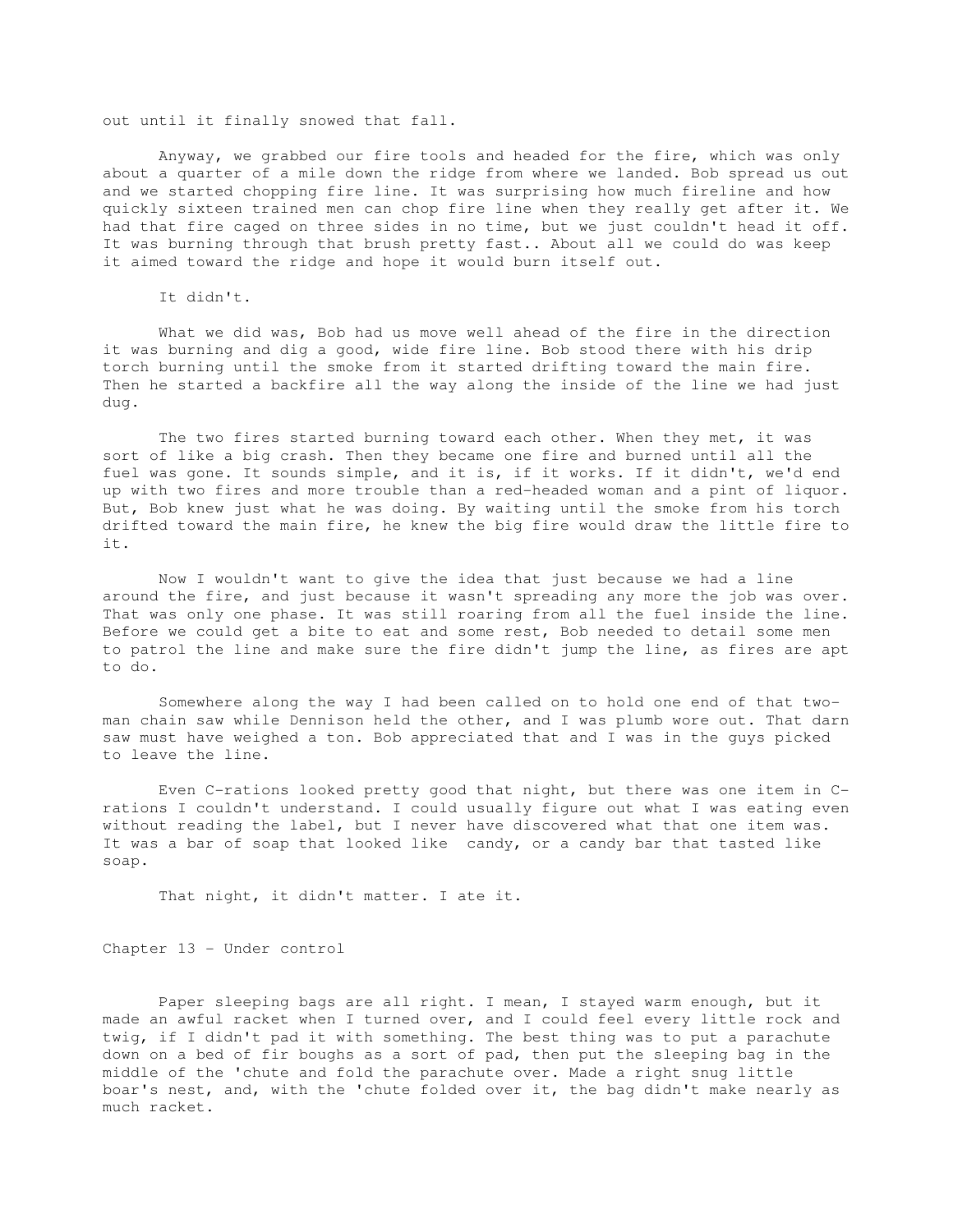I barely had strength enough to get that chore done, and I didn't rattle much of anything that night, or what was left of it.

We were up before dawn and back out there chopping more line, relieving the guys who had stayed with it all night. The fire had jumped the line several times in spite of their best efforts. I was happy to note that on one occasion it had crept out and burned that hokey chainsaw. The saw was nothing but a pile of twisted metal and a little pile of white powder where the magnesium alloy of the casing had burned.

 As the sun climbed higher, the temperature rose and the wind picked up. We had more spot fires to handle where the main fire scattered sparks and there was a real danger that the main fire might take off again. Water bombing from the air hadn't been perfected in those days; we didn't have anything to fight the fire with but dirt. There was no water on top of that mountain and sometimes, where the ground was rocky and hard, even dirt was hard come by.

 Late in the afternoon the wind began to die down a little and we took a short lunch break. Say whatever about C-rations, it sure didn't take very much of them to satisfy. Whoever invented them must have figured out a way to get the whole darn garden, including the barnyard, into one can. I think they did it by removing the taste.

 It didn't matter if you had potatoes, lima beans, sausage, hash, baked beans or spinach, nothing had much taste. Fruit cocktail was the best thing in there, and the stuff labeled "bacon and eggs" was pretty good. It didn't look like much but it was surprisingly good. But those things were gone pretty quickly, and I was left with the rest of it, which I put off eating as long as I could.

 I have never known anyone to eat the crackers, no matter how hungry they were. Raccoons might eat them, if they soaked them in water long enough. Jaybirds turned them down cold. Bears might eat them, but bears eat anything. I saved mine in case I thought of something to use them for. I couldn't imagine what.

 That fire kept us busy for the next two days and nights. It was a constant round of dig line and lose it, fall back and dig another one. That fire kept spreading and spreading. We always managed to check it, but whenever we thought we had it corked, it would break out again. The trouble was the wind wouldn't die down and there was just so much fuel in that dry brush. We got precious little sleep, and we were running out of food.

 We usually got food drops after three days, but all the planes were busy dropping men on other fires. Things were beginning to get a little edgy, as far as food was concerned. No, that's wrong. Things were getting bad edgy. We were hungry, and there was nothing to eat except an occasional berry. We couldn't fight fires very long on a diet of nothing but berries.

 That's where my crackers came in handy. I crushed one of them up to use for bait, and laid out a trail for a grouse I'd seen hanging around camp. Sure enough, it came pecking along the trail of crumbs and I knocked it down with another cracker. Those crackers made good throwers. They always sailed true. Maybe that is what they were for.

I had the bird picked almost before it quit flopping. Gary Dunford and I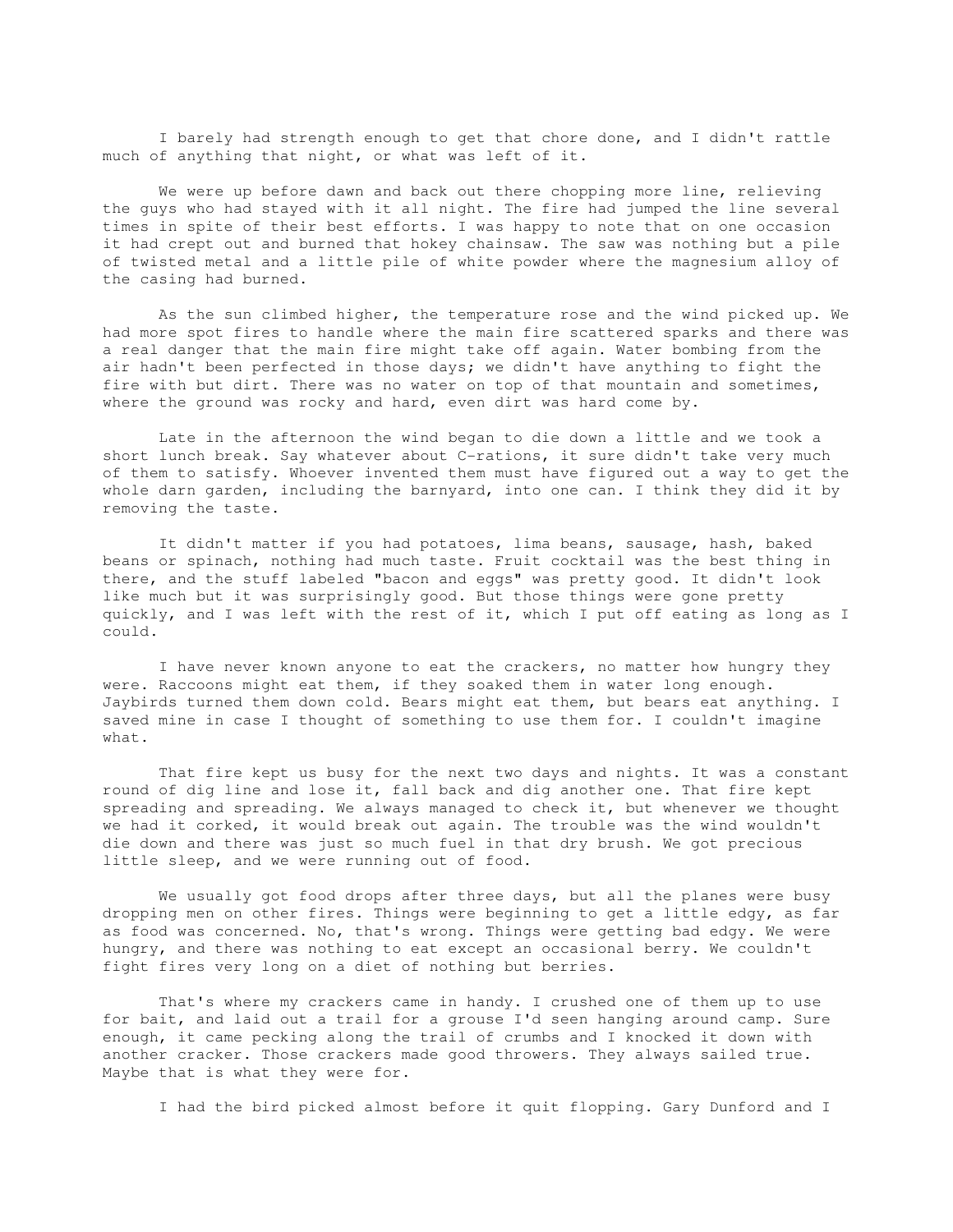roasted it that night and divided it for supper. It was kind of rare in spots, but it was a heap better than the C-rations we had run out of. By then, we had been fighting that fire twenty-four hours without much to eat. We would probably have eaten that grouse raw, if we had to.. I don't guess we were on the verge of starvation, by any means, but fighting fire took a lot of energy and we were beginning to discover what real hunger looked like. It was ugly.

 By the morning of the fifth day, the fire had cooled enough to start mopping up, and Bob had radioed an SOS to Missoula for food. Lloyd Brown was on his way in the T-T-air with a food drop, and none too soon, as far as we were concerned. We were getting in a bad way.

 A couple of guys were detailed to patrol the fire line, while the rest of us stood warming around the campfire. A couple of us were detailed to retrieve the food drop that was coming. While we were waiting, Gary Dunford found another use for those paper sleeping bags. I thought it was right clever, but it nearly turned into a disaster.

 He turned the bag bottom-side-up, tore a neck hole out of the middle of the end and two arm holes out of the side and made himself a poncho. It might not have set the fashion at a style show, but it was a pretty good way to stay warm away from the fire.

 The problem was, he shouldn't have gotten so close to the fire, because the bag caught on fire. The insulated paper burned slowly and nobody noticed it until it crept right up Gary's back and started burning his shirt. It doesn't take long to get out of a paper sleeping bag, but, for people who keep records of such things, Gary probably set a record. A little more and he would have been a smoked jumper.

 The drone of the T-aire sounded far in the distance. Sound carried well in the crisp, morning mountain air, and we were able to pick it up while it was still miles away. It seemed as if that grocery plane would never arrive. When it did, it circled a time or two to get the lay of the land, then came in at almost treetop level and Lloyd started pushing its life saving cargo out the door. Pass after pass, it rained groceries.

 The first few 'chutes got caught in the breeze that had never entirely left us; we ended up chasing them quite a ways down the ridge. The next couple of passes were lower and Lloyd, began to find the range. He was putting those cargo 'chutes down pretty close to the fire.

 On the last run, he radioed Winchester that the next one would land on the campfire. If he was joking, we surely couldn't tell it. He didn't miss that fire far enough to measure. The Travelaire had made a turn and came roaring back in. I swear he was below the tree tops. The crate popped out and hit the ground next to the fire before the 'chute had time to blossom. It was a perfect shot - no complaining about that.

 It was twenty-four dozen fresh jumbo eggs for breakfast, and he prescrambled every durn one of them for us. A little to the right and he could have fried them, too.

 Mop up of the fire begin right after we had what must have been one of the biggest omelets on earth. We weren't exactly dining at the Ritz, but we got full for the first time in days..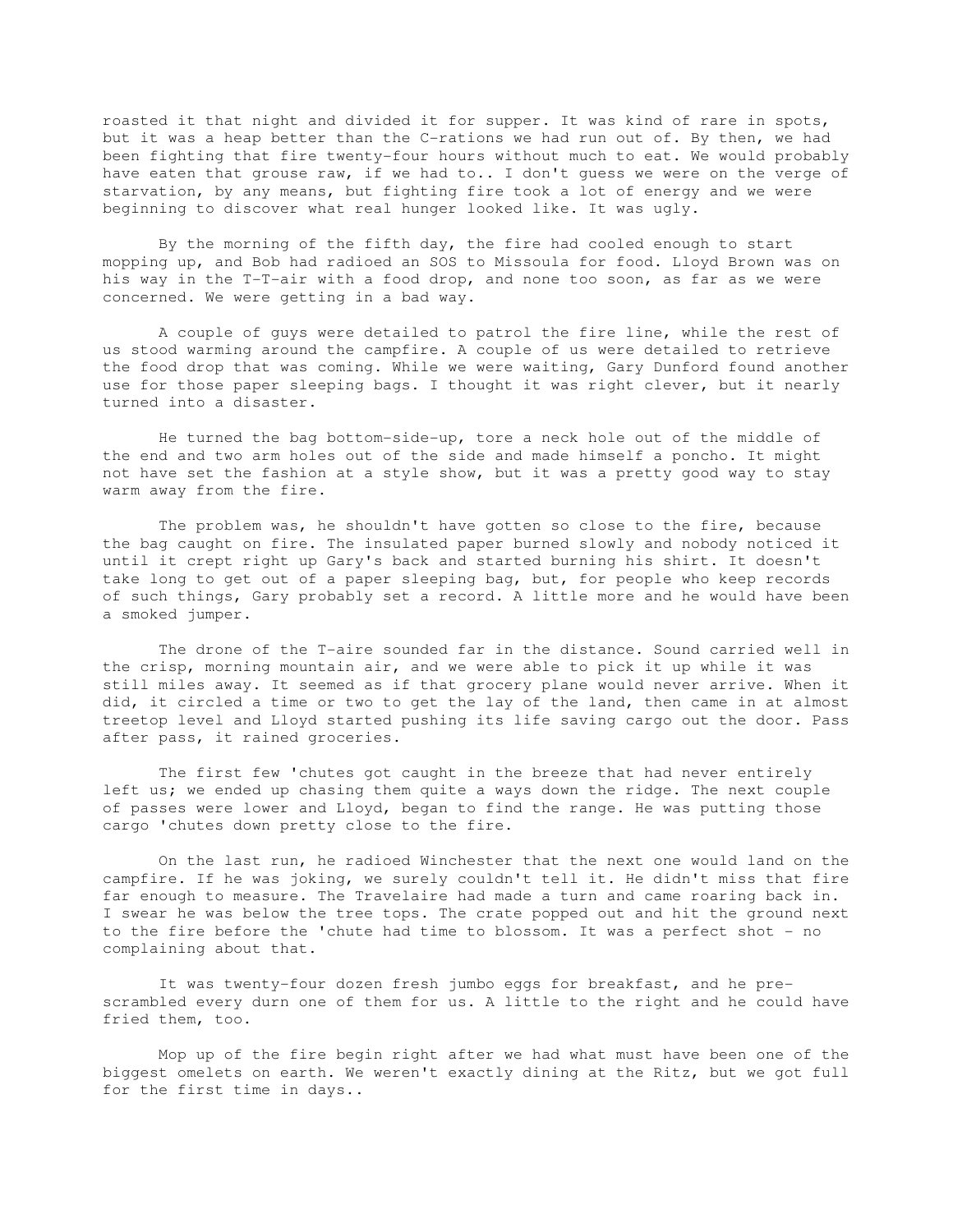Chapter 14 - Mop up

 "A fire isn't out until twenty-four hours after the last smoke is spotted."

 So said Fred Brauer, our fearless leader, at the very outset of training. That made good sense. After all, the fires we manned were usually pretty far back in the boonies, and if we followed that policy, nobody would need to jump the same fire twice. Besides, it was a matter of pride. Putting fires out before they got big was why they hired us in the first place.

 "Early attack and suppression" was what they called what we did, and if we couldn't put the fire out, they flat out didn't need us. That's the reason we were careful to mop up. "Out" meant out. It's what is known as finishing the job, and it just made good sense.

 Picture the scratcher of a gigantic chicken; that's what Spread Mountain reminded me of when we flew over it. There were ridges representing the toes of the claw spreading out from a central bald dome. The toe we were on ran in a northeasterly direction and we were on the northwest-facing slope.

 The full force of winds from the northwest had fanned our fire. That and that fact that there was just so darned much dry fuel is why we had such a hard time with that fire. It wasn't burning just on the surface, it was smoldering underground in the ancient duff and in roots, too.

 The area was a pristine wilderness. Loggers had never reached it, primarily because it was too remote. The outside world was barred from access by miles of extremely rough uphill terrain. Most weekend hikers preferred easier going. Mountain goats might have seen it, but buffalo had ever roamed there. It's probable we were treading where man never had. The accumulation of duff and ground litter, built up over the ages, fueled that fire long after the surface fuel had been consumed.

 Trunks of ancient trees lay where they had fallen, perhaps centuries before. Some were practically invisible, buried beneath the cumulative layers of duff from a thousand seasons. This was the natural world we invaded in order to stifle that fire once and for all, and nature didn't make it any easier for us.

 The big job for us, up until now, had been to check and contain the surface fire. We had done that and, barring a stiff spark-scattering breeze, we wouldn't need to do that again. Most of the surface fuel, such as trees, low brush and the like, had been consumed. There were still plenty of fires burning in downed logs, stumps and dead standing trees, but the fire was no longer spreading.

We began the mop up at the perimeter of the fire, which had been ringed by our hard-earned fire line, and worked toward the middle, throwing dirt on the fires that were still burning. Sometimes we chopped into hollow logs in order to get to the coals within, which were then buried in good, dry mineral soil.

 The ground was covered in a layer of fine, powdery ash to a depth of several inches, which flew up at every step. We were constantly breathing it in, and, after a day or so in that kind of atmosphere, our noses were clogged. If we sneezed or blew our noses very hard, the sharp particles of ash would sever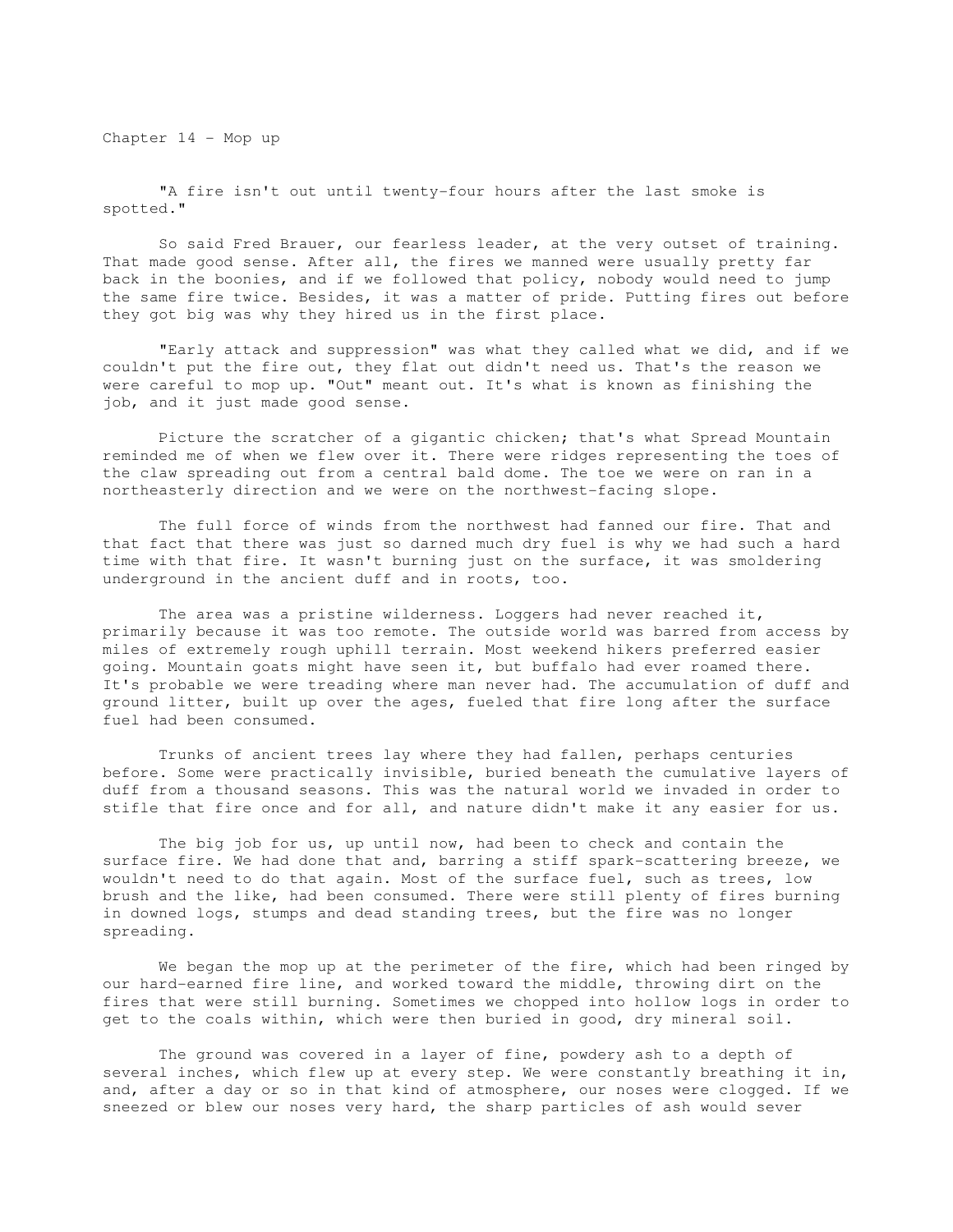capillaries, and a bad nose bleed would result. I think we all suffered that malady at one time or another.

 By the end of the day, we had gotten most of the remaining fires out and were combing the ground for hidden beds of coals and still-smoldering duff, called hot spots. There were all kinds of ways for locating these places when we couldn't see them. Often, we could simply feel the heat; some were still putting up little puffs of smoke that we could see.

 One of the surest ways of finding a hot spot was to watch for gnats swarming and swirling over a certain place. Look beneath the swarm and there was invariably a hot spot. Gnats liked the warm air.

 Part of the last cargo drop wasn't food. They had also dropped some backpack trombone pumps, so-called from the kind of sliding-action pump handle, which produced a steady stream of water from a ten-gallon backpack.

The water wasn't used to extinguish a fire; it was used to locate hot spots. We directed streams of water into suspected hot-spot areas. If it was a hot spot, we got a loud sizzling and a cloud of steam. We then dug it up and buried the coals in fresh dirt.

 By the end of the first day's mopping up, we resembled a troupe of Christie's Minstrels. We were covered from head to toe in ashes, soot, and grime. We couldn't tell who was who, unless we happened to recognize voices. We couldn't even tell who people were by their hair. We felt kind of silly, identifying ourselves to our best friends. The way we looked, even our dogs might have had trouble identifying us. Mopping up was not for the fastidious.

 The good thing about mop up, though, was there was no longer that sense of urgency that went along with trying to stop a fire. There was plenty of food, even though we had eaten all the eggs at one time. We could take breaks now and then, and we could sleep at night until it was our turn to patrol the fire lines. We weren't taking any chances on that fire breaking out again at this late date. We couldn't totally relax. Given the right conditions, that dog could bite us again.

 To tell the truth, I wasn't thinking of fires or biting dogs, or anything else much, when I finally tucked my tired, aching bones into my parachutewrapped paper sleeping bag that night. I tried to recall a time when we weren't fighting that fire. It was hard to remember. That was all in another life.

 For so long, we had been so totally focused on fighting that fire, all other thoughts were just crowded out. I thought of a quotation Prof Dickey had taught us. I think it was Gladstone, though it might have been Disraeli or some other Italian, who said, "Nothing tends to focus one's mind so wonderfully as the sight of the gallows."

 I didn't think of that fire as exactly a gallows, but it sure did get out attention. Fire had been the gallows for thirteen of our buddies at Mann Gulch Our class hadn't known them, but happened only a couple of years previously, and it was still fresh in the minds of the older men. That fire had simply blown up and trapped them. They were guys exactly like us. Wag Dodge, the foreman, had saved himself with a backfire, and two others had reached the safety of the rocks. Thirteen others didn't make it.

That thought was always with us. Maybe the spirits of those guys were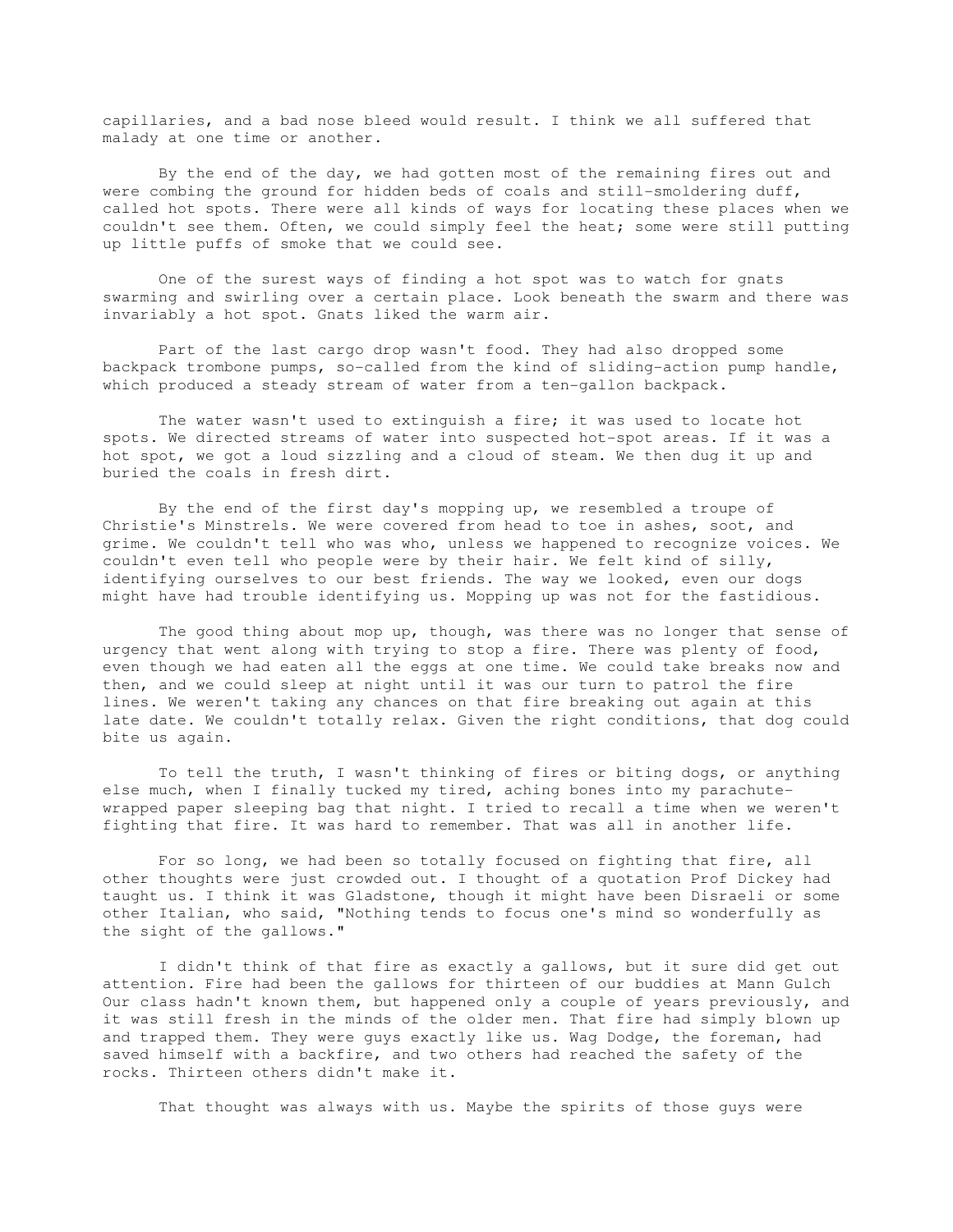always reaching out to us, too. It was hard to know.

 Tired as I was, sleep came on slowly. I lay a long time staring into the dark sky, punctured by thousands and millions of sharp, tiny lights; fragments of the Big Bang. I hadn't seen that many stars since I used to lie out on the night grass with my cousins at Grandma's in Bearswamp. There was no glare of big-city lights close enough to Bearswamp to spoil the view. Walhalla was the nearest town and it didn't produce much of a glare.

 There were no lights at all on East Spread after we got the main fire out. A little breeze made an audible sound in the trees. The rustling needles only made my lair seem cozier. Mountain air was cool at night. Night sounds faded and sleep settled as the warmth of a mother's love. I had a fleeting feeling that I might have had a thought or two of Miss Howland had sleep not settled in. But that would have taken some effort and I was beyond effort that night.

 Sometime fairly early in the morning, shouts alerted us that fresh, new people were arriving. It was Ranger Godfrey with a ground crew from Moncure Ranger Station sent to relieve us. It was strange to see people with faces that looked like faces, after seeing only grimy blobs with voices for so many days.

 Ranger Godfrey was one of those men the Forest Service found too useful to promote. He knew his job and did it, and that seemed to suit everybody. His crew would relieve nine of us. It didn't hurt my feelings that I was in the group chosen to go. We had been among the first to hit the fire; now we would be the first to leave it. Unfortunately, the Forest Service hadn't figured out a way to get us from the ground back into the plane. As long as we got from the plane to the ground, and put the fire out, they were satisfied. In the meantime, we looked forward to about a twenty mile hike to Moncure.

 After adding the paper sleeping bags and all our trash to the campfire and burying the empty cans, we packed our 'chutes, jumpsuits, helmets, and other gear into Bemis Seamless Sacks and stashed them in a pile by the trail. Then we flagged a nearby tree so the packer wouldn't miss them. I don't know how much money it saved Uncle Sam, but we left nothing of value behind.

 Maybe some archaeologist a thousand years from now will dig it up and be able to figure out what was in those cans we buried. I doubt if the contents would have changed much; as it was already petrified. We sure didn't know what was in it, and it might even improve with age.

 It didn't take us long to pack up, and, after assembling and counting noses, we set out single file back along the trail that brought Ranger Godfrey and his men in. We were swinging along making pretty good time in spite of the heat. We negotiated a long, rough, rocky ridge before the trail cut over into the woods and out again before it began a long descent into the valley where Moncure Ranger Station lay.

We had been walking a couple of hours or more when, by mutual consent, we called a halt in the shade of a huge boulder. We had worked up a pretty good sweat, and were beginning to get right thirsty. That's when we discovered we had only one quart canteen of water between us. I don't know who was the blessed soul who brought it, but it barely made one round with nine dry throats pulling on it. I was the last man, and I emptied it. There was just enough water left to coat my parched tongue.

We didn't tarry long and there wasn't much conversation as we continued on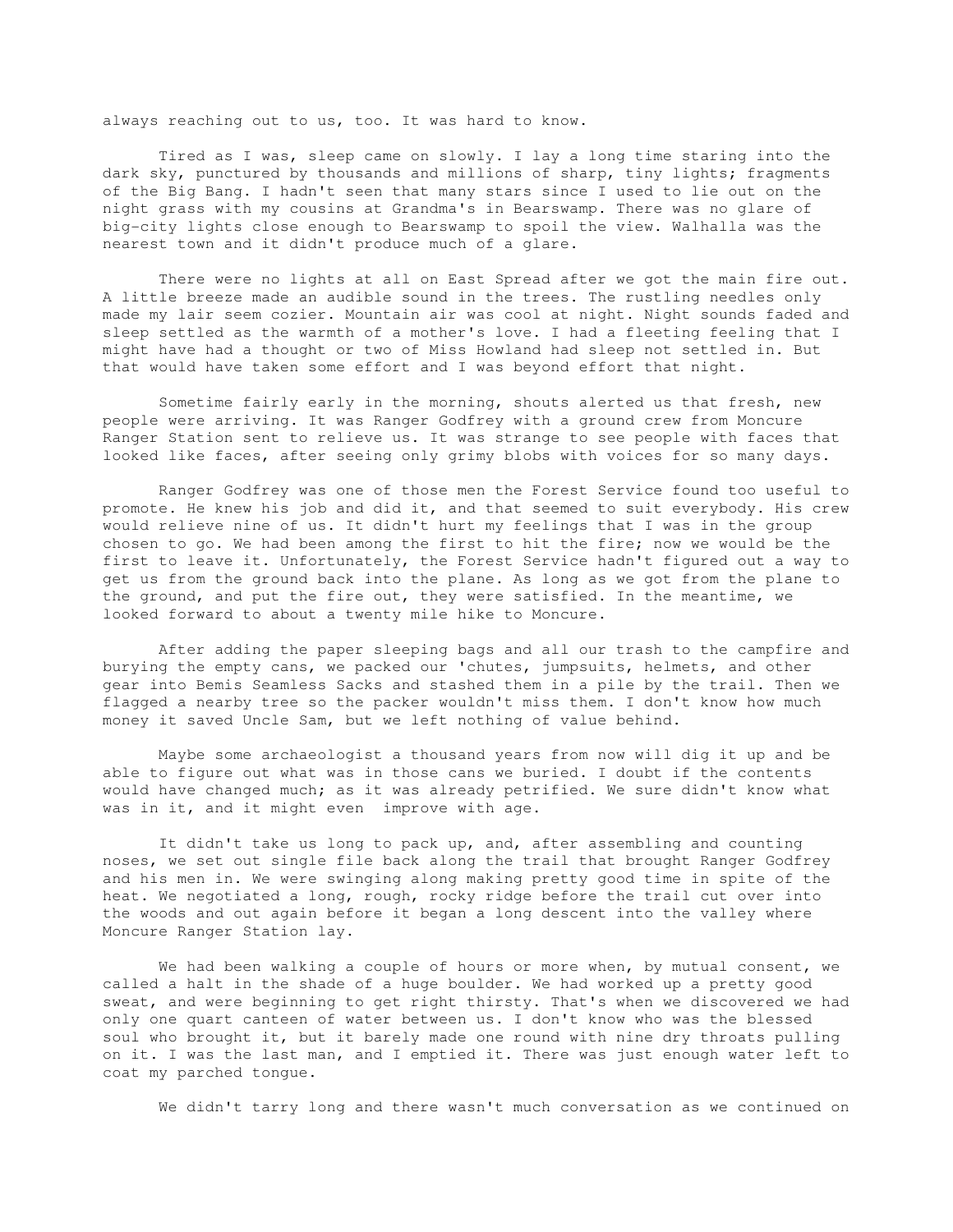down the ridge. We were too dry to talk. An hour or so later the trail crossed the ridge and again into the woods. That at least brought relief from the broiling sun. The trail now sloped downhill. But we were still dry and no one knew how far it was to water.

 That uncertainty made us even more aware of our craving. Water could be miles away or right around the next bend in the trail. But as the bends came and went without showing a trace of water, we were beginning to think of thirst as a way of life. That's when someone thought he heard, very faintly, the gurgling sound of water running over rocks. We thought he was hearing things because he wanted to.

 Then we all imagined we heard it. Though it might have been a mass illusion brought on by powerful suggestion, we believed it. Water! We broke into a run, the whole crowd of us. We ran and the sound became unmistakable Water!

 The trail took a sharp bend to the left, and there it was! A good-sized brook, maybe twelve to fifteen feet wide and a foot deep, running cold, swift, and clear over a bed of pebbles where the trail crossed it. We didn't bother to stop; we dove in. There was plenty of room for all. The water downstream must have dropped a good six inches, as we drank, and our dried out sweat soaked bodies drank it up. We may even have drunk in a few trout for all I know. I don't think we would have noticed.

 How long we stayed there, I couldn't say, but it was quite a while. Before we left, we ate the last can of the C-rations we had paced for the trip. We could even recognize each other again. The accumulated layers of grime were now polluting the pristine waters of the creek somewhere below our crossing.

 About three hours later, we reached Moncure Ranger Station, a series of long low log buildings huddled on a big meadow in a valley surrounded by high mountains. Folks there were ready to receive us, and, Lord knows, we were ready to be received. We were ushered to the bunkhouse, and given towels and soap. When we emerged from the bunk house all shined up and immensely refreshed, we were informed that supper was ready. The cook set before us a mound of T-bone steaks, which quickly melted away. No more C-rations for awhile.

 In what might have been an unfaithful act, I didn't think of Miss Howland again that night. For the first time since I couldn't remember when, I crawled into a warm, downy sleeping bag on a soft, springy cot. It was almost too much. I was thinking of putting my sleeping bag on the floor beside the cot when I fell asleep. In my sleep, I thought I walked all night. If anyone snored, I didn't notice. Miss Howland was totally neglected.

Chapter 15 - A man to ride the river with

 Jim and I ran into Don Sweet and Al Caseri one night when we were in town to cash our first paychecks. They were there for the same reason. It wasn't long after we had gotten back from the Spread Mountain fire. Sweet and Caseri had been on a fire down on the Salmon River in Idaho while we were on the Spread Mountain fire. We hadn't seen them since letting them out at Big Prairie while we went on to Meadow Creek.

 The nearest thing to a night on the town any of us had experienced since we had been in Montana was a hamburger at Nine Mile Tavern, and that had been on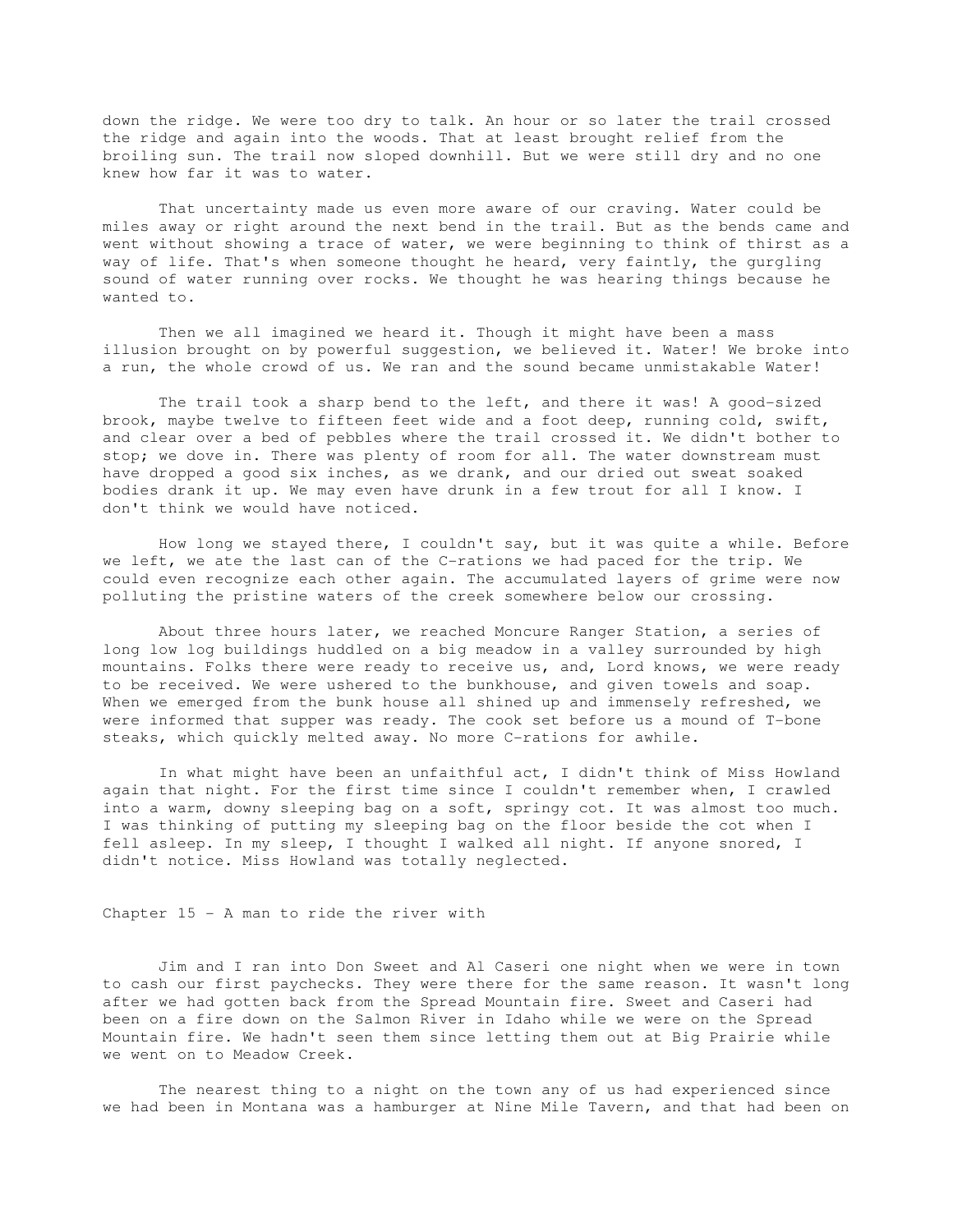credit. Missoula was twenty-six miles from the training base at Nine Mile, and, at that time, there wasn't the price of a haircut in the whole camp, anyway. The government always held the first paycheck for a month and paid us every two weeks thereafter. So we had gone all the way through training, and had made a fire jump, before we ever had a payday.

 If that seems like a long, dry spell, it was. I guess it all evened out in the end, because that meant we had a payday after the fire season was over, and we had all gone home.

 Banks in Missoula didn't do much business on Saturday nights, but we didn't have much trouble cashing our government checks. A place called The Silver Dollar seemed right willing to accommodate us. Not only was the cashier obliging, the place was full of all kinds of friendly people, especially some of the women. Two of them, a lady with grayish-red hair, wearing real flashy red lipstick, and a dark-haired lady with purple stuff around her eyes, and more feathers in her hair than that grouse we ate, came sidling up to us and asked if they might help us out.

We thought it was right neighborly of them, us being strangers and all, so we told them that we would like to buy a couple of nice, big, juicy prime ribs. The red-haired lady told us they had a couple of butt roasts that they were more in the habit of renting rather than selling. That seemed strange to us. We never had heard of anybody renting a steak. I told her I kind of liked owning mine outright, if she didn't mind. That seemed to tickle her, but she said they only rented theirs, and if we wanted to own it outright, we would need to go someplace else. She recommended a place called the Ox.

 Caseri stayed behind at The Silver Dollar while the three of us headed up the street in the direction the lady had pointed, in search of the Ox. We hated to leave right then because the dark-haired lady seemed to be choking on something, but the red-haired one said she'd be fine as soon as we left. So, we left.

 The waiter at the Ox looked at us kind of funny when we asked him if they rented steaks or just sold them outright. He had a kind of different accent, so we guessed he didn't know how some of them did business out West.

 While we were eating those steaks that we bought outright, we compared notes on how much fun our projects had been and how much work there was to fighting a fire. Don told us the fire they had been on down on the Salmon River had smoked out a rattlesnake den and they had a time avoiding getting bit. Every time they turned around, there was a rattlesnake singing at them.

 Now that was the kind of adventure that would have had Miss Howland gasping and asking what had happened next. Whereas, if I told about how I killed that grouse and ate it to keep from starving, she would probably just turn up her nose and feel sorry for the grouse. Women were like that.

 Don's tales about their adventures would no doubt have left Miss Howland starry-eyed. They sounded a little bit unbelievable to me, but Don was such a matter-of-fact person, I didn't have the slightest doubt that every word was true.

 In order to get the true significance of the story, there are a few important things to know. One of the greatest compliments one man can pay another is to refer to him as, "a man you can ride the river with." That is by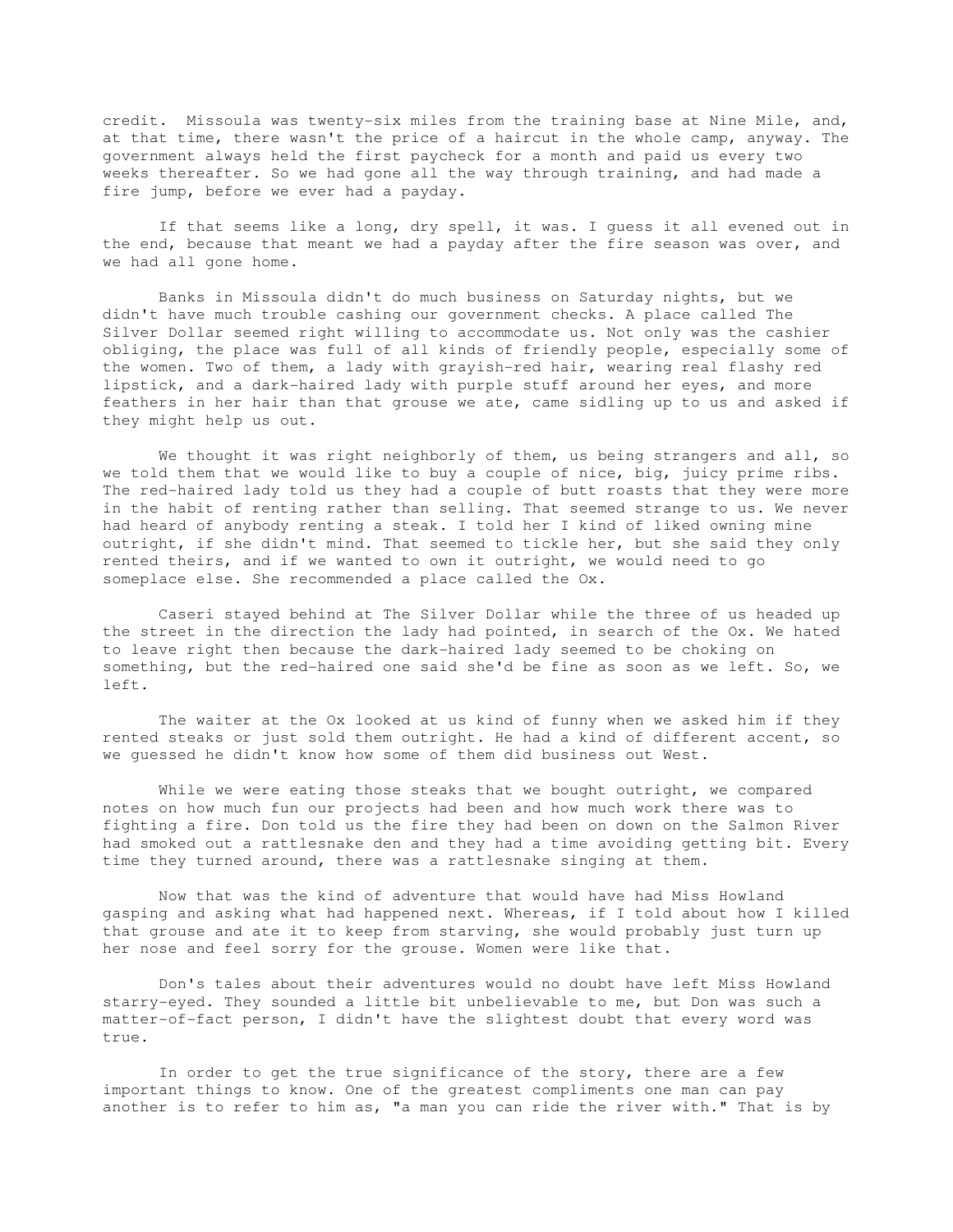way of saying he's somebody you may rely upon, and is a term which, in some circles, is as meaningful as the Congressional Medal of Honor. It isn't bestowed lightly; a person must earn it.

 One of the greatest things about the smokejumpers was, I met a bunch of guys I wouldn't hesitate to ride the river with. That's usually only figuratively speaking. Don Sweet and Al Caseri managed to bring to the phrase a whole new meaning.

 Don wasn't much for talking, and he sure wasn't much for spinning yarns, so, as I said, the tale he told must have been the truth. He wouldn't know how to make up a story like that. Caseri filled in a lot of the details Don left out. Besides, they had some scars and wounds to show for it.

 Caseri and Sweet were detailed to clean out an old storage shed at Big Prairie. It was a pretty dirty job, they thought, until they started finding all sorts of interesting things among the old snowshoes, rusty bear traps, and rat nests. Outstanding among those treasures was an old Navy surplus two-man rubber life raft, complete with paddles and pump for inflating it.

 They didn't ask how such an item ended up in a storage shed in the middle of the largest wilderness area in the United States. Truth was they really didn't care. They were already thinking how they could use it to shoot some whitewater that weekend.

That's how, come Saturday morning, bright and early, they were seen launching their find on the broad sweep of the Flathead River, as it passed near Big Prairie. At that point the river is wide with low banks, few big rocks, and only a moderately swift current. They had little trouble getting their craft into the middle of the stream, and were soon swept out of sight around the bend.

 Man, it was great. Maneuvering their craft around a few rocks and avoiding some snags that were hung up in the shallows, they couldn't have felt more like true mountain men on their way to trap beaver in Indian Country, than if they'd been wearing coonskin caps That's how wild and untouched the country was through which they traveled. They were making time and the roar of the river dashing off rocks and echoing off banks, now grown steeper, made their speed seem faster. Scenery rushed by.

 Once they rounded a sharp bend and came upon a mama bear and two cubs on a rock, fishing. Mama bear hustled her twins to the safety of the rocky shore and stood watching in puzzled amazement as the strange craft, bearing two even stranger creatures. flashed by. It bore off down a long, straight stretch and disappeared from her sight beyond another bend, as she went back to fishing.

 Caseri was in the bow, fending off an occasional rock, while Don, in the rear, was beginning to have some second thoughts about this journey. The current was becoming swifter, the banks were climbing higher and the rocks were becoming bigger and more numerous. Big Prairie was miles behind them when Don tapped Caseri on the shoulder and asked if he didn't think it would be a good idea to put into shore.

 Al, who was having the time of his life, declined, but he had failed to notice what Don had seen. Up ahead, there was no longer a tree-lined shore. The river narrowed where it fed into a canyon with sheer, vertical rock walls. To Don, this spelled trouble. To Al, it spelled nothing, because he had become so busy trying to keep them from crashing into the suddenly multiplying boulders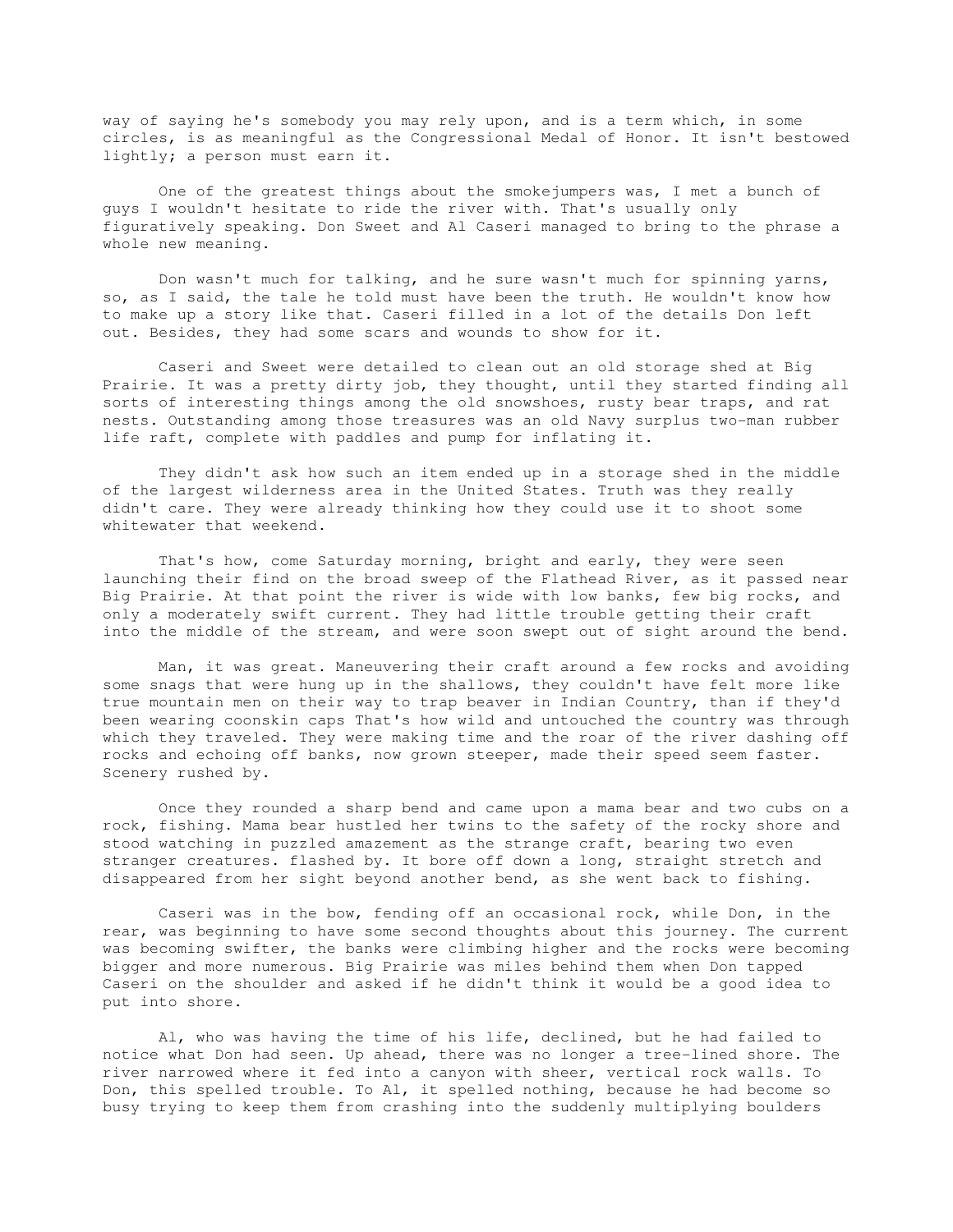that he hadn't noticed.

 His answer, if he had made one, mattered little, anyway. They had already passed the point of no return. It was the beginning of what would seem to them to be if not the longest, certainly the wildest, journey they would ever make, and they had no choice. The river was reaching a crescendo of madness unimaginable in their minds a few minutes before. It frothed over rocks and dashed off boulders the size of barns, its echoes thundering off sheer canyon walls.

 For certain, no Indian had ever paddled his canoe over these waters, unless he was absolutely daft. No wonder that bear had looked so puzzled; she knew what lay ahead. Any idiot with good sense would have scouted it out and avoided going there, but man had never been a very rational animal anyway.

 Sweet and Caseri were too busy trying to obey the First Law of Nature survival - to consider a too late shouldadone. As far as should-have-dones were concerned, they probably should have stayed in bed, like any other hard-working men with a day off. But they had heard the Call of the Wild and their Spirit of Adventure had put them at the mercy of the Spirit of the River. But right then their spirit was completely quelled by a battle for survival, a battle which, by all rights, they should have lost.

 This was the same stretch of the river we had flown over on our way to Meadow Creek. As Don related the story, I recalled the long chute down the wild stretch of canyon, terminating about two miles below some waterfalls. Surely they hadn't ...

 "We had no way of knowing what was coming," Don said. "We shot out over those falls like a cannonball and must have been halfway down before we knew what was happening."

 Caseri had shouted something, but he just as well have whispered, for all the good it did. The roar of the falls drowned out everything, even thought. There was nothing to do but hang on and pray; which is what they did.

 Their trajectory carried them out beyond the rocks at the foot of the falls, else they would surely have been pulverized. Neither did they pancake, but plunged into the water headfirst at a good angle. Down they went, straight to the bottom, still hanging on to the raft with death grips.

 "We bumped along the river bottom forever," Don said. "I thought we would never come up."

 They finally bobbed to the surface still clinging to the raft, but their ride wasn't over, yet. There was still a long stretch of canyon to negotiate but it went by in a hurry. Finally, the rapids ended and they crawled ashore on a pebbly beach beside a large, placid pool, miles from Big Prairie. They were beat up, sore, bruised and exhausted.

 Leaving their trusty raft where it was, they made their weary way back to Big Prairie, arriving about nightfall. They deemed it best not to mention their adventure to anyone right then - no one would have believed them, anyway.

I don't think either one of them wanted to ride that river again.

We finished our steaks and went back to the barracks. Al didn't get in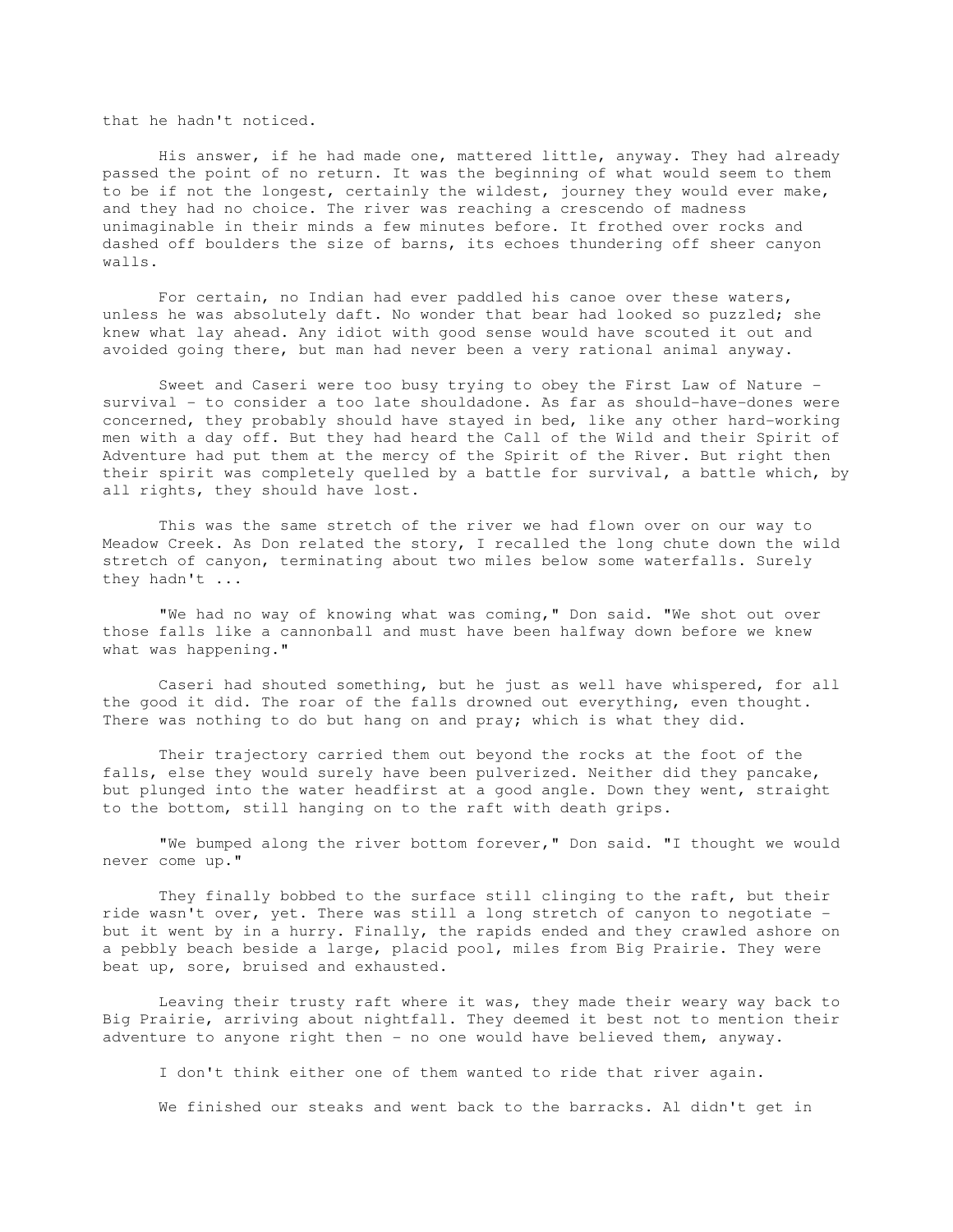until breakfast the next morning. He didn't know what he had missed.

Chapter 16 - Interlude at the Remount Station

 Some facets of the Forest Service were still in the 19th century. It seemed to work better for them. Jeeps were fine, and off-road vehicles were all right, but for back country travel, nothing beat a mule. If it was winter, and you got snowed in somewhere, you sure couldn't eat a Jeep.

 Of course, there were other practical reasons. For packing things in and out, nothing beat a mule. And that's what the Remount Station was - a horse and mule farm for the packers who were what might be called the last of the Diamond Hitch Boys. Laugh, if you like, but they sure performed some fine services for us.

 Smokejumpers had good reason to have a soft spot for the packers. It was the packers who picked up all our heavy gear and packed it out after a fire. If it weren't for the packers, we would have had to lug it out ourselves. Sometimes we did anyway, if a packer wasn't available. We depended upon the packers to do the job, and they never let us down.

 Mules are probably the most underrated creatures on earth. They are much more reliable and sure-footed than a horse; much less excitable; infinitely steadier; and far less likely to get into trouble. A horse, tangled in a fence, will most likely kick himself to death or at least sustain serious injury. A mule probably wouldn't become tangled in the first place but, if he did, he would likely just stand there until someone came and freed him.

 I remember one time we were following the packer out when, at a particularly steep downgrade, a mule's load, which wasn't fastened very securely, slipped forward, putting most of the weight in front of the mule's shoulders. Did he panic? Not a bit of it. He merely negotiated that slope on his two front feet, tiptoeing like a ballerina, rear end off the ground, until he reached level ground. He the stood there calmly in a partial handstand while the packer adjusted the load. Try that with a horse.

 There wasn't much to do around Missoula, so Fred Brauer assigned me, Jim and Fred Eichenburger, the Pride of Fresh Pond Road, to the Remount Station, where there was always plenty to do. Not being too familiar with farm chores, or at least the way they do them in Montana, I'm afraid we weren't much help, but we tried. We loaded corn, toted bales of hay, and shoveled tons of mule manure. It was surprising how much manure those mules produced in a day - and I bet those stalls hadn't been shoveled out as clean as we got them in at least a year.

 At least we didn't need to slop hogs, juice heifers, gather eggs, pick chickens, or plow the south forty - and there wasn't any cotton to hoe or sheep to shear, which was a blessing. We did find out a little bit about breeding mules. To breed a big mule, they breed a stallion to a jenny. That's called a "horse mule." The horse mule is more desirable for carrying bigger loads. For a small mule, sometimes called a "henny," they breed a jackass to a mare.

 Of all livestock, the mule is probably the safest, outside of maybe a chicken. At any rate, a mule is considered safe because of his temperament. He's usually pretty docile, but, if he tries to hurt a person one time, he'll try to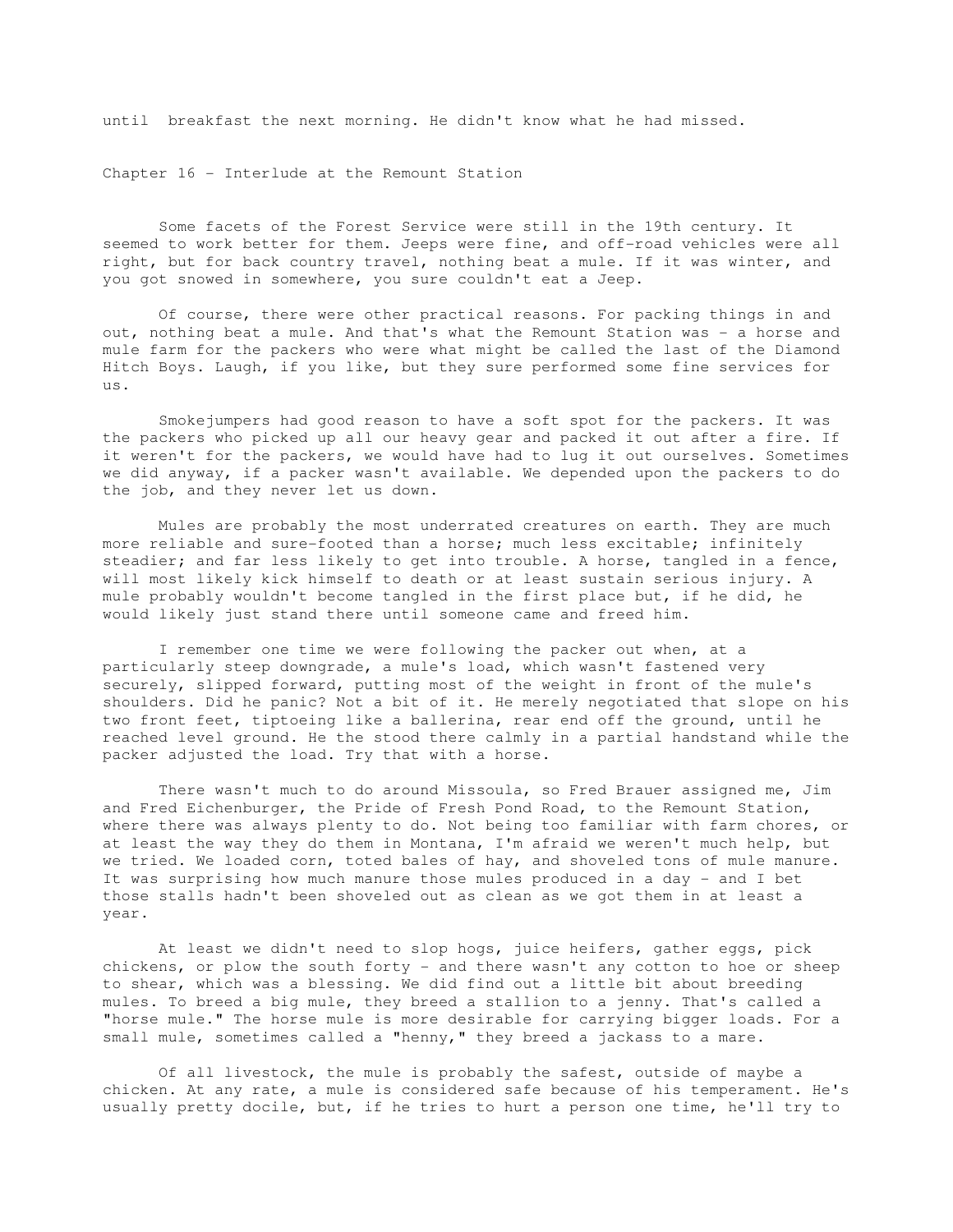hurt that person every time.

 They had a little henny mule there that was like that. The way I found out, she laid her ears back and came after me one time, but I made it over the fence before she caught me. That was one mean mule, and not big as a big dog. She had a lot of spirit, but that kind of spirit is not admired in a mule. It isn't that the packers can't handle them. They have ways of reasoning with a mule. It's just that they have work to do and they don't have time to argue with an animal that won't listen to reason. Mules like that usually end up in a glue factory.

 We stayed at the Remount Station for the better part of a week, which was long enough to convince them we weren't exactly top ranch hands, no matter how willing we were. After all, we were all from primarily urban areas and hadn't really had much ranch-type experience. I half way knew my way around, but Jim was from Knoxville and Fred was from a rural area of New York City called Brooklyn. We gave the work the best shot we had, but I'm afraid we didn't make a very good impression. They wanted somebody who already knew how, and that wasn't us.

 I guess the day we were shocking wheat was the straw, to make a pun, that broke the camel's back. Jim and I were doing very well. At least we knew what a wheat field looked like. But Fred couldn't get the hang of it. His shocks kept falling over and his bundles fell apart. When the manager of the Remount Station commented on it, Fred replied, "Well, that's how we always did it in the hayfields of Brooklyn."

 Brauer sent for us the next day. Although we didn't exactly impress folks at the Remount Station with our skill as ranch hands, we probably helped some and had a great time trying. I don't think the Remount Station suffered too much. Besides learning a few things, we had made a lot of bemused friends, and left others shaking their heads.

 I had some real prize photos I hoped Miss Howland would want to see. They were 35mm slides that we would need to dim the lights to see on a screen. I hoped the photos would serve in lieu of adventures, which were somewhat scarce, so far.

 Anyway, Fred sent for us, and we ended up back in Missoula making fire packs out in the warehouse. It was hot and grimy, and wasn't much fun, but it was necessary work and we could do it. In fact, It occurred to me, if they could teach a monkey to jump, why couldn't they teach him to make up a fire pack, too.

 I guess the most important thing was that we no longer felt like rookies. We were learning the ropes, and, what's more, we were learning each other. We had our special buddies with whom we felt pretty close. Still, I know it sounds corny, but the whole darn company was a Band of Brothers. There was no one I wouldn't be glad to jump a fire with. There was no one I wouldn't ride the river with ...except, maybe, Caseri and Sweet.

Chapter 17 - The Great Idaho Burn

There have been some big forest fires in this country, but they remain largely forgotten, because, while they affected large areas, they didn't affect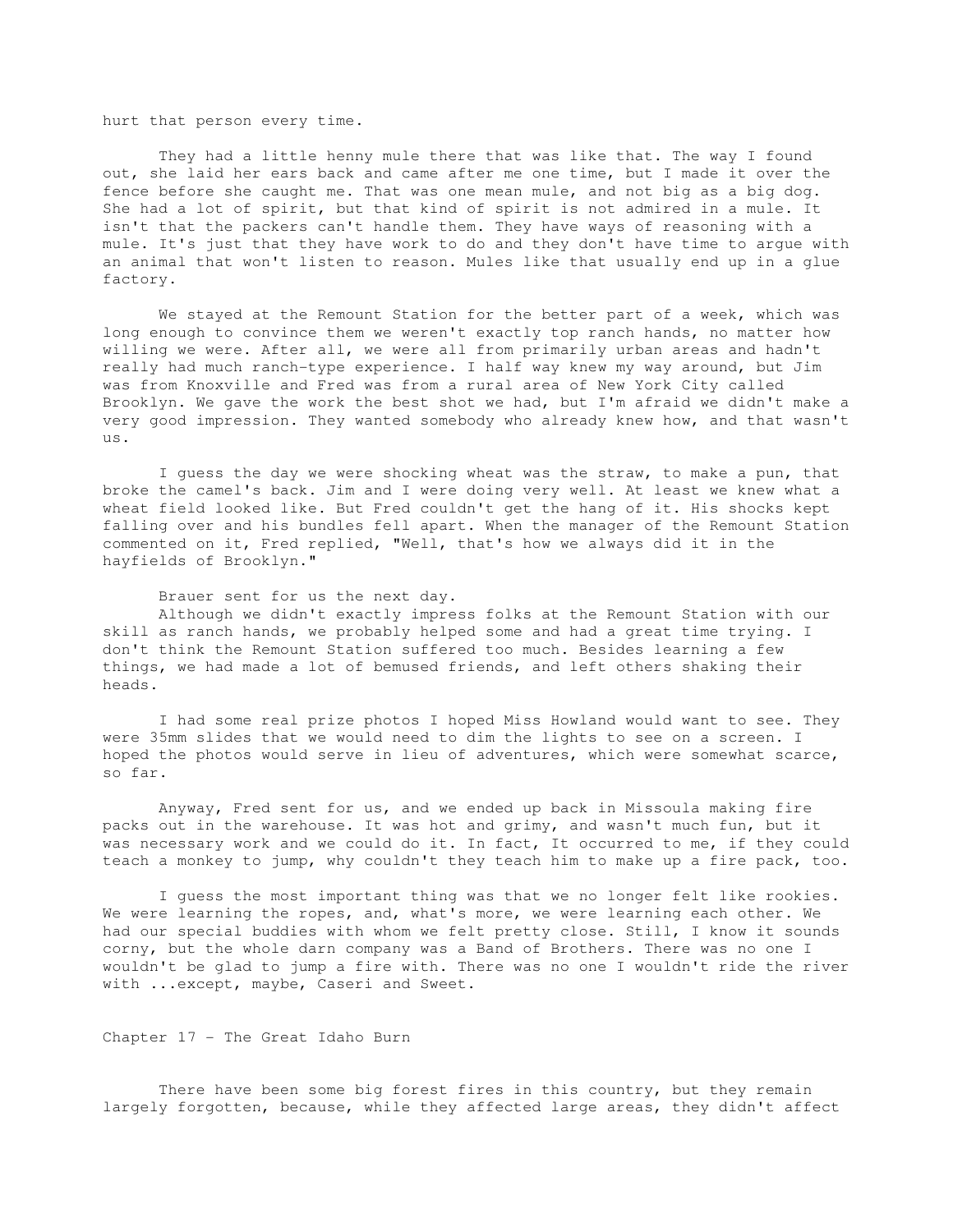large populations. For instance, who remembers the fire that raged around Peshtigo, Wisconsin in 1871? It charred a million and a half acres, melted rails, locomotives, and burned crossties out of railroad beds. It destroyed several small towns, and even burned ships at dockside. More people died and destroyed far more property than the so-called Great Chicago Fire that got all the headlines, and was raging at the same time.

 Nowadays, brush fries in California that threaten houses that shouldn't have been built on brushy slopes in the first place, get national attention because camera crews run out and cover them easily for a media that thrives on crime, disasters, bad news, freaks, fires, and Hollywood gossip.

 There is an old question that asks, if a tree falls in the forest without a living thing there to hear it, is there a noise? My theory is the answer is yes, but you must listen very closely. In the case of the Great Idaho Burn of 1910, a lot of trees fell in the forest, but no one paid much attention, except the people directly involved, and they were few and far between. It was, by far, the largest forest fire ever to occur on the North American continent, in the history of modern man.

 The fire wiped out timber on two and a half million acres, or about four thousand square miles of the Idaho Panhandle. That's an area about the size of Connecticut, and bigger by a third than Delaware and Rhode Island combined. A haze of smoke was noticed as far east as Boston, and by captains of ships at sea. But it wasn't noticed by the Boston Globe or the eastern newspapers - they made only scant mention of it.

 The fire jumped from mountain top to mountain top and burned the valleys. It leaped over rivers as if they weren't there. It killed people and wiped out farms and villages. All summer and into the fall, the fire raged unchecked. It takes a long time to burn that big an area. Finally, the first snows of the season extinguished it - one of the most tragic and unheralded calamities to ever strike the nation. To this day, very few people outside the Northwest have heard of it, and, to the outside world, it remains but a small bump on the Information Highway.

 China had a similar disaster not too many years ago, when more than a million acres burned, but, unlike the case of the Idaho burn, they took notice of their problem. It's hard to sneak anything like a million-acre fire past a billion Chinese. But Mao's answer was to extinguish the chief of their Forest Service, who could not extinguish the blaze, but which did nothing toward putting out the fires. They just kept right on burning.

 Shooting someone because the woods caught fire hundreds of miles from where that person happened to be at the time makes about as much sense as shooting Smoky the Bear because California has brush fires. But I don't think Mao was the kind of person who would let a little thing like logic keep him from having somebody shot, if he saw the chance. The surprising thing to me wasn't that they shot the Chief of Forestry, but, with a billion people living elbow to elbow, they even had room for a million acres of forests.

 Anyhow, what all this is leading up to is that Mr. Brauer got tired of seeing us hanging around not doing anything much, so he decided to send all the surplus people, which included me and Jim, over to the Nez Perce Forest in Idaho to pile brush for awhile. Since there was not a landing strip handy to where he was sending us, we were forced to make the trip by truck. That was no easy jaunt; it turned out to be a real journey.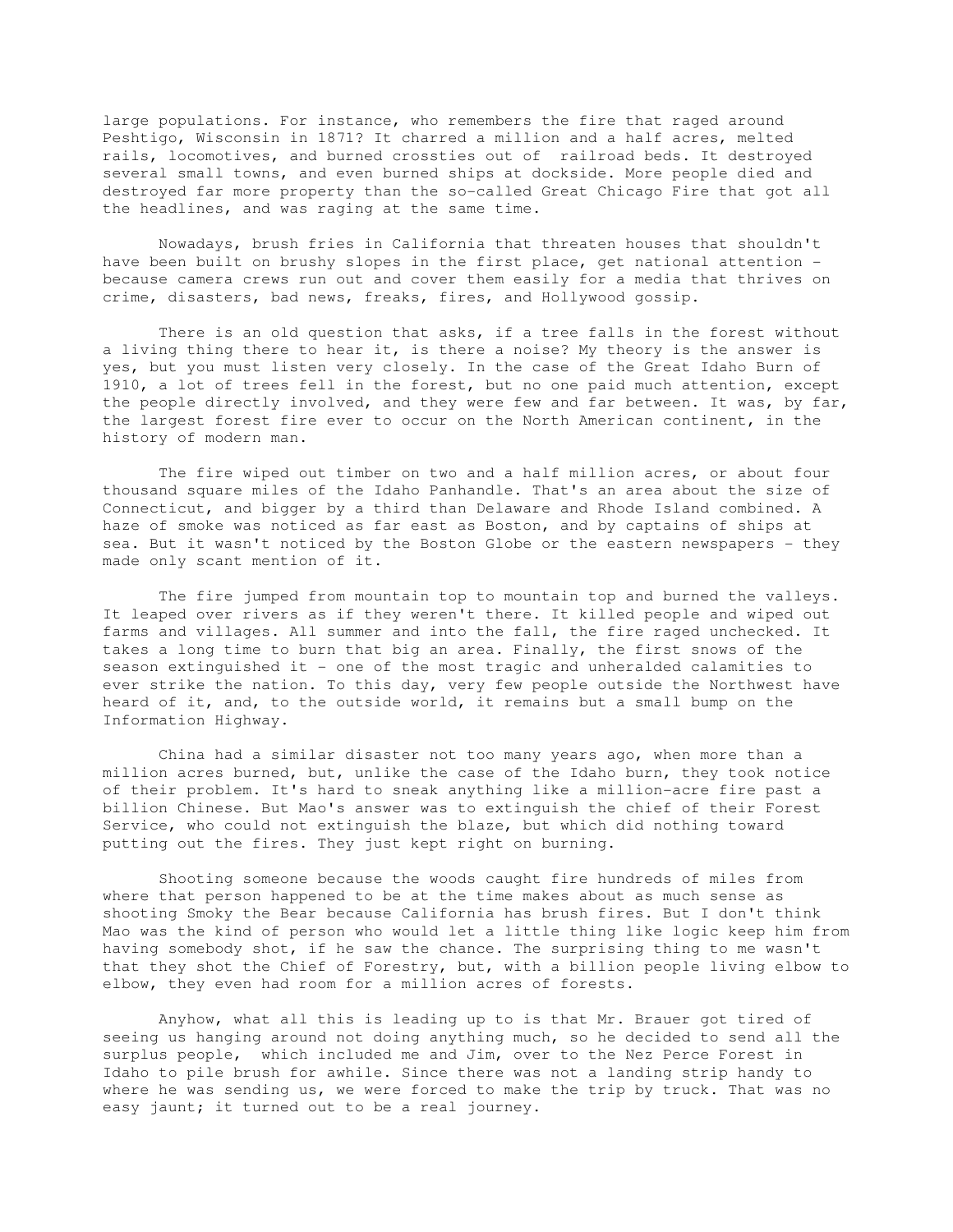The problem was that the Bitterroot Range lay between us - that is, Missoula - and the Nez Perce, and roads are mighty scarce through the Bitterroots. We had to go around. That meant we took the highway that snakes along the Clark Fork up to Thompson Falls, then, leaving the highway, we followed a dirt track that ran westward through the woods and mountains until we picked up the highway that ran south of Weippe (rhymes with sleepy), Idaho. By far, most of the journey was on the dirt track that crossed the Great Idaho Burn. There were no towns, filling stations, stores or habitations whatsoever between Thompson Falls and Weippe, that I was able to discern. We didn't meet any traffic, either. There may have been a few hardy souls who lived back in there, but they sure weren't bothered by close neighbors.

 There were pockets of mature timber, mostly white pine down along waterways, that the fire had skipped. But the thing that struck me was miles and miles of immature stands growing back over the seared land. Nature has a way of healing wounds, given time, but this was forty-odd years after the Great Burn, and these trees were yet small. How much time would it take? I guess it didn't matter much. There was no way of hurrying the process, and this timber would be just as useful and just as much in demand, whenever it did finally mature.

 It always killed me the way folks get all upset and go ape about loggers making an honest living cutting trees, especially if they might be drinking coffee from a Dixie cup, while standing on a wooden platform, singing a protest song, written on paper, and playing a guitar made of a select portion of virgin Sitka spruce, walnut, maple and mahogany. They no doubt live in houses made of lumber, sit on wooden furniture, eat off walnut tables, carry pasteboard protest signs, wave restraining orders written on paper, play golf with persimmon head clubs, and, if they ever die, get buried in wooden coffins. Where do they think all that comes from? It just doesn't make a whole lot of sense to me.

 These thoughts were running through my minds while we jostled along through the woods. I wondered how many houses could have been built from the timber burned in that one great fire. It must have been an awful lot, judging from the number of dead snags peppered over the landscape. It was eerie. It gave the whole thing the look of an immense graveyard. I guess in a way it was a graveyard for all those trees, and for some very unlucky people, too.

 Could it happen again? No reason I could think of for it not to. Of course there are better ways of fighting fires now, and smokejumpers put out little fires before they become big ones.

 Still, it could happen, if conditions were right We had already seen how a fire could escape even with a line already dug around it, and a trained man standing every six or eight feet apart in the line. We manned fires every year right smack dab in the middle of the Idaho Burn. I was on a couple of them myself, but that was later, and I don't want to get ahead of the story.

 We bumped and bounced across the old burn area most of the day and stopped a couple of times to stretch our legs. I don't know how far it was across there, but we had a good look at the country and didn't see another car all day. We didn't hit pavement again until we reached Weippe. We had left Missoula that morning right after breakfast, ate lunch in the burn area, and pulled into Weippe in time for a late supper. It was at least a hundred miles across the burn. That burn was a pretty fair-sized bonfire.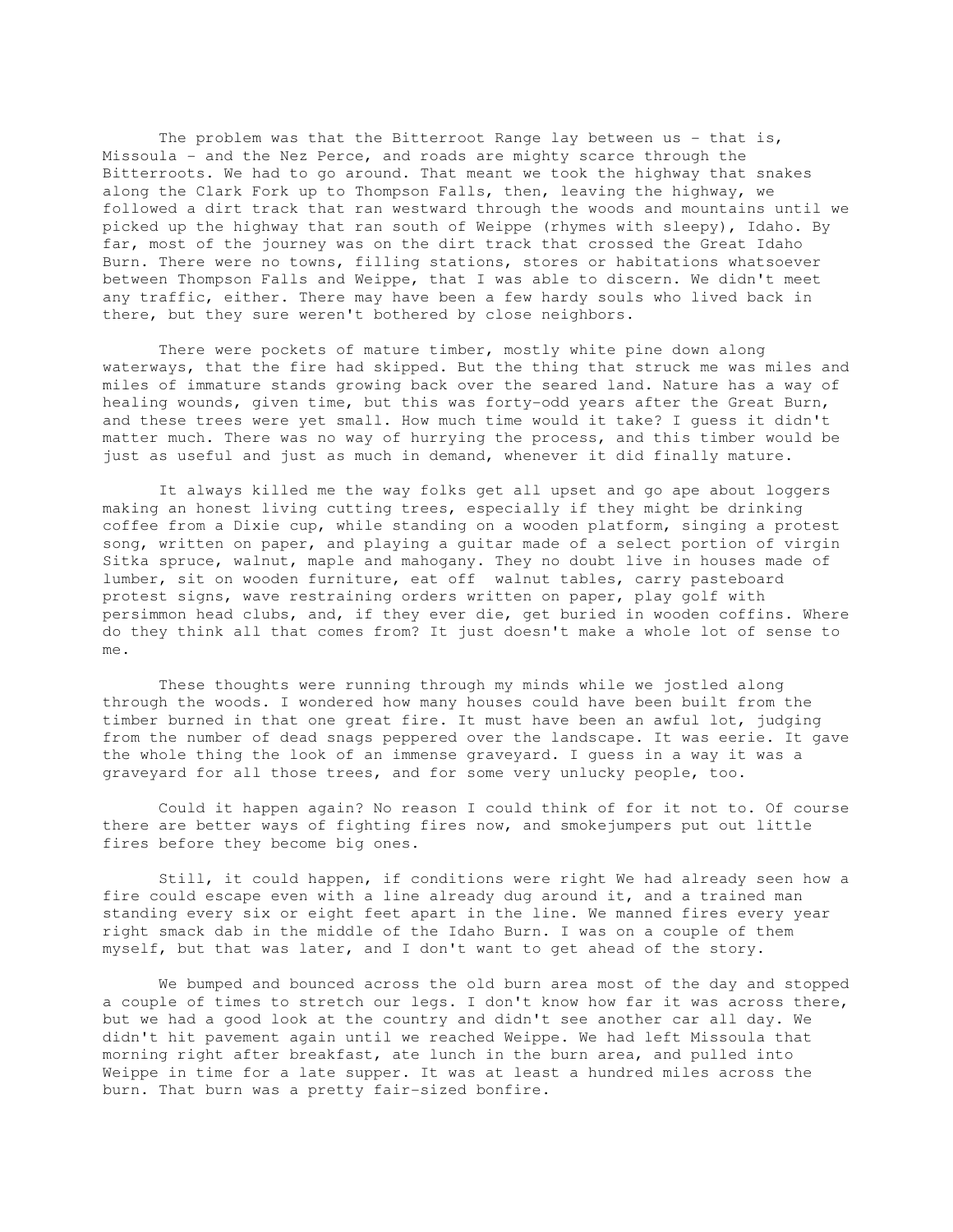I was a little surprised that Weippe wasn't at least as well known as Las Vegas or Reno. I'd never seen so many one-armed bandits as was in Weippe. They must have been for the home folks, because I don't think there were that many tourists passing through or staying over. There was no place to go, and no hotel to stay in that I saw.

 But it was a good place for dropping quarters into slots or for peace, quiet and good fishing. I kind of like it myself. It was really an old logging town right on the Clearwater River. It had been the scene of many a log drive in the old days, when they would raft up the logs and drive them down river to the mills when the water was high.

 I wanted to stay and hear some of those rafting tales, but we needed to leave bright and early the next morning, which happened to be a Friday. The last leg of the journey took us through some farming country, where the main crop was Idaho baking potatoes. They had some piled on the ground, and I swear they were big as watermelons. They were so big, it would only take three to make a dozen.

 Lloyd Brown, the same Lloyd Brown who had scrambled our eggs for us on East Spread, was driving and he didn't seem to be in any hurry. We eventually saw why. We had been rumbling along a dirt road beside the Clearwater River for quite some time when Lloyd turned off the road and up a steep draw.

 We made it to Castle Creek just in time to knock off for the weekend. It didn't look like much, but it was going to be our home for a while. Get right down to it, Castle Creek made me yearn for the hayfields of the Remount Station. I didn't look forward to a long sojourn at Castle Creek. It seemed so far away from the familiar, it wasn't very homey, and I had a very a lonely feeling of remoteness

Chapter 18 - Nez Perce gold

 Chief Joseph was the principal chief of the Nez Perce tribe during their last years of freedom. He was also one of the greatest Indian statesmen of any tribe at any time. He was able to keep the peace, even as his people were being crowded off their lands, cheated, swindled, cursed, murdered, threatened and abused.

 A few refugees from the War Between the States, and settlers, ranchers, farmers, and miners continued to invade the region that was set aside as Indian Territory. The final blow came when the Nez Perce were forced to give up their ancestral home in the rich and beautiful Wallowa Valley of Oregon. That was the heart of the Nez Perce nation, the soul of the tribe's existence. That's where they bred the sturdy Appaloosa horse, raised crops, and shot game.

 Even then, Chief Joseph counseled peace, but it was too much for the young bucks. In the spring of 1871, war erupted on Camas Prairie in Idaho. Settlers were massacred, and the Army was called in. Chief Joseph had no choice but to fight, and fight he did. He became as committed to war as he had been to peace.

 The war involved every man, woman and child of the Nez Perce Nation. No one was spared, regardless of age or sex. As the mindless forces of destiny closed in, Chief Joseph led his people in running battles that carried them from the valleys of Oregon to the high plains of Montana in the dead of winter.. Having no other place of refuge, he had hoped to reach the safety of Canada - a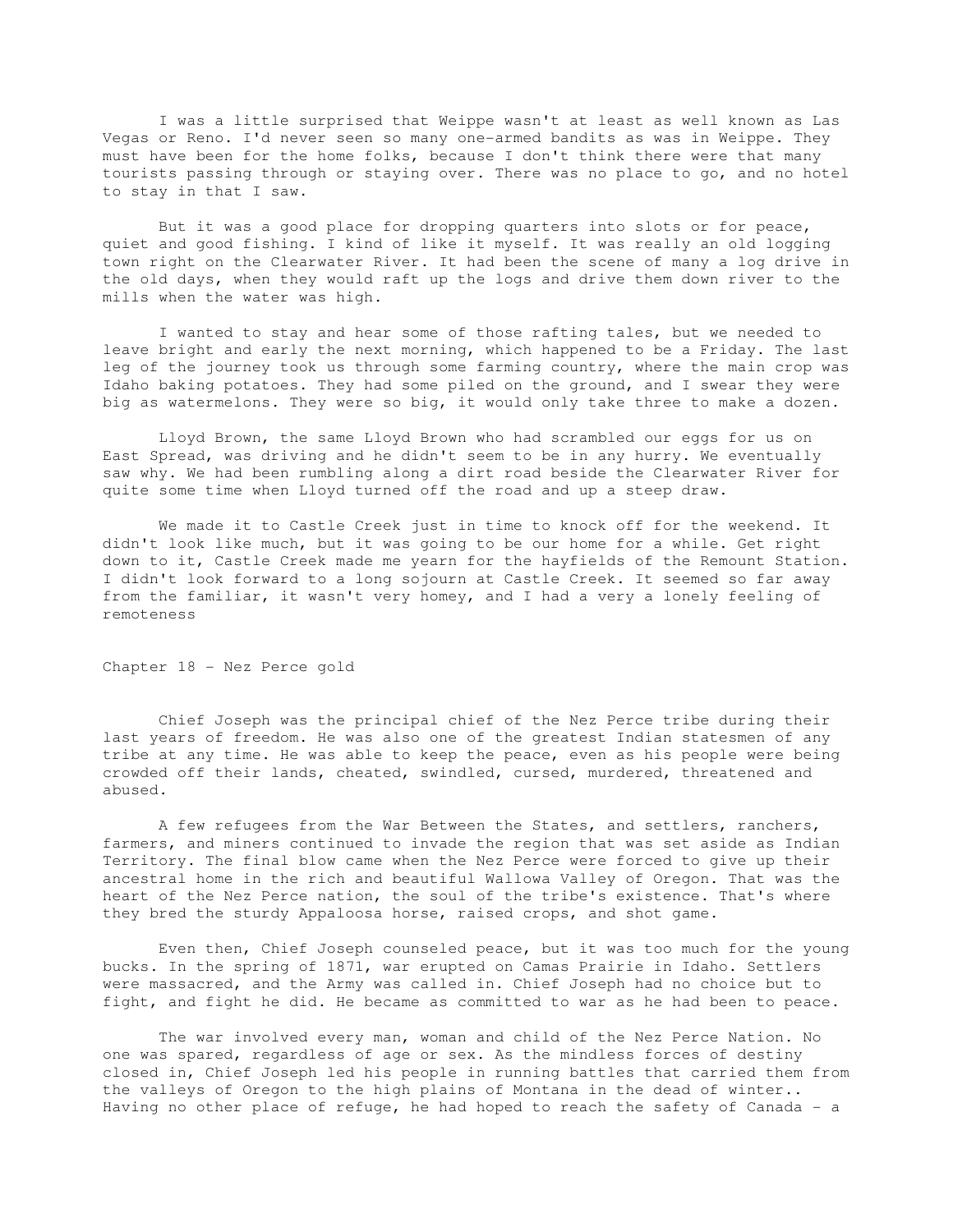government more merciful to native peoples.

 Only a handful of the chief's people were left alive when he was finally brought to bay less than a day's journey from his goal. With his people starving and dying of their wounds, Chief Joseph advanced toward his enemies with rifle raised on high and under a flag of truce and delivered himself of a short eloquent speech that should rank alongside the Gettysburg Address as one of the most eloquent of all time. It was every bit as poignant, sincere, and stated the case without guile or exaggeration. The speech ended with, "From where the sun now stands, I will fight no more." The relieved Army and winter closed in. Chief Joseph, after leading his nation on a 1,500-mile journey through rugged mountains, and that included nearly daily fighting, was done. Chief Joseph would fight no more forever. Fate and our Government was not kind to Chief Joseph and his people. They deserved much better.

 The reason I mention this is to note that the Nez Perce were a gallant people. Naming a National Forest in their honor, and where they fought and died, was the least the government could do.

 For my part, the Forest Service sure picked some woolly country for that honor, though. The Salmon River, otherwise known as "The River of No Return," and the Clearwater Rivers flow through it. Two rugged rivers. Sweet and Caseri sure weren't making any plans to go rafting on those rivers. Neither were the rest of us.

 Castle Creek Ranger Station didn't have much to recommend it, as far as the beauty of the setting was concerned. It consisted mostly of a white frame building stuck off up a muddy draw. It couldn't sprawl because there wasn't room to cuss a cat up there. But I guess it was adequate for the purpose. The only reason I could think of for locating it in that spot was they needed to put it somewhere.

 Castle Creek ran nearby. It was just a little spring fed trickle of a brook, heading up back in that draw somewhere. The mountains and hills surrounding the ranger station weren't at all ugly, by any means, but they weren't the snow-capped peaks one might associate with, say, Big Prairie or Meadow Creek.

 The one thing Castle Creek had going for it, as far as I was concerned, was the cooking. Their cook was an old hobo aptly named Bo, who planned to move on after the season, but he could have been an executive chef in the finest restaurant in the country, if he chose. I would certainly recommend him. His presence made Castle Creek the only Four-Star ranger station I ever heard of.. That he opted to stay at Castle Creek for the summer, instead of yielding to the freedom of the road, proved to be to our benefit.

 That boy could lay out some groceries. He greeted us with Steak Diane for supper. The only time I had ever heard of Steak Diane was off a menu I couldn't afford, in a place that didn't serve the hot dogs I was looking for. Of course, this meal had a sort of smoky hobo-ish cast to it, but it was definitely Steak Diane, and that's what he called it. He had gathered the mushrooms himself, but we didn't find that out until after we were through eating, else we might have been a little more leery of diving in the way we did.

 Bo was a funny little guy, kind of chunky, somewhere in his fifties, with two fingers and part of his right hand missing, but that didn't slow down his cooking. He could also lay out some tales. I think he might have baited us up a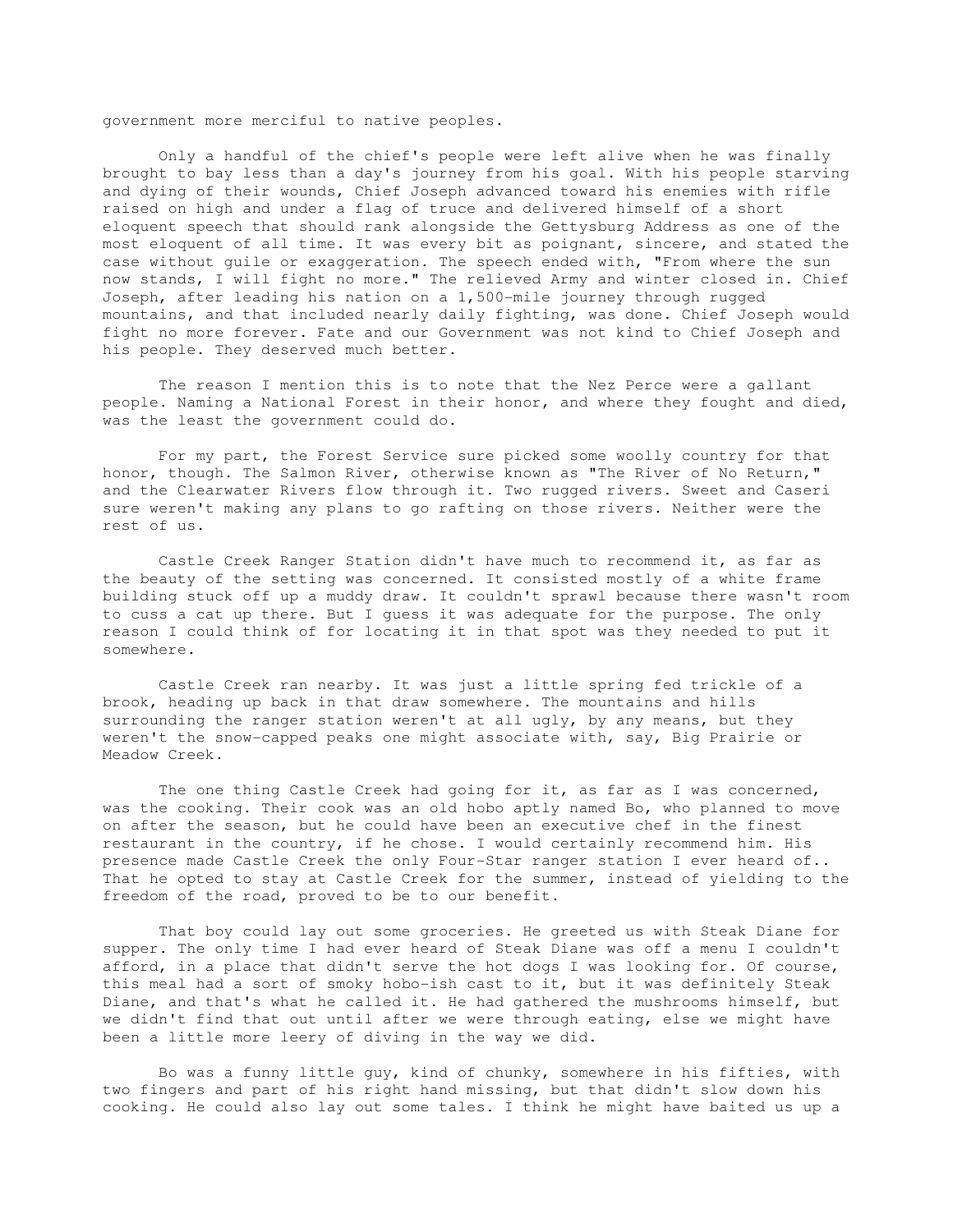little with stories about gold mining and the wealth and riches to be found in that area, but nobody questioned him And there was a gold dredge parked out in the river, not far away. We saw it as we were coming in. That ought to have been proof enough to silence any skeptic.

 Jim and I weren't skeptical and, notwithstanding the fact that our knowledge of panning for gold was practically nil, we determined to test our skill on Castle Creek in the morning. Dawn found us hard at work with a dishpan provided by our obliging cook. He said he would have gone with us, but he was afraid the lure of gold might tempt him to give up his cherished freedom in favor of the empty promises of a fickle fate. We thought he was a bit daft to pass up an opportunity like that, but, as they say, to each his own.

 We took turns shoveling gravel out of the creek, while the other swished the gravel and water around in the pan looking for gold nuggets. That was durn hard work, turning over all those rocks to get a shovelful of gravel, but that's how Bo said to do it. By midmorning, my back ached from shoveling, my hands were blistered, and my feet were cold from standing in the icy water of Castle Creek.

 We must have mined about a ton of iron pyrite, the fools' gold of legend. There was plenty of that and, although we hadn't turned up any of the real stuff yet, we had learned to identify fools' gold by its brassy look, and by the fact it crushed when hit with a hammer. Real gold, being very malleable, would just spread out.

 The trouble was, real gold was supposedly found right in there with the pyrites. You could have fooled us. We had looked through a mountain of the stuff and it all looked pretty brassy.

 We headed back to the chow hall for a light lunch, consisting of a clear soup, followed by shredded salad and a main course of cutthroat trout etouffee, topped off with Cherries Jubilee and coffee. We'd be more apt to associate prospecting with baked beans, and we didn't normally think about eating like that when we were out in the wild. We didn't complain. There was a great danger we would grow used to the fare, if we stayed there long. It would be hard to go back to C-rations and Effie's greasy sunny-side eggs. Though, when I thought about it, C-rations would be hard to go back to anytime.

 We labored diligently all afternoon without success. All I was able to raise was two more blisters. We decided that gold digging was a lot more difficult labor than fighting fires. By that time we had worked down the creek to where it emptied into the river. The gold dredge was right around the bend, and we decided to take a close-up look at it.

 Gold dredges are interesting pieces of machinery, especially to someone who has been doing the same thing with a shovel all day, and still hadn't found the mother lode. The crew was gone for the weekend, but the night watchman noticed us looking at it from the bank. He waved us aboard.

 I think he was a lonely old codger, plus Jim and I must have looked harmless, because he lowered a board they used for a gangplank and we scrambled aboard. He showed us around the dredge like a kid with a new BB gun. I can't really say how the thing worked, although he explained it. He seemed to know everything about it and was proud to show off his knowledge. Jim nodded his head as if he understood every word the old man said. They went on talking about machinery, and flotation processes, and centrifugal forces, and stuff like that. I stopped listening after he told us about how the dredge reached down to the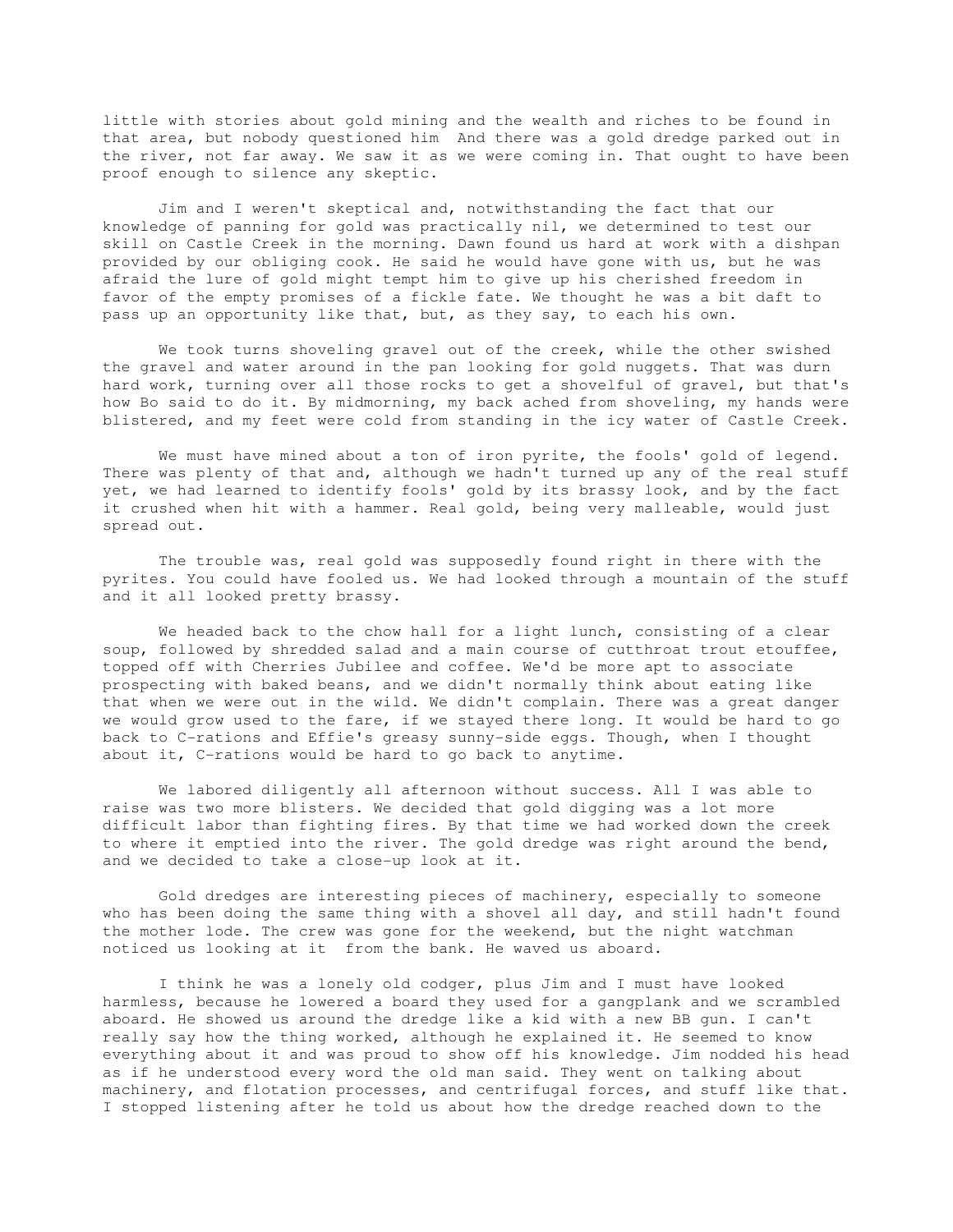bedrock and brought up the gravel, which was then dumped into the sluice.

When the crew went home for the weekend, they simply shut her down where she lay and took off. Here was tons of the same type of gravel I had been shoveling all day, except it was off the river bedrock and bound to be loaded with gold. We asked him if he could show us some gold, and he allowed as to how he might. It took a long period of looking with a flashlight, but we finally found what we were looking for.

 The old man referred to gold as "color." Jim saw it first and the old man confirmed his find.

"Yep, that's it," he exclaimed ,"You got color."

 The light needed to fall on it just right before I could see what they were so excited about. There it was - the tiniest fleck you could imagine, the underpinning of the wealth of nations, that for which men died or, worse, killed others. That for which women sold their bodies and men their souls. That which drove the Spanish Main, destroyed a culture, and purchased the crown jewels of Empire.

 I won't say I was disappointed, but it really didn't look like all that much - I mean, for men to kill each other over. Considering all the tons of earth one needed to turn over to produce one infinitesimally tiny fleck of the stuff, it ought to be worth a lot more than the thirty-six dollars an ounce, at which it was once pegged. The man would have given us that fleck of color if we had had something small enough to put it in. It didn't matter much then, and chances were we would have lost it anyway.

 I felt sorry for the poor saps that climbed Chilkoot Pass in the dead of winter, rafted down the Klondike, or crossed the Isthmus of Panama in jungle heat for the opportunity of breaking their backs shoveling gravel and straining their eyeballs looking for color. Somehow or another I had lost my taste for it. The ironic thing is that about the only people who really became rich were the ones who sold shovels. Levi Strauss sold them blue jeans with a brass rivet, and he is still in business.

 One thing about it, after digging for all that gold, piling brush would be a snap, and there was always Bo's cooking to look forward to. Castle Creek wasn't Meadow Creek, but it was beginning to look better.

 After a breakfast featuring Eggs Benedict, creamed beef gravy on toast, orange juice, crepe Suzettes with strawberries, and a platter of broiled Canadian bacon, we piled into the big two-and-a-half, ready to head for the brush piles.

But the call came in just as we were leaving.

 "Take the guys to Grangeville. Johnson will pick them up. The Bitterroots are burning!"

 So much for crepe Suzettes, good-bye Steak Diane, so long trout Menurie (Bo was a Cajun) - hello C-ratios. I wondered if I could stand the shock.

Chapter 19 - There's Rocks in Them Thar Clouds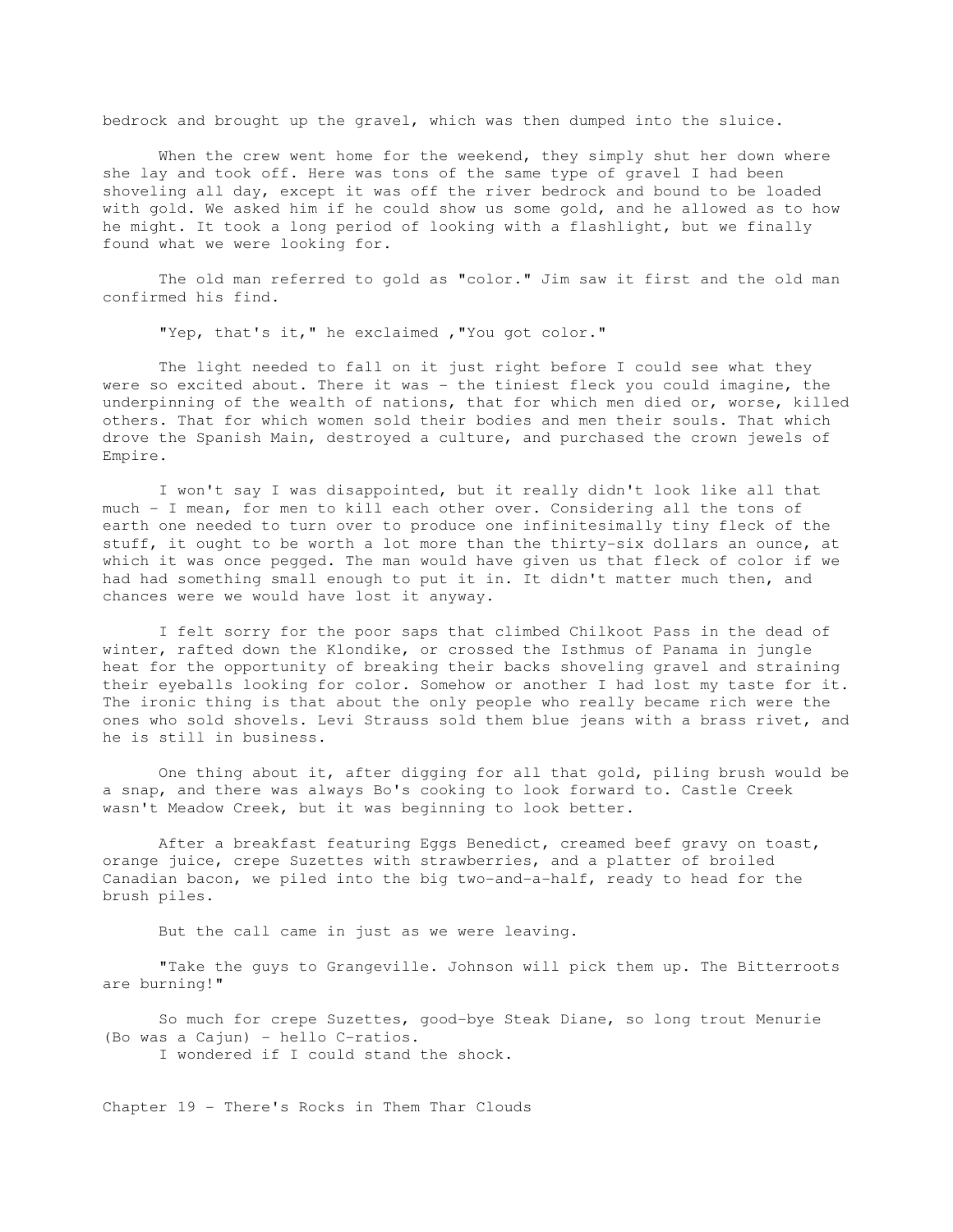There was something about a fire call that always got me. I guess I was always ready, but, somehow or another, I was never prepared. I needed to get myself psyched up to step out of that warm, safe airplane, and I was always surprised that anything as flimsy as a parachute actually worked. Get right down to it, I couldn't always bring myself to totally trust the airplane, either. I needed to convince myself again every time I went up that the thing might actually fly. Flying was still new to to me, and landing was even newer.

 As long as we were jumping every day, I guess I stayed psyched up, but after a long interlude, life had seemed to return to normal. Hackles tended to calm down and the adrenaline flow abated. Then, suddenly, the fire call went out, people were scrambling around again, as, Yogi said, "It's déjà vu all over again."

 With the interlude at the Remount Station, and the experience at Castle Creek, the anticipation of a jump was completely erased. But with the long flight back over the Bitterroots to Missoula, the butterflies were back again. Right then, I wasn't sure they were all born of thought of jumping. That ride back from Grangeville was enough to give anybody a bad case of heebie-jeebies.

 Bob Johnson, the Old Pro himself, was at the controls of the ancient Ford Tri-Motor that picked us up in Grangeville. Both were battle-scarred veterans of countless inter-mountain flights. Johnson's name was synonymous with Tri-Motor. So closely associated were they in everyone's minds that it was impossible to mention one without conjuring up a vision of the other. Bob had so many hours of bush flying, I think he had long since lost track of the number.

 If it was experience one was looking for, it wasn't necessary to look any further than Bob Johnson, co-founder with his brother, Dick, of the fabled Johnson Flying Service. Pioneers in backwoods flying, home to some of the most skilled pilots on earth or above it, the service was a contractor with the U.S. Forest Service. No one else need apply. No one else had the company's experience, expertise, or high level of standards or equipment.

 Johnson Flying Service owned three of the world's scant supply of Ford Tri-Motors, two of a couple of dozen available Travelaires, and the only flyable DC-2 in existence. The group had the look of a flying museum, but, believe me, in spite of my personal misgivings, they were not only rugged, serviceable aircraft, but filled a function that found more modern aircraft sadly lacking. They were kept in top shape by a staff of the best, most skilled, aircraft mechanics found anywhere. They were all, pilots and mechanics, a crotchety crew, whose standards far exceeded those of ordinary scheduled airlines. Several of their rare and prized planes hang in the Smithsonian and other museums today.

 Like the men who flew and serviced them, the planes needed to meet certain basic specs or they would be useless for the tasks at hand. They needed to be able to take off and land on short dirt strips with minimal approaches. They certainly needed to be of rugged construction, have large cargo-carrying capacity, have long range, and be proven reliable. The Doug, the Tri-Motor and the Travelaire were three craft that met those specs. I suppose there were others, but those are the ones Johnson chose.

 Of the three, by far the most appealing to me was the Tri-Motor. It appeared as if someone had attached corrugated tin wings and engines to a chicken house. It was about as pretty as a red-headed stepchild; not exactly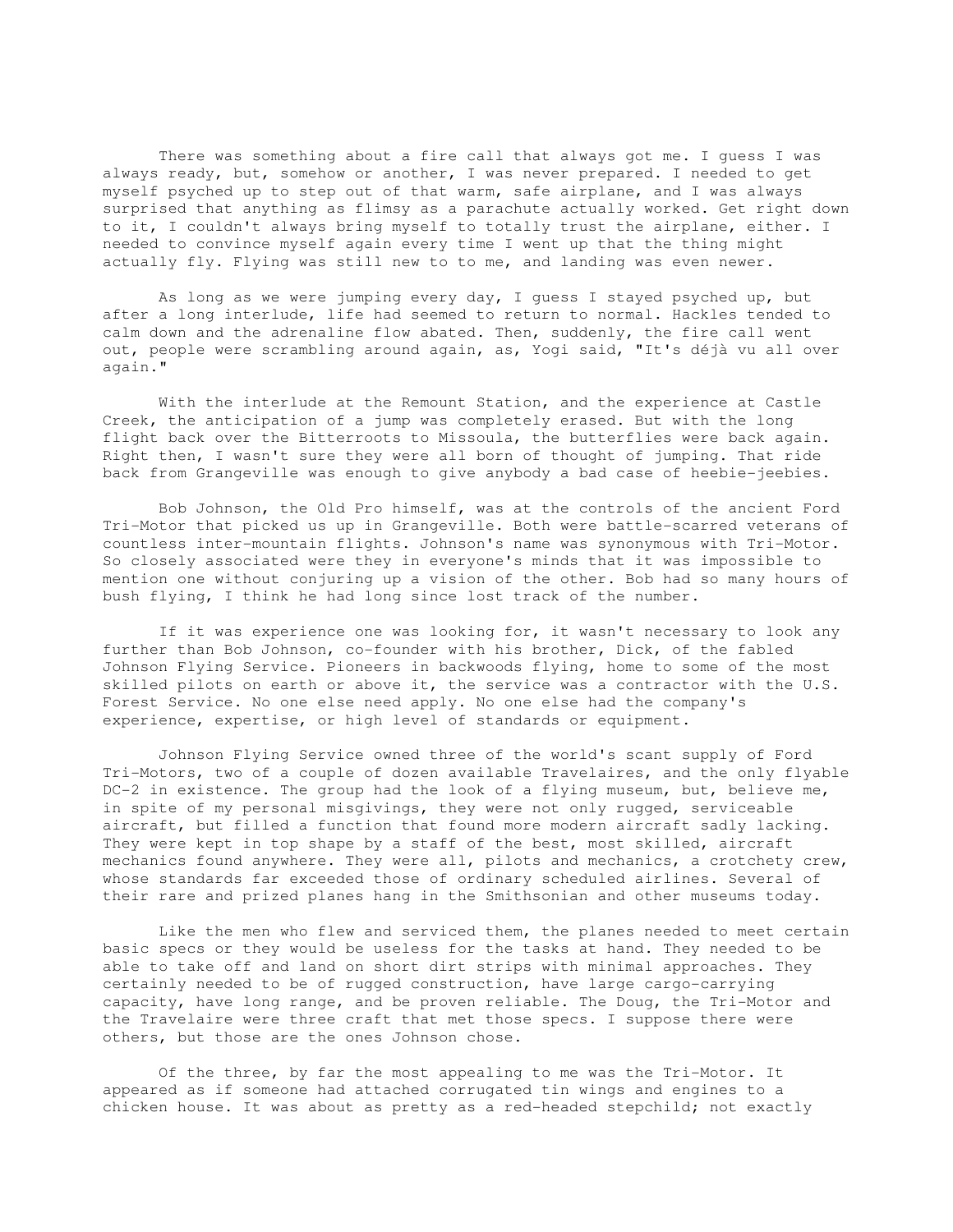what might be called a thing of beauty. Having been assembled with by committee and spare parts. How it flew remains a mystery to this day. But fly it did.

 As to design, the Tri-Motor appeared as if its designer had defied anyone to hang anything resembling an aerodynamic feature on the airplane. Corners were square, wings were exceptionally thick, and tail wheel and landing gear were fixed. All those features added drag. The only concession to streamlining on the entire aircraft was a windshield that divided in the middle and swept back slightly in an attempt to look racy. Also, someone had designed a wheel-strut cover that might have lessened wind resistance slightly. The net effect might have reminded one of a great-grandmother wearing a suit of long underwear beneath a bikini.

 The interior of the plane was even more appealing. The cockpit resembled nothing less than the front seat and dashboard of a 1930 Model A Ford. In any case, there was a startling resemblance, but the clocks and dials on the dashboard of the plane were for the center, or main engine only. Gauges for the two outboard engines were located out on the engines themselves.

 A ball of chewing gum dangling at the end of a string in front of the pilot served as a turn and bank indicator. There was a co-pilot's seat to the right of the pilot, just as there were two front seats in a Model A. I don't know what the co-pilot's function was, unless it was to take over in case the pilot suffered a heart attack.

 Between the two front seats, a long lever stuck up out of the floor., as the gearshift lever in the car, but this was the Tri-Motor brake, which could be shifted to brake one wheel, left or right, or to brake both simultaneously. It helped to be able to do that while maneuvering on the ground.

 Normally, the wicker passenger seats were removed when carrying jumpers. We sat on the floor. But because we didn't plan to be jumping on the trip over the mountains back to Missoula, they had reinstalled the seats and we were able to feel like regular passengers. Everybody had a window seat, but there were no pretty stewardesses.

 It turned out we hung around the airport for the better part of the day, waiting for the plane, but that beat the heck out of piling brush. We learned later that the Ford had been busy all day, ferrying higher-priority people from their various projects back to Missoula and dropping jumpers on fires. We were low-priority people, but evidently moving up the jump list very rapidly.

 A storm that causes a lot of fires like that is called a burst, because that's the way the fires occur, in bursts. We had an occasional single fire call from time to time, but mostly the fires came in bursts, and it's very easy to deplete all the available manpower. Apparently it was being depleted that day at a rapid rate. That's why they were so anxious to get us back.

 Finally, after we had eaten all the crackers and peanuts in the airport machine, the old Tri-Motor came lumbering in. I always say "lumbered" because whether it's flying over a mountain, landing, taking off or taxiing down a runway, that's what the Tri-Motor did. It lumbered. It didn't scoot, soar, roar, rocket or scramble. Not matter the occasion, it lumbered, and on this occasion it lumbered onto the dirt airstrip in Grangeville at about twilight.

 We didn't lumber while climbing aboard. We were happy not to stay at Castle Creek piling brush, even though we would miss Bo's cooking. There was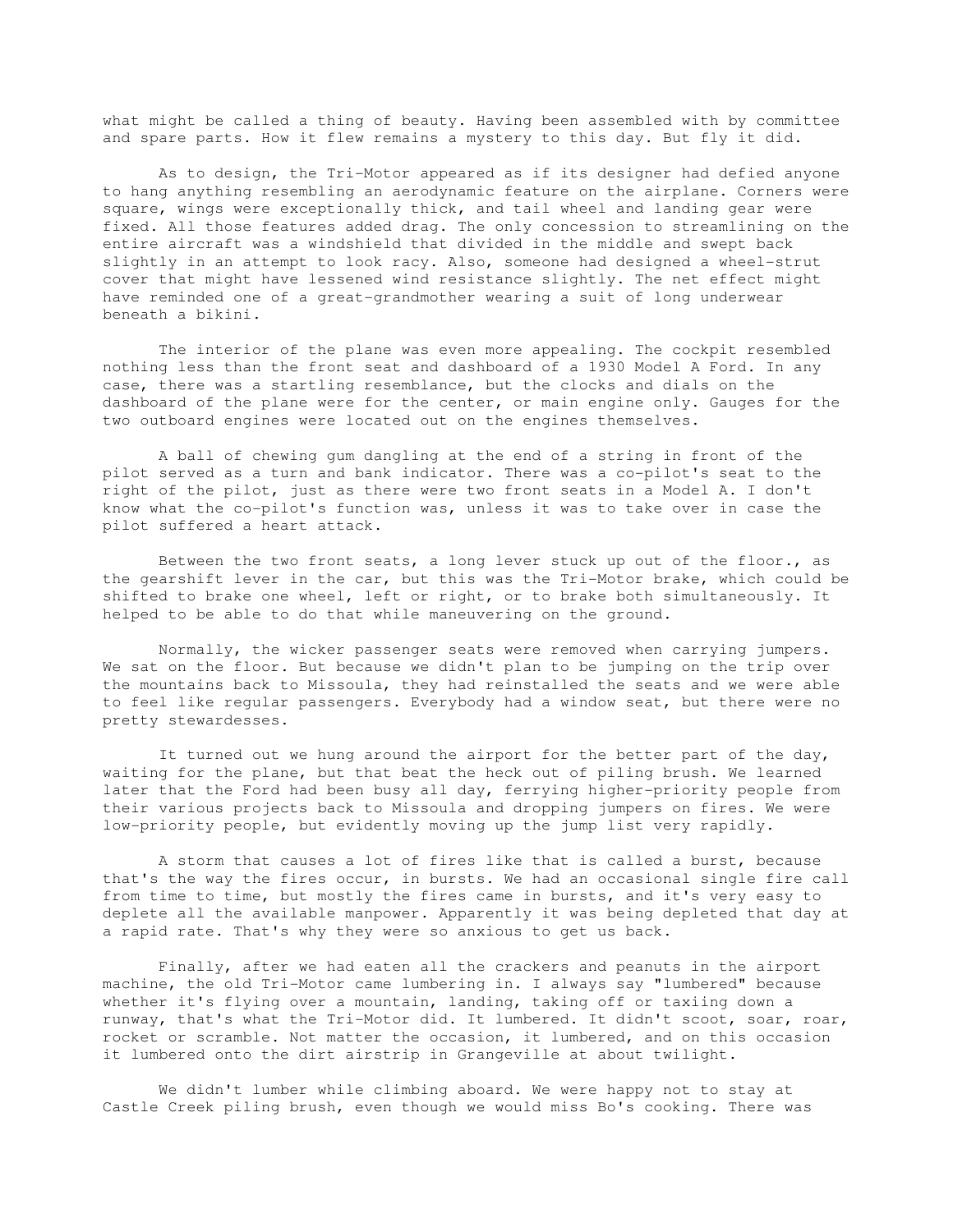always an excited anticipation about a fire jump that affected everybody.

 By the time we had cleared the low ridge at Grangeville and headed east over the Bitterroots, night was falling and a light mist, just beginning to form when we took off, was settling in thick clouds over the mountains below. The ground disappeared entirely.

 Up where we were, though, the air was crystal clear and a full yellow moon cast a golden glow over the entire world. It would be hard to imagine anything more peacefully serene and lovely. It was a perfect scene for poets, lonesome wolves, and lovers. I didn't have much of the poet in my soul and a lover is no good unless he has someone to love. I probably felt like a lone wolf more than either of the other two. All I could do was yearn, and I still didn't have a lot to attract Miss Howland's attention. Maybe the coming fire jump would produce an adventure.

 Conversation was discouraged by the noise of the three engines. Most of the guys were either sleeping or staring out the windows. Cabin lights were dim, but from my seat just behind Bob Johnson's, I had a good view of the cockpit. There hadn't been much money wasted on designing a dashboard for the airplane. Every once in a while, Johnson would fumble around under his seat for a flashlight, which he would aim at the dials on the outboard engines. I supposed everything was all right, because he seemed satisfied. I didn't see any sense worrying until he did.

 There was one thing I noticed that was beginning to bother me, the nearer we got to Missoula. Those clouds didn't seem to be letting up, and I noted some particularly sharp-looking rocks peeking up through some of them. I was beginning to wonder how we were going to get down through those clouds without running into something hard and unyielding.

 I didn't know too much about navigating, but I hadn't noticed any especially sophisticated-looking navigational equipment up there in the cockpit, unless I wanted to count that ball of gum on the string. I didn't see how that would be of much help. It was beginning to look like a game of Russian roulette to me, but I kept that thought to myself. No need to worry other folks with my concerns.

 When Johnson finally pointed the nose of that old plane down, the last two things I saw were a big, snow-capped rock sticking up through a cloud and Jim Lowe's eyes - each bigger than that full moon. I wasn't the only one who was concerned. Than the clouds closed over and it became dark as Egypt. I couldn't see a thing.

 I kept waiting for the crash I knew was coming, but the only thing I heard was someone praying. It might have been Jim. For that matter, it might have been me. Anyway, I sure wasn't thinking about Miss Howland and the future. Right then I doubted I even had a future.

 Just when I thought the dive would never end, we broke out of those clouds, six hundred feet above the Missoula County Airport. I didn't hear the prayers anymore. I guess we didn't need them, after all.

Chapter 20 - Chippy Creek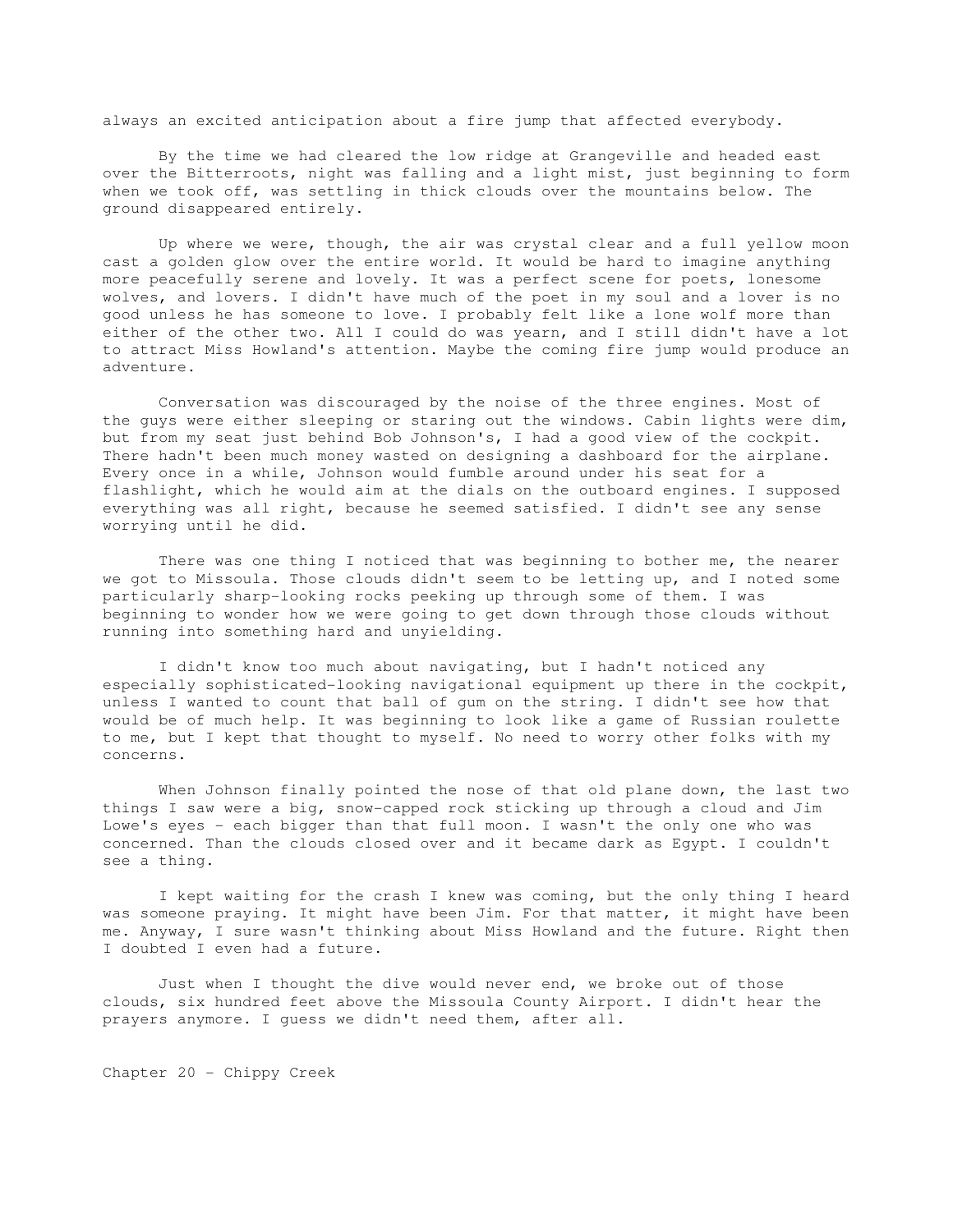Next morning, before sunrise, Jim and I were on board the Travelaire on our way north to the Cabinet National Forest. Far to the east, the sun peeped over the snow-capped peaks of the Mission Range. Farther yet to the north and east, the sharp steeples of mountains Clement, Chief, Grinnel and Bearhat defined Glacier Park. Nearer, but still far away, Flathead Lake lay like a mirror beneath early-morning mists. The coils of Clark Fork twisted and turned below us along the route of the Lewis and Clark Expedition, the country little changed since that day.

 Geologists tell us that fifteen or twenty thousand years ago, during the last Ice Age, an ice dam formed at the bottleneck just where Clark Fork Valley narrows at Thompson Falls. In what is known by geologists as Lake Missoula, the waters backed up the valley well to the south and east of where Missoula now stands. There is plenty of evidence of the enormous depth of those waters, as shown by ancient shorelines well up the sides of Mt. Sentinel above Missoula.

 Periodically, the ice dam would burst and an immense volume of water greater than that held in two of today's Great Lakes would let go suddenly and go crashing down the Columbia Basin, sweeping everything in its path, gouging out huge holes miles wide, and scouring down to bedrock the area now known as the Coulees in Washington. It occurred repeatedly through the ages, until the ice finally receded for good. A phenomena of this magnitude never occurred before or since anywhere on earth - and it took scientists years to grasp the truth of the evidence before their eyes. It was just too enormously huge to perceive..

 Jim and I would never have figured it out on our own, of course, if we hadn't heard about it in geology classes. Still, it wasn't very difficult to visualize a huge lake filling up the valley before us. Times like this made smokejumping seem downright worthwhile. Where else could we have found jobs that took us to the most beautiful and interesting places in the great Northwest and pay us \$1.52/hour to boot - not to mention all the C-rations we could stand?

 Speaking of which, it was getting time for us to earn that \$1.52/hour plus C-rations. The Travelaire circled low over a heavily forested area. There were no glades, meadows or open spots anywhere around. It appeared as if we were about to make our second timber jump. The fire seemed to be confined to one old dead larch snag sticking out like a bony finger, beckoning us to come cut it down and relieve it of its pain.

 The snag towered high above the surrounding stand of lodgepole pine. Larch grew like that, attracting lightning like so many lightning rods scattered through the forest. We had to be careful not to land in larch trees because the tops would break off and dump us two hundred feet to the ground. Some bad injuries had been caused by just such an accident.

 The plane mushed in over the smoke and Herb Oertli, the spotter, put me out right where he wanted me. There was that moment of extreme helplessness just after leaving the door. If anything went wrong, there was darned little I could do about it. I couldn't get back in the plane, and I might flap my arms all I wanted, but I just wasn't meant to fly.

 That brief moment before opening shock always triggers an adrenaline rush.. While that is going on, I never could understand how those heroic paratroopers in WW II movies always remembered to shout that Indian's name as they went out the door. I never could think of it until I got to the ground. After that, it was too late.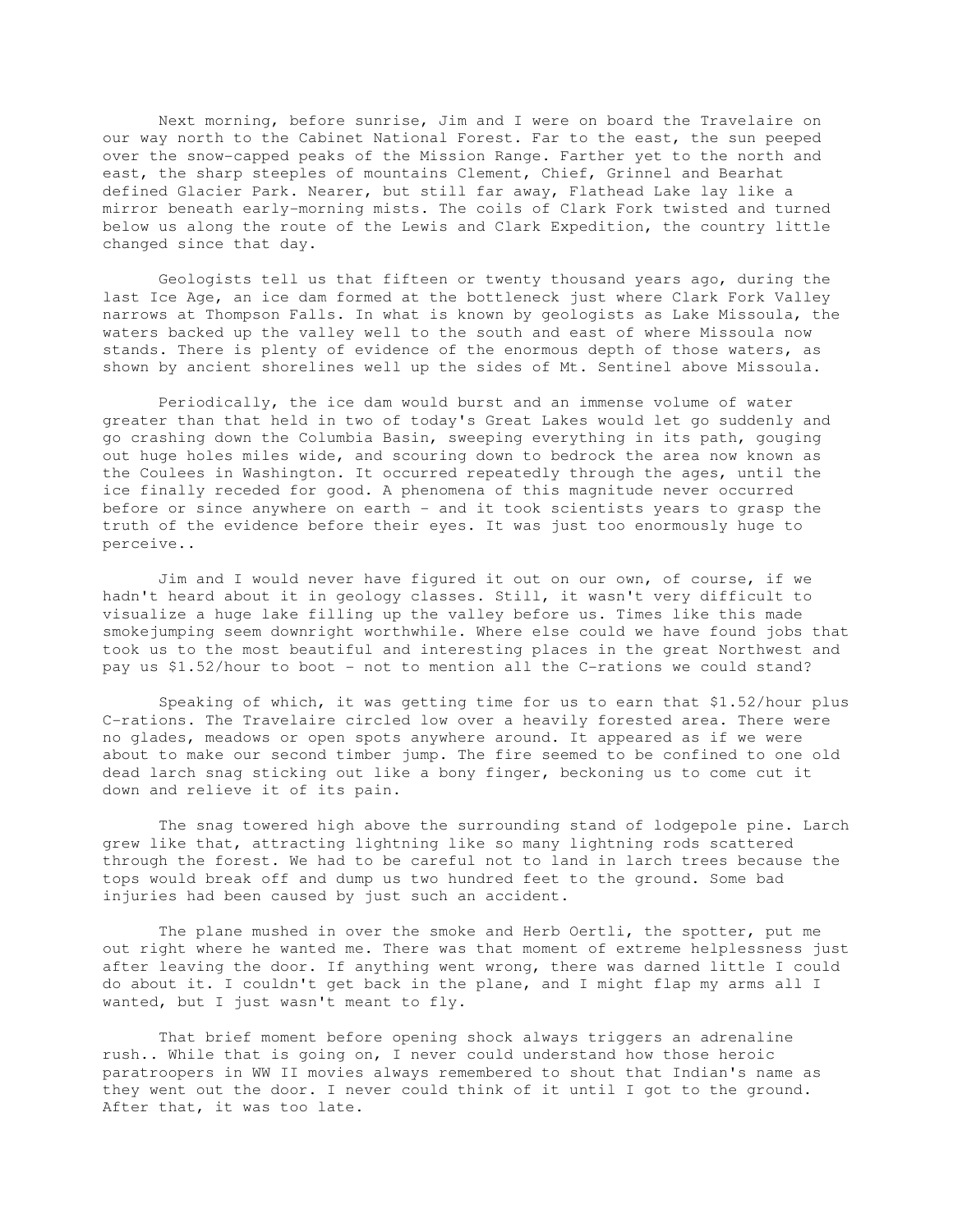Anyway, when that 'chute blossoms, it might not be the end of your problems, but the beginning. Landing safely on the ground is a good start, but there are no guarantees in this old world.

 I made a very soft landing in a stand of pole-sized lodgepole, not a hundred yards from the old larch snag, which was beginning to blaze up. If Jim and I hurried, with luck we could make short work of that old widow-maker; have her down and out, and be headed out to the ranger station by nightfall, maybe in time for supper.

 I watched Jim land not far from where I had. I helped him roll up his jump gear and parachute, while the plane circled to drop our fire packs. The pilot came in low and fast, and Oertli kicked out the packs at the point where they should have landed right on top of us. That would have been true, if a little breeze hadn't kicked up right then and carried them over the ridge and about a hundred yards down the other side. We ran to retrieve them so we could get to work on our fire. That's when we discovered we were not alone.

 The cargo 'chutes had landed squarely on top of an old sow bear with twin cubs - and she had already laid claim to our bundles. She wasn't showing any signs of wanting to share them with us, either. In fact, we thought she was being downright unreasonable, when she chased us up a nearby pine tree.

 All of mine and Jim's experience with Smoky Mountain bears had taught us one thing: Don't argue with a bear who is eating, courting, nursing cubs, or just standing there. Of course, I'd never met a bear that wasn't doing at least one of those things. Well, I don't know if that bear was courting or not, but the way she was tearing into those fire packs sure made me think she was eating, and she surely had cubs. That was enough to make us extremely leery of climbing down out of that tree and duking it out with her right then and there. Of course, we had a high respect for Motherhood, too, especially Motherhood that was as fractious, ill-tempered, and unreasonable as that mama bear.

 In the meantime, the longer we sat in that tree, the bigger that fire was liable to get. That thought crossed our minds when we got a whiff of smoke wafting over the ridge. No doubt about it, that fire was beginning to spread, as the sun rose higher and dried up the dew. But there wasn't a doggoned thing we could do about it as long as that old she-bear was laying claim to our fire packs - and she wasn't showing any signs of giving them up. Between Mama and the two cubs, they had things strewn all over creation. Bears can flat make a mess.

 Finally, after what seemed like a couple of hours, Mama stood up and sniffed the air. She must not have liked what she sniffed, because she gave a "Whuff!" and went loping down the slope, her cubs following. I don't know if she didn't like the smoke that was beginning to pour over the ridge in larger and larger clouds, or if maybe she had sensed the presence of a boar-bear that might kill her cubs if he found them. Whatever it was, she left abruptly, and we were not sorry to see her go. We climbed down as soon as it appeared safe. We couldn't wait too long, because that durn fire was burning straight toward us.

 We gathered up the fire tools and made a quick check of the damage. The sleeping bags were in shreds and the C-rations had been scattered everywhere. She had bitten into every single tin can we had - I don't know if she could read labels or not, but she had eaten all the good stuff. She had even eaten the candy-soap bar - but she rejected the two crackers and the lima beans with ham. I couldn't say as I blamed her, but that left us with a fire to fight and not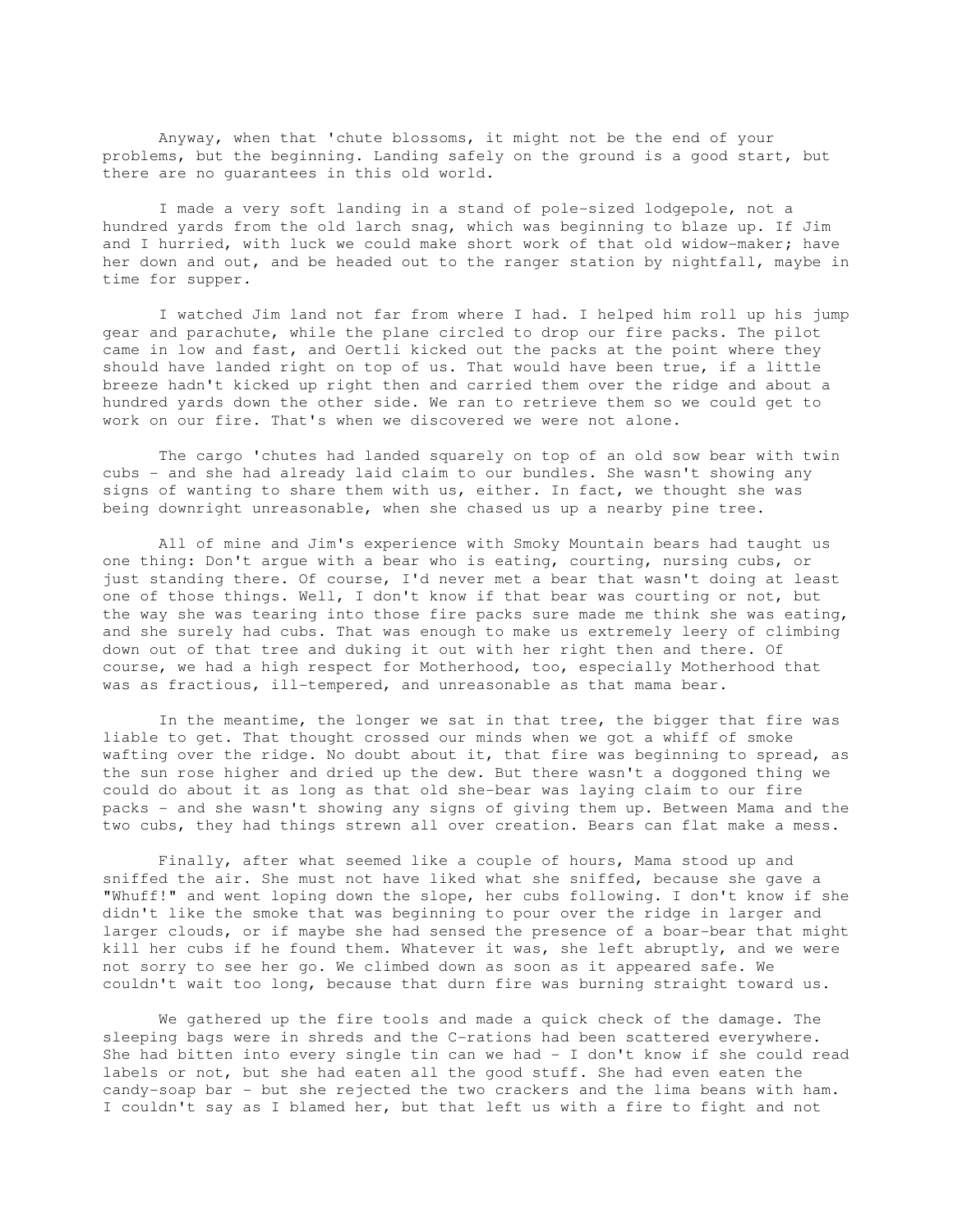much to eat.

While we were up that tree the sun had risen much higher, the morning dew was gone, and that fire was taking off. It had gotten into some heavy brush and was about to get completely out of hand. We flew into digging line as fast as we could, but the fire was getting ahead of us and was headed up that slope faster than we could dig.

 By noon, it was pretty obvious that two men weren't going to be able to stop that fire. It must have been obvious to the guy in the lookout tower, too, who later turned out to be a lady. About two o'clock we heard the familiar sound of the Tri-Motor and parachutes began to blossom. We couldn't take much time to watch, though - fires didn't take breaks.

 We were still flailing away at the fire when Jack Demmons and seven other guys joined us. There wasn't much time for a great deal of idle chit-chat. The fire was spreading up the ridge. Jack wasted no time getting the guys spread out and digging line on the uphill flank. That way we gradually got ahead of it.

 By dark, we had a line all the way around, and it was beginning to die down a little. Fires usually did that at night, anyway, but Jim and I could never have done it by ourselves.

 I hated to tell Jack about the bears. It was too unbelievable. But I needed to account for the loss of our food when I started begging for some of his. To tell the truth, Jim and I were famished, not having eaten since about five that morning. We didn't much care whether they believed us or not, as long as we got some food. Besides, there was plenty of evidence around. I don't think anyone could have accused us of biting those holes in the cans. It looked like someone had used them for target practice.

 We stayed on that fire for three days, but we had it controlled and halfway mopped up by the time a ground crew relieved us. I don't think I've ever been so beat in my whole life as I was by the time we finally straggled out to the ranger station.

Word of our bear episode reached Missoula ahead of us, and we took a lot of ribbing about it. I wouldn't have minded it so bad if they hadn't kept referring to us as "the old bear wrestlers," and things like that.

 I hope that old mama bear choked on those C-rations. It would serve her right.

Chapter 21 - The Seeley Lake monster

 We hung around the Parachute Loft a week or more, cleaning gear and assembling fire packs, before Fred Brauer found another project for us. I admit it was a pretty good one. He sent me and Jim and Dave Lodzinski out to the Seeley Lake Ranger Station, forty or fifty miles east of Missoula.

 I don't mind saying that, as far as the work was concerned, there really wasn't much project to it. We cleaned up a little bit around the station, clipped the hedges and put new gravel on the walkways, but mostly we fished and took pictures that would grace any calendar. There was no end to the scenery at Seeley Lake. We could hardly point a camera at anything that wasn't worth taking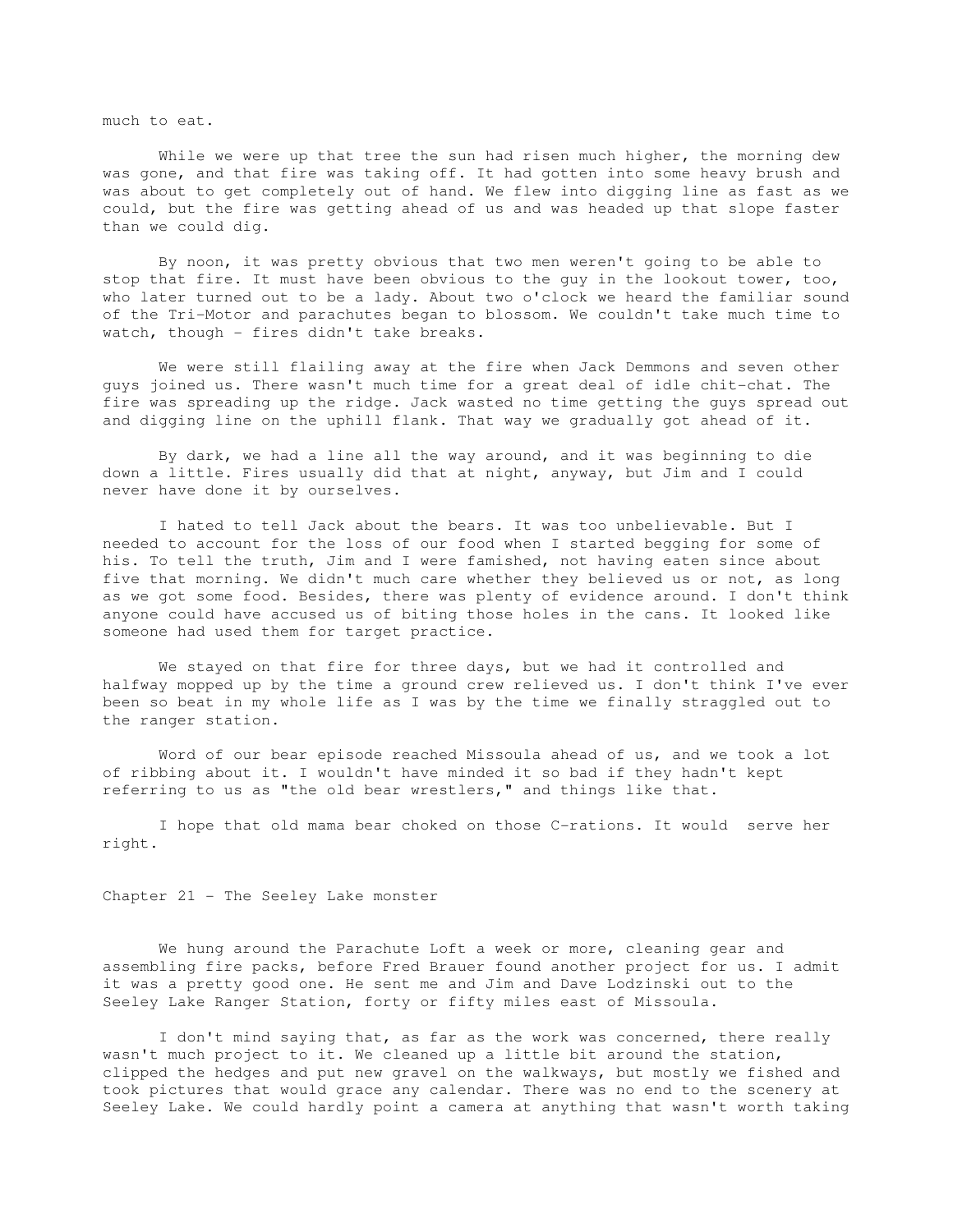a picture of.

 As to fishing, it was hard to get a fly to land on the water for long. Rainbows or cutthroats would grab a fly as soon as it hit the water or before. They knocked the feathers out of the fly I was fishing with, until there was nothing left but a raw hook and a little bitty piece of tinsel that was used to tie the feathers on - and they were still hitting it.

 We didn't catch any great old big ones, but we caught enough twelve- and fourteen-inchers to feed the whole crew. Trout are absolutely no trouble to clean and, fried or broiled, they are hard to beat. But folks in Montana didn't know how well hushpuppies and grits go with trout. I think that's just too bad. Regional prejudices sure do get in the way sometimes. I have never had any prejudices as far as food is concerned. I always look forward to trying the specialty of the area, although I might have trouble with those sea slugs the Chinese dote on so much.

 A lot of people had summer homes around Seeley Lake. Our buddy, Dick Krietzberg, had people among them. Jim Lowe, Dave Lodziski and I had already been their guests one weekend near the end of our training. Mrs. Krietzberg sure knew how to bake a bean, and she also slipped in an elk roast that was about the best meat I had ever eaten. I thought it was prime beef at first. I learned later that it was elk. All I can say is, no wondering Sitting Bull and Crazy Horse were so upset with Custer. He was trying to take away their buffalo and elk - or rather, take them away from the elk and buffalo. I would have squawked, too.

 Not too far from the ranger station was the little settlement of Seeley Lake. I don't remember too much about it now, but I think there might have been a grocery store and filling station in addition to the long, low log building that served as a tavern. Because we didn't have a car, or need groceries, I'm not sure about the first two buildings, but I am sure about the tavern. It was a right lively place on weekends, especially payday weekends and holidays.

 The tavern's principle custom depended upon loggers, fishermen and simply vacationers, in that order. Itinerant smokejumpers contributed very little. This particular evening, the smokejumpers - meaning me and Dave - had pitched in the whole amount of the cost of two hamburgers, two beers and an order of French fries, which we split.

 We were seated in a corner near the door, enjoying the fruits of our labor, when the band struck up. The crowd was pretty orderly, everything considered, but as the evening wore on, the band grew louder, so, naturally, so did the crowd. There was a big sign stuck up beside the band that said, "No Dancing!" It seemed right odd that they had a band, but didn't allow any dancing. Still, it wasn't any of my business, and I figured they knew what they were doing. Besides, it took a pretty good imagination to believe that those people jumping around in the middle of the floor were actually dancing, even if they intended to and thought they were.

 Pretty soon, they weren't jumping around. They were mostly staggering, and holding on to each other to keep from falling. For the most part, although you couldn't always rely upon it, it was huge bearded men holding on to mostly unbearded women. You couldn't tell for sure.

 With a gross shortage of dancing partners, and considering the quality of those available, it really made little difference. Dave and I wisely kept a low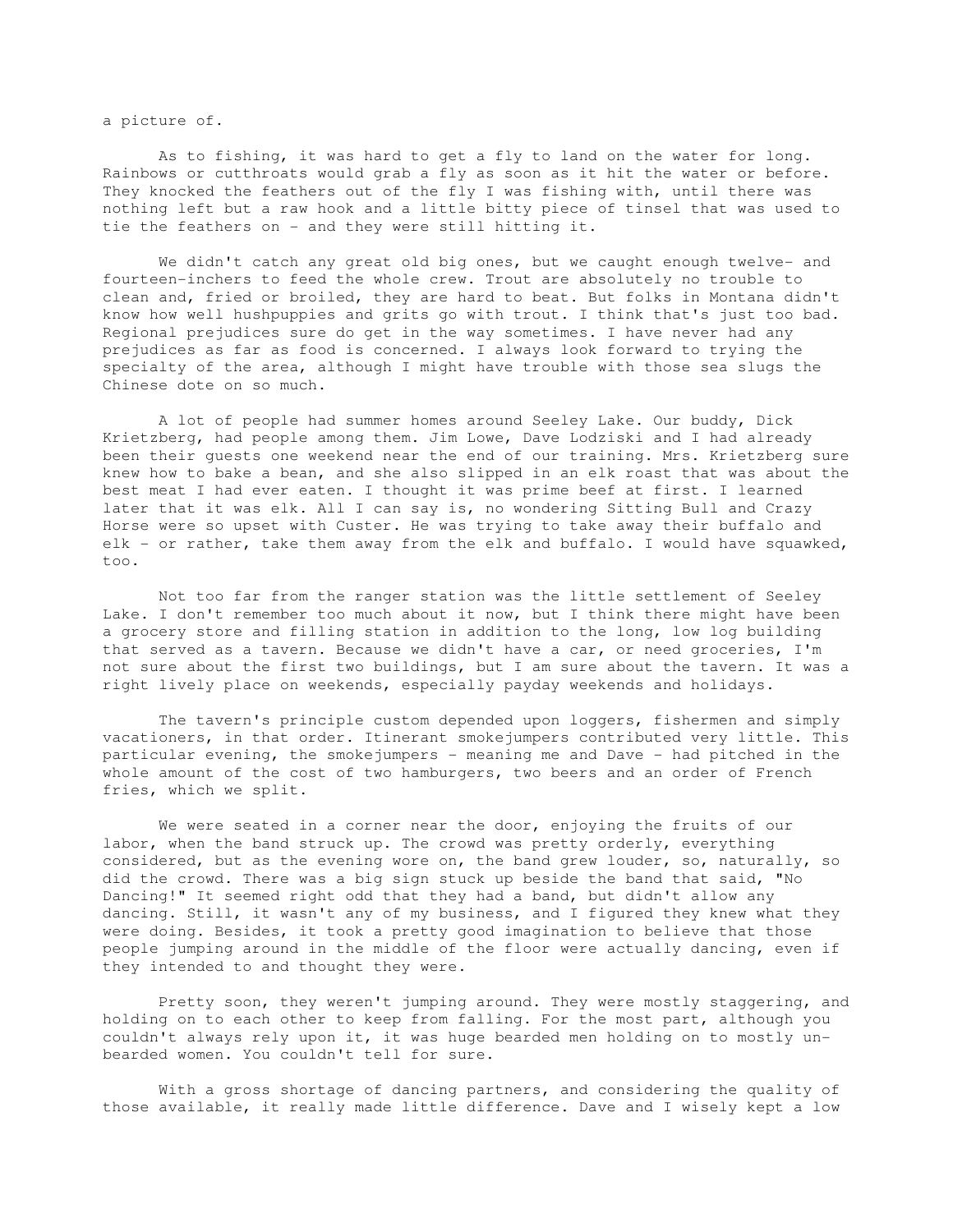profile. Attracting attention from any of them, men or women, didn't seem to be the most prudent move to make right then. We hoped to just remain part of the furniture.

 What happened next is kind of blurry, but I will tell it straight as best I can. The bad singing, led by wails from a frowzy-looking brunette with buck teeth, was reaching a sort of climatic crescendo. The "No Dancing" dancers, who were still on their feet, were beginning to bounce off the walls and each other..

 One of the dancers, strapping young lad of gigantic proportions, red shirt and blue beard, detached himself from the group, climbed upon a table and proclaimed himself to be the toughest man in the house. To prove it, he took out a pint of chainsaw oil and downed it before the astonished red eyes of all. Before anyone could make a move, he also proved beyond any reasonable doubt that he was not only the toughest man in the house, he was also the sickest, and without question the dumbest man in the house.

 His friends quickly bore the inert form out the door, dribbling from his beard a mixture of chainsaw oil, beer, pretzels, peanuts and cheap rot-gut whiskey. They soused him in the icy, shallow waters of Seeley Lake, where his body became the center of an oil slick, the first that pristine shore had ever seen. He became a sort of living precursor of the Exxon Valdeze of latter-day infamy.

 We thought the crowd had enjoyed enough fun and excitement for one evening, but we were wrong. Evidently they had come down for a brawl, and they weren't going away without one. A little incident such as the one we had just witnessed, might amuse them for a while, but it surely wasn't going to deter them.

 No sooner had the crowd come back from dunking their oil-guzzling buddy in the lake than somebody shouted the old classic, "I can lick any man in the house!" "No, you can't," someone else answered. "I bet you can't lick him," indicating a guy over at the bar slumped over his beer, mind a thousand miles away, completely oblivious to what was about to happen to him.

 The challenger, a burly barrel-chested Swede about an axe handle broad across the shoulders, stood spraddle-legged in the center of the floor, hamsized fists cocked and ready for action..

 "I'll show you," he said, whereupon he strode over to the bar, snatched the unsuspecting victim off his stool and slammed him to the floor.

 The astonished victim's eyes revealed nothing but pure bewilderment as he was hoisted overhead, but he was beginning to understand a little bit of what was happening to him as he dragged himself to his feet.

 "Get up and whup him, George," the first voice shouted. "He can't do that to you."

 "Shut up, you dumb Swede," said the victim. "You're going to get me killed!"

With that, he aimed a punch at the Swede, and it began to rain fists.

 Dave and I, anticipating what was about to happen, made a move toward the door, but we weren't quick enough. A ham-sized first hammered me right between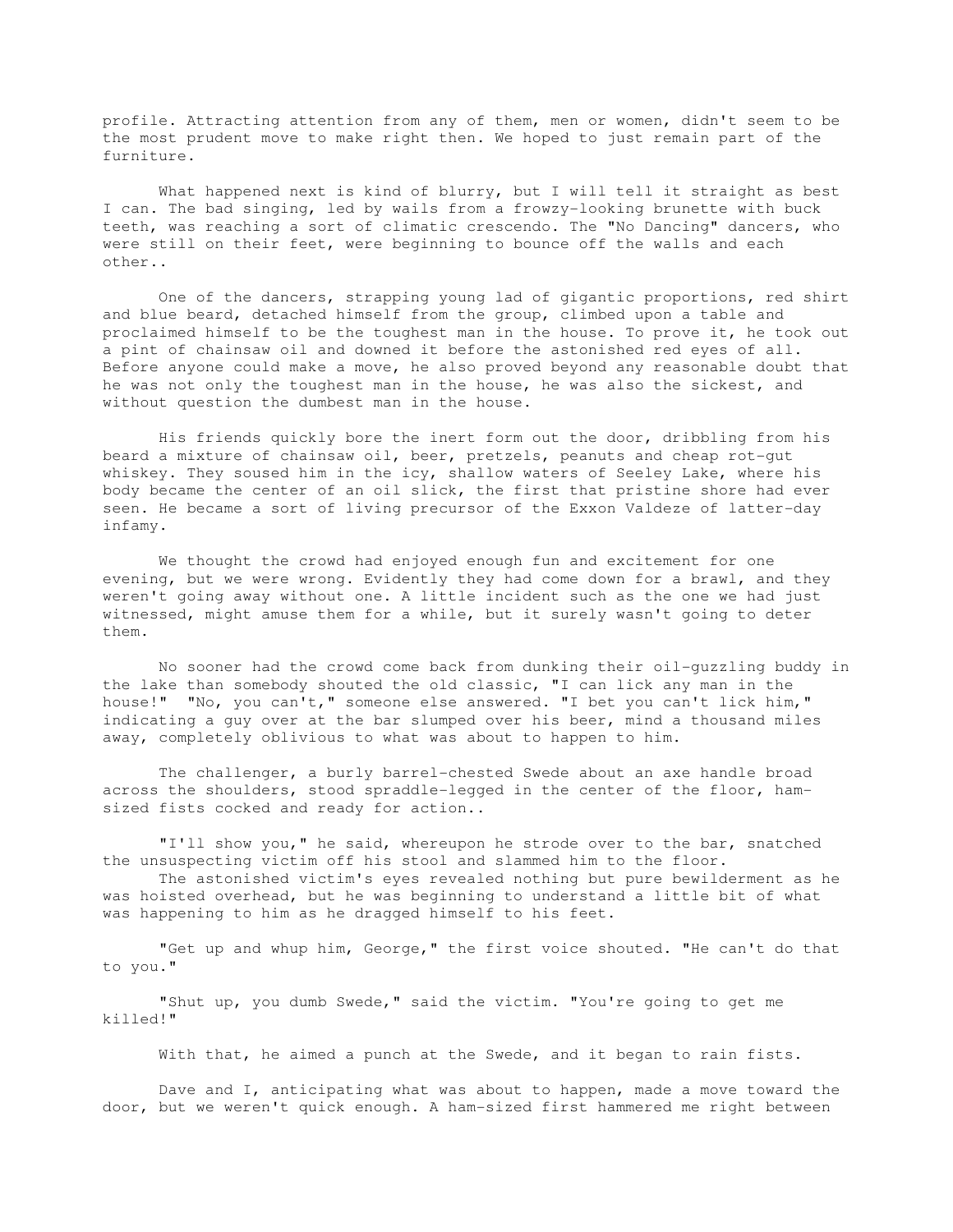the shoulder blades, and I was on my face on the floor, gasping for breath. There were chairs flying that didn't break apart nearly as easily as they did in Hollywood manner. All I could hear were shouts and all I could see were feet. All about was naught but mayhem and confusion.

 I had lost sight of Dave, but I wasn't quite as concerned about him as I was about my next breath. I thought it would never come. In the meantime, I thought, if I just lay there without moving, maybe nobody would notice me. It worked pretty well. At least, nobody hammered me again. A lady did step on my neck for a second, but she didn't weigh much and didn't stay there too long.

When I finally got my breath back, I started dragging along the floor toward the exit, trying still not to attract any notice. Dave, whose lip was bleeding pretty badly, was crumpled in the next corner. He saw me and motioned for us to vacate the premises. It looked like a good idea to me, and I sure didn't need any encouragement. Getting out of there ASAP was much on my mind.

 The brawl reached its climax shortly after we abandoned ship, but not before that crowd had just about dismantled the place as well as each other. There would be plenty of time to put it back in business, though. It was two more weeks before another payday.

 Dave and I went down to the lakeshore to bathe our wounds. The cool water and fresh air revived us considerably. The din of the battle raging fifty yards behind us didn't disturb us a whole lot - we felt safe there.

 The shattering explosion of the big picture window being splintered into a million shards of crystalline uselessness seemed to mark the climax, and the din of mortal combat roared on for awhile, then began to abate. The thunder of battle finally receded into the distance - a thing with that big a head of steam just doesn't stop at the flick of a switch.

 Yellow light from a couple of unbroken bug-repellent bulbs on the porch of the tavern filtered down to where we were. I could see that Dave's left eye was beginning to close. He was applying his soppy T-shirt to his lip and eye.

 "You know," he mused philosophically, "I believe if I had a hundred eyes, every durn one of them would be black."

 I didn't comment, but, from the way my back ribs felt, it seemed like a reasonable assumption. Where the lady had stood on my neck didn't feel too good, either.

 The sound of laughter mingled with the moans of the wounded, as the crowd departed. Consensus of opinion among the partygoers, seemed to be the evening had been a huge success, and they were looking forward to the next party.

We sat in silence for the most part, each occupied with his own aches, pains, and thoughts. Dave couldn't talk with a mouthful of busted lip, and I didn't feel much like it. I hadn't thought about Miss Howland lately. Maybe now would be a good time. It was getting to where I needed to remind myself to think about her, whereas it used to be automatic. I had a queasy feeling about that, sort of as if I were being unfaithful or something.

 It was a funny thing, conjuring up visions of that angelic face just after I had been involved in a barroom brawl - it felt downright sacrilegious, as if I'd unwittingly involved her in that kind of low-down sordid doings. I felt even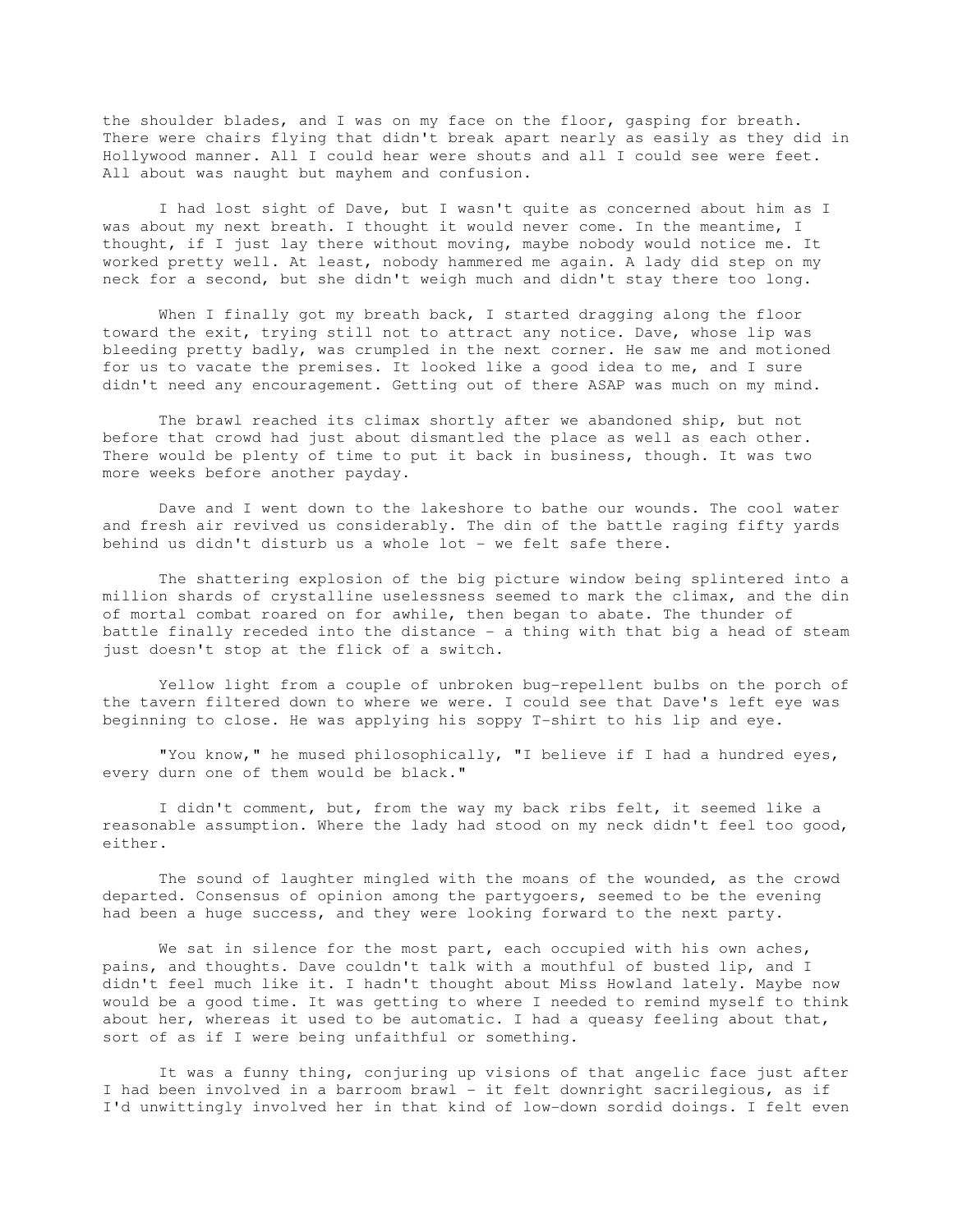guiltier and miserable. Here I'd come all the way out to Montana to have some adventures with which to impress her, and what did I have to show for it? A busted lip, a sore back, and an aching heart; that's what.

Well, let's see. (I began to tick off things in my head). I had been on three fires, one of which got away and burned off the side of a mountain and another one in which I was chased by a bear. Nothing much in those two episodes.

 I had caught a lot of fish, but women of Miss Howland's set weren't interested in fish or fishing.

 I had been kicked out of Glacier Park, and had come close to spending the night in the Kalispell jail. There wasn't much there to brag about.

 Now, through no fault of my own, I had gotten involved in a tavern brawl. The summer was coming to an end, and I hadn't had a single adventure that she would be interested in. Except for the \$1.52/hour the government paid faithfully and on time, I didn't have much to show for my efforts, unless I wanted to count numerous cuts, bruises and a monumental headache.

While entertaining those gloomy thoughts, I had rolled up my pants and was wading aimlessly about in the cold, shallow water. Every once in a while I would pick a pebble off the sandy bottom and skip it idly across the water. I could get five or six skips per pebble. If that was the extent of my talent, it wasn't apt to attract the likes of Miss Howland or any other fair damsel, for that matter.

 Growing tired of that useless pastime, I waded toward a big rock shining in the moonlight. It looked like a good place to sit while I mulled over my status and pondered my fate. I was within several feet of it, when I became aware of a powerfully pervasive overpowering nauseating stench, which, up until now, I had been conscious of in only the rearmost recesses of my brain. But I was now downwind and very much conscious of it. While my olfactory senses were still reeling from the initial onslaught, the rock sat up and emitted an enormous, booming belch, just the sound waves from which were almost strong enough to knock me over. My eyes watered and I reeled backward, evidently making noises of my own, because Dave came running up the narrow, pebbly beach wanting to know what was going on.

 At that point, the rock stood up, shining in the moonlight, dripping water, pebbles, algae, vomit, oil, torn clothes and, for all I know, maybe a couple of dead trout. To us it looked like the Creature from the Black Lagoon. Dave let out a yelp and took off. I became the second man to walk on water.

 The tattooed blue-bearded giant; the erstwhile toughest, dumbest, sickest man in the place once again emitted a mighty rumbling burp, stretched, shed some algae, and, without a word, strode out of the water, crawled into his ratty-ass pickup and slowly drove off. His dragonesque redolence lingered on the night air and turned it foul.

 Dave and I witnessed his departure from behind some shrubbery before we dragged our weary bones back to the bunkhouse. I didn't think of Miss Howland again for a long, long time.

Chapter 22 - California, here we come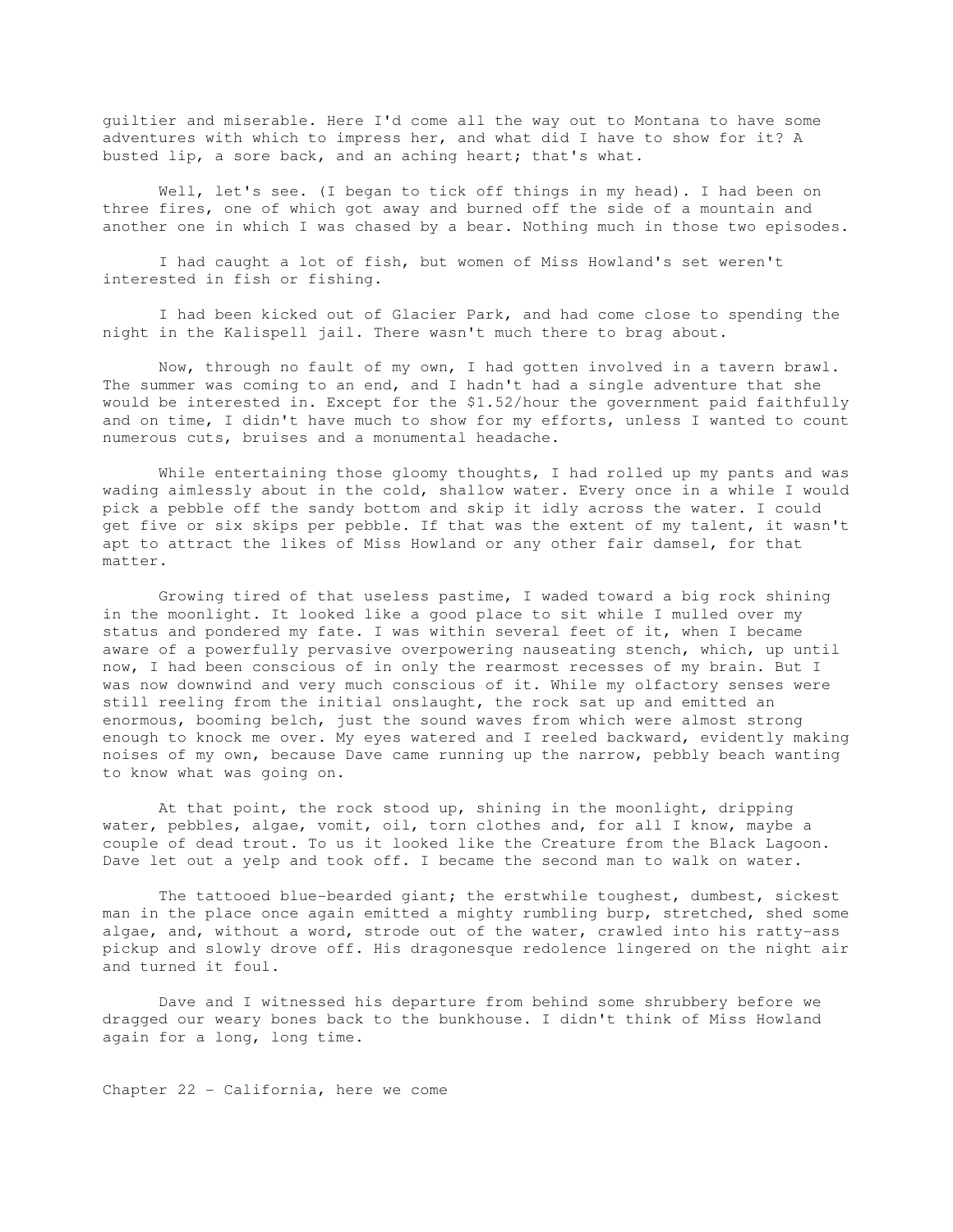There wasn't much doing the next few weeks. A fire call down on the Salmon River interrupted our Seeley Lake project, and we never went back. After we returned from the Salmon River fire we had one up in the Kaniksu. Neither fire took more than three or four days. In those two areas, the worst thing that usually happens is that a lot of brush is burned up - and that's exactly what happened that time.

 There is an old saying that Montana has nine months of winter and three months of poor sledding, while summers are short but glorious. Already there was a nip of fall in the air and long twilight evenings were growing shorter. Dog Days were coming to an end and even ducks, which had better sense than to Over winter in Montana, were heading south. The fire season was winding down and it was getting time to hang it up.

 I wasn't nearly as glad to be going home as I thought I would be. For one thing, there were more than a hundred guys with whom I'd shared not only a hunk of my life, but hard times, good times and, for the last three months, some of the most memorable times of my life. I had made some special friends, but there's wasn't one of the whole crew I wouldn't have been willing to trust with anything I had, including my life. I've never known that feeling before or since.

 Jim and I had already planned to make the trip home by thumb, when an unusual opportunity came along. Dick Kreitzberg and a couple of his school buddies were planning a trip out to San Francisco as soon as the fire season ended, and they invited us to go along with them. True, California wasn't exactly a shortcut to the Land of Cotton, but it looked like it had the makings of a good trip. We jumped on it.

 Dick Kreitzberg was from a flying family. Dick's older brother had a flying service in California. His younger brother, Sparky, not yet fifteen, had a twin-engine rating, and Dick was a fine pilot as well as a smokejumper. He had flown us all around Missoula - over mountains and up and down canyons. Inexperienced as I am in the air, I always felt a whole lot safer flying with Dick, than riding in a car with him.

 Cars were a different story with Dick. He just never seemed to get the hang of driving one. Simply going to the store with Dick was an adventure in itself. He never saw a stop sign he didn't hate, and he never saw a centerline, period. Traffic lights were a nuisance to be ignored. He was never convinced that in order to be somewhere you should arrive in one piece, and deliver your passengers the same way.

 He always wanted to be there without going through the process of getting there. When we got right down to it, contrary to flying airplanes, Dick just never did catch on to driving an automobile very well. For that reason, if for no other, this trip promised to be an exciting one.

 Good-byes around the base were usually short, devoid of emotion, but deeply sincere. "See you next year" had a hollow ring, because we knew that more than likely we wouldn't see each other the next year. Some would be in school, some would be off gathering research data on poisonous jungle snakes and maneating polar bears or some such, and others would be bumming rides just to see what was over the next hill.

 Several of the guys, Dave Lodzinski among them, would end up in Korea being shot at, that being the place the Army was sending guys in those days. The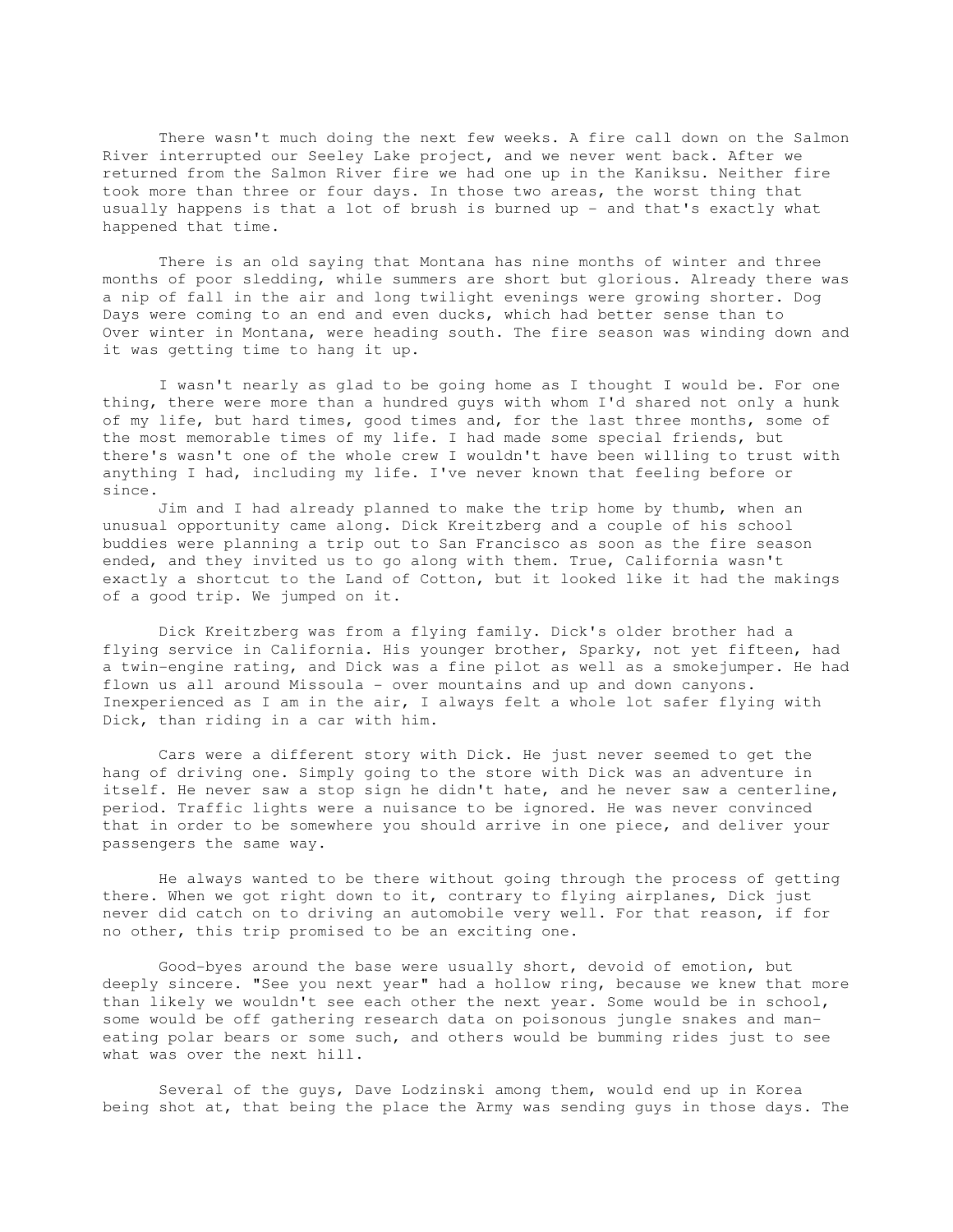CIA came around and recruited several guys for clandestine activities in Southeast Asia, which was just beginning to heat up. More than half of them were never heard from again.

 Knudsen was killed in a hunting accident that fall. These were people who lived at, on or near the edge, and I guess we expected things to happen to some of them that wouldn't happen to ordinary people. But that didn't mean we didn't miss them.

 A bright, clear Saturday morning around Labor Day weekend found Jim and I bound for home the hard way, through Idaho, Washington, Oregon and California. Never mind that none of these states lay even remotely on the direct route to our destination. In fact, it was almost the opposite direction, but that didn't bother us a great deal. It couldn't be any more difficult to catch rides in California than in Montana, and either was a long way from the Carolinas and Tennessee.

 By the time we got to Spokane, we were becoming used to Dick's straddling the white line. We merely referred to it as, "flying the beam", although it did become a little hairy when we met a semi. The good thing about the roads in Washington is that they were wide enough to accommodate two vehicles meeting, when one of them is partly across the centerline. At least, they were wide enough if one of the vehicles moved over onto the shoulder. Some of them moved plumb over into the ditch, but I think they were just over-reacting to a car traveling down the middle of the road. It really wasn't necessary for them to give us that much room.

 It didn't seem to bother Dick all that much, although he did tend to get irritated with those folks who didn't want to move over at all. He called them road hogs, and shook his fist at them.

 We didn't plan to stay in motels, but were prepared to sleep under the stars. That worked fine out on the deserts of eastern Washington, but it was beginning to shower a little by the time we got down to Oregon. We took a side trip up to Crater Lake and it was so cloudy up there on the rim of the crater, we rode all the way around that lake and never had more than a glimpse of it.

We were going to stay in the lodge and try to see the lake the next day, but the girl who waited on us in the restaurant was so doggoned nasty when Jim and I asked her to take the greasy potatoes back and bring us some grits, that we decided to move on. I think she had her panties in a wad and didn't like grits.

 We stopped in a little roadside park that evening. What we camped under that night was not stars, it was clouds. Although we didn't have a tent, we did have ponchos. It wasn't raining when I laid my poncho out and put my sleeping bag in the middle, but the ground was soaked where it had been raining earlier. I folded the poncho back over the sleeping bag, crawled in and went to sleep.

 There came a regular frog strangler during the night, but I pulled the poncho flap over my head and stayed dry and warm as toast all night. When I woke in the morning I was still dry, but I had floated about twenty feet from where I was when I went to sleep. Jim had found refuge on a picnic table and the other guys had slept in the car.

 We hit the Redwood Highway that day and started meeting logging trucks with only one gigantic log on them. Dick decided to give them all the room they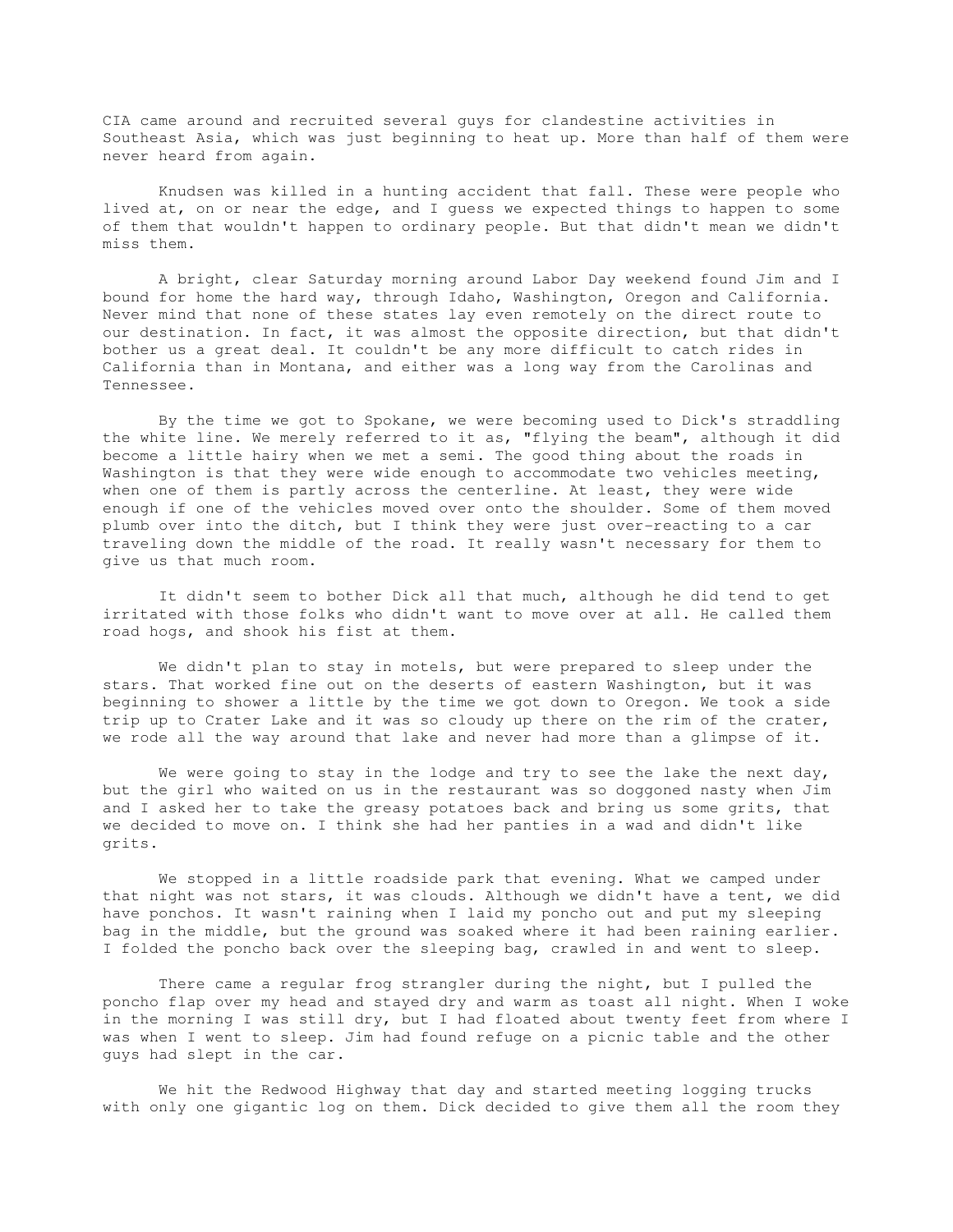needed. I thought I had seen big trees before, but these were by far the biggest trees I had ever seen. The biggest trees I had ever seen before looked like carrot stalks beside those redwoods. Two-story houses set among them appeared to be no bigger than dollhouses by comparison.

 It's hard to imagine, but some of those trees are as high as a forty-story building and, to be honest, I had never seen a forty-story building. We stopped all along the highway and gawked until our tonsils were sunburned, but it was still hard to imagine. The government has since made a park out of that area. Now visitors can't stop anywhere except where the rules say and then there's no parking places. Don't even think about camping there now, as we did then.

 We found out a lot of things about redwoods at a little park where a California ranger was telling a bunch of tourists all about them. No one has ever seen a standing dead redwood. They just grow until they get too tall for their roots and then topple over. Then their limbs take root and grow into another forest. The bark is so thick and spongy fire won't hurt them and the seeds are so small it takes two thousand to weigh an ounce.

 Talk about mighty oaks from small acorns - they ain't seen nothing. A redwood will outgrow most any tree in the world. Most folks can't tell an oldgrowth redwood forest from one that was harvested say, a hundred years or so ago, and grown back. Lots of redwood forests have been harvested two or three times. It's not necessary to plant back a redwood forest; it sprouts from the stump.

 About the only way to kill a redwood forest is to dig up the stumps and pave it over, which is what the government will need to do if they ever want to have enough parking places for the people coming to see Redwood Park. Only trouble with that is then the people won't have anything to look at when they get to those fine parking places. My guess is, following its usual logic, that is exactly what the government will eventually do.

 We rolled into San Francisco about the time the neon lights were coming on. Not having very much money, and not wanting to spend any we didn't need to, we headed for the local YMCA. By pooling our resources, we made up a little capital. Dick and Jim went in and rented a room with a double bed, while the rest of us stayed out of sight. The concierge gave them the room number - and they told us - and they headed upstairs.

 The rest of us followed one at a time until we all made it up. The YMCA was a right nice place. I mean the cardboard walls were clean but you could hear a kitty cat walking on a shag carpet through them. It wasn't the Ritz-Carlton.

 A bathroom and showers didn't come with the room. They were down the hall and everybody on that floor shared the same one. That made things a little inconvenient, especially because we had only two towels and a little bitty piece of soap between us. I was ready to go back to Meadow Creek or Seeley Lake, where things were a little handier. I had gotten spoiled.

We let Dick's buddies have the bed, as they weren't accustomed to roughing it, and the rest of us found a place on the floor. It was hard, but at least there weren't any rocks or limbs poking us in the ribs. We each picked out a spot and laid our things out on the floor, and then flipped to see who got first choice on the two towels. I was not a winner, so I got out an old T-shirt to use as a towel and headed down the hall with the rest of them to take a shower.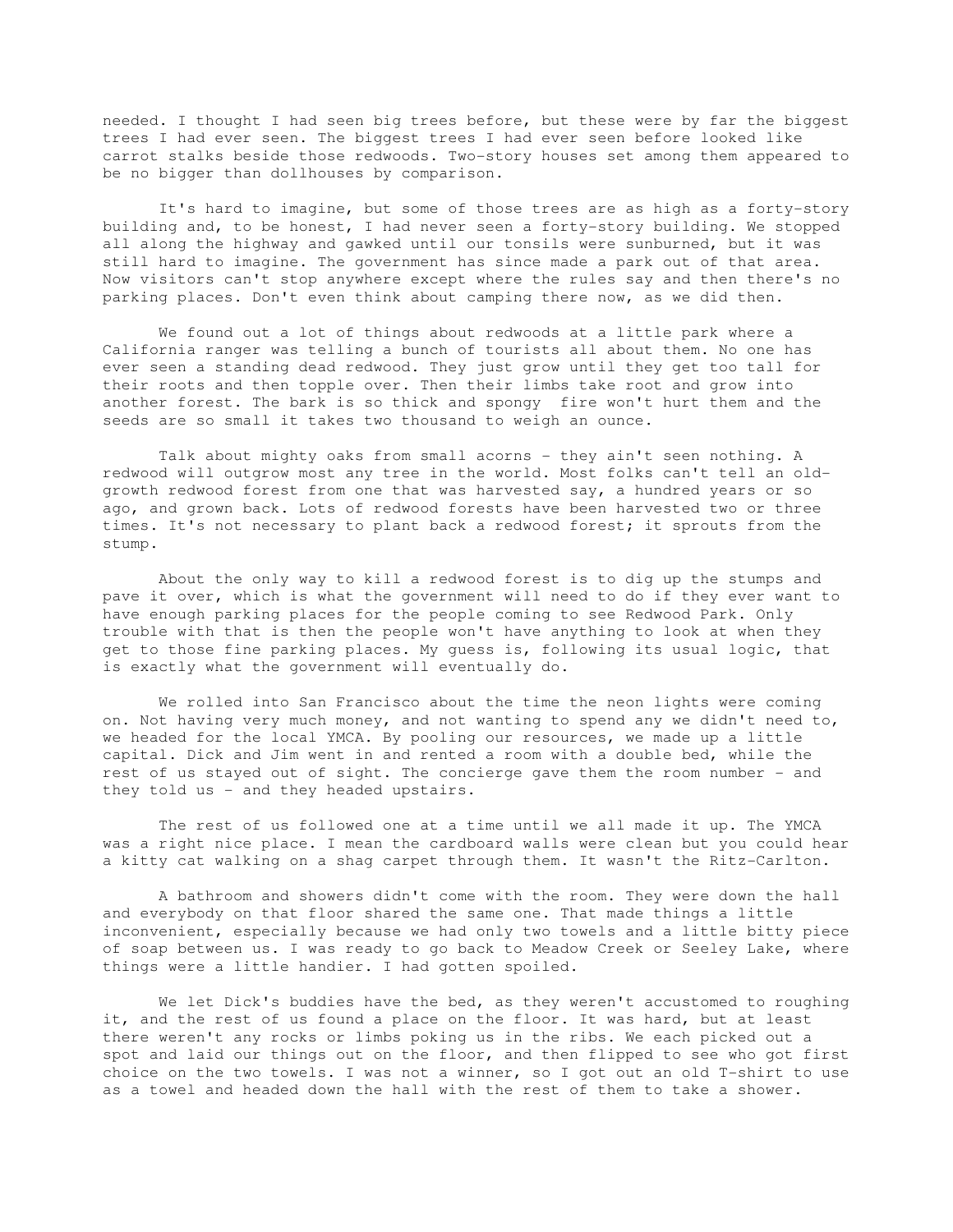If any of us were intending to keep a low profile and our presence there a secret, we shouldn't have planned to take a shower or do anything else in that facility. It had four commode stalls, a row of urinals, two lavatories and six showers in a big, shower room. The whole thing was clean and nicely tiled, which made it into an immense echo chamber. That, combined with the fact that the walls in the entire building must have been made of paper, let everybody in the whole building know we were there.

 Everyone could hear somebody taking a pee and toilets flushing from clean at the other end of the hall. We tried to be discreet, but five guys all taking a shower at once makes a lot of noise, even though we weren't talking. We weren't yelling or anything, but even a whisper was magnified into a shout.

 There were cries of "Shut up!" and "Knock it off!" from all over the place. Some of the shouts could have been coming from five floors up or down, for all we knew. Those of us who were not what we might have called "legitimate guests" finished showering as quickly as possible and scampered back to the room before the management could be summoned to investigate.

 When the big, burly house dick showed up, we could hear him chewing Jim and Dick out, plain as day. We knew whenever anybody went to the bathroom all night long. It usually happened just about the time we were drifting off to sleep. It was a far cry from the night sounds on Spread Mountain. I began to feel a little homesick, but I wasn't sure where "home" was.

Chapter 23 - Life in a labor camp

 As we were awake nearly the whole night, listening to toilets flushing and doors slamming, I couldn't say we "woke up" the next morning. It was more like we just gave up and got up Anyway, San Francisco was the end of the line for me and Jim. From now on it was either shank's mare or lucky thumb. We were anxious to get an early start, since we were going to be on our own.

 Breakfast and a warm farewell to Dick and the guys, who as a final gesture gave us a ride to the outskirts of the city, and we were on our way from a starting point about five hundred miles farther away from home than when we started.

 I think I might have been wrong about it being just as easy to catch rides in California as in Montana. I figured there would be more cars in California and more cars meant more chances for rides. I was right about the cars and the chances, but I would need to say I was badly disappointed about the number of people who chose to pass up the chance to pick us up.

 That never happened in Montana. Usually no more than a half dozen cars would pass before we had a ride. Of course, we sometimes ended up with somebody trying to blast us out of our britches, spitting cherry pits at us, and beating the fire out of us with a belt, but their hearts were in the right place.

 We had about worn our thumbs out and had traveled all of twenty or thirty miles in two rides when Jim thought of making a sign telling folks where we were headed. We found an old piece of cardboard and made us a sign that fairly shouted, "Dixie." Sure enough, the next car that came along slowed to a stop and motioned us in.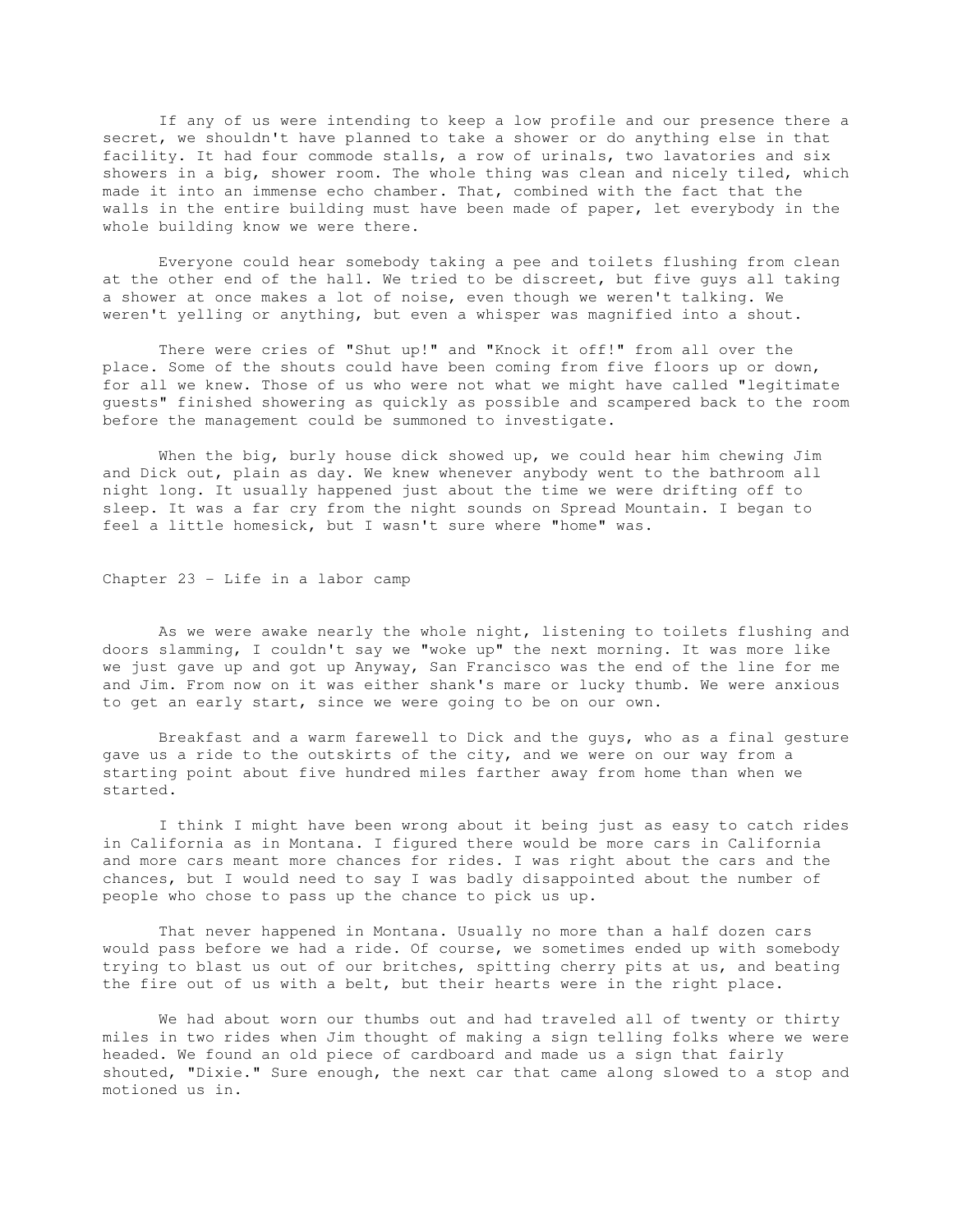The first two questions the guy asked us were, "Can you drive," and "Where the hell is Dixie?"

 That kind of shook us up a bit, but a ride is a ride and we were glad to be moving. It turned out the fellow needed to make Bakersfield by sundown and he had been driving nonstop from Seattle. He was whipped out and looked it, but he couldn't have looked or felt much worse than we did. We told him we were ready to drive anytime.

 He pulled off at a filling station-diner, filled the tank, bought us lunch, gave me the keys, crawled into the back seat and crashed. His last words were, "Let me know when we get to Bakersfield."

 I probably would have felt better about the whole deal if I'd known where Bakersfield was. I looked at a map of California on the wall of the diner and got a general idea. The highway we were on seemed to head in the right direction, and that's the direction we went.

 Apparently it was a good guess, because eventually we began to see signs advertising Bakersfield. It was about dark when we started seeing the shacks that heralded our approach to the city. These were the camps of the Mexican migrant laborers who made their living harvesting crops in the Imperial Valley. They grew all kinds of things there - fruit, vegetables, plums, peaches, onions, oranges, horseradish, lettuce.

 The sight that amazed me the most was the cotton they grew. We grew cotton in South Carolina, but not like that. Those cotton plants were trees and the rows were miles long. Cotton pickers would have to be eight feet tall to pick it, and it would take the better part of two days for a man to hoe one row, if he didn't starve to death before he reached the other end. It was a relief to learn they had machines to hoe and pick it. Pop used to brag about the bale to an acre in South Carolina. Those people must grow about a bale per stalk. Pop would never believe it.

We got out near the middle of town and thanked our benefactor, who went on his way. We planned to splurge on a motel room that night, but nothing was open. In fact, it was downright spooky. It wasn't that late, but the streets were deserted and there were very few lights. Bakersfield resembled a ghost town. Windows were boarded up and shuttered, streets were covered with litter and there were no streetlights burning. I didn't notice any traffic lights working, either, but that didn't matter - there was almost no traffic. The place looked bombed out and deserted.

 A constant sound of semis shifting gears sounded far off, and we started walking in that direction, as that seemed to be the only sign of life. It felt as if we had been walking for miles before we came to a truck stop out on the bypass, where all the activity was. In contrast to downtown, it was lit up, and trucks were coming and going.

 Upon inquiry, the cashier informed us that Bakersfield had been hit by a major earthquake only the day before. Several people had been crushed when buildings had fallen on them, and there were a lot of injured. Lights, water, gas and everything else was off downtown. This explained the deserted streets and the bombed-out appearance.

 The owner of the truck stop had rigged up a gasoline generator, so they could operate the pumps and burn a few lights. The cashier informed us of a few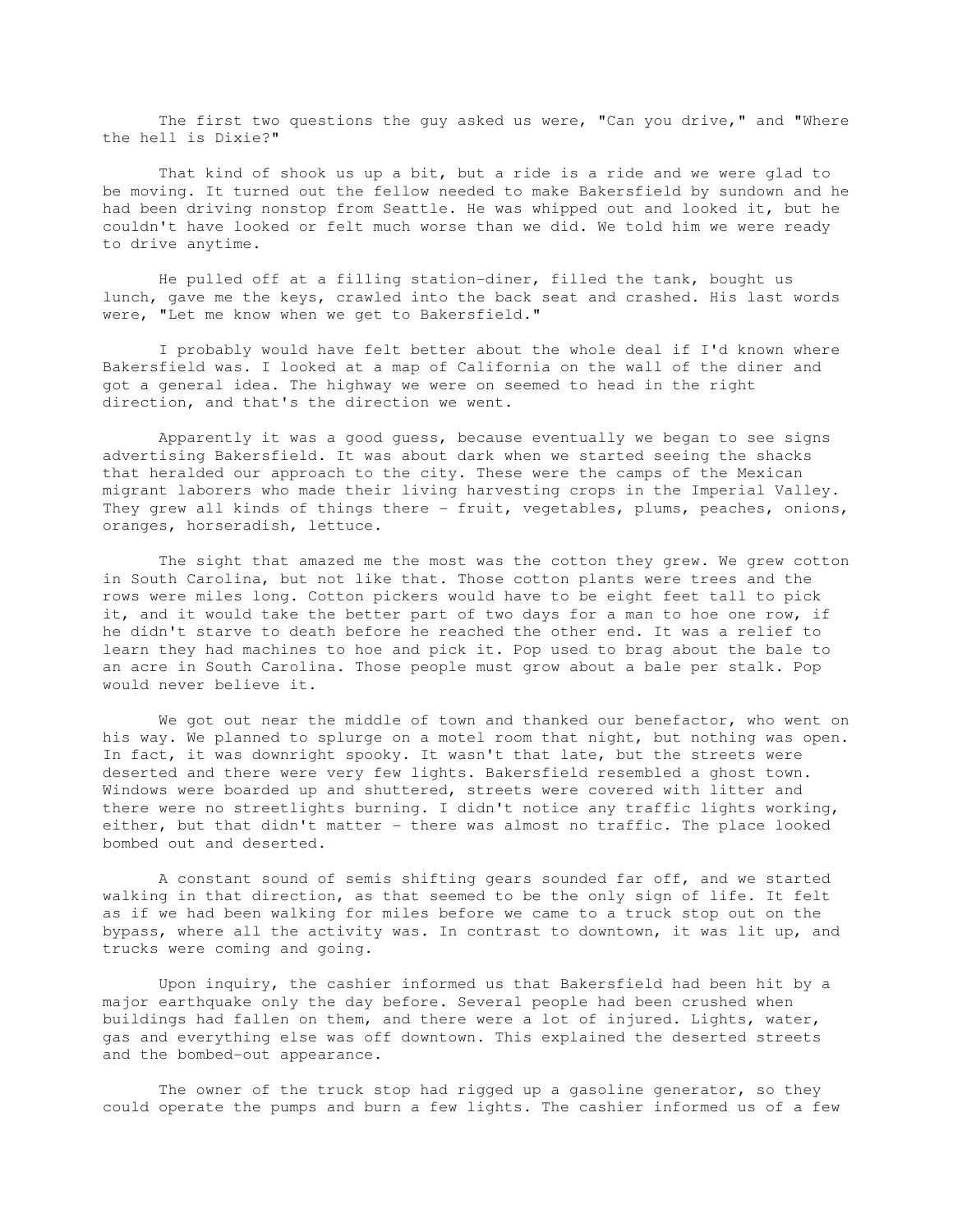other bits of news, too. No, there weren't any bunks in the truck stop that weren't full of truckers as it was the height of the sugar-beet season - and she doubted any truckers would be taking on any riders that time of the evening. Most of them weren't even allowed to because of insurance company regulations.

 She didn't recommend staying in Bakersfield that night, either, as there had been several severe aftershocks during the day - and besides, there was no place to stay. Everything was shut down. No, she didn't have any recommendations as to how we could get out of town without walking, but she did highly recommend that we not stay. Police were always on the lookout for looters and potential looters, she added with a meaningful look.

 Jim and I stepped outside to talk things over and to decide what we might do. There wasn't much point in staying there. Bakersfield was a ghost town. All the truckers were in a hurry and weren't taking riders. So we decided to start walking in the direction of what we hoped was home.

 We didn't expect to walk all the way but at least it would show we had faith and determination. After walking for what seemed miles and passing nothing but darkened, abandoned-looking farmhouses and outbuildings, we had worked up an appetite and a thirst too. We should have eaten at the truck stop but, to tell the truth, that food hadn't looked much more appetizing than C-rations..

 We had settled for a pack of crackers to tide us over until we found a weenie stand, and that had long since worn out. The Coke we washed them down with had turned to sweat, and we were dry as well as hungry. There were no weenie stands in sight, but we did see a pinpoint of flickering yellow light ahead.

 It must have been miles away when we first spotted it because we trudged on forever before it began to appear any nearer. Eventually we began to make out people moving around. A peal of childish laughter rang clear on the desert air. Someone was trying to coax music out of a cracked guitar, and not having much luck.

 We could smell food cooking in a big, black pot hanging over a fire and my stomach growled. I thought surely they must have heard it, but, in case they hadn't, we decided we had better warn them of our approach. It didn't seem polite to crash the party without announcing ourselves with no more than a couple of growling stomachs.

 We gave a couple of hallos when we came within good hearing distance. The strumming stopped and a couple of kids scampered behind a woman who must have been their mother. The rest stared in our direction, although we weren't yet visible. We gave them a couple more calls, as we trudged on toward their camp. We were definitely trying not to spring any surprises, but evidently we had sort of thrown a damper on the party, as we could see when we finally dragged into the circle of light thrown by the fire.

 An old guy, maybe forty or more, seemed to be their leader, came forward and said something in Spanish that I couldn't begin to understand. When he saw we didn't understand, he repeated it louder.

 "Say something in Spanish," Jim said, punching me in the ribs. "We don't want him to think we're dummies, do we?"

"I don't know any Spanish," I whispered.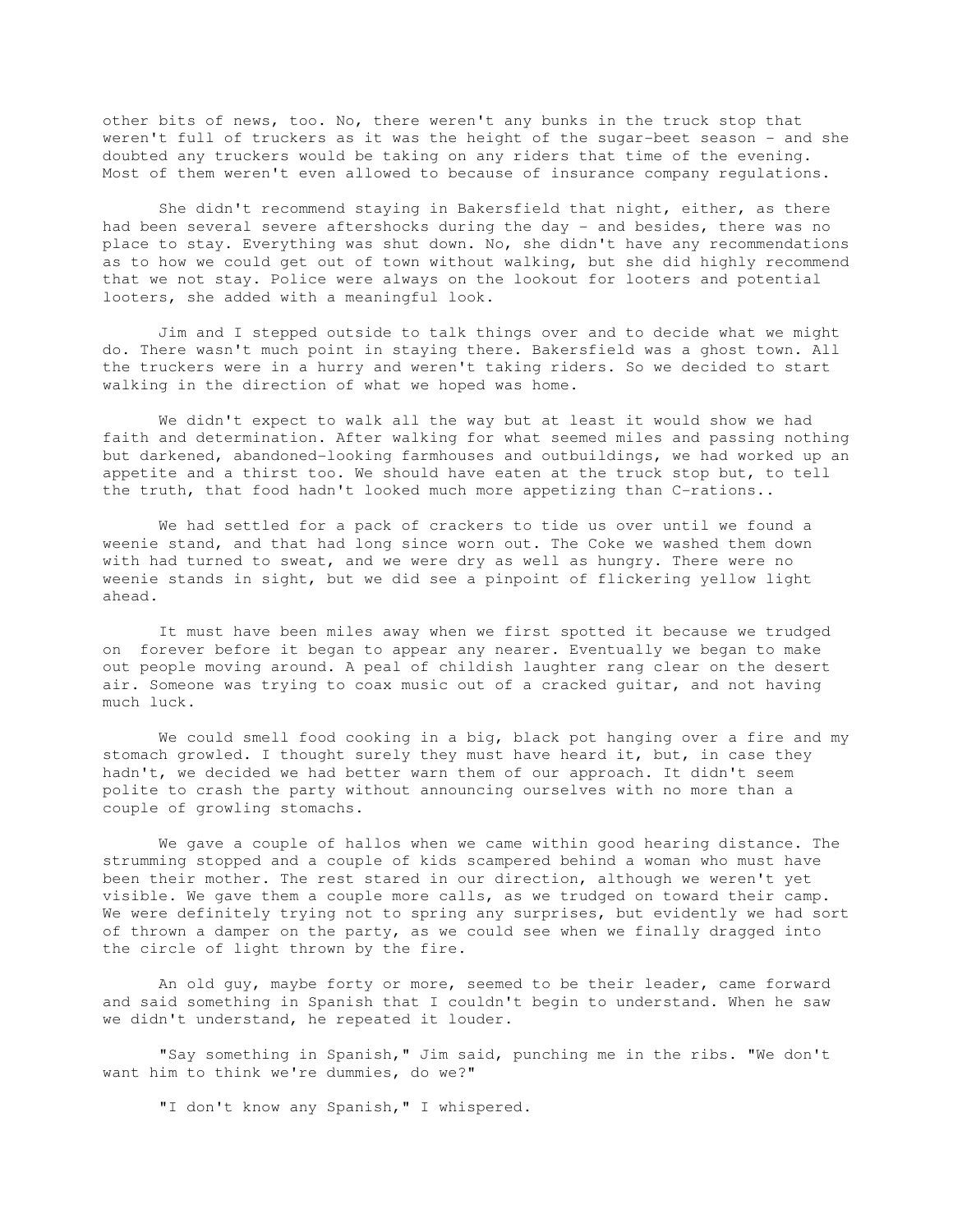"You said you had it in high school, didn't you?" "Well yeah," I admitted,. "but I didn't learn to talk it." "Tell him we sure would like some beans," Jim said, rubbing his stomach. "Como esta frijoles?" I blurted out.

 The man looked puzzled. I guessed it was my accent. The guy with the guitar laughed and there were some other snickers, too, from the dark.

"I think you just asked him, 'How has he bean?'" Jim whispered.

"Well that's a sentence, isn't it?" I shot back. "You try something."

 I shouldn't have been that sharp with Jim. I guess my hunger was making me irritable, and those beans smelled so good.

"No capeesh," Jim said, and the poor guy looked even more puzzled.

"That' Italian, dummy," I said.

 "Well, it's all the foreign words I know besides E Pluribus Unum, and I don't know what that means either, except I guess it ain't got nothing to do with beans," Jim declared.

"You would like some frijoles, si?" the man spoke up.

 Jim and I jumped in surprise, which seemed to tickle the onlookers right much. But they were still kind of ill at ease and edgy.

"You speak English?" I asked, somewhat startled.

 "Un porquito, senor. A little. I thought you were crop pickers, like us. That's why I speak first in Spanish. You would like frijoles? We have plenty, but I'm afraid that's all we have, if you mean to rob us"

"Rob? Oh, no. We're just hungry," I said.

 "There are those who rob, pillage, steal and murder. We must guard ourselves against them all the time. Last week they rob Manuel, beat his wife, rape his little daughter, leave her for dead, but she lives. We do not live safe lives, senor. There are bad men in some of the camps. They do not work; they just steal."

 It occurred to me that the twenty-five or thirty bucks that Jim and I had between us would probably represent a fortune to these people. I took some comfort from the fact that right then we didn't look like anyone who might possess such enormous resources.

 "We haven't eaten since noon and we've come a long way," Jim said, eyeing the simmering pot of beans. I was about to faint from hunger myself.

 "We will be glad to pay," I said, holding up the half dollar that made up the total of my available wealth without removing my shoes, and excluding the two silver dollars in my pocket and the ten-dollar bill stuffed into my sock.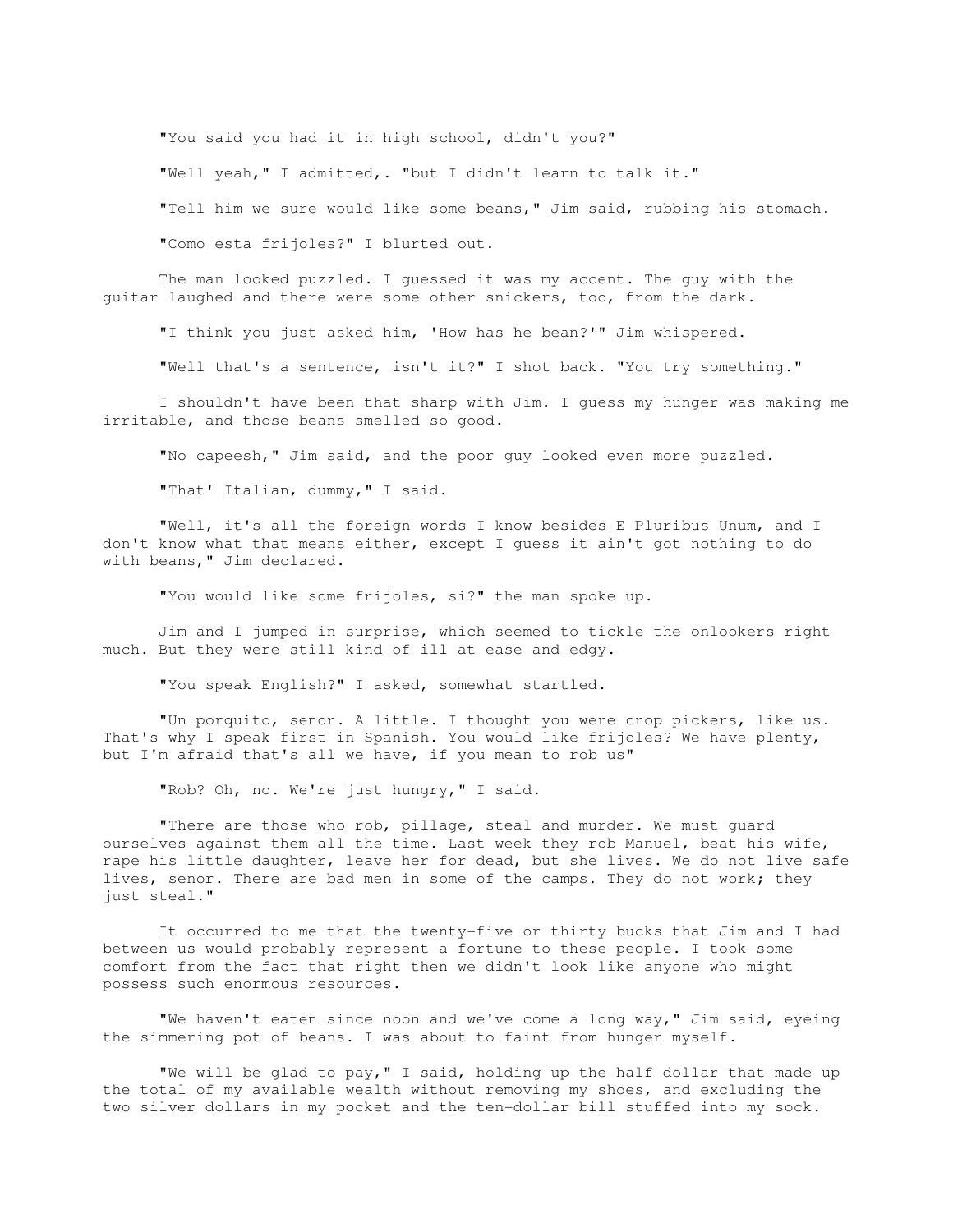I hated to flaunt wealth like that in front of those people, but we were getting desperate. Jim was about to fall on his face, but I noticed he didn't offer any of his spare change to sweeten the kitty.

 Without hesitation the man accepted our offer and signaled the little girl who was peeping out from behind her mother's skirts, to grab a couple of tin plates for us. She scurried to obey, and, when she proffered the plates I was happy to note that her hands seemed to be not quite as grubby as the little cherry-pit spitters in Montana.

 "I am sorry we cannot offer you anything to drink but water, senors," the man said as he handed us the plates that Mama had filled with beans and topped with three tortillas, which we were to use in lieu of forks or spoons. "We have no coffee and no money until the beet crop is in."

 Effie, the cook back in Missoula, had given me a big five-pound can of coffee she wouldn't need, as everybody was leaving, and which I had stuffed into my duffel bag before we left. I got it out and gave it to him. I was glad not to lug it around anymore and he seemed very grateful. I got the distinct impression that Jim and I were beginning to look like a couple of Santa Clauses to those people, but they were still edgy and ill at ease around us.

 They watched in silence while we made our meal. I think we could have eaten every bean in the pot, but seeing how desperately poor those people were, we didn't ask for seconds, and they didn't offer any. After we finished eating, Jim and I washed our mouths out real well and got out our harmonicas. If we didn't wash before we played, we'd turn our harmonicas into cafeterias and that gums up the works.

 Harmonicas had gotten to be almost standard smokejumper equipment. Everybody around the base had one stuffed in shirt pockets somewhere. They were small, light, easy to carry, a lot of company on a fire, and we could make a lot of music on one. I'm sure it was bragging a little bit, but Jim and I were about the best duo on the base.

 For instance, it wasn't supposed to be possible to get sharps and flats on a little ten-hole diatonic, but, we could do what was called "bending a reed" until we could get that sharp or flat we needed to play a particular song just right. Jim and I had become pretty good at that technique, and we could play almost anything.

 We started out with "South of the Border" to see if we couldn't get something started. It worked like a top. I bet we hadn't gotten three measures into the song before the guitar started hitting chords in a Latin beat. It sounded a little cracked, but it was in perfect time and that's the most important thing in any kind of music, from a war dance to a symphonic movement. Hitting clinkers is one thing, but get the rhythm wrong and the audience would head right out the door.

 We didn't get the rhythm wrong, but I guess our audience would have stayed anyway. They had no place else to go, and, as the evening wore on, they relaxed more and more. Finally, we had played every Latin song we knew at least once, including three renditions of "Spanish Eyes," and two of "Malaguena."

When Jim and I got up to leave, they protested loudly and sincerely. Hernando reminded us of what had happened to Manuel and his family because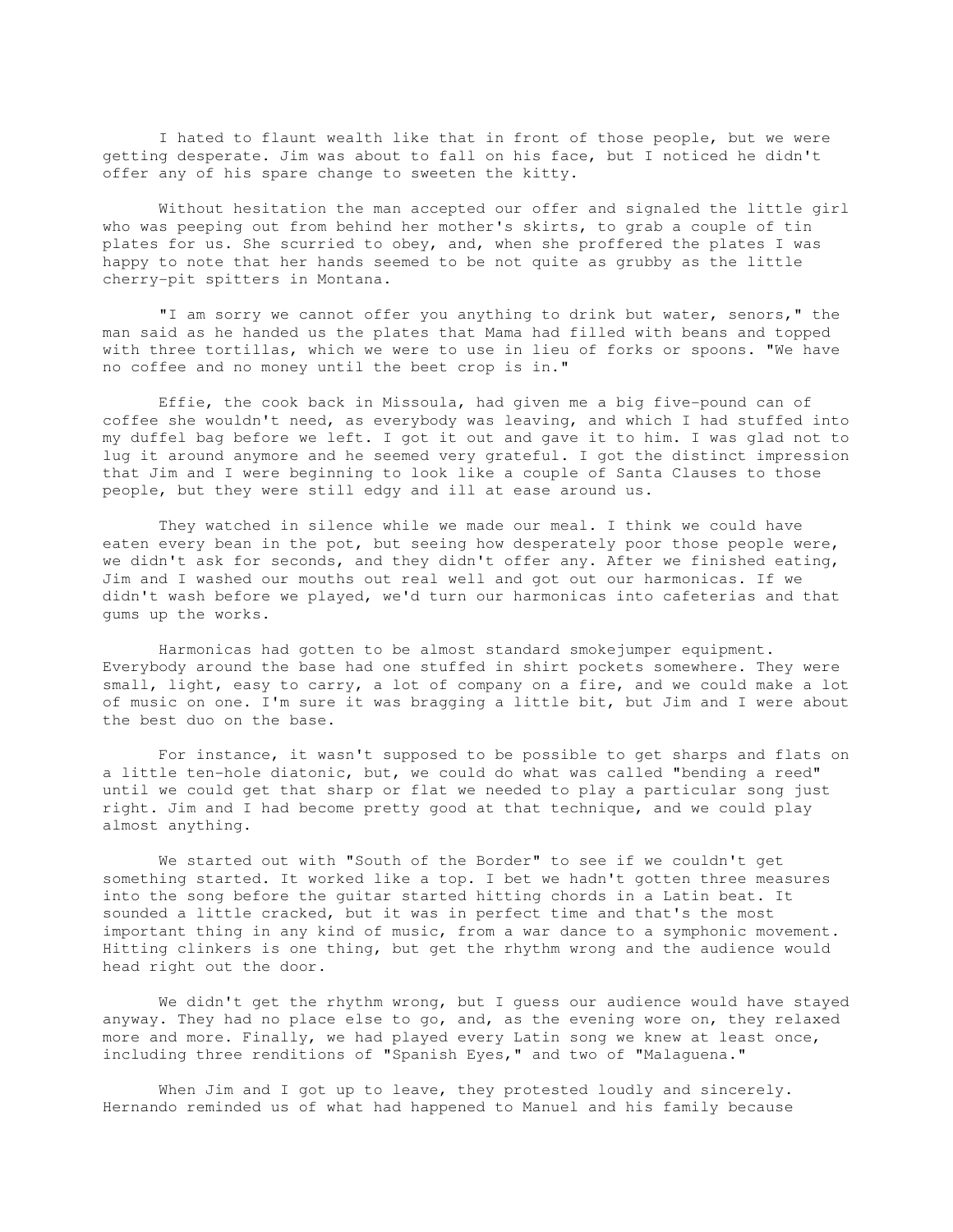thieves had assumed they had a little money. Actually that was a thought that had never left our minds and we agreed to stay the night.

There is no doubt about it. Music is the Universal Language.

Chapter 24 - Where the heart is

 It was a long way from bombed-out Bakersfield to Knoxville, where Jim lived, and to Jacksonville, where I lived. In fact, it was a long way from Bakersfield to Dallas, where Jim's sister lived and which was our next target.

 The aroma of freshly brewed, courtesy-of-the-government coffee rolled us out before daylight, which was fine with us, as we were anxious to be on the road before the sun grew hot. It was good we had slept out under the stars, because we had spent a goodly portion of the night digesting beans and tortillas, which is not only a tuneful process, it also doesn't do much for the atmosphere, either.

 We had a cup of strong black coffee, but declined sharing a Mexican breakfast on the grounds that we didn't want to overstay our welcome. I don't want anybody to get the idea that I'm trying to portray myself as the savior of the downtrodden, but doggoned those people were poor. They were honest, they were legal, and they had done us a great service. I just wanted to pay them back a little. When Hernando's little daughter, Maria, came to hug me good-bye, I pressed one of my silver dollars into her hand.

 "Take this to Mama," I told her, "and don't tell her where you got it until we're gone."

"Tengo dos," she squealed happily. "Tengo dos!"

 She went running to her mother, who was inside the hovel preparing whatever they were going to have for breakfast. I didn't know what she meant, but obviously she was happy. I could hear her chattering away happily.

"Dos?" her mother asked.

 We didn't make a big deal over leaving, mainly because it wasn't that big of a deal. Jim and I walked out to the highway and toward the South. We hadn't gone too far before an ancient jalopy of a school bus passed us, taking the workers to the beet fields.

"Adios, amigos!" Hernando called from a broken-out window, waving to us.

 As the bus wheeled by, my eyes met those of the guitar-playing brother-inlaw sitting beside him. He smiled a knowing smile, sort of like one musician to another, and was gone. I didn't feel too much like a musician, since I had left my harmonica with Maria, too, or at least I had left it where she would be sure to find it. Harmonicas were cheap; I could get another one.

 We walked on for quite a way and the sun was up pretty high before a guy in a pickup gave us a ride to a truck stop and diner at a highway intersection way out in the desert. From there, we stood a good chance of catching a trucker going east. If we couldn't catch a ride, at least we could eat breakfast and freshen up a bit in the wash room.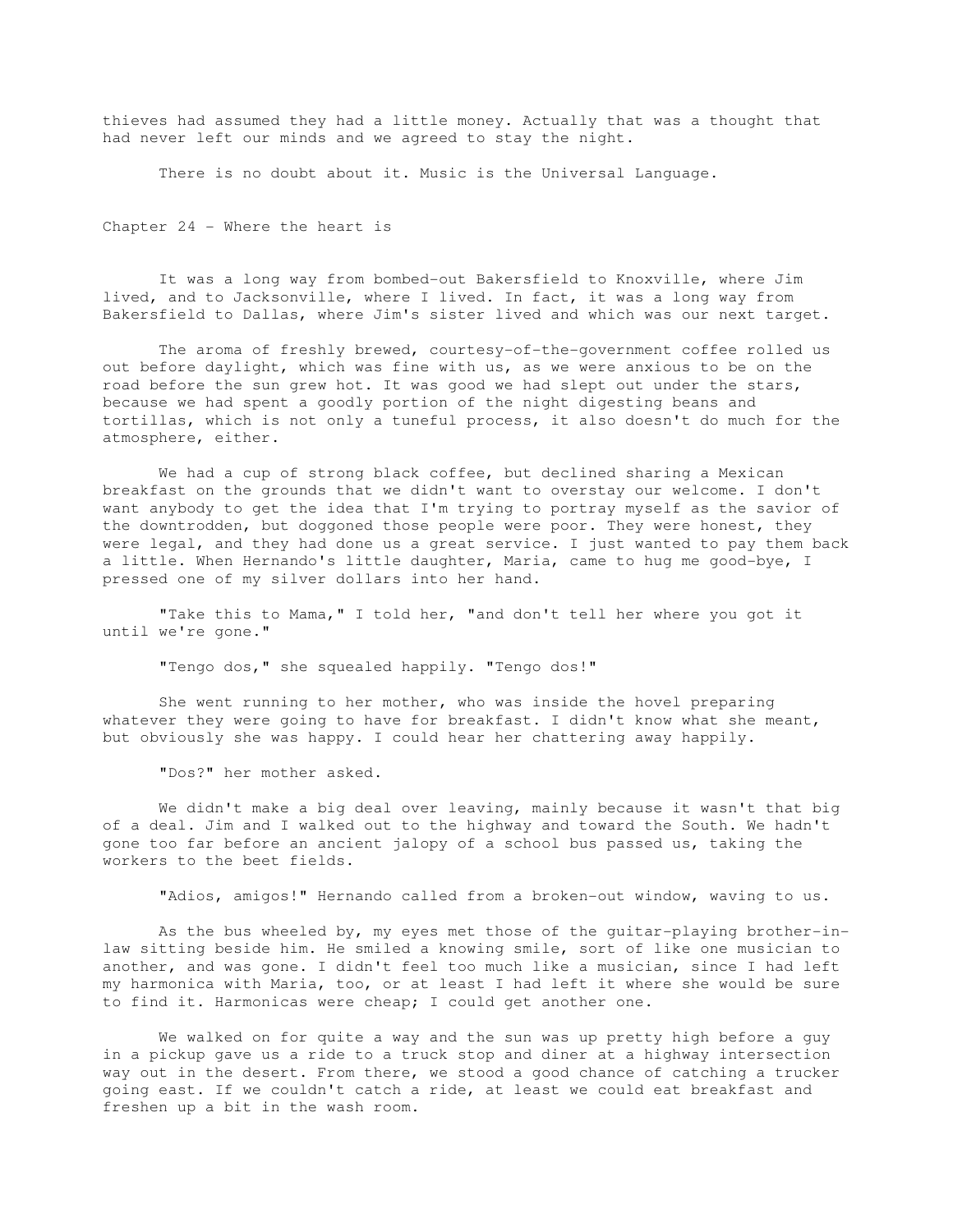I paid for breakfast because Jim's money was stashed away in his duffel.

"I thought you always kept out enough to eat on," I said.

"I must have lost it," he answered.

"You mean you 'lost' it to Maria," I guessed.

 "Well, she did have big, brown eyes," Jim admitted a bit sheepishly. "Besides, they were awfully poor and she didn't have any toys."

"You noticed that, too? Did you give her your harmonica?"

 "She said she would share it with her brothers and you still have yours," he declared a bit defensively.

 I decided not to say anything about my harmonica right then. Jim would find out about that soon enough.

"I can always buy another one," he added. "They're cheap."

I agreed.

 There's one thing about the Great American Southwest. It's just like the Northwest, as far as having a lot of wide-open space is concerned, but it's hotter and drier. Towns are far apart. As in Montana, if people are going anywhere, they're going a long ways. You don't get short rides in an area where people think nothing of traveling three hundred miles just to shop.

 We made it to Las Cruces that day and to Amarillo the next. Not skipping any details - there weren't any. We caught long rides with truckers and camped at night on the desert. Coyotes howled, and once we heard them get into what sounded like a knockdown, drag-out brawl, but it didn't last long. Wildlife wars are of exceptionally short duration and are usually over before someone gets hurt.

 I thought that if humans are supposed to be so smart, we would have learned to settle disputes quickly, too, instead of letting things drag on forever while millions of people get killed in the process. I wonder if God thinks He made a mistake and has decided to go with the coyotes when we kill ourselves off. He could do worse.

 It was drizzling rain in the late afternoon when we climbed down from a truck at the stockyards in Fort Worth. Jim called his sister, who made the short drive over from Dallas to pick us up. Short for Texas, anyway - it was only thirty miles or so.

 But, Fort Worth and Dallas were worlds apart. Fort Worth was a cattle town, with cowboys, saloons and rodeos. Dallas is a cosmopolitan town, with salons instead of saloons and stockbrokers instead of stockyards. Both towns survived and grew because each attracted its own kind of people and neither was attracted to the other. As a result, each grew up in its own world, neither competing with the other.

 A person can accumulate quite a bit of road grime, traveling the way we had. I guess we were pretty rank. I'm surprised Jim's sister didn't hose us off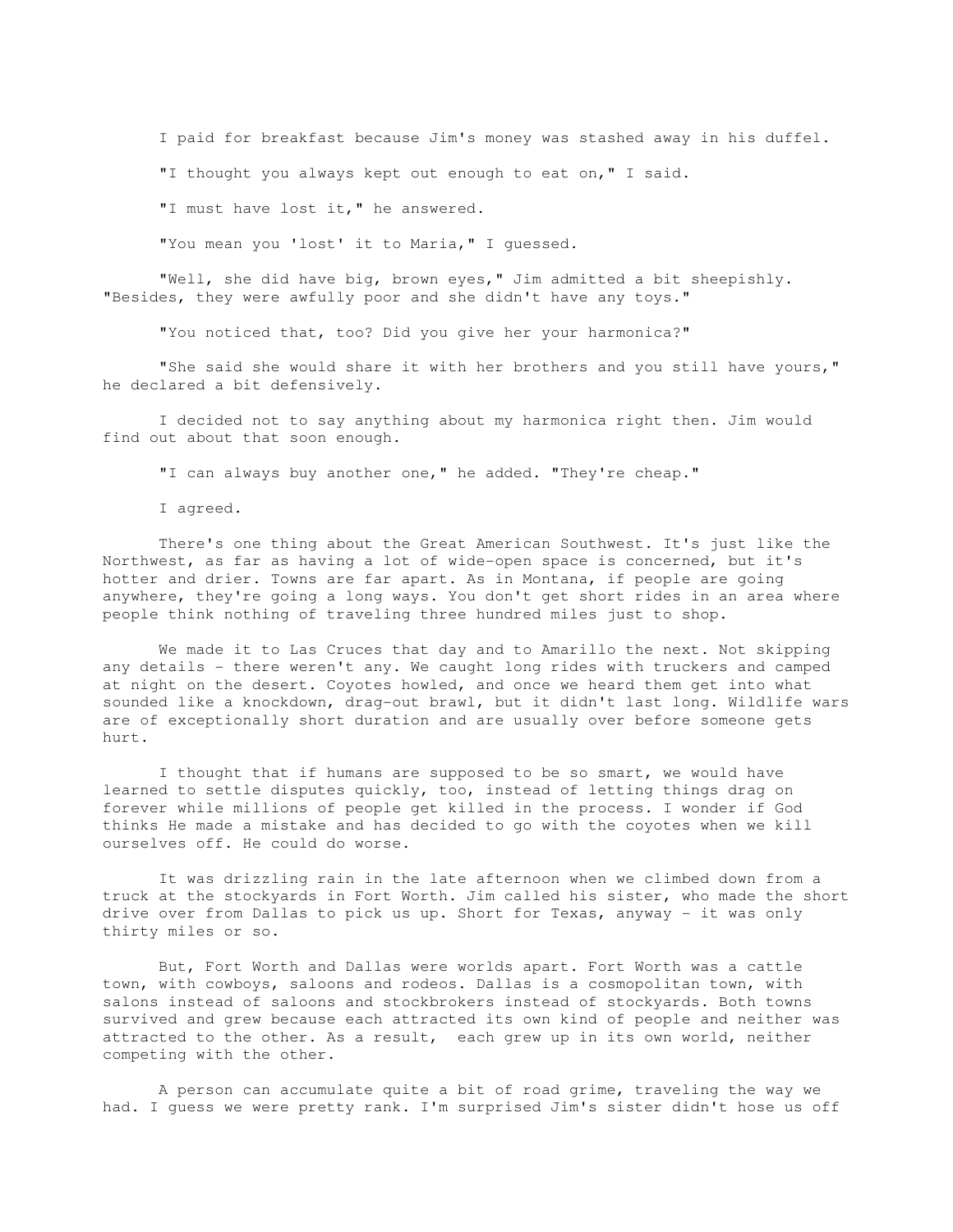before she let us in the house, but she merely handed us towels and showed us the shower as soon as we walked inside. Our clothes went into the washer. I think she would have rather burned them, but they were all we had.

 Cool sheets and a soft bed felt awfully good in contrast to the hard ground and a scratchy sleeping bag. Even at that it felt strange, and I lay awake a long time straining to hear night noises. There were none, and I guess it bothered me. There weren't the sounds of commodes flushing all night, either. I found I didn't miss that noise. I finally found my flat side and drifted off.

 Jim decided to stay and visit his sister for a few days, but I was anxious to get home. Hitchhiking was getting pretty tiresome and I just didn't have the heart to keep it up - especially alone. So they took me down to the bus station the next day, where I borrowed a couple of bucks from Jim and spent almost all my remaining reserve to buy a bus ticket to Jacksonville.

 Jim and I shook hands with a firm resolve to get together that fall when the Gators played the Vols in Knoxville. I climbed aboard the bus and they waved me off. The summer was about to come to an end.

When I saw a black lady sitting on the bank of a pond in Greenville, Mississippi, fishing for catfish, a wave of good feeling engulfed me. For the first time, I felt I was home. I'd only been gone a little more than three months, but it felt like a lifetime. Maybe it had been, so much had happened. Anyway, I was once again among my own people.

 Night had not long fallen when the bus pulled in to the Bay Street Station. I didn't have a dime in my jeans. I didn't have the eight cents it would take to catch a bus, or a nickel for a phone call. I could hoof the five miles home. What was that to someone who had hiked twenty miles on short rations, after fighting fire all day?

 Mom and Dad were on the front porch trying to catch a breeze when I crossed the lawn, suitcase in hand, duffel across my shoulder. The welcome was warm; Mom fixed me supper. But it was a little quiet. They didn't know the questions to ask, and I didn't know where to begin.

 I had a little trouble getting to sleep that night. The Florida night was too hot and muggy. I finally took a pillow and light blanket out to the hammock in the back yard. The night sounds were different; the air was heavier, and the sky was not so big. It was going to take a little doing to fit back into a smaller world again.

 It was great to be home, but I had strange feeling I had left something somewhere.

Chapter 25 - Back to reality

 There was Miss Howland in the front row of our English Class. It was kind of a shock. I hadn't thought of her since...Let's see...When was it? I guess it was that night back in Oregon when the rain nearly floated me to the next county. What was even a greater shock was when she looked at me and spoke, a little quizzical Mona Lisa smile playing around her lips.

I smiled and nodded, but decided to let well enough alone. I couldn't